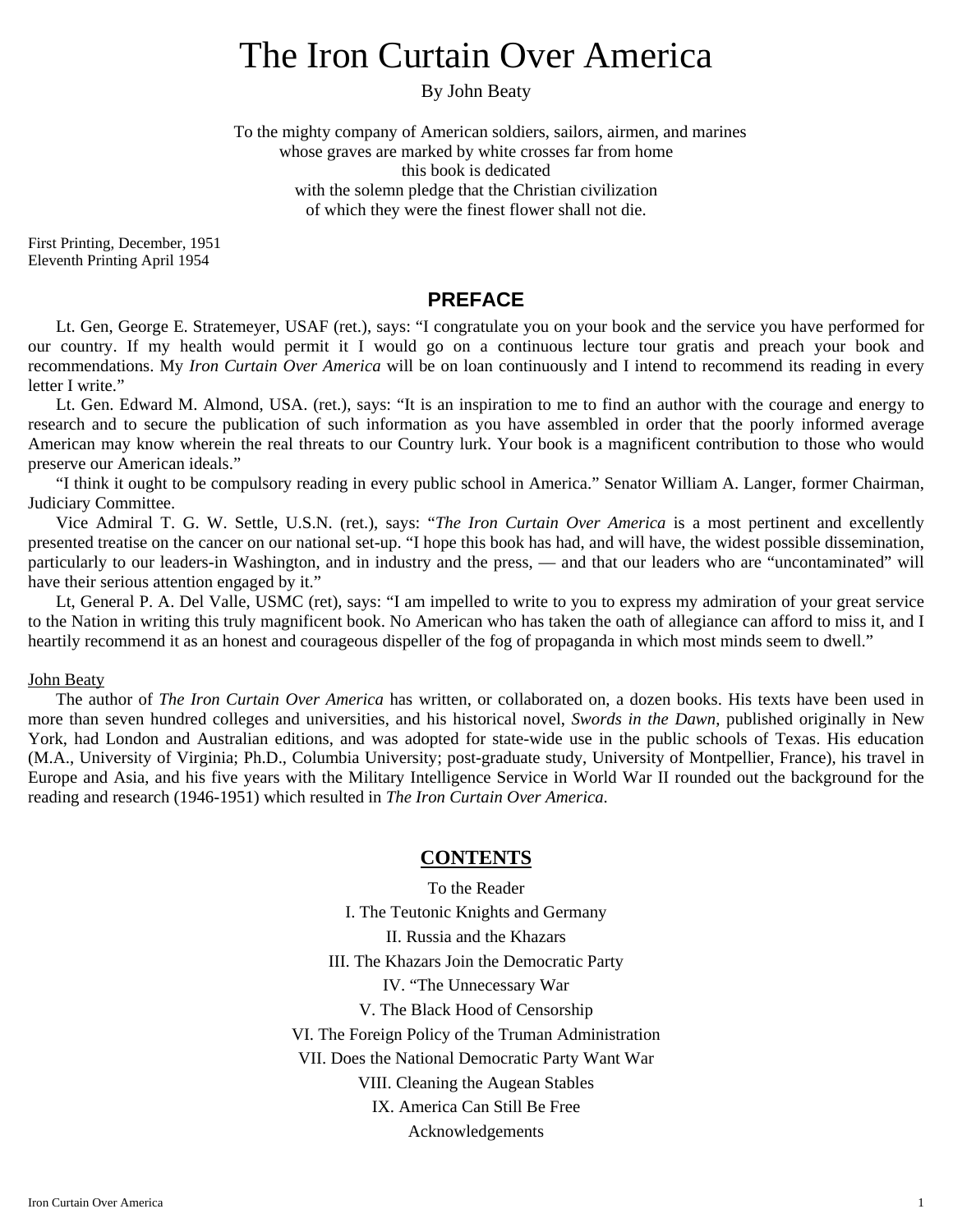### **To The Reader**

Many authors of books on the current world scene have been White House confidants, commanders of armies, and others whose authority is indicated by their official or military titles. Such authors need no introduction to the public. A Prospective reader is entitled, however, to know something of the background and experience of an unknown or little-known writer who is offering a comprehensive volume on a great and important subject.

In the spring of 1926, the author was selected by the Albert Kahn Foundation to investigate and report on world affairs. Introduced by preliminary correspondence and provided with numerous letters of introduction to persons prominent in government, politics, and education, he gained something more than a tourist's reaction to the culture and institutions, the movements and the pressures in the twenty-nine countries which he visited. In several countries, including great powers, he found conditions and attitudes significantly different from the conception of them which prevailed in the United States. Though previously successful in deposing of his writings, he was unable, however, to get his observations on the world situation published, except as the Annual Report of the Foundation and in his friendly home special foreign correspondent, and in the *Southwest Review*, in whose files his "Race and Population, Their Relation to World Peace" can still be seen as a virtual prognosis of the oncoming war.

After his return to America in the autumn of 1927, the author kept abreast of world attitudes by correspondence with many of the friends he had made in his travels and by rereading French, German, and Italian news periodicals, as well as certain English language periodicals emanating from Asia. World trends continued to run counter to what the American people were allowed to know, and a form of virtual censorship blacked out efforts at imparting information. For instance, though the author's textbooks continued to sell well and though his novel *Swords in the Dawn* (1937) was favorably received, his book *Image of Life* (Thomas Nelson and Sons, 1940), which attempted to show Americans the grave world-wide significance of the degradation of their cultural standards, was granted, as far as he knows, not a single comment in a book review or a book column in New York. Indeed, the book review periodical with the best reputation for full coverage failed to list *Image of Life* even under "Books Received".

In 1940 — as our President was feverishly and secretly preparing to enter World War II and publicly denying any such purpose — the author, a reserve captain, was "alerted," and in 1941 was called to active duty in the Military Intelligence Service of the War Department General Staff. His first assignment was to write, or help write, short pamphlets on military subjects, studies of several campaigns including those in Western Europe and Norway, and three bulletins on the frustration of an enemy's attempts at sabotage and subversion.

In 1942, the author became a major and Chief of the Historical Section (not the later Historical Branch of the War Department Special Staff). In his new capacity, he supervised a group of experts who prepared a current history of events in the various strategically important areas of the world. Also, he was one of the two editors of the daily secret "G-2 Report," which was issued each noon to give persons in high places, including the White House, the world picture as it existed four hours earlier. While Chief of the Historical Section, the author wrote three widely circulated studies of certain phases of the German–Russian campaign.

In 1943 — during which year he was also detailed to the General Staff Corps and promoted to lieutenant colonel — the author was made Chief of the Interview Section. In the next three years he interviewed more than two thousand persons, most of whom were returning from some high mission, some delicate assignment, or some deed of valor — often in a little-known region of the world. Those interviewed included military personnel in rank from private first class to four stars, diplomatic officials from viceconsuls to ambassadors and special representatives of the President, senators and congressmen returning from overseas investigations, missionaries, explorers, businessmen, refugees, and journalists — among the latter, Raymond Clapper and Ernie Pyle, who were interviewed between their next to the last and their last and fatal voyages. These significant people were presented sometimes individually but usually to assembled groups of officers and other experts from the various branches of G-2, from other General Staff divisions, from each of the technical services, and from other components interested in vital information which could be had by interview perhaps six weeks before being received in channeled reports. In some cases the author increased his knowledge of a given area or topic by consulting documents suggested during an interview. Thus, from those he interviewed, from those specialists for whom he arranged the interviews, and from study in which he had expert guidance, he had a unique opportunity for learning the history, resources, ideologies, capabilities, and intentions of the great foreign powers. In its most essential aspects, the picture was terrifyingly different from the picture presented by our government to the American people!

After the active phase of the war was over, the author was offered three separate opportunities of further service with the army — all of them interesting, all of them flattering. He wished, however, to return to his home and his university and to prepare himself for trying again to give the American people the world story as he had come to know it; consequently, after being advanced to the rank of colonel, he reverted to inactive status, upon his own request, in December, 1946. Twice thereafter he was recalled for a summer of active duty: in 1947 he wrote a short history of the Military Intelligence Service, and in 1949 he prepared for the Army Field Forces an annotated reading list for officers in the Military Intelligence Reserve.

From 1946 to 1951 the author devoted himself to extending his knowledge of the apparently diverse but actually interrelated events in the various strategic areas of the present-day world. The goal he set for himself was not merely to uncover the facts but to present them with such a body of documented proof that their validity could not be questioned. Sustaining quotations for significant truths have thus been taken from standard works of reference; from accepted historical writings; from government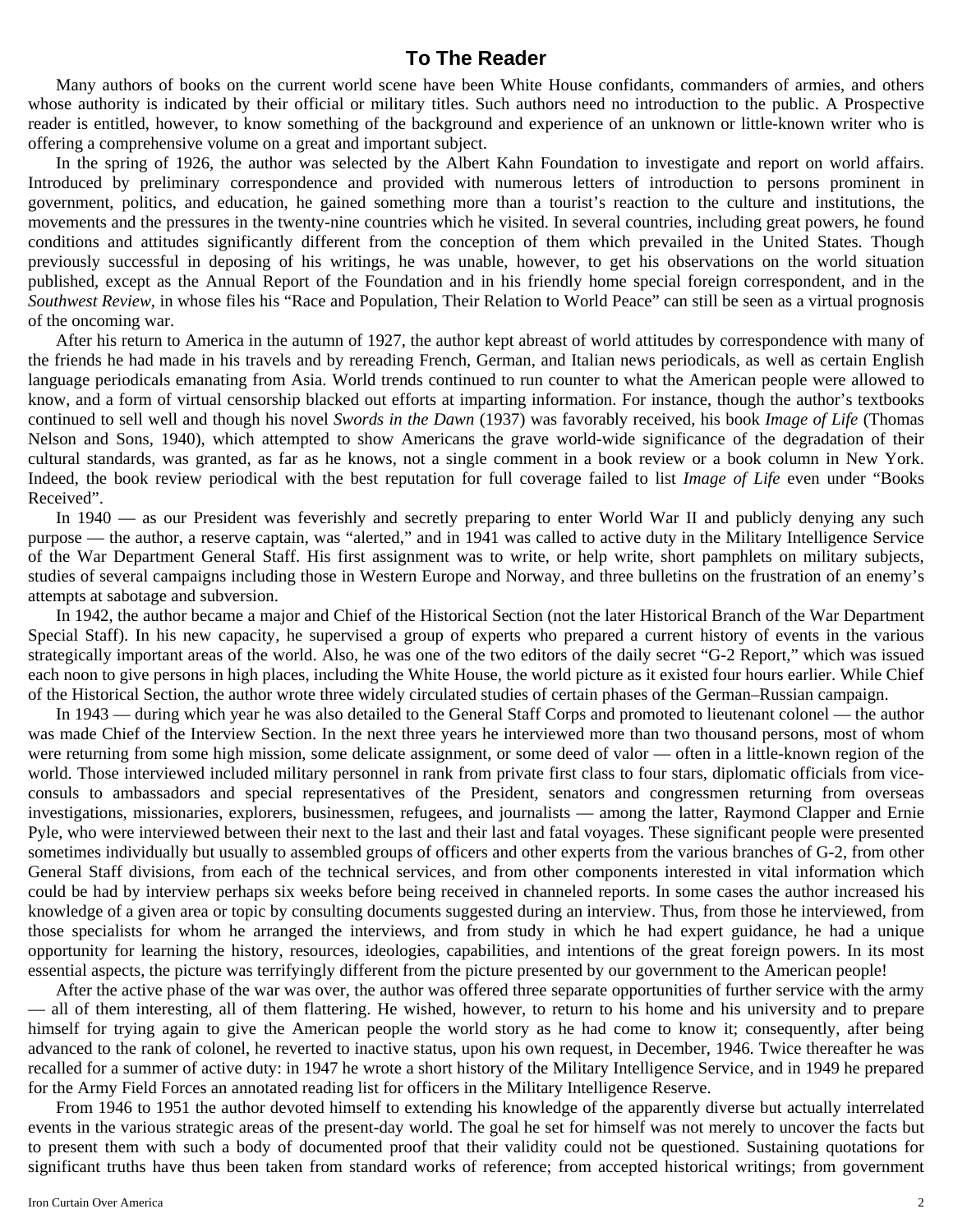documents; from periodicals of wide public acceptance or of known accuracy in fields related to America's foreign policy; and from contemporary writers and speakers of unquestioned standing.

The final product of a long period of travel, army service, and study is *The Iron Curtain Over America*. The book is neither memoirs nor apology, but an objective presentation of "things as they are." It differs from many other pro-American books principally in that it not only exhibits the external and internal dangers which threaten the survival of our country, but shows how they developed and why they continue to plague us.

The roads we "travel so briskly lead out of dim antiquity" said General James G. Harbord, and we must study the past "because of its bearing on the living present" and because it is our only guide for the future. The author has thus turned on the light in certain darkened or dimmed out yet tremendously significant phases of the history of medieval and modern Europe. Since much compression was obligatory, and since many of the facts will to most readers be wholly new and disturbing, Chapters I and II may be described as "hard reading." Even a rapid perusal of them, however, will prepare the reader for understanding better the problems of our country as they are revealed in succeeding chapters.

In *The Iron Curtain Over America* authorities are cited not in a bibliography or in notes but along with the text to which they are pertinent. The documentary matter is enclosed by parentheses, and many readers will pass over it. It is there, however, for those who wish its assurance of validity, for those who wish to locate and examine the context of quoted material, and especially for those who wish to use this book as a springboard for further study.

In assembling and documenting his material, the author followed Shakespearean injunction, "nothing extenuate, nor set down aught in malice."<sup>[1](#page-2-0)</sup> Writing with no goal except to serve his country by telling the truth, fully substantiated, he has humbly and reverently taken as his motto, or text, a promise of Christ the Saviour as recorded in the *Gospel According to Saint John*  (VIII, 32):

And Ye Shall Know The Truth And The Truth Shall Make You Free.

Only an informed American people can save America — and they can save it only if all those, to whom it is given to know, will share their knowledge with others.

# **CHAPTER I THE TEUTONIC KNIGHTS AND GERMANY**

For more than a thousand years a fundamental problem of Europe, the source, seat, and historic guardian of Western civilization, has been to save itself and its ideals from destruction by some temporary master of the men and resources of Asia. This statement implies no criticism of the peoples of Asia, for Europe and America have likewise produced leaders whose armies have invaded other continents.

Since the fall of the Roman Empire of the West in 476 A.D., a principal weakness of Western Europe has been a continuing lack of unity. Charlemagne (742-814) — who was crowned Emperor of the West in Rome in 800 — gave the post-Roman European world a generation of unity, and exerted influence even as far as Jerusalem, where he secured the protection of Christian pilgrims to the shrines associated with the birth, the ministry, and the crucifixion of Christ. Unfortunately, Charlemagne's empire was divided shortly after his death into three parts (Treaty of Verdun, 843). From two of these France and Germany derived historic boundaries — and a millennium of wars fought largely to change them!

After Charlemagne's time, the first significant power efforts with a continent-wide common purpose were the Crusades (1096-1291). In medieval Europe the Church of Rome, the only existing international organization, had some of the characteristics of a league of nations, and it sponsored these mass movements of Western Europeans toward the East. In fact, it was Pope Urban II, whose great speech at Clermont, France, on November 26, 1095, initiated the surge of feeling which inspired the people of France, and of Europe in general, for the amazing adventure. The late medieval setting of the epochal speech is re-created with brilliant detail by Harold Lamb in his book, *The Crusades: Iron Men and Saints* (Doubleday, Doran & Co., Inc., Garden City, New York, 1930, Chapters VI and VII).

The Pope crossed the Alps from schism-torn Italy and, Frenchman himself, stirred the people of France as he rode among them. In the chapel at Clermont, he first swayed the men of the church who had answered his summons to the meeting; then, surrounded by cardinals and mail-clad knights on a golden-canopied platform in a field by the church, he addressed the multitude:

You are girded knights, but you are arrogant with pride. You turn upon your brothers with fury, cutting down one the other. Is this the service of Christ? … Come forward to the defense of Christ.

The great Pope gave his eager audience some pertinent and inspiring texts from the recorded words of Jesus Christ:

For where two or three are gathered together in my name, there am I in the midst of them (*The Gospel According to Saint Matthew*, Chapter XVIII, Verse 20).

And every one that hath forsaken houses, or brethren, or sisters, or father, or mother, or wife, or children, or lands, for my name's sake, shall receive a hundredfold, and shall inherit everlasting life (*Saint Matthew*, Chapter XIX, Verse 29).

<span id="page-2-0"></span> $\overline{a}$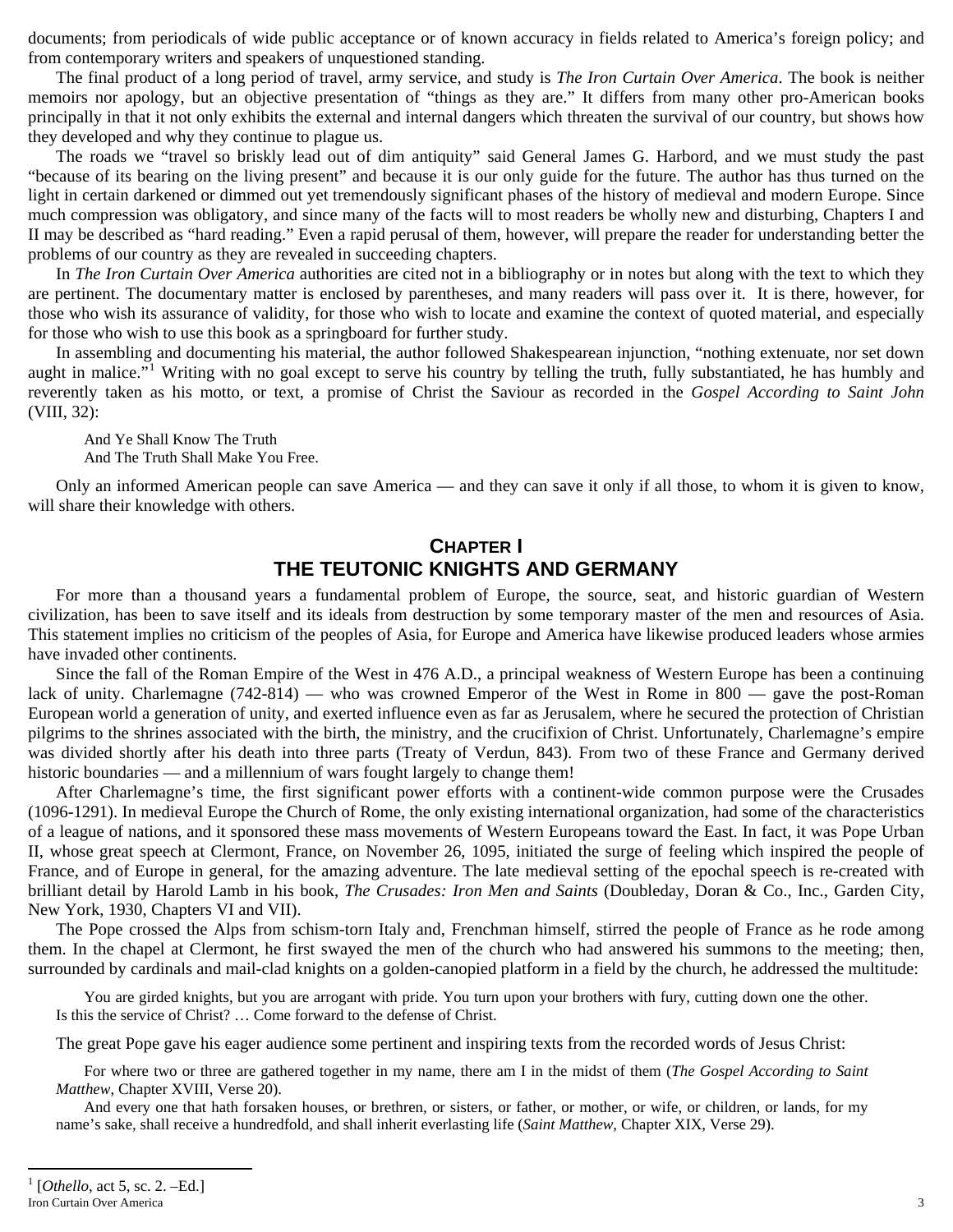To the words of the Saviour, the Pope added his own specific promise:

Set forth then upon the way to the Holy Sepulcher … and fear not. Your possessions here will be safeguarded, and you will despoil the enemy of greater treasures. Do not fear death, where Christ laid down His life for you. If any should lose their lives, even on the way thither, by sea or land, or in strife with the pagans, their sins will be requited them. I grant this to all who go, by the power vested in me by God (Harold Lamb, *op. cit.*, p. 42).

Through the long winter, men scanned their supplies, hammered out weapons and armor, and dreamed dreams of their holy mission. In the summer that followed, they "started out on what they called the voyage of God" (Harold Lamb, *op. cit.*, p. VII) As they faced East they shouted on plains and in mountain valleys, "God wills it."

Back of the Crusades there was a "mixture of motives" (*Encyclopedia Britannica*, Fourteenth Edition, Vol. VI, p. 722). The immediate goal of those who made the journey was the rescue of the tomb of Christ from the non-Christian power which then dominated Palestine. Each knight wore a cross on his outer garment and they called themselves by a Latin name Cruciati (from *crux*, cross), or soldiers of the cross, which is translated into English as Crusaders. Probable ecclesiastical objectives were the containment of Mohammedan power and the protection of pilgrims to the Holy Land (*Encyc. Brit.*, Vol. VI, p. 722).

Inspired by the promise of an eternal home in heaven, alike for those who might perish on the way and those who might reach the Holy Sepulcher, the Crusaders could not fail. Some of them survived the multiple perils of the journey and reached Palestine, where they captured the Holy City and founded the Latin Kingdom of Jerusalem (1099). In this land, which they popularly called *Outremer* or "Beyond the Sea," they established the means of livelihood, built churches, and saw children and grandchildren born. The Latin Kingdom's weaknesses, vicissitudes, and final destruction by the warriors of Islam, who had been driven back but not destroyed, constitute a vivid chapter of history — alien, however, to the subject matter of *The Iron Curtain Over America*.

Many of the Crusaders became members of three military religious orders. Unlike the Latin Kingdom, these orders have survived, in one form or another, the epoch of the great adventure, and are of significant interest in the middle of the twentieth century. The Knights Hospitalers — or by their longer title, the Knights of the Order of the Hospital of St. John of Jerusalem were "instituted" upon an older charitable foundation by Pope Paschal II in 1113 (*Encyc. Brit.* Vol. XIX, pp. 836-838). The fraternity of the Knights Templars (Poor Knights of Christ and of the Temple of Solomon) was founded not as a Hospital but directly as a military order about 1119, and was installed by Baldwin I, King of Jerusalem, in a building known as the "Temple of Solomon" — hence the name Templars (*Encyc. Brit.*, Vol. XXI, pp. 920-924). Both Hospitalers and Templars are fairly well known to those who have read such historical novels as *The Talisman* by Sir Walter Scott.

The Latin Kingdom of Jerusalem maintained its rule for nearly a hundred years, 1099-1187 (see Lamb, *op. cit.*, and *The Crusade: The World's Debate*, by Hilaire Belloc, Cassell and Company, Ltd., London, 1937). Still longer the Crusaders held Acre on the coast of Palestine. When their position on the mainland became untenable, the Templars moved to the island of Cyprus, which was the seat of its Grand Master at the time of its dissolution (1306-1312) as an international military brotherhood. The Hospitalers move to the island of Rhodes, where their headquarters buildings — visited and studied by the author — still stand in superb preservation facing the waters of the Inland Sea. From Rhodes, the Knights of the Hospital moved to Malta hence their later name, Knights of Malta — and held sovereignty on that famous island until 1798.

The two principal Mediterranean orders and their history, including the assumption of some of their defense functions by Venice and then by Britain, do not further concern us. It is interesting to note, however, as we take leave of the Templars and the Hospitalers, that the three Chivalric Orders of Crusaders are in some cases the direct ancestors and in other cases have afforded the inspiration, including the terminology of knighthood, for many of the important present-day social, fraternal, and philanthropic orders of Europe and America. Among these are the Knights Templar, which is "claimed to be a lineal descendant" of the Crusade order of similar name; the Knights of Pythias, founded in 1864; and the Knights of Columbus, founded in 1882 (quotation and dates from Webster's *New International Dictionary*, Second Edition, 1934, p. 1370).

The third body of medieval military-religious Crusaders was the Knighthood of the Teutonic Order. This organization was founded as a hospital in the winter of 1190-91 — according to tradition, on a small ship which had been pulled ashore near Acre. Its services came to be so highly regarded that in March, 1198, "the great men of the army and the [Latin] Kingdom raised the brethren of the German Hospital of St. Mary to the rank of an Order of Knights" (*Encyc. Brit.*, Vol. XXI, pp. 983-984). Soon, however, the Order found that "its true work lay on the Eastern frontiers of Germany" (*Encyc. Brit.*, Vol. XXI, p. 894). Invited by a Christian Polish Prince (1226) to help against the still unconverted Prussians, a body of knights sailed down the Vistula establishing blockhouses and pushed eastward to found Koenigsburg in 1255. In 1274, a castle was established at Marienburg and in 1309 the headquarters of the Grand Master was transferred (*Encyc. Brit.*, Vol. XIV, p. 886) from Venice to this remote border city on the Nojat River, an eastern outlet of the Vistula (*The Rise of Brandenburg-Prussia to 1786*, by Sidney Bradshaw Fay, Henry Holt and Company, New York, 1937).

It was to the Teutonic Order that the Knight of Chaucer's famous *Canterbury Tales* belonged (*Sections from Chaucer*, edited by Clarence Griffin Child, D. C. Heath & Co., Boston, 1912, p. 150). Chaucer's lines (prologue to the *Canterbury Tales*, II., 52- 53):

Ful ofte tyme he hadde the bord bigonne Aboven alle naciouns in Pruce

tell us that this Knight occupied the seat of Grand Master, presumably at the capital, Marienburg, and presided over Knights from the various nations assembled in "Puce" (Prussia) to hold the pagan East at bay. In his military-religious capacity Chaucer's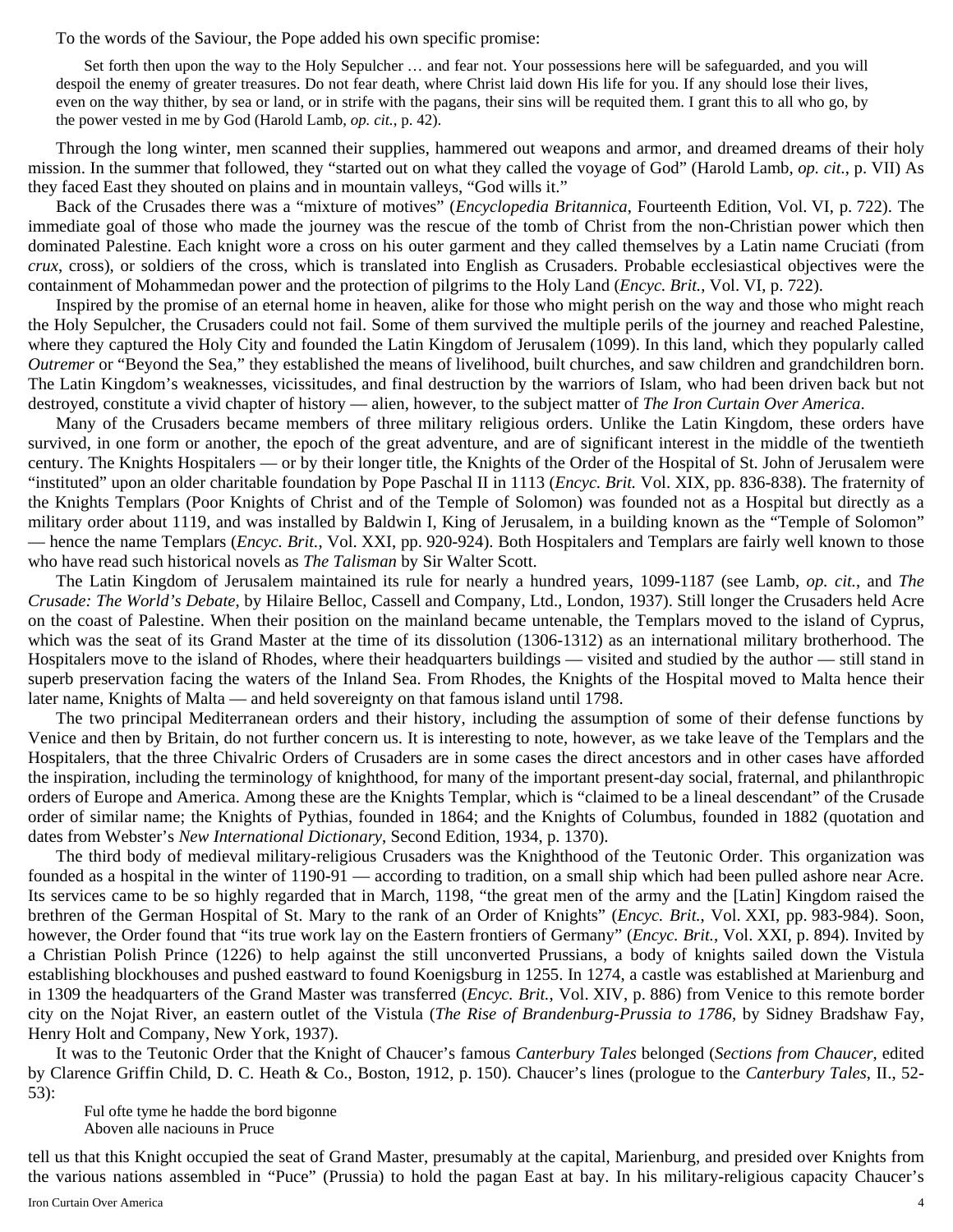Knight "fought for our faith" in fifteen battles, including those in Lithuania and in Russia (*Prologue*, II., 54-63).

The Teutonic Knights soon drove eastward, or converted to Christianity, the sparsely settled native Prussian people, and assumed sovereignty over East Prussia. They encouraged the immigration of German families of farmers and artisans, and their domain on the south shore of the Baltic became a self-contained German state, outside the Holy Roman Empire. The boundaries varied, at one time reaching the Gulf of Finland (see *Historical Atlas*, by William R. Shepherd, Henry Holt and Company, New York, 1911, maps 77, 79, 87, 99, 119). "The hundred years from 1309 to 1409 were the Golden Age of the Teutonic Knights. Young nobles from all over Europe found no greater honor than to come out and fight under their banner and be knighted by their Grand Master" (Fay, *op. cit.*, pp. 32-33). As the years passed, the function of the Teutonic Knights as defenders, or potential defenders, of the Christian West remained unchanged.

Those who founded the Teutonic Order on the hospital ship in Palestine spoke German and from the beginning most of the members were from the various small states into which in medieval times the German people were divided. As the Crusading spirit waned in Europe, fewer Knights were drawn from far-off lands and a correspondingly larger number were recruited from nearby German kingdoms, duchies, and other autonomies.

Meanwhile, to Brandenburg, a neighbor state to the west of the Teutonic Order domain, the Emperor Sigismund sent as ruler Prederick of Hohenzollern and five years later made him hereditary elector. "A new era of prosperity, good government, and princely power began with the arrival of the Hohenzollerns in Brandenburg in the summer of 1412" (Fay, *op. cit.*, pp. 7-9).

After its Golden Age, the Teutonic Order suffered from a lack of religious motivation, since all nearby peoples including the Lithuanians had been converted. It suffered, too, from poor administration and from military reverses. To strengthen their position, especially against Poland, the Knights elected Albert of Hohenzollern, a cousin of the contemporary elector Joachim I (rule, 1499-1535), as Grand Master in 1511. Unlike Chaucer's Knight, a lay member who was the father of a promising son, Albert was a clerical member of the Teutonic Order. He and his elector cousin were both great grandsons of Frederick, the first Hohenzollern elector (Fay, *op. cit.*, *Passim*).

In most German states in the first quarter of the sixteenth century, "things were not right," "there was discontent deep in men's hearts," and "existing powers," ecclesiastical as well as lay, "Abused their trust." The quoted phrases are from an essay, "Luther and the Modern Mind" (*The Catholic World*, October 1946) by Dr. Thomas P. Neill, who continues:

This was the stage on which Luther appeared when he nailed his ninety-five theses to the church door at Wittenberg on Halloween of 1517. The Catholic Church had come on sorry days, and had there been no Luther there would likely have been a successful revolt anyway. But there was a Luther.

The posting of the famous "ninety-five theses" by Martin Luther foreshadowed his break, complete and final by the spring of 1522, with the Church of Rome. Since the church in Germany was temporarily at a low ebb, as shown by Dr. Neill, Luther's controversy with its authorities won him "the sympathy and support of a large proportion of his countrymen" (*Encyc. Brit.*, Vol. XIV, p. 944).

The outcome was a new form of Christianity, known later as Protestantism, which made quick headway among North Germans and East Germans. Its adherents included many Teutonic Knights, and their German chief was interested. Still nominally a follower of the Church of Rome, Albert visited Luther at Wittenberg in 1523. "Luther advised: 'Give up your vow as a monk; take a wife; abolish the order; and make yourself hereditary Duke of Prussia.' " (Fay, *op. cit.*, p. 38). The advice was taken.

Thus since a large proportion of its members and its chief had embraced Protestantism, the Knighthood severed its slender tie with the Church of Rome. In the words of the *Encyclopedia Britannica* (Vol. I, p. 522), "Albert of Hohenzollern, last Grand Master of the Teutonic Order" became "first Duke of Prussia."

In this manner the honorable and historic heritage of extending Christianity in the lands south of the Baltic passed from a military-religious order to a Germany duchy. Prussia and not the Teutonic Order now governed the strategically vital shore land of the southeast Baltic, between the Niemen and Vital shore land of the southeast Baltic, between the Niemen and Vistula rivers.

Proud of their origin as a charitable organization and proud of being a bulwark of Christianity, first Catholic and then Protestant, the people of Prussia, many of them descended from the lay knights, developed a "strong sense of duty and loyalty." From them came also "many of the generals and statesmen who helped to make Prussia great …" (Fay, *op. cit.*, p. 2)

This duchy of Prussia was united with Brandenburg in 1618 by the marriage of Anna, daughter and heiress of the second Duke of Prussia, to the elector, John Sigismund (Hohenzollern). Under the latter's grandson, Frederick William, the "Great Elector" (reign, 1640-1688), Brandenburg-Prussia became second only to Austria among the member states of the Holy Roman Empire some of its territory, acquired from the Teutonic Order, extending even beyond the loose confederation and it was "regarded as the head of German Protestantism." (*Encyc. Brit.*, Vol. IV, p. 33 and *passim*).

By an edict of the Holy Roman Emperor, the state of Brandenburg-Prussia became the kingdom of Prussia in 1701; the royal capital was Berlin, which was in the heart of the old province of Brandenburg. Under Frederick the Great (reign, 1740-1768), Prussia became one of the most highly developed nations of Europe. A century later, it was the principal component of the German Empire which the Minister-President of Prussia, Otto von Bismarck, caused to be proclaimed in the Hall of Mirrors at Versailles (January 18, 1871).

Prussia's historic function, inherited from the Teutonic Order of standing as a bastion on the Baltic approach to Europe, was never fully forgotten by the west. The Hohenzollern monarchy was the strongest Protestant power on the continent and its relations with the governments of both England and America were intimate and friendly. The royal family of England several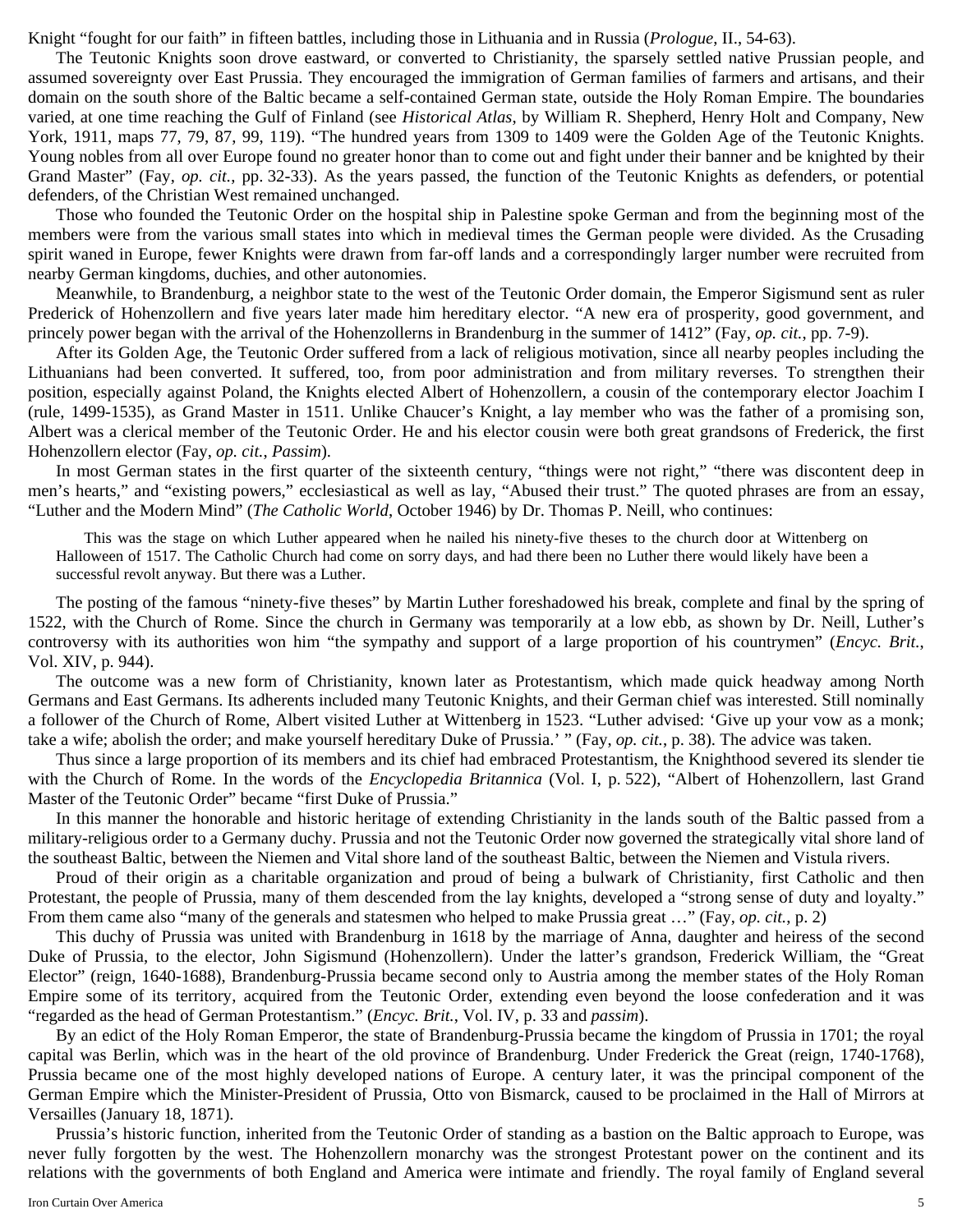times married into the Prussian dynasty. Frederick William II of Brandenburg-Prussia, later to be Frederick, first King of Prussia (see preceding paragraph) helped William of England of Orange, the archenemy of Louis XIV of France, to land in England, where he became (1688) co-sovereign with his wife, Mary Stuart, and a friend and helper of the American colonies. It was a Prussian Baron, Frederick William von Steuben, whom General George Washington made Inspector General (May, 1778), responsible 1815 Prussian troops under Field Marshal von Bluecher helped save Wellington's England from Napoleon. In 1902 Prince Henry of Prussia, brother of the German Emperor, paid a state visit to the United States and received at West Point, Annapolis, Washington, and elsewhere, as royal a welcome as was ever accorded to a foreign visitor by the government of the United States. The statue of Frederick the Great, presented in appreciation, stood in front of the main building of the Army War College in Washington during two wars between the countrymen of Frederick of Hohenzollen and the countrymen George Washington, an evidence in bronze of the old Western view that fundamental relationships between peoples should survive the temporary disturbances occasioned by wars.

The friendly relationships between the United States and Germany existed not only on the governmental level but were cemented by close racial kinship. Not only is the basic blood stream of persons of English descent very nearly identical with that of Germans; in addition, nearly a fourth of the Americans of the early twentieth century were actually of German descent (Chapter IV, below).

Thus, in the early years of the twentieth century the American people admired Germany. It was a strong nation, closely akin; and it was a Christian land, part Protestant and part Catholic, as America had been part Catholic since the Cavaliers left to Virginia and the Puritans to New England. Moreover, the old land of the Teutonic Knights led the world in music, in medicine, and in scholarship. The terms Prussia and Prussian, Germany and German had a most favorable connotation.

Then came World War I (1914), in which Britain and France and their allies were opposed to Germany and her allies. Since the citizens of the United States admired all three nations they were stunned at the calamity of such a conflict and were slow in taking sides. Finally (1917), and to some extent because of the pressure of American Zionists (Chapter III, below), we joined the Entente group, which included Britain and France. The burden of a great war was accepted by the people, even with some enthusiasm on the Atlantic seaboard, for according to our propagandists it was a war to end all wars. It was pointed out, too, that Britain among the world's great nations was closest to us in language and culture, and that France had been traditionally a friend since the Marquis of Lafayette and the Count of Rochambeau aided General Washington.

With a courage fanned by the newly perfected science of propaganda, the American people threw themselves heart and soul into defeating Germany in the great "war to end all wars." The blood-spilling the greatest in all history and between men of kindred race was ended by an armistice on November 11, 1918, and the American people entertained high hopes for lasting peace. Their hopes, however, were soon to fade away. With differing viewpoints, national and personal, and with the shackles of suddenly revealed secret agreement between co-belligerents. President Woodrow Wilson, Prime Minister David Lloyd George, Premier Georges Clemenceau of France, and Prime Minister Vittorio Orlando of Italy had much difficulty in agreeing on the terms of peace treaties (1919), the merits or shortcomings of which cannot in consequence be fully chalked up to any one of them.

It remains indisputable, however, that in what they agreed to in the treaty made with Germany at Versailles (June 28, 1919) and in the treaty made with Austria at St. Germain (September 10, 1919) the four American delegates, dominated by President Wilson, departed at least to some extent from our tradition of humane treatment of a defeated enemy. The heavily populated German nation was deprived of much territory, including vital mineral areas and a "Polish Corridor" which, under the terms of the treaty, separated the original duchy of Prussia from the rest of the country. Germany was deprived also of its merchant fleet and was saddled with an impossible load of reparations. As a consequence, the defeated country was left in a precarious position which soon produced an economic collapse. The Austro Hungarian Empire, ancient outpost of the Teutonic peoples and of Western Christian civilization on the Danube Valley invasion route from Asia, was destroyed at St. Germain. The result was the serious general economic dislocation to be expected from the collapse of an imperial government, and the inevitable dire distress to the people, especially in the capital city of Vienna (population over 2,000,000), which was left with little sustaining territory, except scenic and historic mountains. Moreover, although Austro-Hungary was broken up under the theory that its people should be put into small pigeon-hole nations on racial and linguistic considerations, the new Czechoslovakia state was given 3,500,000 persons of German blood and speech.

In this treatment of Germany and Austria our leaders not merely set up conditions conducive to the extreme distress of millions of people; they also by those same conditions flouted the recognized principles of sound military and national policy, for the strategic use of victory demands that the late enemy be drawn into the victor's orbit as friend and ally. As one example of the strategic use of victory, our War of 1812, with Britain, was followed by an earnest bilateral effort at the solution of mutual problems by the Monroe Doctrine (1823) in the field of international relations, and by the crumbling of unused forts on the U.S. Canadian border. As a second example, Britain's war with South Africa, which ended in 1902, was followed by such humanity and fairness that a defeated people, different in speech and culture, became an ally instead of an enemy in the great war which began only twelve years later in 1914.

Iron Curtain Over America 6 The crash in Germany came in 1923, when German money lost its value. There was terrible suffering among the people everywhere and especially in the cities and industrial areas. As the mark's purchasing power approached zero, a widow would realize from her husband's life insurance "just enough to buy a meal" ("Inflation Concerns Everyone," by Samuel B. Pettengill, *Reader's Digest*, October, 1951). "Berlin in 1923 was a city of despair. People waited in the alley behind the Hotel Adlon ready to pounce on garbage cans immediately they were placed outside the hotels kitchen." A cup of coffee "cost one million marks one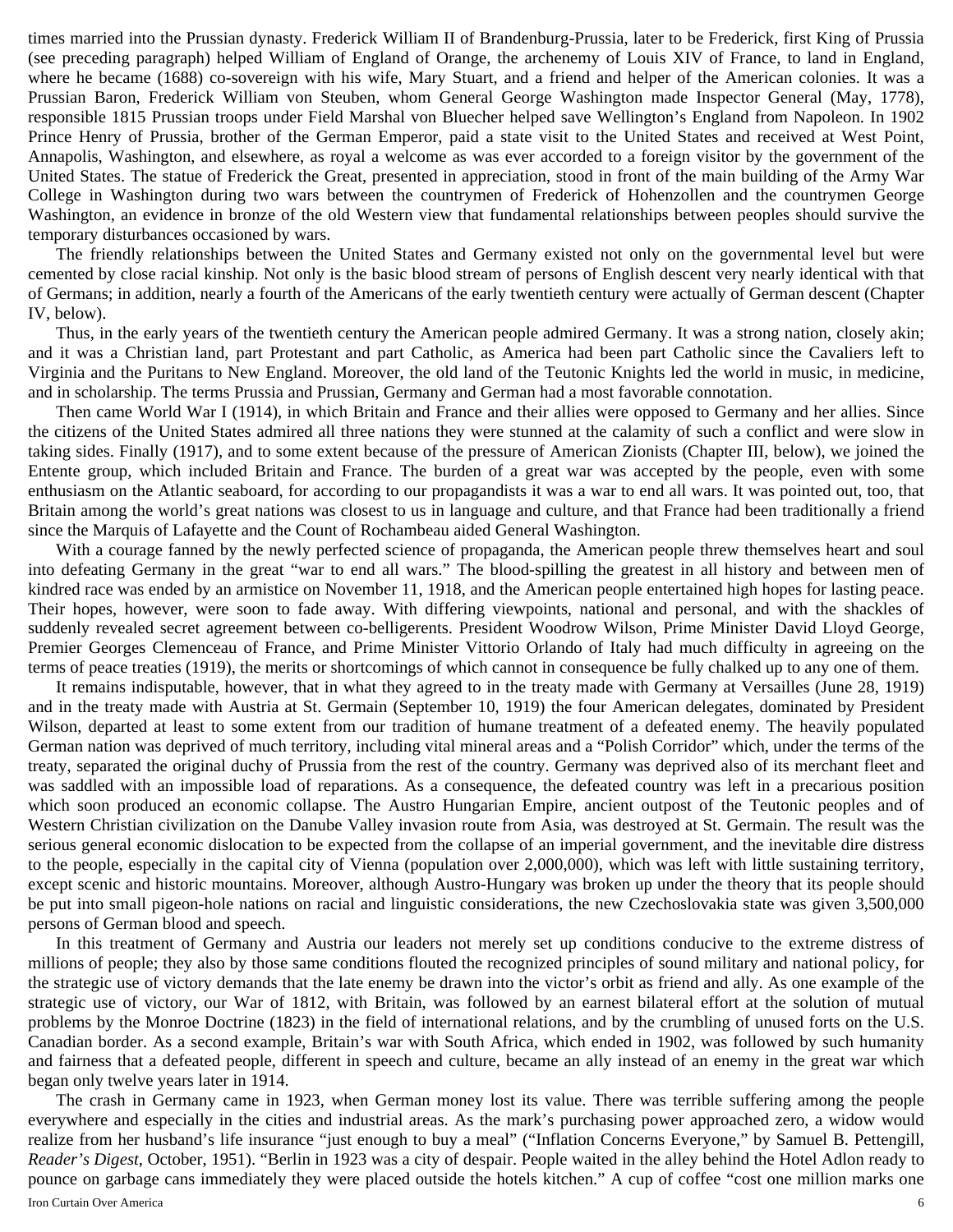day, a million and a half the next and two million the day following" (Drew Pearson, March 22, 1951).

In hunger and desperation, many Germans blamed their troubles on Jews, whom they identified with Communism. "The fact that certain Jews, such as Kurt Eisner, Toller, and Levine, had been leaders of Communist Movements [1918, 1919] … gave the conservatives the opportunity of proclaiming that the Jews were responsible for the national misfortunes and disorders" (*Universal Jewish Encyclopedia*, Vol. I, pp. 366,367). The German attitude was intensified by the new power German Jews acquired in the terrible year 1923 from using funds derived from rich race-conscious Jews in other countries and by an inrush of Jews from the destroyed Austro-Hungarian Empire and from the East. "Some of those Eastern European Jews took an active part in the speculation which was rampant in Germany because of the unstable currency and the shortage of commodities" (America's Second Crusade, by William Henry Chamberlin, Henry Regnery Company, 1950, pp. 30, 31). The influx from the East had also the effect of reviving the viewpoint of certain earlier Germans that Jews were not assimilable but were really invaders. "In 1880 the learned but fanatical Professor Treitschke's phrase, 'Die Juden sind unser Unglueck' [The Jews are our misfortune], gained currency all through the German empire" (H. Graetz, *Popular History of the Jews*, Vol. VI, by Max Raisin, The Jordan Publishing Co., New York, 1935, p. 162). Also, "according to Grattenauer's *Wider die Juden* (1803), the Jews of Germany were, as early as that period, regarded as 'Asiatic Immigrants' " (*Univ. Jew. Encyc.*, Vol. I, p 341).

This fateful German-Jewish tension was destined to have a major role in the history of the United States, and will be dealt with further in subsequent chapters.

The Immediate result of the events of 1923 was an increase of Jewish power in the Reich. "Bled white" in World War I, like Britain and France, Germany bent to its economic tragedy without significant resistance, but the resentment of the people at being starved and humiliated (as they believed) by a minority of less than one percent smoldered like live coals awaiting almost any fanning into flame. Our usual helping hand so generously extended in the Japanese earthquake tragedy of 1923 and in other calamities — was withheld, while this small group increased its control (for some idea of the extent of the control by Jews in the city of Berlin five years after Hitler assumed power, see the *Reader's Digest* for May, 1938, p. 126).

After 1919, anti-German propaganda in the United States did not cease, as was strategically desirable, but was continued unremittingly in the press and by the new opinion-controlling medium, the radio. Americans were taught to hate Germany and Germans and to loathe Prussia and Prussians, not any longer as a war-time "psychological" attack, but as a permanent attitude.

The task of the propagandists was made easier by the appearance on the world's stage (1933) of the demagogue Adolph Hitler, whose assumption of the combined offices of Chancellor and President of Germany (Chapter IV, below), under the alien and repugnant title of "Fuehrer," shocked the sensibilities of the American people who were accustomed to a Republican form of government with the still effective checks and balances of the Legislative, Executive, and Judicial branches.

In 1936, Britain was making efforts to establish workable arrangements with Germany. Symbolically, and with much publicity, a thousand German war veterans were entertained in England by a thousand British war veterans. A naval ratio, most favorable to Britain, had been agreed upon. The President of the United States, Franklin D. Roosevelt, had in his first year of office (1933) recognized the Communist Government of Russia (Chapter III, below), but was otherwise "isolationist" in his general attitude toward Europe. Then on October 5, 1937, in Chicago, he made an about-face (Chapter IV, below), in his famous "Quarantine" speech against Germany. Though his sudden "fears" had no foundation in facts—as known then or as discovered later—our policy was charted, and England, forced to a decision, became a partner in our anti-German action. With no enthusiasm, such as was generated in 1919, the American people soon found themselves (December, 1941) involved in a second and even more frightful World War against two of our former allies, Japan and Italy, and against our World War I opponent, Germany (see Chapters IV and V, below).

The propagandists against Germany and the German people did not cease, however, with Hitler's defeat and death (1945) and the resultant effacement of his government and his policies. After Hitler, as before Hitler, these propagandists did not allow the American public to realize the strategic fact that a country like an individual needs friends and that a permanent destructive attitude toward a nation because of a former ruler is as stupid, for instance, as a hatred for the people of an American state because of an unpopular ex-governor.

Thus, instead of correcting our error of 1919 and making certain at the end of World War II to draw a properly safeguarded but humanely treated Germany definitely into our orbit, we adopted in 1945 an intensified policy of hate, denied the Germans a peace treaty more than six years after the suspension of active warfare, and took additional steps (Chapters IV, VI, and VIII, below) which could have had no other purpose — concealed of course, even from some of those who furthered it — than the final destruction of Germany.

Woodrow Wilson, despite the terrible and still largely undocumented pressures upon him, had at least preserved Prussia at the close of World War I. Franklin Roosevelt, however, tossed it from his failing hands to the minority (see Chapter II) who, with converts to their Marxist concept of statism, had succeeded the Romanov Czars as masters of Russia. With Malta lost in 1798 and Prussia destroyed in 1945, the temporal state-structures of the Crusaders and their successors ceased to exist.

Under the preaching of Urban II, most of the Western World had developed a frenzy of unity; under Roosevelt II, or rather under those who manipulated him, it did so again. The goal this time, however, was not the defense of Europe or the rescue of the tomb of Christ; the goal, on the contrary, was a monstrous surrender of the Western heritage of Christian civilization. Yes, it was actually the United States of America which was mainly responsible for destroying the successor state to the Teutonic Knights and for delivering the ruins, with the hegemony of Europe, to the Soviet Union, The new Communist power of our creation.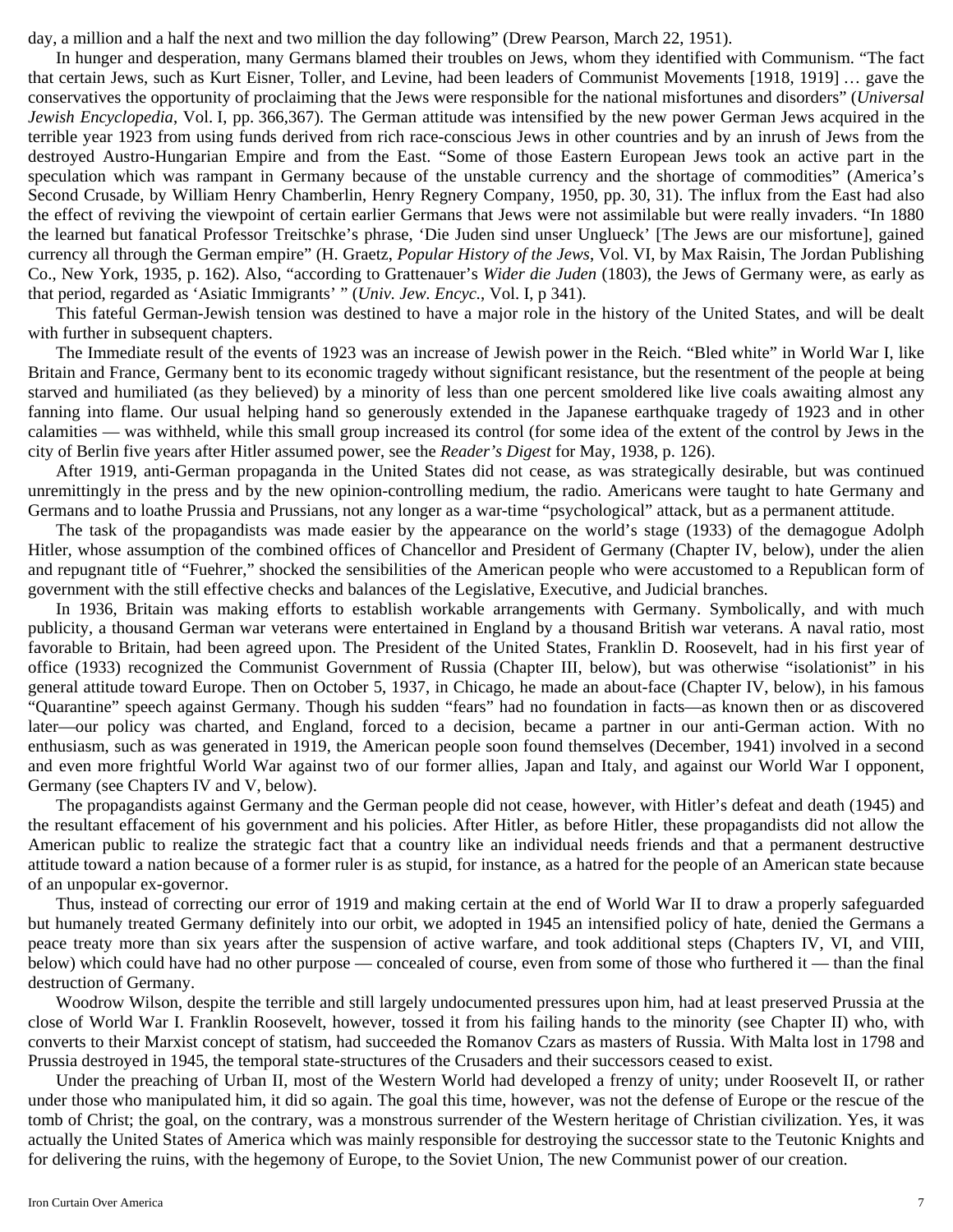The facts outlined in this chapter have — as will be shown in following chapters — a significant bearing on the present midcentury world struggle between Communism and Western Christian civilizations.

# **CHAPTER II RUSSIA AND THE KHAZARS**

Having traced the Knighthood of the Teutonic Order from its origin to its dissolution as a military-religious brotherhood, and having noted the development of successor sovereignties down to the obliteration of Prussia in 1945, we must turn back more than a thousand years, to examine another thread — a scarlet one— in the tangled skein of European history.

In the later years of the dimly recorded first millennium of the Christian era, Slavic people of several kindred tribes occupied the land which became known later as the north central portion of European Russia. South of them between the Don and Volga rivers and north of the lofty Caucasus Mountains lived a people known to history as Khazars (*Ancient Russia*, by George Vernadsky, Yale University Press, 1943, p. 214). These people had been driven westward from Central Asia and entered Europe by the corridor between the Ural Mountains and the Caspian Sea. They found a land occupied by primitive pastoral people of a score or more of tribes, a land which lay beyond the boundaries of the Roman Empire at its greatest extent under Trajan (ruled, 98-117 A.D.), and also beyond the boundaries of the Byzantine Empire (395-1453). By slow stages the Khazars extended their territory eventually to the Sea of Azov and the adjacent littoral of the Black Sea. The Khazars were apparently a people of mixed stock with Mongol and Turkic affinities. "Around the year 600, a Belligerent tribe of half-Mongolian people, similar to the modern Turks, conquered the territory of what is now Southern Russia. Before long the kingdom [khanate] of the Khazars, as this tribe was known, stretched from the Caspian to the Black Sea. Its capital, Ityl, was at the mouth of the Volga River" (*A History of the Jews*, by Solomon Grayzel, Philadelphia, The Jewish Publication Society of America, 1947).

In the eighth or ninth century of our era, a khakan (or chagan, roughly equivalent to tribal chief or primitive king) of the Khazars wanted a religion for his pagan people. Partly, perhaps, because of incipient tension between Christians and the adherents of the new Mohammedan faith (Mohammed died in 632), and partly because of fear of becoming subject to the power of the Byzantine emperor or the Islamic caliph (*Ancient Russia*, p.291), he adopted a form of the Jewish religion at a date generally placed at c. 741 A.D., but believed by Vernadsky to be as late as 865. According to the *Universal Jewish Encyclopedia* (Vol. VI, pp. 375-377), this chieftain, probable Bulan, "called upon the representatives of Judaism, Christianity and Mohammedanism to expound their doctrines before him. This discussion convinced him that the Jewish faith was the most preferable, and he decided to embrace it. Thereupon he and about 4,000 Khazars were circumcised; it was only by degrees that the Jewish teachings gained a foothold among the population."

In his *History of the Jews* (The Jewish Publication Society of America, Vol. III, 1894, pp.140-141), Professor H. Graetz gives further details:

A successor of Bulan, who bore the Hebrew name of Obadiah, was the first to make serious efforts to further the Jewish religion. He invited Jewish sages to settle in his dominions, rewarded them royally, founded synagogues and schools … caused instruction to be given to himself and his people in the Bible and the Talmud, and introduced a divine service modeled on the ancient communities.

After Obadiah came a long series of Jewish chagans, for according to a fundamental law of the state only Jewish rulers were permitted to ascend the throne.

The significance of the term "ancient communities" cannot be here explained. For a suggestion of the "incorrect exposition" and the "tasteless misrepresentations" with which the Bible, i.e., the Old Testament, was presented through the Talmud, see below in this chapter, the extensive quotation from Professor Graetz.

Also in the Middle Ages, Viking warriors, according to Russian tradition by invitation, pushed from the Baltic area into the low hills west of Moscow. Archaeological discoveries show that at one time or another these Northmen penetrated almost all areas south of Lake Ladoga and West of the Kama and Lower Volga rivers. Their earliest, and permanent, settlements were north and east of the West Dwina River, in the Lake Ilmen area. and between the Upper Volga and Oka rivers, at whose junction they soon held the famous trading post of Nizhni-Novgorod (*Ancient Russia*, p. 267).

These immigrants from the North and West were principally "the 'Russ' — a Varangian tribe in ancient annals considered as related to the Swedes, Angles, and Northmen" (*Encyclopedia Britannica*, Vol. XIX, p. 712). From the local Slavic tribes, they organized (c. 862) a state, known subsequently from their name as Russia, which embraced the territory of the upper Volga and Dnieper rivers and reached down the latter river to the Black Sea (An Introduction to Old Norse, by E. V. Gordon, Oxford University Press, 1927, map between pp. xxiv-xxv) and to the Crimea. Russ and Slav were of related stock and their languages, though quite different, had common Indo-Germanic origin. They accepted Christianity as their religion. "Greek Orthodox missionaries, sent to Russ [i.e. "Russia"] in the 860's baptized so many people that shortly after this a special bishop was sent to care for their needs" (*A History of the Ukraine*, by Michael Hrushevsky, Yale University Press, 1941, p. 65).

Iron Curtain Over America 8 The "Rus" (or "Russ") were absorbed into the Slav population which they organized into statehood. The people of the new state devoted themselves energetically to consolidating their territory and extending its boundaries. From the Khazars, who had extended their power up the Dnieper Valley, they took Kiev, which "was an important trading center even before becoming, in the 10th cent., the capital of a large recently Christianized state" (*Universal Jewish Encyclopedia*, Vol. VI, p. 381). Many Varangians (Rus) had settled among the Slavs in this area (the Ukraine), and Christian Kiev became the seat of an enlightened Westward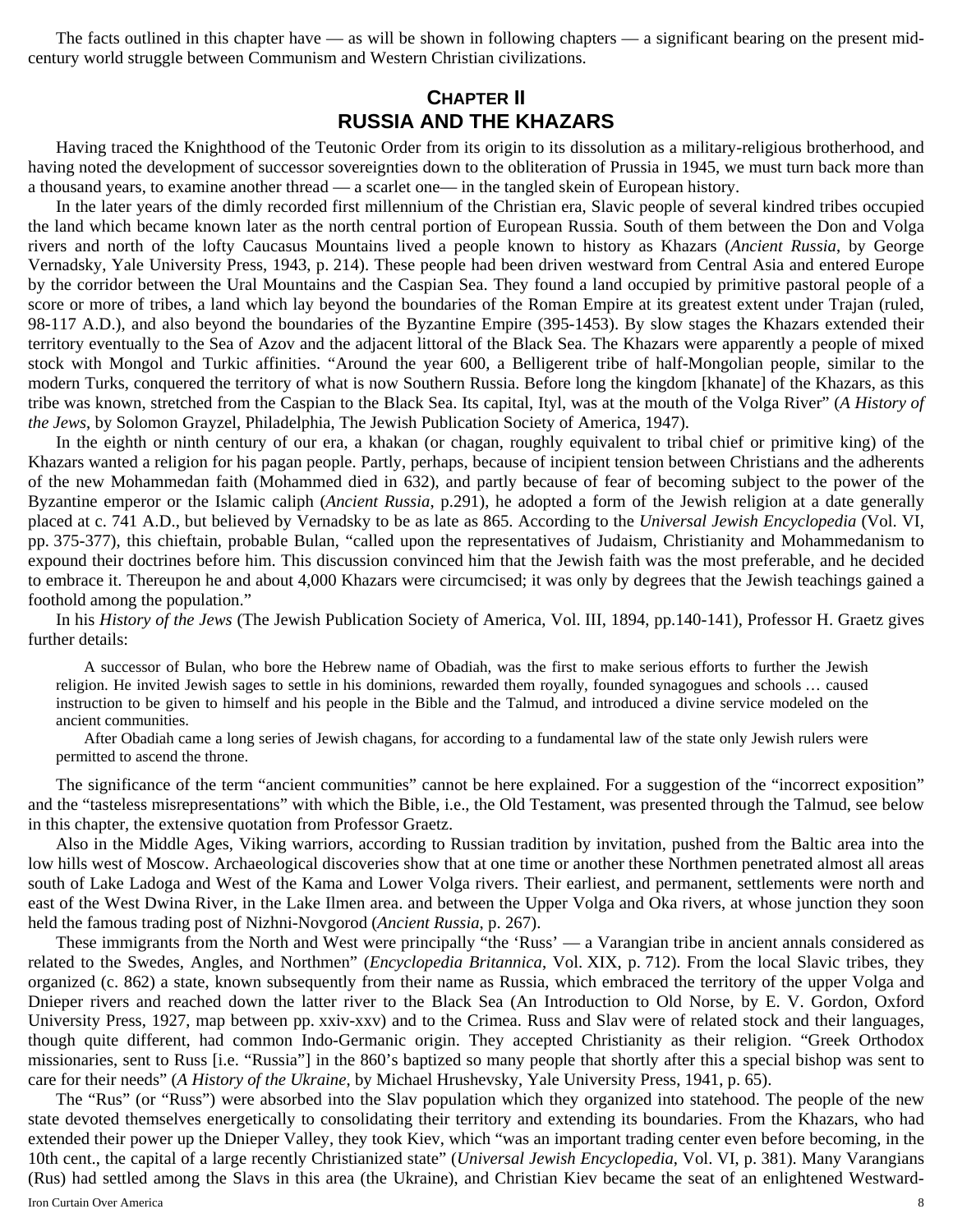looking dynasty, whose members married into several European royal houses, including that of France.

The Slavs, especially those in the area now known as the Ukraine, were engaged in almost constant warfare with the Khazars and finally, by 1016 A.D., destroyed the Khazar government and took a large portion of Khazar territory. For the gradual shrinking of the Khazar territory and the development of Poland, Lithuania, the Grand Duchy of Moscow, and other Slavic states, see the pertinent maps in *Historical Atlas*, by William R. Shepherd (Henry Holt and Company, New York, 1911). Some of the subjugated Khazars remained in the Slav-held lands their khakans had long ruled, and others "migrated to Kiev and other parts of Russia" (*Universal Jewish Encyclopedia*, Vol. VI, p. 377), probably to a considerable extent because of the dislocations wrought by the Mongols under Genghis Khan (1162-1227), who founded in and beyond the old Khazar khanate the short-lived khanate of the Golden Horde. The Judaized Khazars underwent further dispersion both northwestward into Lithuanian and Polish areas and also within Russia proper and the Ukraine. In 1240 in Kiev "the Jewish community was uprooted, its surviving members finding refuge in towns further west" (*Univ. Jew. Encyc.*, Vol.VI, p. 382) along with the fleeing Russians, when the capital fell to the Mongol soldiers of Batu, the nephew of Genghis Khan. A short time later many of these expelled Jews returned to Kiev. Migrating thus, as some local power impelled them, the Khazar Jews became widely distributed in Western Russia. Into the Khazar khanate there had been a few Jewish immigrants — rabbis, traders, refugees — but the people of the Kievan Russian state did not facilitate the entry of additional Jews into their territory. The rulers of the Grand Duchy of Moscow also sought to exclude Jews from areas under its control. "From its earliest times the policy of the Russian government was that of complete exclusion of the Jews from its territories" (*Univ. Jew. Encyc.* Vol. I, p. 384). For instance, "Ivan IV [reign,1533-1584] refused to allow Jewish merchants to travel in Russia" (*op. cit.*, Vol. I, p.384).

Relations between Slavs and the Judaized Khazars in their midst were never happy. The reasons were not racial — for the Slavs had absorbed many minorities — but were ideological. The rabbis sent for by Khakan Obadiah were educated in and were zealots for the Babylonian Talmud, which after long labors by many hands had been completed on December 2, 499. In the thousands of synagogues which were built in the Khazar khanate, the imported rabbis and their successors were in complete control of the political, social, and religious thought of their people. So significant was the Babylonian Talmud as the principal cause of Khazar resistance to Russian efforts to end their political and religious separatism, and so significant also are the modern sequels, including those in the United States, that an extensive quotation on the subject from the great *History of the Jews*, by Professor H. Graetz (Vol. II, 1893, pp. 631 ff.) is here presented:

The Talmud must not be regarded as an ordinary work, composed of twelve volumes; it possesses absolutely no similarity to any other literary production, but forms, without any figure of speech, a works of its own, which must be judged by its peculiar laws …

The Talmud contains much that is frivolous of which it treats with great gravity and seriousness; it further reflects the various superstitious practices and views of its Persian birthplace which presume the efficacy of demoniacal medicines, of magic, incantations, miraculous cures, and interpretations of dreams … It also contains isolated instances of uncharitable judgments and decrees against the members of other nations and religions, and finally it favors an incorrect exposition of the scriptures, accepting, as it does, tasteless misrepresentations.

More than six centuries lie petrified in the Talmud ... Small wonder then, that ... the sublime and the common, the great and the small, the grave and the ridiculous, the altar and the ashes, the Jewish and the heathenish, be discovered side by side …

The Babylonian Talmud is especially distinguished from the Jerusalem or Palestine Talmud by the flights of thought, the penetration of mind, the flashes of genius, which rise and vanish again … It was for this reason that the Babylonian rather than the Jerusalem Talmud became the fundamental possession of the Jewish race, its life breath, its very soul … nature and mankind, powers and events, were for the Jewish nation insignificant, non-essential, a mere phantom; the only true reality was the Talmud.

Not merely educated by the Talmud but actually living the life of its Babylonian background, which they may have regarded with increased devotion because most of the Jews of Mesopotamia had embraced Islam, the rabbi-governed Khazars had no intention whatever of losing their identity by becoming Russianized or Christian. The intransigent attitude of the rabbis was increased by their realization that their power would be lost if their people accepted controls other than Talmudic. These controls by rabbis were responsible not only for basic mores, but for such externals as the peculiarities of dress and hair. It has been frequently stated by writers on the subject that the "ghetto" was the work not of Russians or other Slavs but of rabbis.

As time passed, it came about that these Khazar people of mixed non-Russian stock, who hated the Russians and lived under Babylonian Talmudic law, became known in the western world, from their place of residence and their legal-religious code, as Russian Jews.

In Russian lands after the fall of Kiev in 1240, there was a period of dissension and disunity. The struggle with the Mongols and other Asiatic khanates continued and from them the Russians learned much about effective military organization. Also, as the Mongols had not overrun Northern and Western Russia (Shepherd, *op. cit.*, Map 77), there was a background for the resistance and counter-offensive which gradually eliminated the invaders. The capital of reorganized Russia was no longer Kiev But Moscow (hence the terms Moscovy and Muscovite). In 1613 the Russian nobles (boyars), desired a more stable government than they had had, and elected as their czar a boy named Michael Romanov, whose veins carried the blood of the grand dukes of Kiev and the grand dukes of Moscow.

Under the Romanovs of the seventeenth and eighteenth centuries, there was no change in attitude toward the Judaized Khazars, who scorned Russian civilization and stubbornly refused to enter the fold of Christianity. "Peter the Great [reign, 1682- 1725] spoke of the Jews as 'rogues and cheats' "(*Popular History of the Jews*, by H. Graetz, New York, The Jordan Publishing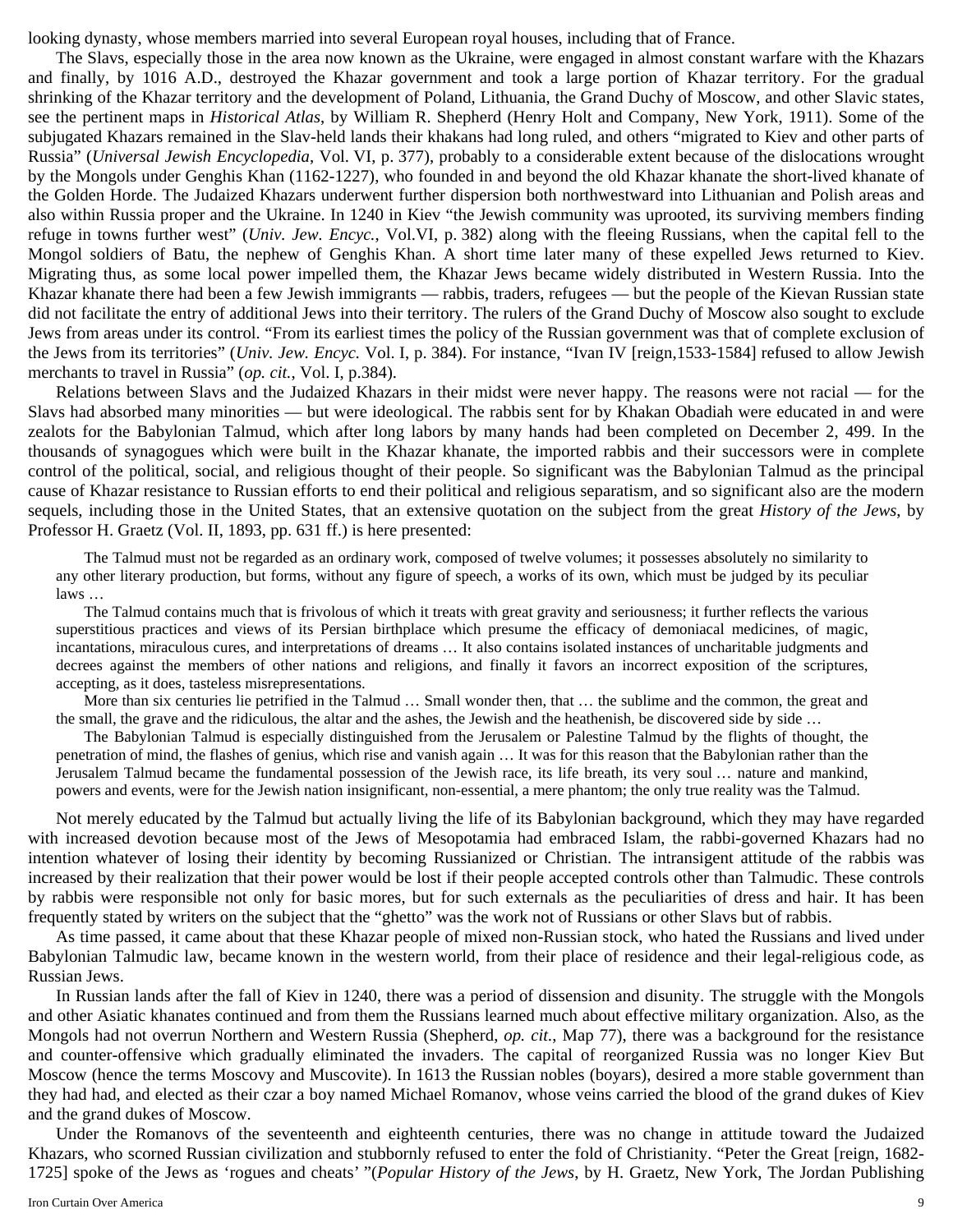Co., 1919, 1935, Vol. VI by Max Raisin, p. 89). "Elizabeth [reign, 1741-1762] expressed her attitude in the sentence: 'From the enemies of Christ, I desire neither gain nor profit' "(*Univ. Jew. Encyc.*, Vol. I, p. 384).

Under the Romanov dynasty (1613-1917) many members of the Russian upper classes were educated in Germany, and the Russian nobility, already partly Scandinavian by blood, frequently married Germans or other Western Europeans. Likewise many of the Romanovs, themselves — in fact all of them who ruled in the later years of the dynasty — married into Western families. Prior to the nineteenth century the two occupants of the Russian throne best known in world history were Peter I, the Great, and Catherine II, the Great. The former — who in 1703 gave Russia its "West window," St. Petersburg, later known as Petrograd and recently as Leningrad — chose as his consort and successor on the throne as Catherine I, [reign, 1725-1727], a captured Marienburg (Germany) servant girl whose mother and father were respectively a Lithuanian peasant woman and a Swedish dragoon. Catherine II, the Great, was a German princess who was proclaimed reigning Empress of Russia after her husband, the ineffective Czar Peter III, "subnormal in mind and physique" (*Encyc. Brit.*, Vol. V, p. 37), left St. Petersburg. During her thirtyfour years as Empress, Catherine, by studying such works as Blackstone's *Commentaries*, and by correspondence with such illustrious persons as Voltaire, F. M. Grimm, Frederick the Great, Dederot, and Maria-Theresa of Austria, kept herself in contact with the West (*Encyc. Brit.*, Vol. XIX, p. 718 and *passim*). She chose for her son, weak like his father and later the "madman" Czar Paul I [reign, 1796-1801], a German wife.

The nineteenth century czars were Catherine the Great's grandson, Alexander I [reign, 1801-1825 — German wife]; his brother, Nicholas I [reign, 1825-1855 — German wife, a Hoenzollern]; his son Alexander II [reign 1855-1881- German wife]; and his son Alexander III [reign, 1881-1894 — Danish wife]; his son, Nicholas II [reign, 1894-1917 — German wife], who was murdered with his family (1918) after the Communists seized power (1917) in Russia.

Though many of the Romanovs, including Peter I and Catherine II, had far from admirable characters — a fact well advertised in American books on the subject — and though some of them including Nicholas II were not able rulers, a general purpose of the dynasty was to give their land certain of the advantages of Western Europe. In the West they characteristically sought alliances with one country or another, rather than ideological penetration.

Like, their Slavic overlords, the Judaized Khazars of Russia had various relationships with Germany. Their numbers from time to time, as during the Crusades, received accretions from the Jewish communities in Germany — principally into Poland and other areas not yet Russian; many of the ancestors of these people, however, had previously entered Germany from Slavic lands. More interesting than these migrations was the importation from Germany of an idea conceived by a prominent Jew of solving century-old tension between native majority population and the Jews in their midst. In Germany, while Catherine the Great was Empress of Russia, a Jewish scholar and philosopher named Moses Mendelssohn (1729-1786) attracted wide and favorable attention among non-Jews and a certain following among Jews. His conception of the barrier between Jew and non-Jew, as analyzed by Grayzel (*op. cit.*, p. 543), was that the "Jews had erected about themselves a mental ghetto to balance the physical ghetto around them." Mendelssohn's objective was to lead the Jews "out of this mental ghetto into the wide world of general culture — without, however, doing harm to their specifically Jewish culture." The movement received the name Haskalah, which may be rendered as "enlightenment." Among other things, Mendelssohn wished Jews in Germany to learn the German language.

The Jews of Eastern Europe had from early days used corrupted versions of local vernaculars, written in the Hebrew alphabet (see "How Yiddish Came to be," Grayzel, *op. cit.*, p. 456), just as the various vernaculars of Western Europe were written in the Latin alphabet, and to further his purpose Mendelssohn translated the Pentateuch — *Genesis*, *Exodus*, *Leviticus*, *Numbers*, *Deuteronomy* — into standard German, using however, the accepted Hebrew alphabet (Grayzel, *op. cit.*, p. 543). Thus in one stroke he led his readers a step toward Westernization by the use of the German Language and by offering them, instead of the Babylonian Talmud, a portion of scripture recognized by both Jew and Christian.

The Mendelssohn views were developed in Russia in the nineteenth century, notably by Isaac Baer Levinsohn (1788-1860), the "Russian Mendelssohn." Levinsohn was a scholar who, with Abraham Harkavy, delved into a field of Jewish history little known in the West, namely "the settlement of Jews in Russia and their vicissitudes during the dark ages … Levinsohn was the first to express the opinion that the Russian Jews hailed not from Germany, as is commonly supposed, but from the banks of the Volga. This hypothesis, corroborated by tradition, Harkavy established as a fact" (*The Haskalah Movement in Russia*, by Jacob S. Raisin, Philadelphia, The Jewish Publication Society of America, 1913, 1914, p. 17).

Iron Curtain Over America 10 The reigns of the nineteenth century Czars showed a fluctuation of attitudes toward the Jewish "state within a state" (*The Haskalah Movement*, p. 43). In general, Nicholas I had been less lenient than Alexander I toward his intractable non-Christian minority, but he took an immediate interest in the movement endorsed by the highly respected Levinsohn, for he saw in "Haskalah" an opportunity for possibly breaking down the separatism of the Judaized Khazars. He put in charge of the project of opening hundreds of Jewish schools a brilliant young Jew, Dr. Max Lilienthal. From its beginning, however, the Haskalah movement had had bitter opposition among Jews in Germany — many of whom, including the famous Moses Hess (Graetz-Raisin, *op. cit.*, Vol. VI,. pp. 371 ff.), became ardent Jewish nationalists — and in Russia the opposition was fanatical. "The great mass of Russian Jewry was devoid of all secular learning, steeped in fanaticism, and given to superstitious practices" (Graetz-Raisin, *op. cit.*, Vol. VI, p. 112), and their leaders, for the most part, had no notion of tolerating a project which would lessen or destroy their control. These leaders believed correctly that the new education was designed to lessen the authority of the Talmud, which was the cause, as the Russians saw it, "of the fanaticism and corrupt morals of the Jews." The leaders of the Jews also saw that the new schools were a way "to bring the Jews closer to the Russian people and the Greek church" (Graetz-Raisin, *op. cit.*, Vol. VI, p. 116). According to Raisin, "the millions of Russian Jews were averse to having the government interfere with their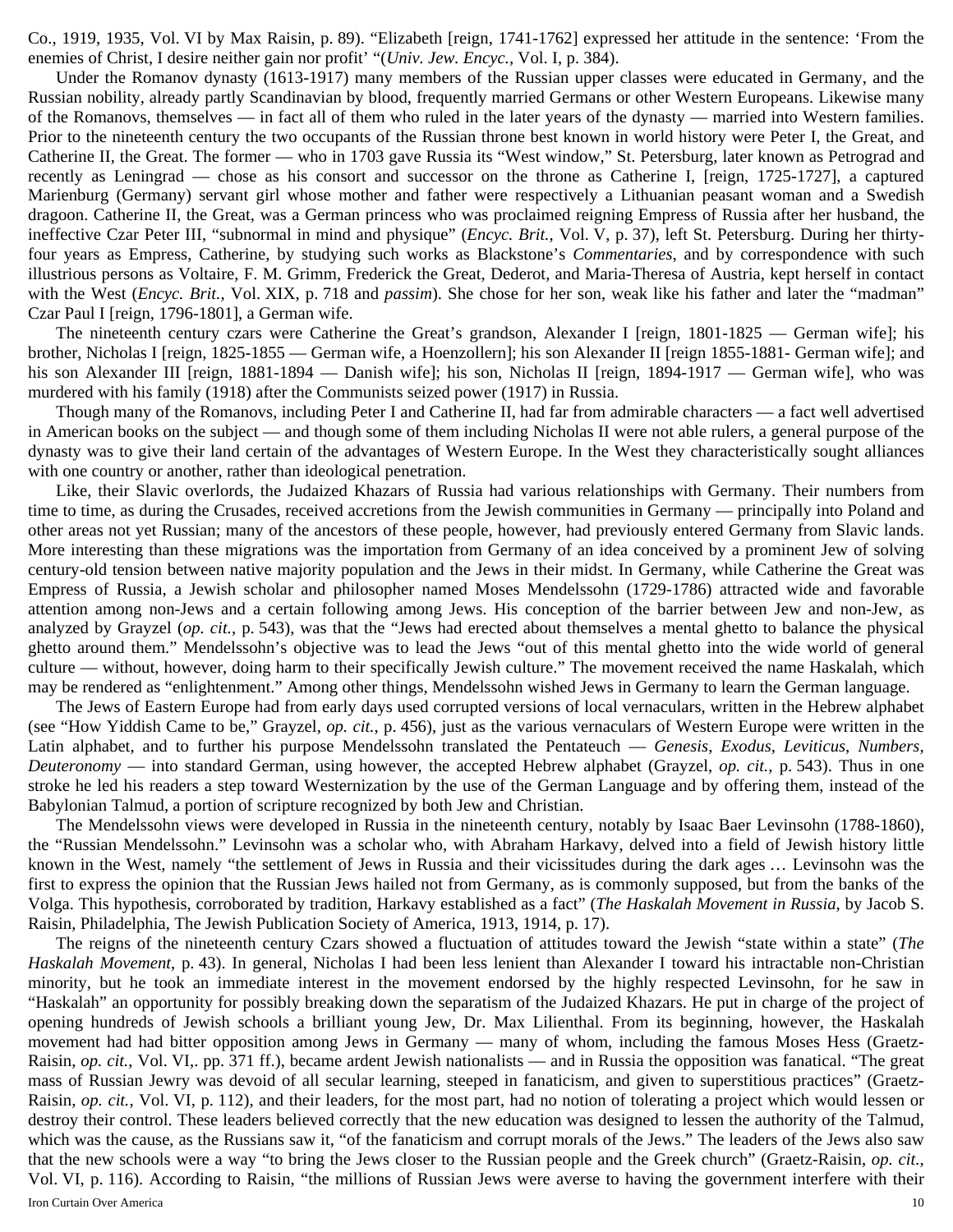inner and spiritual life" by "foisting upon them its educational measures. The soul of Russian Jewry sensed the danger lurking in the imperial scheme" (*op. cit.*, p. 117). Lilienthal was in their eyes "a traitor and informer," and in 1845, to recover a modicum of prestige with his people, he "shook the dust of bloody Russia from his feet" (Graetz-Raisin, *op. cit.*, Vol. VI, p. 117). Thus the Haskalah movement failed in Russia to break down the separatism of the Judaized Khazars.

When Nicholas I died, his son Alexander II [reign, 1855-1881] decided to try a new way of winning the Khazar minority to willing citizenship in Russia. He granted his people, including the Khazars, so many liberties that he was called the "Czar Liberator."

By irony, or nemesis, however, his "liberal regime" contributed substantially to the downfall of Christian Russia. Despite the ill-success of his Uncle Alexander's "measures to effect the 'betterment' of the 'obnoxious' Jewish element" (*Univ. Jew. Encyc.*, Vol. I, p. 384), he ordered a wholesale relaxation of oppressive and restraining regulations (Graetz-Raisin, *op. cit.*, p. 124) and Jews were free to attend all schools and universities and to travel without restrictions. The new freedom led, however, to results the "Liberator" had not anticipated.

Educated, and free at last to organize nationally, the Judaized Khazars in Russia became not merely an indigestible mass in the body politic, the characteristic "state within a state," but a formidable anti-government force. With non-Jews of nihilistic or other radical tendencies — the so-called Russian "intelligentsia" — they sought in the first instance to further their aims by assassinations (*Modern European History*, by Charles Downer Hazen, Holt, New York, p. 565). Alexander tried to abate the hostility of the "terrorists" by granting more and more concessions, but on the day the last concessions were announced "a bomb was thrown at his carriage. The carriage was wrecked, and many of his escorts were injured. Alexander escaped as by a miracle, but a second bomb exploded near him as he was going to aid the injured. He was horribly mangled, and died within an hour. Thus perished the Czar Liberator" (*Modern European History*, p. 567).

Some of those involved in earlier attempts to assassinate Alexander II were of Jewish Khazar background (see *The Anarchists* by Ernest Alfred Vizetelly, John Lane, London and New York, 1911, p. 66). According to the *Universal Jewish Encyclopedia*, the "assassination of Alexander II in which a Jewess had played a part" revived a latent "anti-Semitism." Resentful of precautions taken by the murdered Czar's son and successor, Alexander III, and also possessing a new world plan, hordes of Jews, some of them highly educated in Russian universities, migrated to other European countries and to America. The emigration continued (see below) under Nicholas II. Many Jews remained in Russia, however, for "in 1913 the Jewish population of Russia amounted to 6,946,000 (*Univ. Jew. Encyc.*, Vol. IX, p. 285).

Various elements of this restless aggressive minority nurtured the amazing quadruple aims of international Communism, the seizure of power in Russia, Zionism, and continued migration to America, with a fixed purpose to retain their nationalistic separatism. In many instances, the same individuals were participants in two or more phases of the four-fold objective.

Among the Jews who remained in Russia, which then included Lithuania, the Ukraine (*A History of the Ukraine*, Michael Hrushevsky, Yale University Press, 1941, *passim*), and much of Poland, were the founders of the Russian Bolshevik party:

In 1897 was founded the Bund, the union of Jewish workers in Poland and Lithuania ... They engaged in revolutionary activity upon a large scale, and their energy made them the spearhead of the Party (Article on "Communism" by Harold J. Laski, *Encyc. Brit.*, Vol. III, pp 824-827).

The name *Bolsheviki* means majority (from Russian *bolshe*, the larger) and commemorates the fact that at the Brussels-London conference of the party in late 1902 and early 1903, the violent Marxist program of Lenin was adopted by a 25 to 23 vote, the less violent minority or "Mensheviki" Marxists fading finally from the picture after Stalin's triumph in October, 1917. It has been also stated that the term *Bolshevik* refers to the "larger" or more violent program of the majority faction. After (1918) the Bolsheviki called their organization the Communist Party.

The Zionist Jews were another group that laid its plan in Russia as a part of the new reorientation of Russian Jewry after the collapse of Haskalah and the assassination (1881) of Alexander II. "On November 6, 1884, for the first time in history, a Jewish international assembly was held at Kattowitz, near the Russian frontier, where representatives from all classes and different countries met and decided to colonize Palestine …" (*The Haskalah Movement in Russia*, p. 285). For a suggestion of the solidarity of purpose between the Jewish Bund, which was the core of the Communist Party, and early Zionism, see Grayzel (*op. cit.*, p. 662). "Henceforth a heightened sense of race-consciousness takes the place formerly held by religion and is soon to develop into a concrete nationalism with Zion as its goal" (Graetz-Raisin, Vol. p. 168).

In Russia and abroad in the late nineteenth century, not only Bundists but other Khazar Jews had been attracted to the writings of Karl Marx (1818-1883), partly, it seems, because he was Jewish in origin. "On both paternal and maternal sides Karl Marx was descended from rabbinical families" (*Univ. Jew. Encyc.*, Vol. VII, p. 289).

The Marxian program of drastic controls, so repugnant to the free western mind, was no obstacle to the acceptance of Marxism by many Khazar Jews, for the Babylonian Talmud under which they lived had taught then to accept authoritarian dictation on everything from their immorality to their trade practices. Since the Talmud contained more than 12,000 controls, the regimentation of Marxism was acceptable — provided the Khazar politician, like the Talmudic rabbi, exercised the power of the dictatorship.

Under Nicholas II, there was no abatement of the regulations designed, after the murder of Alexander II, to curb the antigovernment activities of Jews; consequently, the "reaction to those excesses was Jewish support of the Bolsheviks …" (*Univ. Jew. Encyc.*, Vol. I, p. 286.) The way to such support was easy since the predecessor organization of Russian Communism was the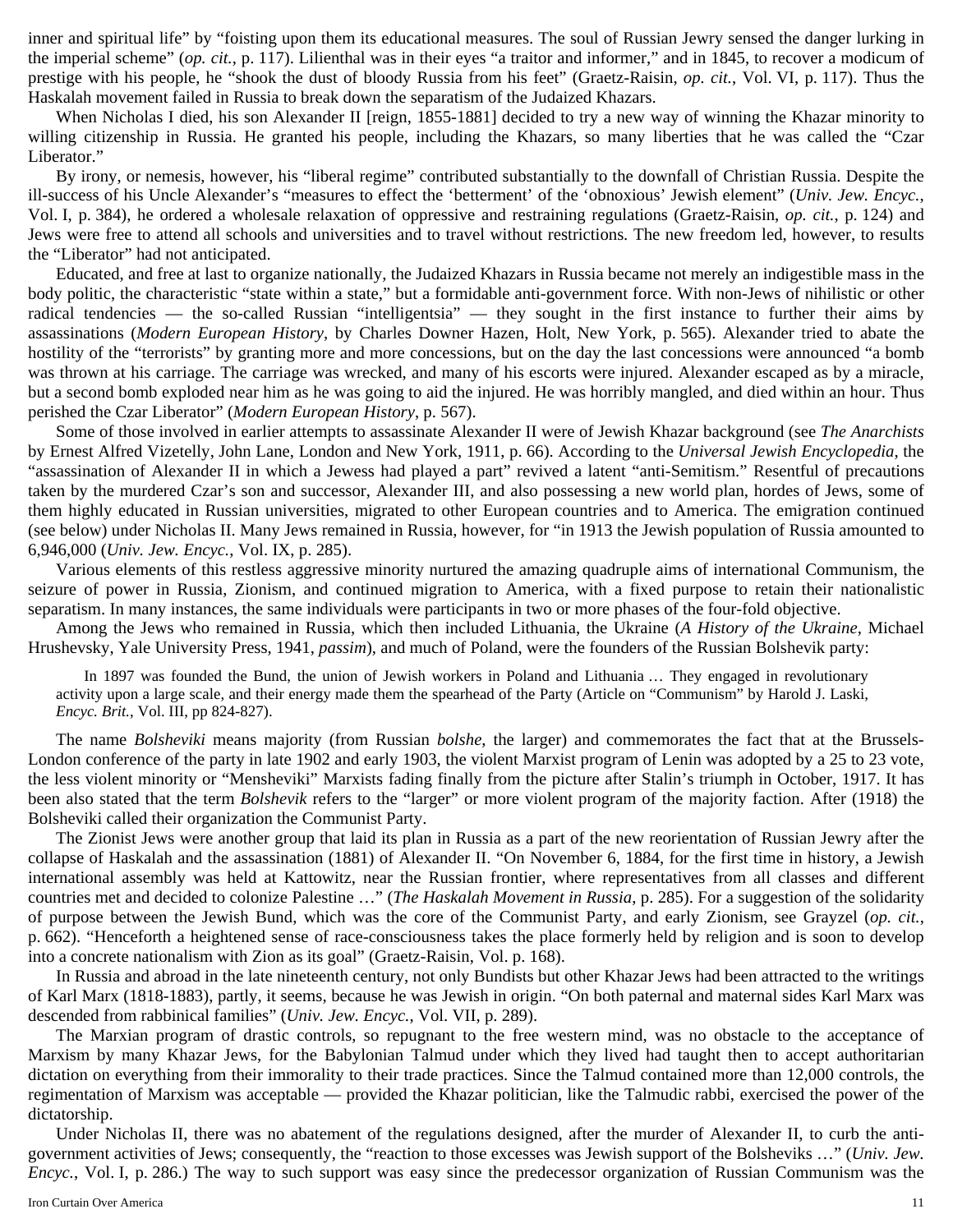Jewish "Bund." Thus Marxian Communism, modified for expediency, became an instrument for the violent seizure of power. The Communist Jews, together with revolutionaries of Russian stock, were sufficiently numerous to give the venture a promise of success, if attempted at the right time. After the rout of the less violent faction in 1903, Lenis remained the leader.

The blow fell in the fateful year, 1917, when Russia was staggering under defeat by Germany — a year before Germany in turn staggered to defeat under the triple blows of Britain, France, and the United States. "The great hour of freedom struck on the 15th of March, 1917," when "Czar Nicholas's train was stopped" and he was told "that his rule was at an end … Israel, in Russia, suddenly found itself lifted out of its oppression and degradation" (Graetz-Raisin, *op. cit.*, Vol. VI, p. 209).

At this moment Lenin appeared on the scene, after an absence of nine years (*Encyc. Brit.*, Vol. XIII, p. 912). The Germans, not realizing that he would be anything more than a trouble-maker for their World War I enemy, Russia, passed him and his party (exact number disputed — about 200?) in a sealed train from Switzerland to the Russian border. In Lenin's sealed train, "Out of a list of 165 names published, 23 are Russian, 3 Georgian, 4 Armenian, 1 German, and 128 Jewish" (*The Surrender of an Empire*, Nesta H. Webster, Boswell Printing and Publishing Company, Ltd., 10 Essex St., London, W.C.2, 1931, p. 77). "At about the same time, Trotsky arrived from the United States, followed by over 300 Jews from the East End of New York and joined up with the Bolshevik Party" (*op. cit.*, p. 73).

Thus under Lenin, whose birth-name was Ulianov and whose racial antecedents are uncertain, and under Leon Trotsky, a Jew, whose birth -name was Bronstein, a small number of highly trained Jews from abroad, along with Russian Judaized Khazars and non-Jewish captives to the Marxian ideology, were able to make themselves masters of Russia. "Individual revolutionary leaders — and Sverdlov — played a conspicuous part in the revolution of November, 1917, which enabled the Bolshevists to take possession of the state apparatus" (*Univ. Jew. Encyc.*, Vol. IX, p.668). Here and there in the *Universal Jewish Encyclopedia* other Jews are named as co-founders of Russian Communism, but not Lenin and Stalin. Both of these, however, are said by some writers to be half-Jewish. Whatever the racial antecedents of their top man, the first Soviet commissariats were largely staffed with Jews. The Jewish position in the Communist movement was well understood in Russia. "The White Armies which opposed the Bolshevik government linked Jews and Bolsheviks as common enemies" (*Univ. Jew Encyc.*, Vol. I, p. 336).

Those interested in the ratio of Jews to others in the government in the early days of Communist rule in Russia should, if possible, see *Les derniers jours des Romanof* (The Last Days of the Romanovs) by Robert Wilton, long the Russian correspondent of the London *Times*. A summary of its vital passages is included in the "foreword to Third Edition" of *The Mystical Body of Christ in the Modern World* (Brown and Nolan , Limited Waterford, Dublin, Belfast, Cork, London, 1939, 1947) by Rev. Denis Fahey, a well-known Irish professor of philosophy and Church history. Professor Fahey gives *names* and *nationality* of the members of the Council of Peoples Commissars, the Central Executive Committee, and the Extraordinary Commissions, and in summary quotes from Wilton as follows:

According to the data furnished by the Soviet press, out of 556 important functionaries of the Bolshevik State … there were in 1918-1919, 17 Russians, 2 Ukrainians, 11 Armenians, 35 Letts, 15 Germans, 1 Hungarian, 10 Georgians, 3 Poles, 3 Finns, 1 Karaim, 457 Jews.

As the decades passed by — after the fateful year 1917 — Judaized Khazars kept a firm hand on the helm of the government in the occupied land of Russia. In due time they built a bureaucracy to their hearts' desire. The government-controlled Communist press "issued numerous and violent denunciations of anti-Semitic episodes, either violence or discriminations." Also, "in 1935 a court ruled that anti-Semitism in Russia was a penal offense" (Univ. Jew Encyc., Vol. I, p. 386). Among top-flight leaders prominent in the middle of the twentieth century. Stalin, Kaganovich, Beria, Molotov, and Litvinoff all have Jewish blood, or are married to Jewesses. The latter circumstance should not be overlooked, because from Nero's Poppaea (*Encyclopedia Italiana*, Vol. XXVII, p. 932; also, *The Works of Flavius Josephus*, translated by William Whiston, David McKay , Philadelphia, n.d., pp. 8, 612, 616) to the Montreal chemist's woman friend in the Canadian atomic espionage trials (*Report of the Royal Commission*, Government Printing Office, Ottawa, Canada, 1946, \$1.00) the influence of a certain type of wife — or other closely associated woman — has been of utmost significance. Nero and Poppaea may be allowed to sleep — if their crimes permit — but Section III, 11, entitled "RAYMOND BOYER, Montreal," in the *Report of the Canadian Royal Commission* should be read in full by all who want facts on the subject of the corruption of scientists, and others working on government projects. In the Soviet Embassy records, turned over to Canadian authorities by Ivor Gouzinko, was Col. Zabotin's notebook which contained the following entries (pp. 375 and 397 respectively):

#### Professor

Frenchman. Noted chemist, about 40 years of age. Works in McGill University, Montreal. Is the best of the specialists on VV on the American Continent. Gives full information on explosives and chemical plants. Very rich. He is afraid to work. (Gave the formula of RDX, up to the present there was no evaluation from the boss.)

#### *Contact*

1. Freda

Jewess — works as a co-worker in the International Bureau of Labour.

A lady friend of the Professor.

In view of the facts furnished above as to the racial composition of the early Communist bureaucracy, it is perhaps not surprising that a large portion of the important foreign efforts of the present government of Russia are entrusted to Jews.

Iron Curtain Over America 12 This is especially notable in the list of current or recent exercisers of Soviet power in the satellite lands of Eastern Europe.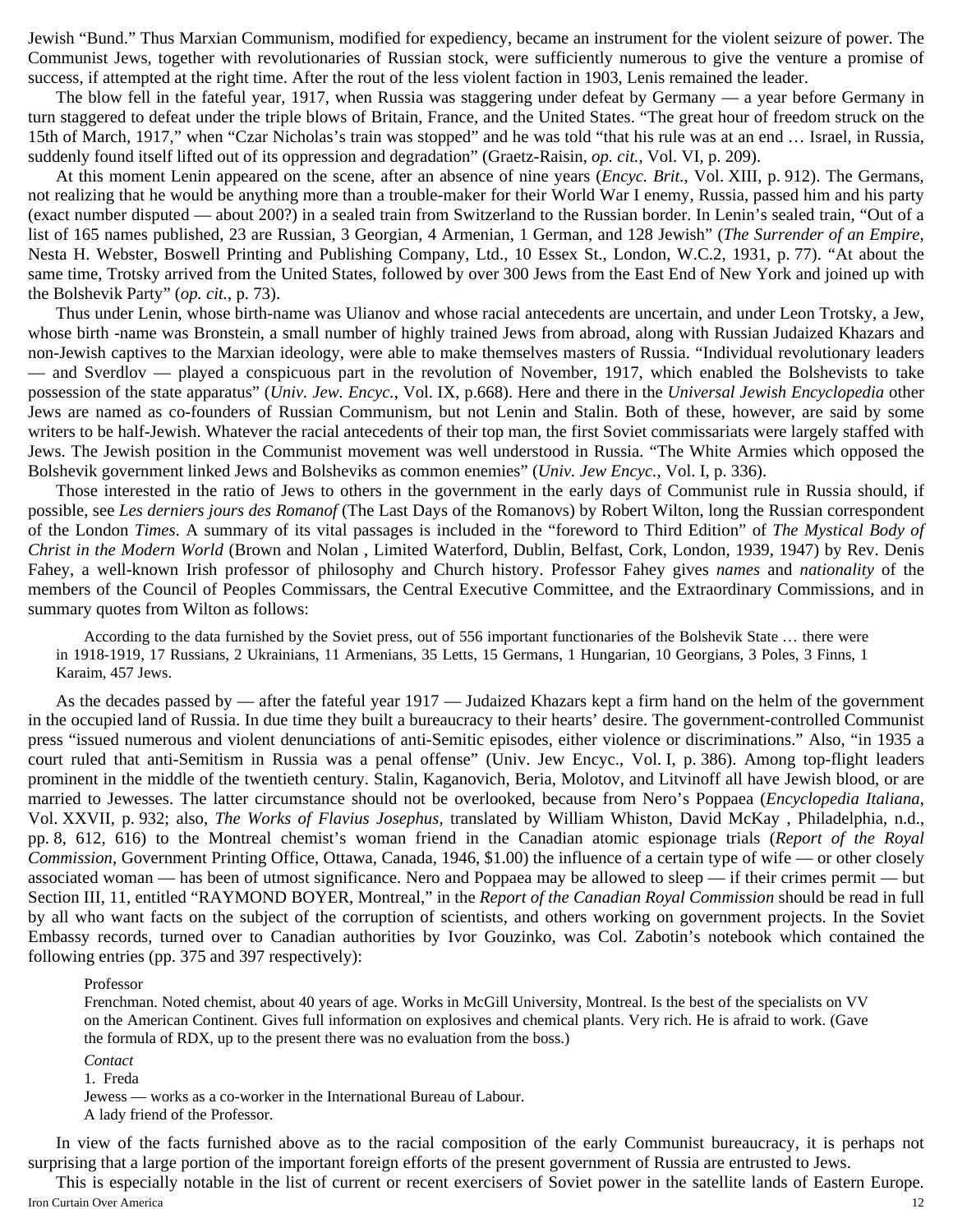Anna Rabinsohn Pauker, Dictator of Rumania; Matyas Rakosi, Dictator of Hungary; Jacob Berman, Dictator of Poland; D.M. Manuilsky, Dictator of the Ukraine; and many other persons highly placed in the governments of the several Eastern European countries are all said to be members of this new Royal Race of Russia.

Of Eastern European origin are the leaders of late nineteenth century and twentieth century political Zionism which flowered from the already recorded beginnings at Kattowitz in 1884. Born at Budapest, Hungary, was Theodor Herzl (1860-1904), author (1896) of *Der Judenstatt* (The Jews' State), who presided over the "Zionist Congress," which "took place at Basel, Switzerland, on August 29, 30, and 31, 1897" (*Univ. Jew. Encyc.*, Vol. II, p. 102). Dr. Chaim Weizmann, the head of political Zionism at the moment of its recourse to violence, was born in Plonsk, Poland. Since these top leaders are Eastern Europeans, it is not surprising that most of the recent immigrants into Palestine are of Soviet and satellite origin and that their weapons have been largely from the Soviet Union and from Soviet-controlled Czechoslovakia (see below, Chapter VI).

As a number of writers have pointed out, political Zionism entered its violent phase *after* the discovery of the incredibly vast mineral wealth of Palestine. According to "Zionists Misleading World with Untruths for Palestine Conquest," a full-page article inserted as an advertisement in the *New York Herald Tribune* (January 14, 1947), "an independent Jewish state in Palestine was the only certain method by which Zionists could acquire complete control and outright ownership of the proven Five Trillion Dollar (\$5,000,000,000,000) chemical and mineral wealth of the Dead Sea." The long documented article is signed by R. M. Schoendorf, "Representative of Cooperating Americans of the Christian Faiths"; by Habib I. Katibah, "Representative of Cooperating Americans of Arab Ancestry"; and by Benjamin H. Freedman, "Representative of Cooperating Americans of the Jewish Faith," and is convincing. Irrespective, however, of the value of the Dead Sea minerals, the oil flow of Middle Eastern wells. Also in 1951, oil was "discovered" in the Negeb Desert, an area for which "Israel" authorities had so much fervor that they seized it (see Chapter VI, b, below).

The dominance of the motive of self-aggrandizement in political Zionism has been affirmed and denied; but it is difficult for an observer to see any possible objective apart from mineral wealth or long range grand strategy, including aggression (see Chapters VI and IX, below), in a proposal to make a nation out of an agriculturally poor, already overpopulated territory the size of Vermont. The intention of aggression at the expense of Moslem peoples, particularly in the direction of Iraq and Iran, is suggested also by the fact that the Eastern European Jews, adherents to the Babylonian Talmud, had long turned their thoughts to the lands where their sages lived and where most of the native Jewish population had embraced the Moslem faith. Any possible Zionist religious motive such as the hope of heaven, which fired the zeal of the Crusaders, is apparently ruled out by the nature of Judaism, as it is generally understood. "The Jewish religion is a way of life and has no formulated creed, or articles of faith, the acceptance of which brings redemption or salvation to the believer …" (opening words, p. 763, of the section on "Doctrines." in Religious Bodies: 1936, Vol. II, Part I, Denominations A to J, U.S. Department of Commerce, Jesse H, Jones. Secretary, Bureau of Census, Superintendent of Documents, Government Printing Office, Washington, D.C.).

The secret or underground overseas efforts of Khazar-dominated Russia apparently have been entrusted principally to Jews. This is especially true of atomic espionage. *The Report of the Royal Commission of Canada*, already referred to, shows that Sam Carr (Cohen), organizer for all Canada; Fred Rose (Rosenberg), organizer for French Canada, and member of the Canadian Parliament from a Montreal constituency; and Germina (or Hermina) Rabinowich, in charge of liaison with U.S. Communists, were all born in Russia or satellite lands. In this connection, it is important to stress the fact that the possession of a Western name does not necessarily imply Western European stock. In fact, the maneuver of name-changing frequently disguises an individual's stock or origin. Thus the birth-name of John Gates, editor of the *Communist Daily Worker* was Israel Regenstreif. Other name changers among the eleven Communists found guilty by a New York jury in October, 1949, included Gil Green — born Greenberg; Gus Hall — born Halberg; and Carl Winter — born Weissberg; (For details on these men and the others, see the article, "The Trial of the Eleven Communists," by Sidney Shalett, *Reader's Digest*, August, 1950, pp. 59-72.) Other examples of name-changing can be cited among political writers, army officers, and prominent officials in the executive agencies and departments in Washington. Parenthetically, the maneuver of acquiring a name easily acceptable to the majority was very widely practiced by the aliens prominent in the seizure of Russia for Communism, among the name-changers being Lenin (Ulianov), Trotsky (Bronstein), and Stalin (Dzugashvili), the principal founders of state Communism.

Iron Curtain Over America 13 The United States Government refused Canada's invitation early in 1946 to cooperate in Canada's investigation of atomic spies, but in 1950 when (despite "red herring" talk of the Chief Executive) our atomic spy suspects began to be apprehended, the first was Harry Gold, then Abraham Brothman, and Miriam Moskowitz. Others were M. Sobell, David Greenglass, Julius Rosenberg, and Mrs. Ethel Rosenberg (not to be confused with Mrs. Anna Rosenberg). Various sentences were given. Mr. and Mrs. Rosenberg received the death penalty (See *Atom Treason*, by Frank Britton, Box 15745, Crenshaw Station, Los Angeles 8, California). As of early May, 1952, however, the sentence had not been carried out and a significant portion of the Jewish press was campaigning to save the Rosenbergs. Referring to Julius and Ethel Rosenberg, Samuel B. Gach, Editor-in-Chief and Publisher of the *California Jewish Voice* ("Largest Jewish Circulation in the West") wrote as follows in his issue of April 25, 1952: "We deplore the sentence against the two Jews and despise the cowardly Jewish judge who passed same … "In March, 1951, Dr. William Perl of the Columbia University Physics Department was arrested "on four counts of perjury in connection with the crumbling Soviet atomic spy ring … Perl whose father was born in Russia, … had his name changed from Utterperl [Mutterperl?] to Perl" in 1945 (Washington *Times-Herald*, March 15, 1951). For further details on these persons and others, see "Atomic Traitors, "by Congressman Fred Busbey of Illinois in the June, 1951, number of *National Republic*. Finally, the true head of Communism in America was found not to be the publicly announced head, but the Jew, Gerhardt Eisler, who, upon detection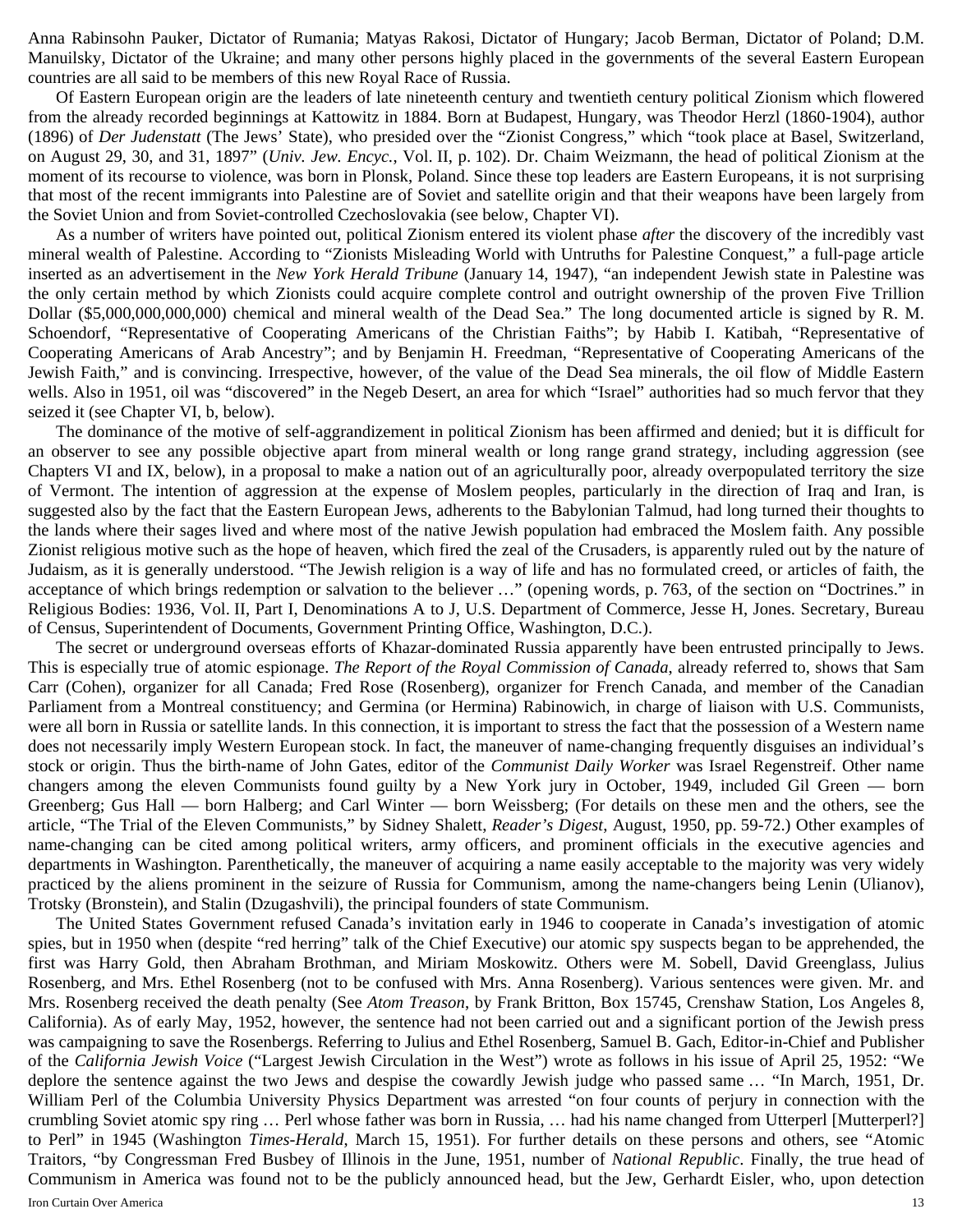"escaped" from America on the Polish S. S. "Batory," to a high position in the Soviet Government of East Germany (*Communist Activities Among Aliens and National Groups*, part III, Government Printing Office, Washington, D. C., 1950, p. A121).

Very pertinent to the subject under consideration is a statement entitled "Displaced Persons: Facts vs. Fiction," made in the Senate of the United States on January 6, 1950, By Senator Pat McCarran, Democrat of Nevada, Chairman of the Judiciary Committee. Senator McCarran said in part: "Let it be remembered that the Attorney General of the United States recently testified that an analysis of 4,984 of the more militant members of the Communist Party in the United States showed that 91.4 percent of the total were of foreign stock or were married to persons of foreign stock."

With more than *nine-tenths* of our "more militant" Communists thus recruited from or allied to "foreign stock" and with that "stock" totaling perhaps not more than 10,000,000 or *one-fifteenth* of our nation's population, a little recourse to mathematics will suggest that the employment of an Eastern European or other person of recent alien extraction or connection is *one hundred and fifty times* more likely to yield a traitor than is the employment of a person of native stock!

An "authoritative" Jewish point of view toward Soviet Russia is explained in the *Universal Jewish Encyclopedia* in the concluding paragraphs on Karl Marx. According to this source, Jews "recognize the experience of the Soviet Union, home of 6,000,000 Jews, as testimony of the Marxist position on the question of national and racial equality." The Encyclopedia comments further on the "striking fact that the one country which professes official allegiance to Marxian teachings is the one where anti-Semitism has been outlawed and its resurgence rendered impossible by the removal of social and economic inequalities" (Vol. VIII, p. 390). In *The Jewish People Face the Post-War World* by Alexander Bittelman (Morning Freiheit Association, 35 East 12th Street, New York 3, N. Y., 1945, p. 19) the affection of a considerable body of American Jews for the Soviet Union is expressed dramatically:

If not for the Red Army, there would be no Jews in Europe today, nor in Palestine, nor in Africa; and in the United States, the length of our existence would be counted in days … THE SOVIET UNION HAS SAVED THE JEWISH PEOPLE. Therefore, let the American Jewish masses never forget our historic debt to the Saviour of the Jewish people — the Soviet Union.

Be it noted, however, that Mr.. Bittelman admits indirectly that he is not speaking for all American Jews, particularly when he assails as "reactionary" the "non-democratic forces in Jewish life … such as the Sulzbergers, Rosenwalds, and Lazarons" (p. 9). In addition to ideology, another factor in the devotion to their old homelands of so many of the newer American Jews of Eastern European source is kinship. According to *The American Zionist Handbook*, 68 to 70% of United States Jews have relations in Poland and the Soviet Union.

Quite in harmony with the Bittleman attitude toward the Soviet was the finding of the Canadian Royal Commission that Soviet Russia exploits fully the predilection of Jews toward Communism: "It is significant that a number of documents from the Russian Embassy specifically note 'Jew' or 'Jewess' in entries on their relevant Canadian agents or prospective agents, showing that the Russian Fifth Column leaders attached particular significance to this matter" (*The Report of the Royal Commission*, p. 82).

In view of the above-quoted statement of a writer for the great New York publication, the *Universal Jewish Encyclopedia*, which is described on its title-page as "authoritative," and in view of the findings of the Canadian Royal Commission, not to mention other facts and testimonies, it would seem that no one should be surprised that certain United States Jews of Eastern European origin or influence have transmitted atomic or other secrets to the Soviet Union. Those who are caught, of course, must suffer the fate of spies, as would happen to American espionage agents abroad; but, in the opinion of the author, *the really guilty parties in the United States are those Americans of native stock who, for their own evil purposes, placed the pro-Soviet individuals in positions where they could steal or connive at the stealing of American secrets of atomic warfare*. This guilt, which in view of the terrible likely results of atomic espionage is really blood-guilt, cannot be sidestepped and should not be overlooked by the American people.

The presence of so many high-placed spies in the United States prompts a brief reference to our national habit (a more accurate term than policy) in regard to immigration. In December 2, 1832, President Monroe proclaimed, in the famous Doctrine which bears his name, that the American government would not allow continental European powers to "extend their system" in the United States. At that time and until the last two decades of the nineteenth century, immigration brought us almost exclusively European people whose ideals were those of Western Christian civilization; these people became helpers in subduing and settling our vast frontier area; they wished to conform to rather than modify or supplant the body of traditions and ideals summed up in the word "America."

After 1880, however, our immigration shifted sharply to include millions of persons from Southern and Eastern Europe. Almost all of these people were less sympathetic than predecessor immigrants to the government and the ideals of the United States and a very large portion of them were non-Christians who had no intention whatever of accepting the ideals of Western Christian civilization, but had purposes of their own. These purposes were accomplished not by direct military invasion, as President Monroe feared, but covertly by infiltration, propaganda, and electoral and financial pressure (Chapters I, III, IV, V, VI, VII). The average American remained unaware and unperturbed.

Among those who early foresaw the problems to be created by our new immigrants was General Eisenhower's immediate predecessor as President of Columbia University. In a small but extremely valuable book, *The American As He Is*, President Nicholas Murray Butler in 1908 called attention to "the fact that Christianity in some one of its many forms is a dominant part of the American nature." Butler, then at the zenith of his intellectual power, expressed fear that our "capacity to subdue and assimilate the alien elements brought … by immigration may soon be exhausted." He concluded accordingly that "The dangers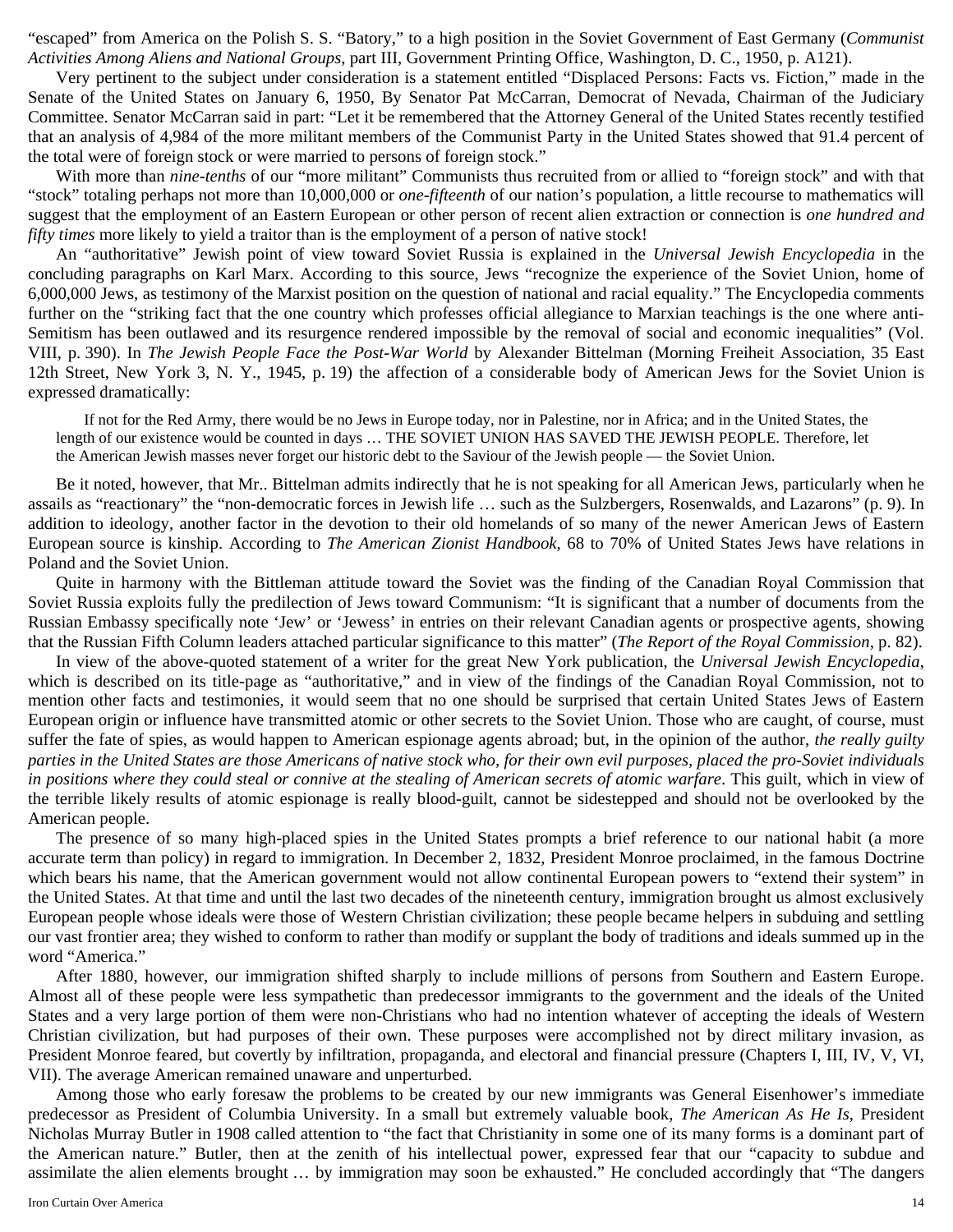which confront America will come, if at all, from within."

Statistics afford ample reasons for President Butler's fears. "The new immigration was comprised preponderantly of three elements: the Italians, the Slavs, and the Jews" (*The Immigration and Naturalization Systems of the United States*, Government Printing Office, Washington, D. C., p. 236). The Italians and the Slavs were less assimilable than immigrants from Northern and Western Europe, and tended to congregate instead of distributing themselves over the whole country as the earlier Northern European immigrants had usually done.

The assimilation of Italians and Slavs was helped, however, by their belonging to the same parent Indo-Germanic racial stock as the English-German-Irish majority, and above all by their being Christians — mostly Roman Catholics — and therefore finding numerous co-religionists not only among fully Americanized second and third generation Irish Catholics but among old stock Anglo-American Catholics descending from Colonial days. Quite a few persons of Italian and Slavic stock were or became Protestants, chiefly Baptists — among them being ex-Governor Charles Poletti of New York and ex-Governor Harold Stassen of Minnesota. The new Italian and Slavic immigrants and their children soon began to marry among the old stock. In a protracted reading of an Italian language American newspaper, the author noted that approximately half of all recorded marriages of Italians were to persons with non-Italian names.

Thus in one way or another the new Italian and Slavic immigrants began to merge into the general American pattern. This happened to some extent everywhere and was notable in areas where the newcomers were not congregated — as in certain urban and mining areas — but were dispersed among people of native stock. With eventual complete assimilation by no means impossible, there was no need of a national conference of Americans and Italians or of Americans and Slavs to further the interests of those minorities.

With the new Jewish immigrants, however, the developments were strikingly different — and quite in line with the fears of President Butler. The handful of Jews, mostly Sephardic (Webster's *New International Dictionary*, 1934, p. 2281) and German, already in this country (about 280,000 in 1877, *Religious Bodies*, *op. cit.*, above), were not numerous enough to contribute cultural guidance to the newcomers (see Graetz-Raisin, Vol. VI, Chapter IV, "American Continent," A "The Sephardic and German Periods," B "The Russian Period"). These newcomers arrived in vast hordes — especially from territory under the sovereignty of Russia, the total number of legally recorded immigrants from that country between 1881 and 1920 being 3,237,079 (*The Immigration and Naturalization Systems of the United States*, p. 817), most of them Jews. Many of those Jews are now referred to as Polish Jews because they came from that portion of Russia which had been the kingdom of Poland prior to the "partitions" of 1772-1795 (*Modern History*, by Carl L. Becker, Silver Burdett Company, New York, p. 138) and was the Republic of Poland between World War I and World War II. Accordingly New York City's 2,500,000 or more Jews (*op. cit.*, p. 240).

Thus by sheer weight of numbers, as well as by aggressiveness, the newcomer Jews from Eastern Europe pushed into the background the more or less Westernized Jews, who had migrated or whose ancestors had migrated to America prior to 1880 and had become for the most part popular and successful merchants with no inordinate interest in politics. In striking contrast, the Eastern European Jew made himself "a power to be reckoned with in the professions, the industries, and the political parties" (Graetz-Raisin, *op. cit.*, Vol. VI, p. 344).

The overwhelming of the older Americanized Jews is well portrayed in *The Jewish Dilemma* by Elmer Berger (The Devin Adair Company, New York, 1945). Of the early American Jews, Berger writes: "Most of these first 200,000 came from Germany. They integrated themselves completely" (*op. cit.*, p. 232). This integration was not difficult; for many persons of Jewish religion Western Europe in the nineteenth century not only had no racial or ethnic connection with the Khazars, but were not separatists or Jewish nationalists. The old contentions of their ancestors with their Christian neighbors in Western Europe had been largely overlooked on both sides by the beginning of the nineteenth century, and nothing stood in the way of their full integration into national life. The American kinsmen of these Westernized Jews were similar in outlook.

But after 1880 and "particularly in the first two decades of the twentieth century, immigration to the United States from Eastern Europe increased rapidly." The Eastern European immigrant Jews "brought with them the worn out concept of 'a Jewish people' " (*op. cit.*, p. 233). Soon these newcomers of nationalist persuasion actually exerted influence over the old and once antinationalist organization of American Reform Judaism. "In the winter of 1941-42 the Central Conference of American Rabbis had endorsed the campaign to organize a Jewish Army. The event indicated the capitulation of the leadership of Reform Judaism to Jewish Nationalism." Many American-minded Jews protested, but "the voices were disorganized and therefore could by safely ignored" (*op. cit.*, p. 242). American Jewry "had succumbed to the relentless pressure of the Zionist."

With the domination of American Jewry by Judaized Khazars and those who travel with them, the position of American Jews who wished to be Americans became most unhappy. The small but significant group which met at Atlantic City in June, 1942, to lay the foundations for an organization of "Americans whose religion is Judaism," were at once pilloried. "Charges" of being "'traitors,' Quislings,' betrayers were thundered" from the synagogues of America and "filled the columns of the Jewish press" (*op. cit.*, p. 244). Many were silenced or won over by the pressure and the abuses — but not all. Those brave Jews who are persecuted because they are not hostile to the American way of life should not be confused with those Jews who persecute them, as Mr. Berger shows, but should on the other hand receive the sympathy of all persons who are trying to save Christian civilization in America.

Iron Curtain Over America 15 Since the predominant new Jews consider themselves a superior people (*Race and Nationality as Factors in American Life*, by Henry Pratt Fairchild, The Ronald Press Company, New York, 1947, p. 145), and a separate nationality (*op. cit.*, p. 140), assimilation appears now to be out of the question. America now has virtually a nation within the nation, and an aggressive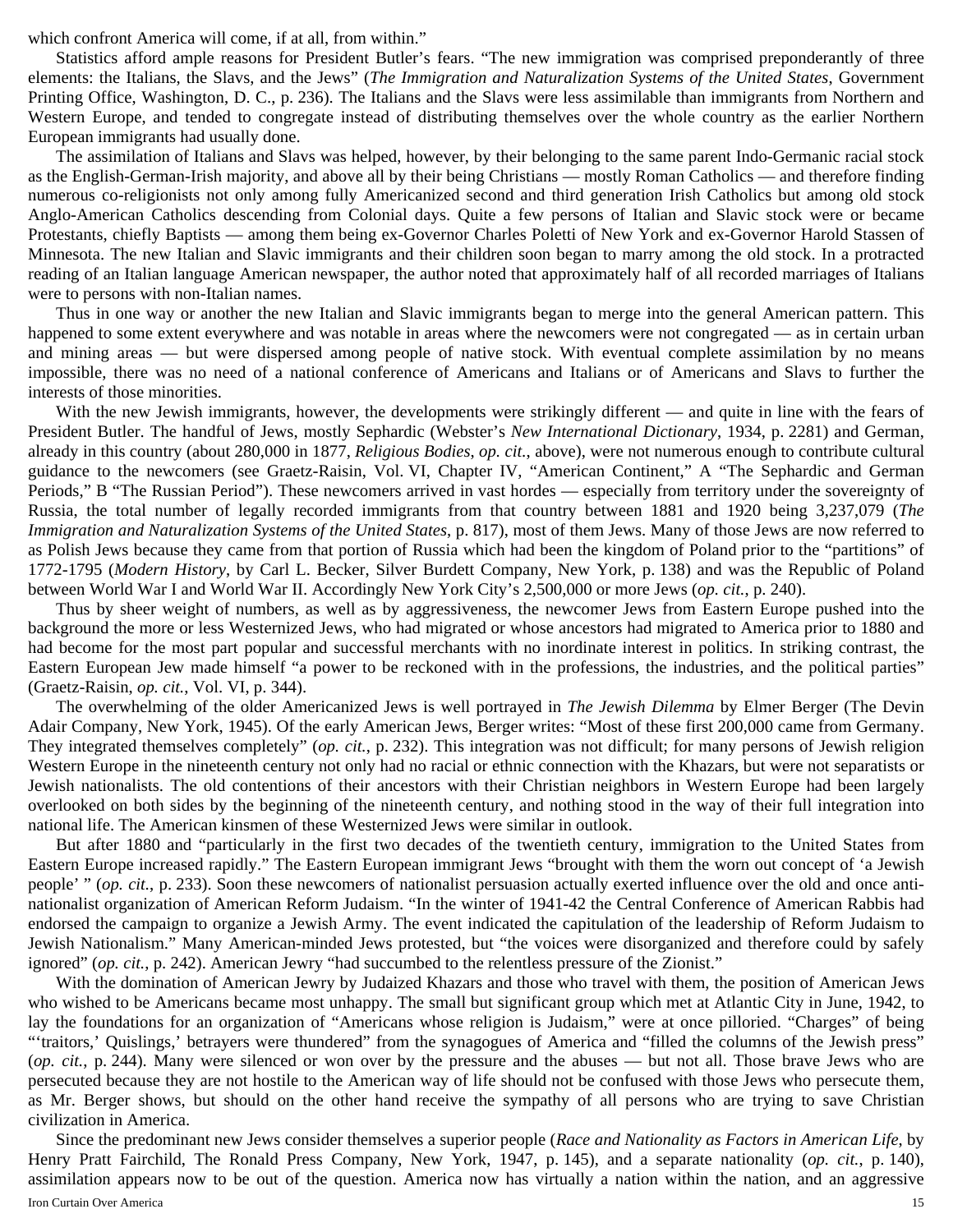culture-conscious nation at that.

The stream of Eastern Europeans was diminished in volume during World War I, but was at flood level again in 1920. At last the Congress became sufficiently alarmed to initiate action. The House Committee on Immigration, in its report on the bill that later became the quota law of 1921, reported:

There is a limit to our power of assimilation … the processes of assimilation and amalgamation are slow and difficult. With the population of the broken parts of Europe headed this way in ever-increasing numbers, why not peremptorily check the stream with this temporary measure, and in the meantime try the unique and novel experiment of enforcing all of the immigration laws on our statutes? …

Accordingly, the 67th Congress "passed the first quota law, which was approved on May 19, 1921, limiting the number of any nationality entering the United States to 3 percent of the foreign-born of that nationality who lived here in 1910. Under this law, approximately 350,000 aliens were permitted to enter each year, mostly from Northern and Western Europe" (*The Immigration and Naturalization Systems of the United States*, p. 56).

The worry of the Congress over unassimilated aliens continued and the House Committee on Immigration and Naturalization of the Sixty-eighth Congress reported that it was "necessary to the successful future of our nation to preserve the basic strain of our population" and continued (*op. cit.*, p. 60) as follows:

Since it is the axiom of political science that a government not imposed by external force is the visible expression of the ideals, standards, and social viewpoint of the people over which it rules, it is obvious that a change in the character or composition of the population must inevitably result in the evolution of a form of government consonant with the base upon which it rests. If, therefore, the principle of individual liberty, guarded by a constitutional government created on this continent nearly a century and a half ago, is to endure, the basic strain of our population must be maintained and our economic standards preserved.

… the American people do not concede the right of any foreign group in the United States, or government abroad, to demand a participation in our possessing, tangible or intangible, or to dictate the character of our legislation.

The new law "changed the quota basis from 1910 to 1890, reduced the quotas from 3 to 2 percent, provided for the establishment of permanent quotas on the basis of national origin, and placed the burden of proof on the alien with regard to his admissibility and the legality of his residence in the United States." It was passed by the Congress on May 15, and signed by President Calvin Coolidge on May 26, 1924. The new quota system was still more favorable relatively to the British Isles and Germany and other countries of Northern and Western Europe and excluded "persons who believe in or advocate the overthrow by force or violence of the government of the United States." Unfortunately, within ten years, this salutary law was to be largely nullified (see Chapters VI and VII, below) by misinterpretation of its intent and by continued scandalous maladministration, a principal worry of the Congress (as shown above) in 1921 and continuously since (*op. cit.*, p. 65 and *passim*).

By birth and by immigration either clandestine or in violation of the intent of the "national origins" law of 1924, the Jewish population of the U.S. increased rapidly. The following official Census Bureau statement is of interest: "In 1887 there were at least 277 congregations in the country and 230,000 Jews; in 1890, 533 congregations and probably 475,000 Jews; in 1906, 1700 congregations and about 1,775,000 Jews; in 1916, 1900 congregations and about 3,300,000 Jews; in 1926, 3,118 permanent congregations and 4,081,000 Jews; and in 1936, 3,728 permanent congregations and 4,641,184 Jews residing in the cities, towns and villages in which the congregations were located" (*Religious Bodies*, p. 763). On other religions, the latest government statistics are mostly for the year 1947, but for Jews the 1936 figure remains (*The Immigration and Naturalization Systems of the United States*, p. 849). As to the total number of Jews in the United States the government has no exact figures, any precise figures beyond a vague "over five million" being impossible because of incomplete records and illegal immigration. The Committee on the Judiciary of the Senate (*op. cit.*, p. 842), however, accepts the *World Almanac* figure of 15,713,638 Jews of religious affiliation in the world and summarizes thus: "statistics indicate that over 50 percent of the World Jewish population is now residing in the Western Hemisphere" (*op. cit.*, p. 21 ), i.e., at least 8,000,000. Since some three-fourths of a million Jews live in other North and South American countries besides the United States, the number of Jews known to be in the United States may be placed at a minimum of about 7,250,000. Jews unaffiliated with organizations whose members are counted, illegal entrants, etc., may place the total number in the neighborhood of 10,000,000. This likely figure would justify the frequently heard statement that more than half of the Jews of the world are in the United States.

Percentage-wise this is the government summary (*op. cit.*, p.241) of Jewish population in the United States:

In 1937, Jews constituted less than 4 percent of the American people, but during the 7-year period following (1937-43), net Jewish immigration to the United States ranged between 25 and 77 percent of total net immigration to this country. For the 36-year period, 1908-43, net Jewish immigration constituted 14 percent of the total. The population of the Jewish population has increased twenty-one-fold during the same period.

The above government figures require elucidation. The figures include only those Jews connected with an organized Jewish congregation and, as a corollary, exclude the vast number of Jews, illegal entrants and others, who are not so connected, and hence not officially listed as Jews. *The stated increase of Jews by 2100 percent since 1877 is thus far too small* because non-Congregational Jews are not counted. Moreover, since the increase of 300 percent in the total population includes known Jews, who increased at the rate of 2100 percent, *the increase in population of non-Jews is far less than the 300 percent increase* of the total population.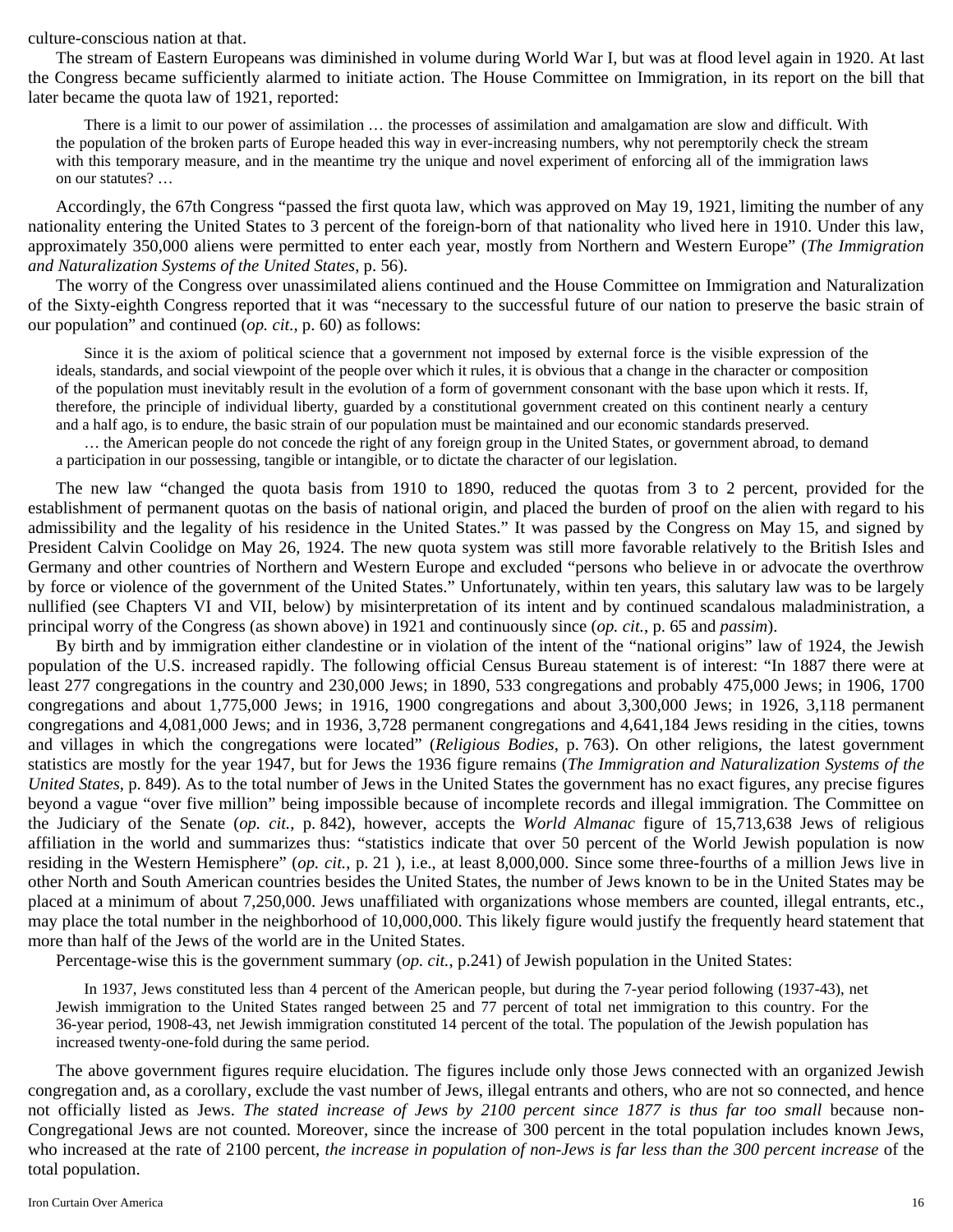This powerful and rapidly growing minority — closely knit and obsessed with its own objectives which are not those of Western Christian civilization — will in subsequent chapters be discussed along with other principal occupants of the stage of public affairs in America during the early 1950's. Details will come as a surprise to many readers, who are the unwitting victims of censorship (Chapter V, below). Valuable for its light on the global projects of political Zionism, with especial reference to Africa, is Douglas Reed's Somewhere South of Suez (Devin-Adair Company, New York, 1951). After mentioning that the "secret ban" against publishing the truth on "Zionist Nationalism," which he holds "to be allied in its roots to Soviet Communism," has grown in his adult lifetime "from nothing into something approaching a law of lese majesty at some absolute court of the dark past," Mr. Reed states further that "the Zionist Nationalists are powerful enough to govern governments in the great countries of the remaining West!" He concludes further that "American Presidents and British Prime Ministers, and all their colleagues," bow to Zionism as if venerating a shrine.

The subject-matter of a book can be best determined not by its preface but by its index. It is believed that an examination of the index of *The Iron Curtain Over America* will show a unique completeness in the listing of names and subjects bearing upon the present peril of our country. In brief, *The Iron Curtain Over America* presents in complete detail — along with other matters — the problems created in the United States by a powerful minority possessed of an ideology alien to our traditions and fired by an ambition which threatens to involve us in the ruin of a third world-wide war. The next chapter deals with the aboveboard infiltration of Judaized Khazars, and other persons of the same ideology, into the United States Democratic Party.

## **CHAPTER III THE KHAZARS JOIN THE DEMOCRATIC PARTY**

The triumphant Khazars, aided by other "converts" to Communism, strengthened their grasp on prostrate Russia by a succession of "purges" in which many millions of Russians lost their lives, either by immediate murder or in the slow terror of slave labor camps. These purges do not concern us here except as a sample of what Soviet rule would bring to America, namely, the slaying of 15,000,000 persons on a list already prepared by name and category (statement to the author by a former-high ranking international Communist who has deserted "Stalinism"). The lecture, Matt Cvetic, a former F. B. I. undercover agent, gives, more recently, a much higher figure; he states that almost all men and women over thirty, having been found too old for "re-education," would be slaughtered. For details, write to *Borger News-Herald*, Borger, Texas, asking reprint of "We Owe a Debt" (April 16, 1952) by J.C. Phillips.

Even as they subjected the Russian people to a rule of terror, the new rulers of Russia promptly and effectively penetrated the countries of Western Europe and also Canada and (as shown in Chapter II) the United States. For their fateful choice of our country as a goal of their major though not yet completely and finally successful endeavor, there were several reasons.

In the first place, with its mutually advantageous capital labor relations, its enormous productivity, and its high standard of living, the United States of America was an existing visible refutation of the black Soviet lie that their Communist dictatorship did more than our Republic for the workingman. The idea that the "capitalistic" democracies (Britain and America) were formidable obstacles to the spread of Communism and had to be destroyed was expressed many times by Soviet leaders and notably by Stalin in his great address (Moscow, March 10, 1939) to the 18th Congress of the Communist Party. This elaborate official statement of Soviet policy was made *before the outbreak of World War II, and nearly three years before our involvement, and was trumpeted rather than hidden under a bushel*. It can therefore be safely predicated that our State Department, with its numerous staffs, offices, bureaus, and divisions, was promptly aware of the contents of this speech and of the Soviet goal of overthrowing our "capitalist democracy."

The second reason for large scale Communist exploitation of the United States was our traditional lack of any laws prohibiting or regulating immigration into the United States and our negligence or politics in enforcing immigration laws when they had been passed (Chapter II, above). "The illegal entry of aliens into the United States is one of the most serious and difficult problems confronting the Immigration and Naturalization Service … Since the end of World War II the problem of illegal entry has increased tremendously … There is ample evidence that there is an alarmingly large number of aliens in the United States in an illegal status. Under the alien registration act of 1940 some 5,000,000 aliens were registered "(*The Immigration and Naturalization Systems of the United States*, pp. 629, 630).

The third principal reason for the Communist exploitation of the United States was the absence of any effective policy regarding resident foreigners even when their activities are directed toward the overthrow of the government. Thus in 1950 several hundreds of thousands of foreigners, among the millions illegally in this country, were arrested and released for want of adequate provisions for deporting them.

As shown in Chapter II, above, persons of Khazar background or traditions had entered the United States in large numbers in the waves of immigration between 1880 and the outbreak of World War I in 1914. The Soviet seizure of Russia took place in 1917, however, and the hey-day for Communist-inclined immigrants from Eastern Europe was the five-year period between the end of World War I (1919) and the passage of the 1924 law restricting immigration. Recorded immigrants to this country in that brief span of time amounted to approximately three million and large numbers of the newcomers were from Eastern Europe. Most significantly, with Communism in power in Russia, many of the new immigrants were not only ideologically hostile to the Western Christian civilization of which America was the finest development, but were actual agents of the new Rulers of Russia. Conspicuous among these was Sidney Hillman, who had turned from his "Rabbinical education" (*Who Was Who in America*,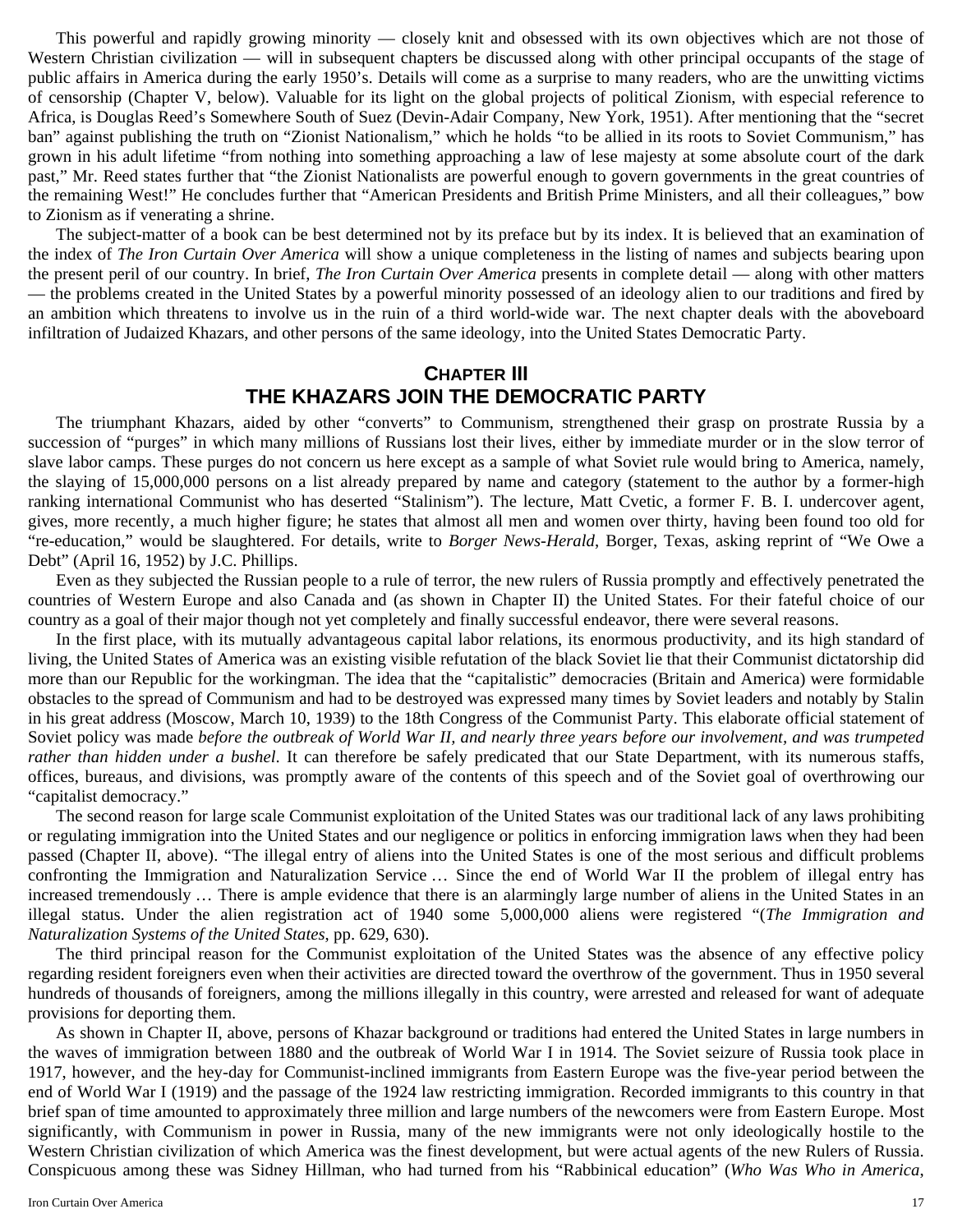Vol. II, p. 254) to political activities of international scope. Twenty-two years before Franklin Roosevelt gave orders to "clear everything with Sidney," similar orders were given American Communists by Lenin himself, Hillman being at that time President of the Russian-American Industrial Corporation at 103 E. Fourteenth St., New York (article by Walter Trohan and photostat in Washington *Times-Herald*, October 29, 1944).

Surely a relatively small number of Khazar immigrants from Russia came as actual Soviet agents; not all of them came was confirmed Marxists; and some of them have doubtless conformed to the traditional American mores. The contrary is neither stated nor implied as a general proposition. The fact remains, however, that the newer immigrants, to an even greater degree than their predecessors of the same stock, were determined to resist absorption into Western Christian civilization and were determined also to further their aims by political alignment and pressure.

In the first three decades of the twentieth century, few of the several million non-Christian immigrants from Eastern Europe were attracted to the Republican Party, which was a majority party with no need to bargain for recruits. The Democratic Party, on the contrary, was in bad need of additional voters. It had elected Woodrow Wilson by a huge electoral majority in 1912 when the Republican Party was split between the followers of William Howard Taft and those of Theodore Roosevelt, but the Democratic popular vote was 1,413,708 less than the combined Taft and Roosevelt votes. In fact, between 1892 (Cleveland's election over Harrison) and 1932 (F.D. Roosevelt's election over Hoover), the Democratic candidate had pooled more presidential popular votes than the Republican candidate (9,129,606 to 8,538,221) only once, when Woodrow Wilson was elected (1916) to a second term on the slogan, "He kept us out of war." In all the other elections, Republican majorities were substantial. Applying arithmetic to the popular vote of the seven presidential elections from 1904 to 1928 inclusive (*World Almanac*, 1949, p. 91), it is seen that *on the average*, the Democrats, except under extraordinary circumstances, could not in the first three decades of the twentieth century count on as much as 45% of the votes.

In addition to its need for more votes, the Democratic Party had another characteristic which appealed to the politically minded Eastern European newcomers and drew to its ranks all but a handful of those who did not join a leftist splinter party. Unlike the Republican Party, which still had a fairly homogeneous membership, the Democratic Party was a collection of several groups. "The Democratic Party is not a political party at all; it's a marriage of convenience among assorted bedfellows, each of whom hates most of the others" (William Bradford Huie in an article, "Truman's Plan to Make Eisenhower President," *Cosmopolitan*, July, 1951, p. 31).

In the early part of the twentieth century the two largest components of the Democratic Party were the rural Protestant Southerners and the urban Catholic Northerners, who stood as a matter of course for the cardinal principles of Western Christian civilization, but otherwise had little in common politically except an opposition, chiefly because of vanished issues, to the Republican Party. The third group, which had been increasing rapidly after 1880, consisted of Eastern Europeans and other "liberals," best exemplified perhaps by the distinguished Harvard Jew, of Prague stock, Louis Dembitz Brandeis, whom President Woodrow Wilson, for reasons not yet fully known by the people, named to the United States Supreme Court. This man, at once so able, and in his legal and other attitudes so far to the left for the America of 1916, deserves attention as a symbol of the future for the Democratic Party, and through that party, for America.

According to the *Universal Jewish Encyclopedia*, there was an "historical battle" in the Senate in regard to "Brandeis' 'radicalism'," and "his alleged 'lack of judicial temperament'." These alleged qualities provoked opposition to the nomination by seven former presidents of the American Bar Association, including ex-Secretary of State Elihu Root and ex-President William Howard Taft.

Despite the opposition, the nomination was confirmed by the Senate in a close vote on June 5, 1916. This was one of the most significant days in American history, for we had, for the first time since the first decade of the nineteenth century, an official of the highest status whose heart's interest was in something besides the United States — an official, moreover, who interpreted the Law not as the outgrowth of precedent, but according to certain results desired by the interpreter.

The entire article on Justice Brandeis in the *Universal Jewish Encyclopedia* (Vol. II, pp. 495-499) should be read in full, if possible. Here are a few significant quotations:

During the World War, Brandeis occupied himself with a close study of the political phases of Jewish affairs in every country. Since that time his active interest in Jewish affairs has been centered in Zionism … In 1919, he visited Palestine for political and organizational reasons … he has financed various social and economic efforts in Palestine.

#### As a justice, Mr. Brandeis:

Never worried about such academic perplexities as the compatibility of Americanism with a minority culture or a Jewish homeland in Palestine … Breaking away from the accepted legal catechisms, he thoroughly and exhaustively probed the economics of each and every problem presented … The truth of his conviction that our individualistic philosophy could no longer furnish an adequate basis for dealing with the problems of modern economic life, is now generally recognized … he envisages a co-operative order … Brandeis feels that the Constitution must be given liberal construction.

This may be taken as the beginning of the tendency of our courts to assume by judicial decisions the function of legislative bodies.

Iron Curtain Over America 18 There is testimony, also, to the influence of Brandeis over Wilson as a factor in America's entry into World War I and its consequent prolongation with terrible blood losses to all participants, especially among boys and young men of British, French, and German stock. Although Britain had promised self-rule to the Palestine Arabs in several official statements by Sir Henry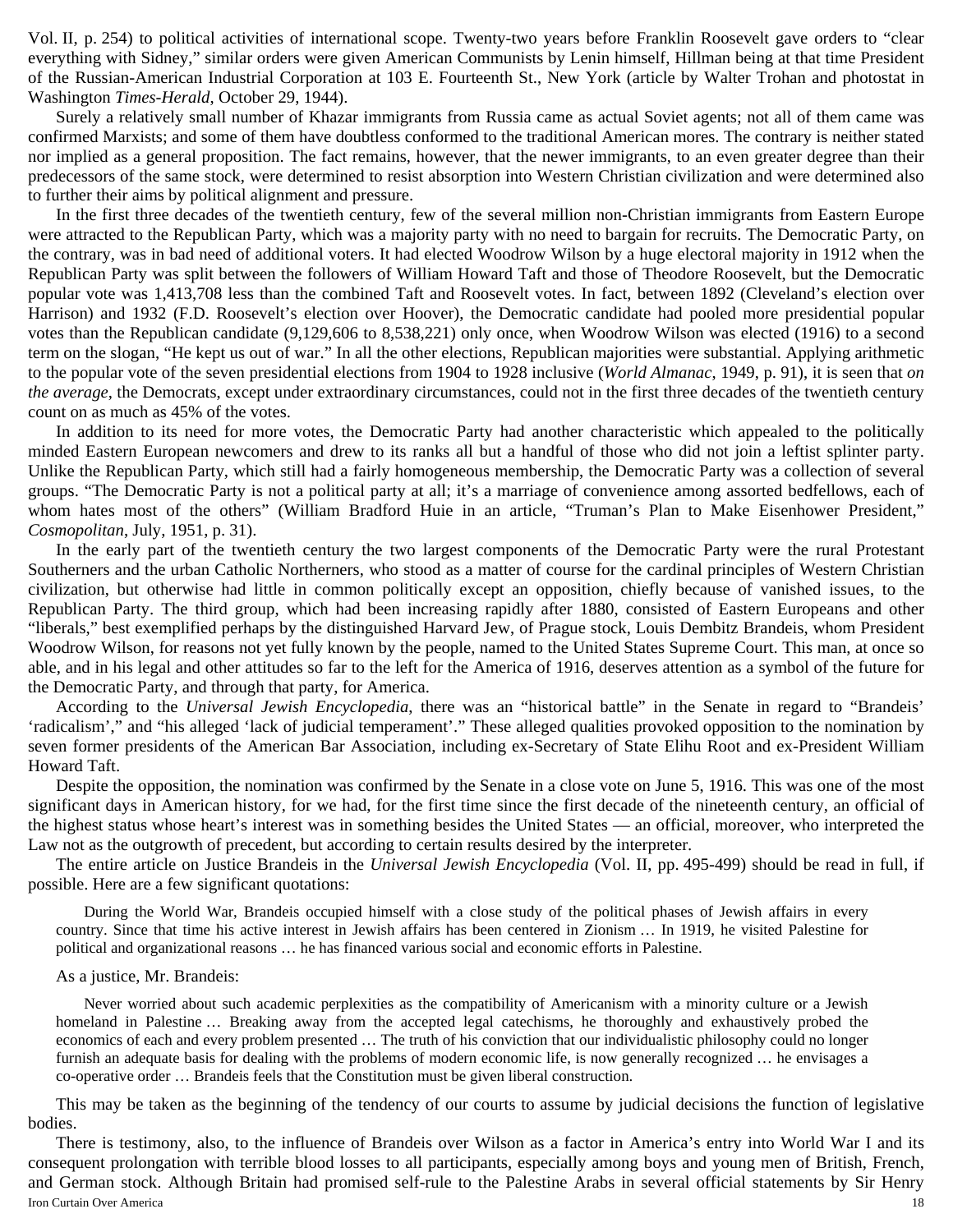MacMahon, the High Commissioner for Egypt, by Field Marshal Lord Allenby, Commander in Chief of British Military forces in the area, and by others (*The Surrender of An Empire*, by Nesta H. Webster, Boswell Printing and Publishing Co., Ltd., 10 Essex St., London, W.C. 2, 1931, pp. 351-356), President Wilson was readily won over to a scheme concocted later in another compartment of the British government. This scheme, Zionism, attracted the favor of the Prime Minister, Mr. David Lloyd George, who, like Wilson, had with prominent Jews certain close relations, one of which is suggested in the *Encyclopedia Britannica* article (Vol. XIX, p. 4) on the first Marquess of Reading (previously Sir Rufus Daniel Isaacs). Thus, according to S. Landman, in his paper "Secret History of the Balfour Declaration" (*World Jewry*, March 1, 1935), after an "understanding had been arrived at between Sir Mark Sykes and Weizmann and Sokolow, it was resolved to send a secret message to Justice Brandeis that the British Cabinet would help the Jews to gain Palestine in return for active Jewish sympathy and support in U.S.A. for the allied cause so as to bring about a radical pro-ally tendency in the United States." An article, "The Origin of the Balfour Declaration" (*The Jewish Chronicle*, February 7, 1936), is more specific. According to this source, certain "representatives of the British and French Governments" had been convinced that "the best and perhaps the only way to induce the American President to come into the war was to secure the co-operation of Zionist Jewry by promising them Palestine." In so doing "the Allies would enlist and mobilize the hitherto unsuspectedly powerful force of Zionist Jewry in America and elsewhere." Since President Wilson at that time "attached the greatest possible importance to the advice of Mr. Justice Brandeis," the Zionists worked through him and "helped to bring America in."

The strange power of Brandeis over President Wilson is indicated several times in the book, *Challenging Years, The Autobiography of Stephen Wise* (G.P. Putnam's Sons, New York, 1949). Rabbi Wise, for instance, spoke of Wilson's "leaning heavily, as I well know he chose to do, on Brandeis" (p.187), and records a surprising remark by the supposedly independent minded World War I President. To Rabbi Wise, who spoke of Zionism and the plans for convening "the first session of the American Jewish Congress," Wilson said (p. 189): "Whenever the time comes, and you and Justice Brandeis feel that the time is ripe for me to speak and act, I shall be ready."

The authenticity of these statements, which are well documented in the sources from which they are quoted, cannot be doubted. Full evaluation of President Wilson will have to wait until the secret archives of World War I are opened to the Public. Meanwhile, however, the management of the war in such a way as to bleed Europe to death casts persistent reflections upon the judgment if not the motives of President Wilson and Prime Minister David Lloyd George of Great Britain. Their bloody victory and their failure in peace stand in strong contrast to Theodore Roosevelt's dramatic success in ending, rather than joining, the great conflict (1904-1905) between Russia and Japan.

After the eight-year rule of President Wilson, the Democratic Party was retired from office in the election of 1920. For the next twelve years (March 4, 1921–March 4, 1933), the three diverse groups in the Party — Southern Protestants, Northern Catholics, and Brandeis-type "liberals," — were held loosely together by leaders who helped each other toward the day of victory and the resultant power and patronage. Tactfully accustomed to ask no questions of each other, these leaders, still mostly Southern Protestants and Northern Catholics, did not ask any questions of the Party's rapidly increasing contingent of Eastern Europeans.

Thus the astute twentieth century immigrants of Eastern European origin continued to join the Democratic Party, in which everybody was accustomed to strange bedfellows, and in which a largely non-Christian third force was already well intrenched. Parenthetically, the best description of the National Democratic party as it existed from the time of Franklin Roosevelt's first term and on into the early 1950's is probably that of Senator Byrd of Virginia. Speaking at Selma, Alabama, on November 1, 1951 (AP dispatch), he described the party as a "heterogeneous crowd of Trumanites" and added that the group, "if it could be called a party, is one of questionable ancestry, irresponsible direction and predatory purposes."

Woodrow Wilson, who was definitely the candidate of a minority party, was elected in the first instance by a serious split in the Republican Party. By constant reinforcement from abroad, however, the "third force" of Eastern Europeans and associates of similar ideology was instrumental in raising the Democratic Party from a minority to a majority status. Some daring leaders of the alien or alien-minded wing conceived the idea of being paid in a special way for their contributions to victory.

Their price, carefully concealed from the American people, including of course many lesser figures among the Eastern Europeans, was the control of the foreign policy of the United States.

At a glance, the achievement of such an objective might seem impossible. In fact, however, it was easy, because it happens under our practice that the entire electoral vote of a State goes to the candidate whose electors poll a majority of the popular votes of the State. With the population of older stock somewhat evenly divided between the Republican and Democratic parties, a wellorganized minority can throw enough votes to determine the recipient of the electoral vote of a state. "The States having the largest numbers of Jews are New York, Pennsylvania, Illinois, New Jersey, Massachusetts, Ohio, California, and Michigan" (*The Immigration and Naturalization Systems of the United States*, p. 154). These, of course, are the "doubtful" states with a large electoral vote.

Thus, when the ship of patronage came in with the election of Franklin Delano Roosevelt in 1932, the Democrats of the old tradition, whether Southern Protestants or Northern Catholics, wanted dams, bridges, government buildings, and other government-financed projects in their districts; wanted contracts for themselves and their friends; and wanted also a quota of safe tenure positions, such as federal judgeships. Neither group of old-time Democrats had many leaders who specialized in languages or in the complex subject matter of "foreign affairs," and neither group objected to the seemingly modest interest of certain of the party's Eastern European recruits for jobs of sub-cabinet rank in Washington.

Iron Curtain Over America 19 The first spectacular triumph of the non-Christian Eastern European Democrats was Roosevelt's recognition, less than nine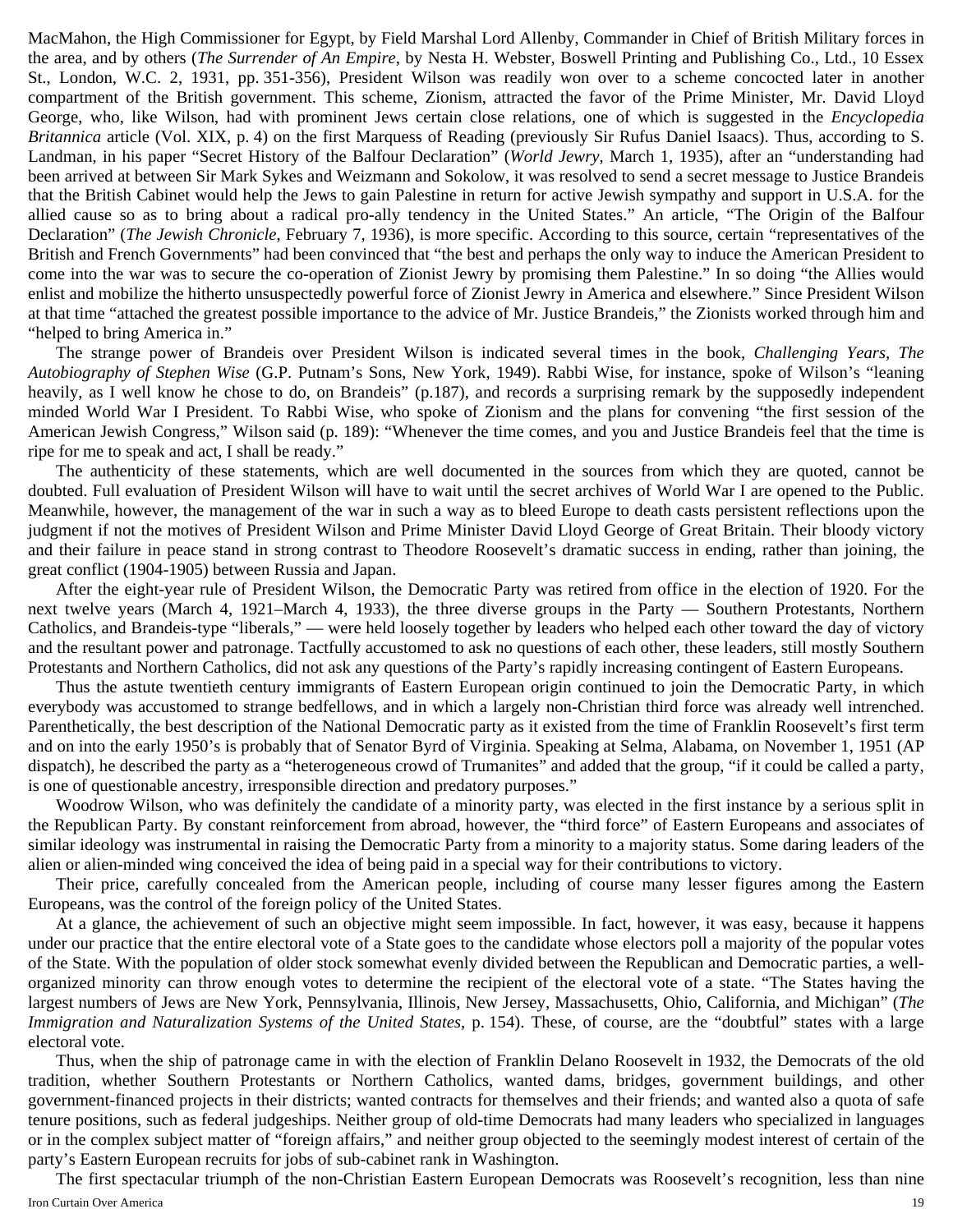months after his inauguration, of the Soviet government of Russia. A lengthy factual article, "Moscow's RED LETTER DAY in American History," by William La Varre in the *American Legion Magazine* (August, 1951), gives many details on our strange diplomatic move which was arranged by "Litvinoff, of deceitful smiles" and by "Henry Morgenthau and Dean Acheson, both protégés of Felix Frankfurter." Incidentally, Litvinoff's birth-name was Wallach and he also used the Finkelstein. Three of the four persons thus named by Mr. La Varre as influential in this deal were of the same non-Christian stock or association — and the fourth was Dean Acheson, "who served as law clerk of Justice Louis D. Brandeis" (*U.S. News and World Report*, November 9, 1951) before becoming famous as a "Frankfurter boy" (see below, this chapter). The principal "Frankfurter boy" is the subject of a most important article in the *American Mercury* magazine (11, East 36th Street, New York 16, N.Y., 10 copies for \$1.00) for April, 1952. Thee author, Felix Wittner, says in part:

Acheson's record of disservice to the cause of freedom begins at least nineteen years ago when he became one of Stalin's paid American lawyers. Acheson was on Stalin's payroll even before the Soviet Union was recognized by the United States.

Mr. La Varre's article should be read in full, among other things for its analyses of F.D. Roosevelt's betrayal of Latin America to penetration by Communism. Bearing on the basic question of the recognition of the Soviet, here are significant quotations:

The very special agent from Moscow, Commissar of all the Red Square's nefarious international machinations, chief of the Kremlin's schemes for communizing the American hemisphere, sat victoriously at the White House desk at midnight, smiling at the President of the United States.

For fifteen deceitful years the corrupt Kremlin had tried to obtain a communist base, protected by diplomatic immunities, within the United States; four Presidents — Wilson, Harding, Coolidge, and Hoover — had refused to countenance Moscow's pagan ideology or its carriers. But here, at last, was a President the communists could deal with.

Many patriotic, well-informed Americans, in the old Department of State, in the American Legion, and in the American Federation of Labor, had begged Franklin Roosevelt not to use his new leadership of the United States for the aggrandizement of an evil, dangerous and pagan guest — but to send him back to Moscow, red with the blood of the Commissar's own countrymen, without a handshake.

But Franklin Roosevelt, piqued with the power of his new office, stimulated by the clique of Marxian and Fabian socialists posing as intellectuals and liberals — and by radicals in labor unions, universities, and his own sycophant bureaucracy — had signed his name to the Kremlin's franchise. Without the approval of Congress, he made an actual treaty with the Soviets, giving them the right to establish a communist embassy and consulates in the United States, with full diplomatic hospitalities and immunities to Stalin's agents, the bloody bolsheviki …

*November 16, 1933 — at midnight!* That is a date in American history our children will long have tragic cause to remember. That was the day Soviet Foreign Commissar Maxim Litvinov, plunderer of Estonia and the Kremlin's first agent for socializing England, sat down with Franklin Roosevelt, after Dean Acheson and Henry Morgenthau had done the spadework of propaganda, and made the deal that has led the American people, and our once vast resources, into a social and economic calamity to the very brink, now, of national and international disaster …

One of the greatest concentrations of factual information, wise analyses, police records and military intelligence ever to pile up spontaneously on one subject in Washington, all documenting the liabilities of dealing with the Kremlin, had no effect on Franklin Roosevelt. He had appointed Henry Morgenthau and Dean Acheson, both protégés of Felix Frankfurter, to "study" trade opportunities between the U.S.S.R. and the United States, and he praised their report of the benefits to come to all U.S. citizens from Soviet "friendship."

The record shows that Cordell Hull, upon the receipt of this authentic document disclosing the Soviet's continuing duplicity, sent a note of protest to Moscow, but President Roosevelt could not be persuaded to withdraw his diplomatic recognition. He began, instead, the "reorganization" of the State Department in Washington and the dispatching — to far, isolated posts — of its anti-communist career officers.

The Roosevelt-Stalin Deal, of November, 1933, has been so costly to us, as a nation and as a hemisphere, that the full appraisal of our losses and liabilities will not be known for several generations. The Kremlin's gains within the United States and communism's cost to us is only now, in 1951 — after eighteen years of suffering a Soviet embassy in our Capital, and its agents to roam the States — coming to public consciousness.

It has truly been a costly era of mysterious friendship for an appeasement of the devil, of un-American compromises with deceit and pagan ideologies. Some of its protagonists are now dead, their graves monuments to our present predicament, but others, again mysteriously, have been allowed to step into their strategic places.

Under the sort of government described by Mr. La Varre in his *Legion* article, large numbers of recently arrived and recently naturalized "citizens" and their ideological associates were infiltrated by appointment, or by civil service, into the State Department, the presidential coterie, and other sensitive spots in the government. Among those who feathered their Washington nests in this period were not only leftist East Europeans, but actual Communist converts or "sell-outs" to the Communist party among native Americans. The solicitude of President F. D. Roosevelt for America's Communists was constant, as was shown in his steady opposition to proposed curbs upon them. Ex-Congressman Martin Dies, former Chairman of the House of Representatives Committee on Un-American Activities, bears witness in lectures (one of them heard by the author, 1950) that he was several times summoned to the White House by President Roosevelt and told — with suggestions of great favors to come that he must stop annoying Communists (see Chapter IV). To the unyielding Dies, Roosevelt's climactic argument was "We need those votes!" A speech (May 17, 1951) on a similar theme by Mr. Dies has been published by the American Heritage Protective Committee (601 Bedell Building, San Antonio, Texas, 25 cents). Another speech by Mr. Dies, "White House Protects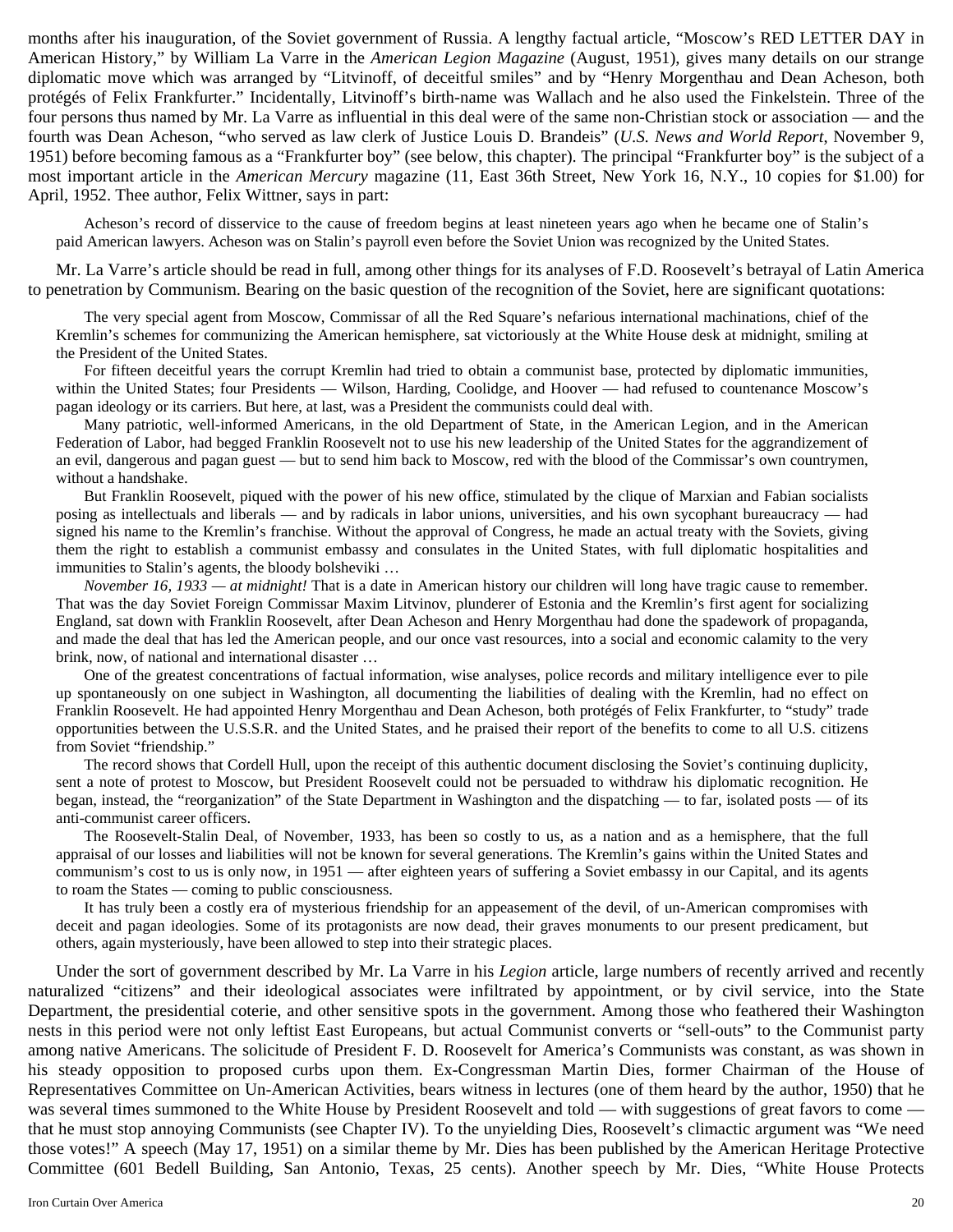Communists in Government," was inserted (September 22, 1950) in the Congressional Record by Congressman Harold H. Velde of Illinois.

The government was infiltrated with "risks" from the above described groups of Eastern Europeans and with contaminated native Americans, but those were not all. After the beginning of World War II, so-called "refugees" immediately upon arrival in this country were by executive order introduced into sensitive government positions without the formality of having them wait for citizenship, and without any investigation of their reasons for leaving Europe. The way for this infiltration was paved by an executive order providing specifically that employment could not be denied on the grounds of race, creed, or *national origin*.

Since *no form of investigation could be made by the United Stated in the distant and hostile areas from which these refugees came*, and since their number contained persons sympathetic to the Soviet Union, this executive order was a potential and in many instances a realized death blow to security.

Almost as if for a *double-check against security*, the control of security measures in the new atom projects was not entrusted to the expert F.B.I., but to the atomic officials themselves. In view of their relative inexperience in such matters and in view of the amazing executive order so favorable to alien employees, the atomic officials were probably less to blame for the theft of atomic secrets than the "left-of-center" administrations which appointed them. Among those admitted to a proper spot for learning atomic secrets was the celebrated alien, the British subject — but not British-born — Klaus Fuchs. Other atomic spies, all aliens or of alien associations, were named in Chapter II.

Next to the atomic energy employees, the United Public Workers of America offered perhaps the best opportunity for the theft of secrets vital to the U.S. defense. This union included a generous number of people of Eastern European stock or connections, among them Leonard Goldsmith and Robert Weinstein, organizers of Panama Canal workers, and both of them said to have definite Communist affiliations (*Liberty*, May, 1948). This union — whose chief bloc of members was in Washington — was later expelled (March 1, 1950) by the C.I.O. on charges of being Communist-dominated ("Directory of Labor Unions in the United States," Bulletin No. 980, U.S. Dept. of Labor, 1950. 25c). However, *if the U.S. Government has shown any signs of being as particular about its employees* (see Tydings Committee Report, U.S. Senate, 1950) *as the C.I.O. is about its members, the fact has escaped the attention of the author*.

As the years passed, the infiltration of Eastern Europeans into the government had swelled to a torrent. Many of these persons, of course, were not Communists and were not sympathetic with Communist aims. As repeated elsewhere in this book, the contrary is neither stated nor implied. The author's purpose is simply to show that persons of Eastern European stock, or of an ideology not influential in the days of the founding and formative period of our country, have in recent years risen to many of the most strategic spots in the Roosevelt-Truman Democratic Party and thereby to positions of great and often decisive power in shaping the policy of the United States. The subject was broached by W. M. Kiplinger in a book, *Washington Is Like That* (Harper and Brothers, 1942). According to a *Reader's Digest* condensation (September, 1942), entitled "The Facts About Jews in Washington," Jews were by 1942 conspicuously "numerous" in government agencies and departments concerned with money, labor, and justice. The situation stemmed from the fact that "non-Jewish officials within government, acting under the direction of the President," were "trying to get various agencies to employ more Jews …"

The influence of persons of Eastern European origin, or of related origin or ideology, reached its peak (thus far) with Mr. Milton Katz at the helm of U.S. policy in Europe (to mid-1951) with Mrs. Anna Rosenberg in charge of the manpower of the U.S. Army, Navy, and Air Corps; with Mr. Manly Fleischman as Administrator of the Defense Production Administration; and with Mr. Nathan P. Feinsinger (*New York Times*, August 30, 1951) as Chairman of the Wage Stabilization Board. Likewise, in October, 1948, when President Truman appointed a "committee on religious and moral welfare and character guidance in the armed forces," he named as Chairman "Frank L. Weil, of New York, a lawyer, and President of the National Jewish Welfare Board" (*New York Times*, October 28, 1948).

It is interesting to note the prominence of persons of Khazar or similar background or association in the Socialist minority government of the United Kingdom, and in French polities, beginning with Leon Blum. Among them are the Rt. Hon. Emanuel Shinwell and Minister Jules Moch — archfoe of Marshal Pétain — who have recently held defense portfolios in the British and French cabinets respectively. Just as in America the non-Christian characteristically joins the Democratic Party, so in Britain he joins the leftist Labor Party. Thus the British House of Commons, sitting in the summer of 1951, had 21 Jews among its Labor members and none among its Conservative members. Whatever his racial antecedents, Mr. Clement Attlee, long leader of the British "Labor" Party and Socialist Prime Minister (1945-1951) has for many years received international notoriety as a Communist sympathizer. For instance, he visited and praised the "English company" in the international Communist force in the Spanish Civil War (see photograph and facsimile in *The International Brigades*, Spanish Office of Information, Madrid, 1948, p. 134).

A few persons of Eastern European origin or background — or associated with persons of such background — in positions high or strategic, or both, have already been named by the author, and others, when their prominence demands it, will be named in the pages which follow. The author hereby assures the reader — again — that no reflection of any kind is intended and that he has no reason for believing that any of these people are other than true to their convictions.

Iron Curtain Over America 21 First on any list of Americans of Eastern European origin should be the Vienna-born Felix Frankfurter, who in the middle twentieth century appears to have replaced "the stock of the Puritans" as the shining light and symbol of Harvard University. After leaving his professorship in the Harvard Law School, Dr. Frankfurter became a Supreme Court Justice and President Franklin Roosevelt's top-flight adviser on legal and other matters. In the formation of our national policies his influence is almost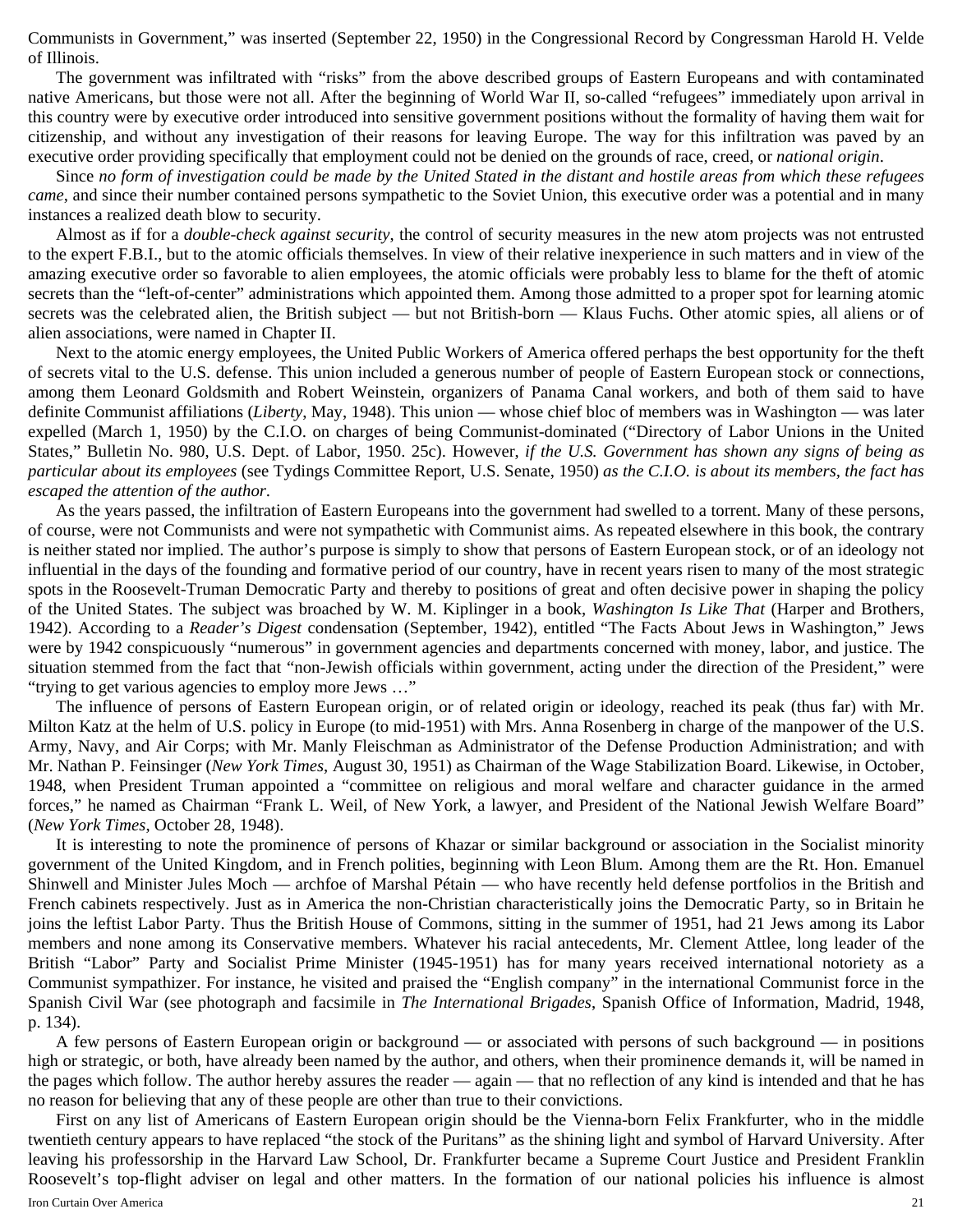universally rated as supreme. "I suppose that Felix Frankfurter … has more influence in Washington than any other American" wrote Rev. John P. Sheerin, Editor of *The Catholic World* (March, 1951, p. 405), and the *Chicago Tribune*, owned by the Presbyterian Colonel Robert R. McCormick, has voiced a similar opinion. In fact, Mr. Justice Frankfurter is frequently referred to by those who know their way around Washington as the "President" of the United States. In a recent "gag" the question "Do you want to see a new picture of the President of the United States?" is followed up by showing a likeness of Frankfurter.

Mr. Justice Frankfurter is influential not only in counsel but in furthering the appointment of favored individuals to strategic positions. The so-called "Frankfurter's boys" include Mr. Acheson, with whom the justice takes daily walks, weather permitting (*New York Times*, January 19, 1949); Alger Hiss; Lee Pressman; David Niles, long a senior assistant to President Truman; Benjamin V. Cohen, Counsellor of the Department of State; David Lilienthal, long Chairman of the Atomic Energy Commission John J. McCloy, Joe Rauh, Nathan Margold; Donald Hiss, brother to Alger, and "now a member of the Acheson law firm"; Milton Katz; and former Secretary of War Robert Patterson, "a hundred per cent Frankfurter employee" (all names and quotes in this paragraph are from Drew Pearson's syndicated column, February 1, 1950).

A powerful government figure, the Russian-born Isador Lubin, was frequently summoned by President F. D. Roosevelt for the interpreting of statistics ("send for Lube"); and was subsequently a United States representative to the UN (article in *New York Times*, August 8, 1951). Leo Pasvolsky, Russian-born, was long a power in the Department of State, being, among other things, "executive director Committee on Postwar Program and "in charge of international organization and security affairs," 1945-1946 (*Who's Who in America*, Vol. 26, 1950-51, p. 2117). Among others very close to Roosevelt II were Samuel Rosenman, who as "special counsel" was said to write many of the President's speeches; Henry Morgenthau, Secretary of the Treasury and sponsor of the vicious Morgenthau, Plan; and Herbert Lehman, Director General (1943 to 1946) of the United Nations Relief and Rehabilitation Administration (UNRRA), most of whose funds — principally derived from the U.S. — were diverted to countries which were soon to become Soviet satellites as a result of the Yalta and Potsdam surrenders.

Strategic positions currently or recently held by persons of Eastern European origin, or ideological association with such people, include a number of Assistant Secretaryships to members of the Cabinet, among them incumbents in such sensitive spots as Defense, Justice (Customs and Solicitor General's Office) and Labor; the governorships of vital outposts such as Alaska (three miles from Russia) and the Virgin Islands (near the Panama Canal); appointments in the Executive Office of the President of the United States; positions in organizations devoted to international trade and assistance; membership on the Atomic Energy Commission; and membership, which may best be described as wholesale, in the U.S. delegation to the United Nations.

The number of persons of Eastern European origin or connection in appointive positions of strategic significance in our national government is strikingly high in proportion to the total number of such persons in America. On the contrary, in elective positions, the proportion of such persons is strikingly below their numerical proportion to the total population. The question arises: Does the high ratio of appointed persons of Eastern European origin or contacts in United States *strategic positions* reflect the will of the U.S. people? If not, what controlling *will* does it reflect?

# **CHAPTER IV "THE UNNECESSARY WAR"**

In a speech before the Dallas, Texas Alumni Club of Columbia University on Armistice Day, 1950, General of the Army Dwight D. Eisenhower stated that as Supreme Commander in Europe he made a habit of asking American soldiers why they were fighting the Germans and 90% of the boys said they a had no idea. Very significantly, General Eisenhower did not offer members of his Alumni Group any precise answer to his own question. The high point of his speech was a statement of his hope that Columbia might become the fountain-head for widely disseminated simple and accurate information which will prevent our country from ever again "stumbling into war" at "the whim of the man who happens to be president" (notes taken by the author, who attended the Alumni Club meeting, and checked immediately with another Columbian who was also present).

The American soldier is not the only one who wondered and is still wondering about the purposes of World War II. Winston Churchill has called it "The Unnecessary War." In view of our legacy of deaths, debt, and danger, Churchill's term may be considered an understatement.

Before a discussion of any war, whether necessary or unnecessary, a definition of the term *war* is desirable. For the purposes of this book, war may be defined, simply and without elaboration, as the ultimate and violent action taken by a nation to implement its foreign policy. The results, even of a successful war, are so horrible to contemplate that a government concerned for the welfare of its people will enter the combat phase of its diplomacy only as a last resort. Every government makes strategic decisions, and no such decision is so fruitful of bitter sequels as a policy of drift or a policy of placating a faction — which has money or votes or both — and it is on just such a hybrid policy of drift and catering that our foreign policy has been built.

A commonly made and thoroughly sound observation about our foreign policy beginning with 1919 is that it creates vacuums — for a hostile power to fill. The collapsed Germany of 1923 created a power vacuum in the heart of Europe, but Britain and France made no move to fill it, perhaps because each of them was more watchful of the other than fearful of fallen Germany. The United States was far-off; its people of native stock, disillusioned by the bursting of Woodrow Wilson's dream bubbles, were disposed to revert to their old policy of avoiding foreign entanglements; and its numerous new Eastern European citizens, hostile to Germany, were watchfully awaiting a second and final collapse of the feeble republic born of the peace treaty of 1919. The new Soviet dictatorship, finding Marxism unworkable and slowly making it over into its later phases of Leninism and Stalinism, was as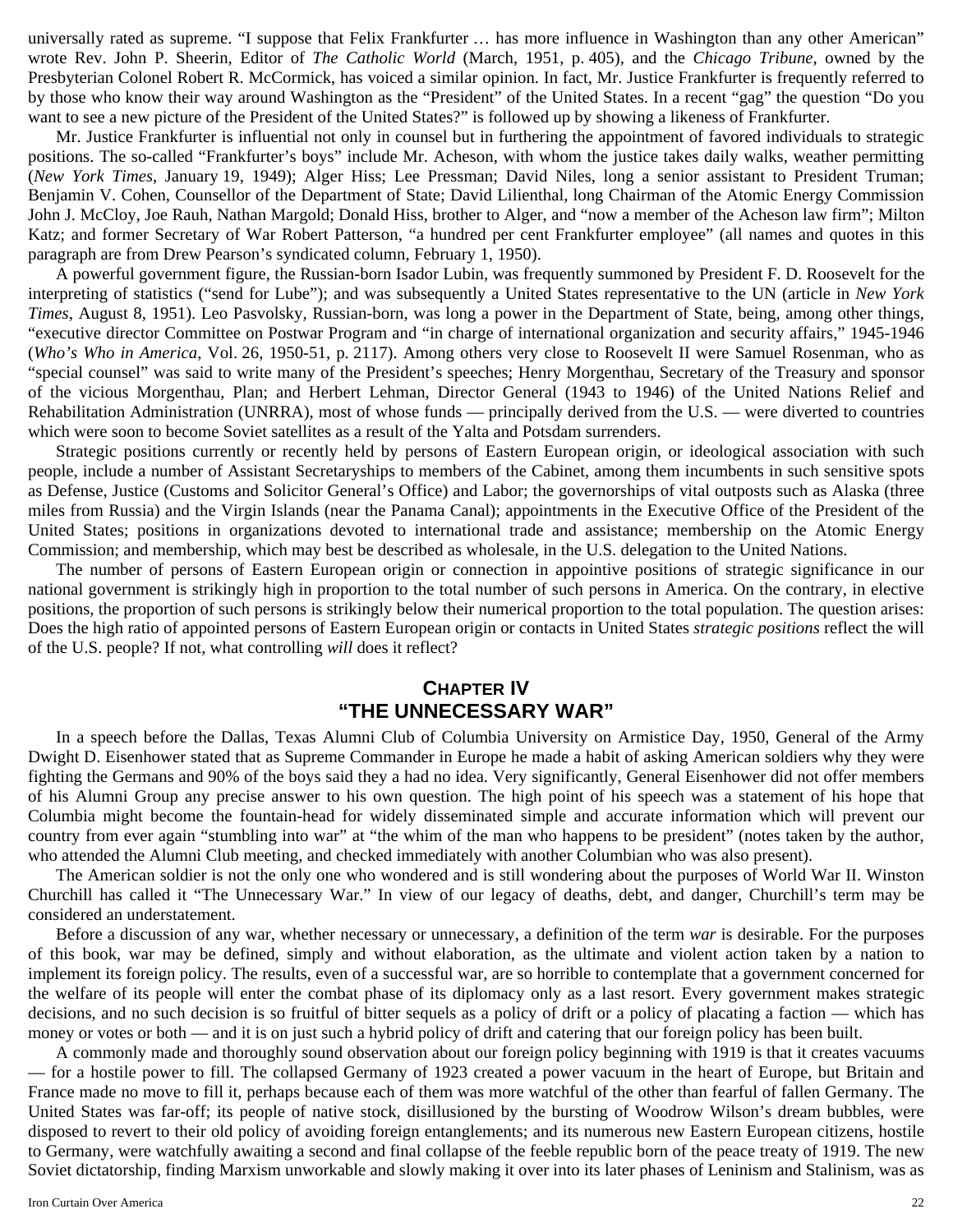yet too precariously established for a westward venture across Poland.

As a result, Germany moved along stumblingly with more than a dozen political parties and a resultant near-paralysis of government under the Socialist President Friedrich Ebert to 1925 and then, with conditions improving slightly, under the popular old Prussian Field Marshal Paul von Hindenburg, who was President from 1925 to 1933.

Meanwhile two of Germany's numerous political parties emerged into definite power — the Communists, many of whose leaders were of Khazar stock, and the National Socialist German Workers Party, which was popularly called Nazi from the first two syllables of the German word for "National." Faced with harsh alternatives (testimony of many Germans to the author in Germany), the Germans chose the native party and Adolf Hitler was elected Chancellor.

The date was January 30, 1933, five weeks before Franklin Roosevelt's first inauguration as President of the United States; but it was only after the aged President von Hindenburg's death (on August 2) that Hitler was made both President and Chancellor (August 19th). Differences between the rulers of the United States and Germany developed quickly. Hitler issued a series of tirades against Communism, which he considered a world menace, whereas Roosevelt injected life into the sinking body of world Communism (Chapter III, above) by giving full diplomatic recognition to Soviet Russia on November 16, 1933, a day destined to be known as "American-Soviet Friendship Day" by official proclamation of the State of New York.

Sharing the world spotlight with his anti-Communist words and acts, was Hitler's domestic policy, which in its early stages may be epitomized as "Germany for the Germans," of whom in 1933 there were some 62,000,000. Hitler's opponents, more especially those of non-German stock (510,000 in 1933 according to the *World Almanac*, 1939), were unwilling to lose by compromise any of their position of financial and other power acquired in large degree during the economic collapse of 1923, and appealed for help to persons of prominence in the city of New York and elsewhere. Their appeal was not in vain.

In late July, 1933, an International Jewish Boycott Conference (*New York Times*, August 7, 1933) was held in Amsterdam to devise means of bringing Germany to terms. Samuel Untermeyer of New York presided over the Boycott Conference and was elected President of the World Jewish Economic Federation. Returning to America, Mr. Untermeyer described the planned Jewish move against Germany as a "holy war … a war that must be waged unremittingly" (speech over WABC, as printed in *New York Times* of August 7, 1933). The immediately feasible tactic of the "economic boycott" was described by Mr. Untermeyer as "nothing new," for "President Roosevelt, whose wise statesmanship and vision are the wonder of the civilized world, is invoking it in furtherance of his noble conception of the relations between capital and labor." Mr. Untermeyer gave his hearers and readers specific instructions:

It is not sufficient that you buy no goods made in Germany. You must refuse to deal with any merchant or shopkeeper who sells any German made goods or who patronizes German ships and shipping.

Before the Boycott Conference adjourned at Amsterdam, arrangement was made to extend the boycott to "include France, Holland, Belgium, Britain, Poland and Czechoslovakia and other lands as far flung as Finland and Egypt" (*New York Times*, August 1, 1933). In connection with the boycott, the steady anti-German campaign, which had never died down in America after World War I, became suddenly violent. Germany was denounced in several influential New York papers and by radio.

The public became dazed by the propaganda, and the U.S. Government soon placed on German imports the so-called "general" tariff rates as against the "most favored" status for all other nations. This slowed down but did not stop the German manufacture of export goods, and the U.S. took a further step, described as follows in the *New York Times* (June 5, 1936): "Already Germany is paying general tariff rates because she has been removed by Secretary of State Cordell Hull from the most favored nation list … Now she will be required to pay additional duties … it was decided that they would range from about 22 to 56 per cent." There were protests. According to the *New York Times* (July 12, 1936): "importers and others interested in trade with Germany insisted yesterday that commerce between the two countries will dwindle to the vanishing point within the next six months." The prediction was correct.

An effort of certain anti-German international financial interests was also made to "call" sufficient German treasury notes to "break" Germany. The German government replied successfully to this maneuver by giving a substantial bonus above the current exchange rate for foreigners who would come to Germany, exchange their currency for marks, and spend the marks in Germany. Great preparations were made for welcoming strangers to such gatherings as the "World Conference on Recreation and Leisure Time" (Hamburg, August, 1936), one of whose programs, a historic pageant on the Auszen-Alster, was attended by the author (who was visiting northern European museums and coastal areas in the interest of his historical novel, *Swords in the Dawn*). Special trains brought in school children from as far as northern Norway. Whether from sincerity or from a desire to create a good impression, visitors were shown every courtesy. As a result of the German effort and the money bonus afforded by the favorable exchange, retired people, pensioners, and tourists spent enough funds in the Reich to keep the mark stable.

But this German financial victory in 1936, though it prevented an immediate currency collapse, did not solve the problem of 62,000,000 people (69,000,000 by 1939) in an area approximately the size of Texas being effectively denied export trade.

Through Secretary of State Cordell Hull and other officials President Roosevelt sponsored Mr. Untermeyer's economic war against Germany, but he still adhered, in his public utterances, to a policy of non-intervention in the internal affairs of foreign nations. In two speeches in the summer of 1937 he voiced "our entanglements" (*American Foreign Policy in the Making*, 1932– 1940, by Charles A. Beard, Yale University Press, 1946, p. 183).

Some sinister underground deal must have been consummated within two months, however, for in a speech in Chicago on October 5th the President made an about-face, which was probably the most complete in the whole history of American foreign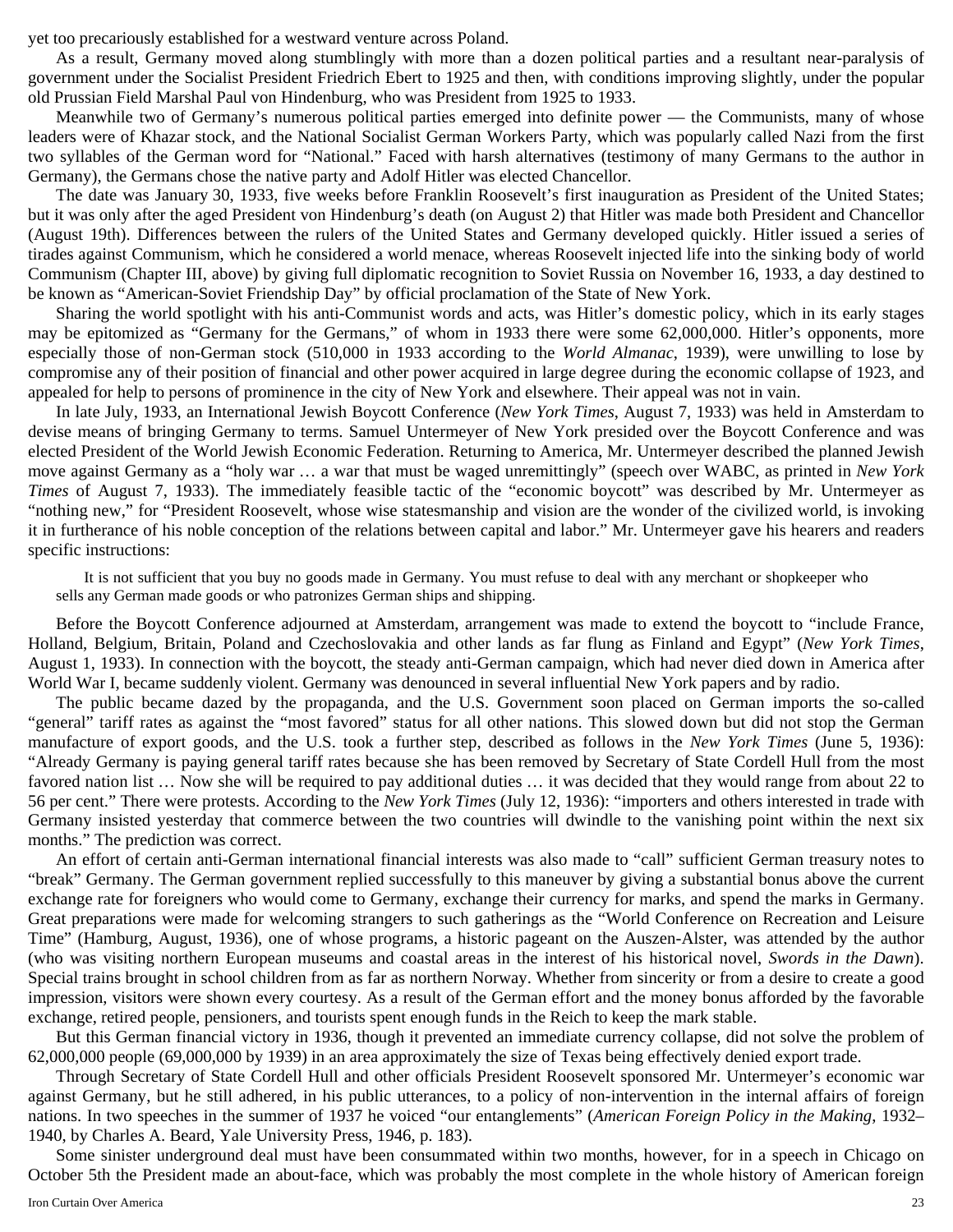policy. Here are two excerpts from the famous "Quarantine" speech:

Let no one imagine that America will escape, that America may expect mercy, that this Western Hemisphere will not be attacked! …

When an epidemic of physical disease starts to spread, the community approves and joins in a quarantine of the patients in order to protect the health of the community against the spread of the disease.

This pronouncement, so inflammatory, so provocative of war, caused unprecedented consternation in the United States (see Beard, *op. cit.*, pp. 186 ff.). Most outspoken in opposition to the "quarantine" policy was the *Chicago Tribune*. Violently enthusiastic was the *New Masses*, and Mr. Earl Browder promised the administration the "100 percent unconditional support of the Communist party" provided Roosevelt adopted a hands-off policy toward Communism. Incidentally, this Democratic-Communist collaboration was openly or covertly to be a factor in subsequent United States foreign and domestic policy to and beyond the middle of the twentieth century. "I welcome the support of Earl Browder or any one else who will help keep President Roosevelt in office," said Harry S. Truman, candidate for Vice President, on October 17, 1944 (*National Republic*, May, 1951, p. 8).

Far more numerous than denouncers or endorsers of the "quarantine" speech of 1937 were those who called for clarification. This, however, was not vouchsafed — nor was it, apart from possible details of method and time, really necessary. It was perfectly obvious that the President referred to Japan and Germany. With the latter country we had already declared that "no quarter" economic war recommended by the President of the World Jewish Economic Federation, and now in unquestionably hostile terms our President declared a political war. In his diary, Secretary of Defense James Forrestal recorded that he was told by Joseph P. Kennedy, our Ambassador to Britain, that Prime Minister Chamberlain "stated that America and the world Jews had forced England into the war" (*The Forrestal Diaries*, ed. by Walter Millis, The Viking Press, New York, 1951, pp. 121-122).

Censorship, governmental and other (Chapter V), was tight in America by 1937. It had blocked out the reasons for Mr. Roosevelt's public change of policy between summer and autumn, and it blacked out the fact that the President's threatening attitude caused Germany to make, and make a second time, an appeal for peace. These appeals did not become known to the American public for more than ten years. Here is the story, summarized from an article by Bertram D. Hulen in the *New York Times* of December 17, 1948:

In 1937 and again in 1938 the German government made "a sincere effort to improve relations with the United States, only to be rebuffed." The U.S. Government's alleged reason was "a fear of domestic political reactions in this country unfavorable to the Administration." Germany was told that the *American public would not tolerate a conference*. Some officials favored exploring the German offer "after the congressional elections in the fall" (1938). *The sequel, of course, is that the Roosevelt administration blocked Germany's further efforts for peace by withdrawing our ambassador from Berlin and thus peremptorily preventing future negotiations*. Germany then had to recall her Ambassador "who was personally friendly toward Americans" and, according to the *New York Times*, "was known in diplomatic circles here at the time to be working for international understanding in a spirit of good will." Here, to repeat for emphasis, is the crux of the matter: *The whole story of Germany's appeal for negotiations and our curt refusal and severance of diplomatic relations was not published in 1937 or 1938, when Germany made her appeals, but was withheld from the public until ferreted out by the House Committee on Un-American Activities after World War II* and *by that committee* released to the press more than ten years after the facts were so criminally suppressed. Parenthetically, it is because of services such as this on behalf of truth that the Committee on Un-American Activities has been so frequently maligned . In fact, in our country since the 1930's there seems little question that the best criterion for separating true Americans from others is a recorded attitude toward the famous Martin Dies Committee.

Economically strangled by an international boycott headed up in New York, and outlawed politically even to the extent of being denied a conference, the Germans in the late 1930's faced the alternatives of mass unemployment from loss of world trade or working in government-sponsored projects. They accepted the latter. The workers who lost their jobs in export businesses were at once employed in Hitler's armament industries (see the special edition of the *Illustrirte Zeitung* for November 25, 1936), which were already more than ample for the size and resources of the country, and soon became colossal.

Thus by desperate measures, advertised to the world in the phrase "guns instead of butter," Hitler prepared to cope with what he considered to be the British-French-American-Soviet "encirclement." Stung by what he considered President Roosevelt's insulting language and maddened by the contemptuous rejection of his diplomatic approaches to the United States, he made a deal (August, 1939) against Poland with the Soviet Union, a power he had taught the German people to fear and hate! With the inevitability of a Sophoclean tragedy, this betrayal of his own conscience brought him to ruin — and Germany with him. Such is the danger which lurks for a people when they confide their destiny to the whims of a dictator!

The war which resulted from Franklin D. Roosevelt's policy is well remembered, especially by those American families whose sons lie beneath white crosses — at home or afar. Its pre-shooting phase, with all the weavings back and forth, is analyzed in Professor Beard's volume, already referred to. Its causes are the subject of Frederick R. Sanborn's *Design for War* (Devin-Adair, New York, 1951). Its progress is surveyed in William Henry Chamberlin's *America's Second Crusade* (Henry Regnery Company, Chicago, 1950). Details cannot be here presented.

This much, however, is evident. With some secret facts now revealed and with the foul picture now nearing completion, we can no longer wonder at a clean trustful young soldier or an honorable general being unable to give a satisfactory reason for our part in promoting and participating in World War II.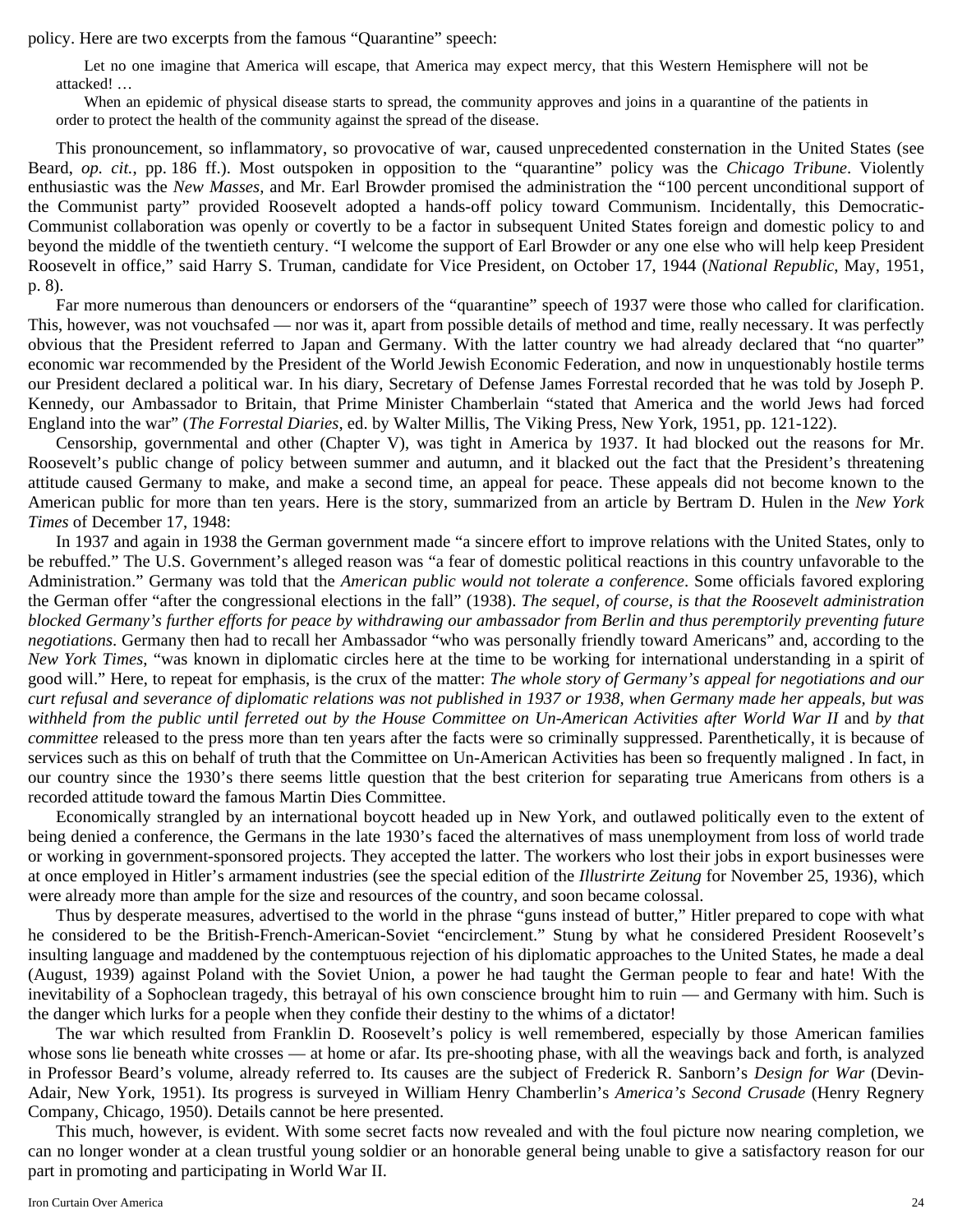As the "unnecessary war" progressed, we adopted an increasingly horrible policy. Our government's fawning embrace of the Communist dictator of Russia, and his brutal philosophy which we called "democratic," was the most "unnecessary" act of our whole national history, and could have been motivated only by the most reprehensible political considerations — such, for instance, as holding the 100 percent Communist support at a price proposed by Mr. Browder. Among those who learned the truth and remained silent, with terrible consequences to himself and his country, was James V. Forrestal. In an article, "The Forrestal Diaries," *Life* reveals (October 15, 1951) that in 1944 Forrestal wrote thus to a friend about the "liberals":

I find that whenever any American suggests that we act in accordance with the needs of our own security he is apt to be called a [profane adjective deleted] fascist or imperialist, while if Uncle Joe suggests that he needs the Baltic Provinces, half of Poland, all of Bessasrabia and access to the Mediterranean, all hands agree that he is a fine, frank, candid and generally delightful fellow who is very easy to deal with because he is so explicit in what he wants.

Among those who saw our madness, and spoke out, were Senator Robert A. Taft of Ohio and Winston Churchill. Senator Taft's radio address of June 29, 1941, a few days after Hitler invaded Russia, included the following passage:

How can anyone swallow the idea that Russia is battling for democratic principles? Yet the President on Monday announced that the character and quantity of the aid to await only a disclosure of Russian needs … To spread the four freedoms throughout the world we will ship airplanes and tanks and guns to Communist Russia. But no country was more responsible for the present war and Germany's aggression than Russia itself. Except for the Russian pact with Germany there would have been no invasion of Poland. Then Russia proved to be as much if an aggressor as Germany. In the name of democracy we are to make a Communist alliance with the most ruthless dictator in the world …

But the victory of Communism in the world would be far more dangerous to the United States than the victory of Fascism. There has never been the slightest danger that the people of this country would ever embrace Bundism or Nazism … But Communism masquerades, often successfully, under the guise of democracy (*Human Events*, March 28, 1951).

The Prime Minister of Britain, the Right Honorable Winston Churchill, was alarmed at President Roosevelt's silly infatuation for Stalin and the accompanying mania for serving the interests of world Communism. "It would be a measureless disaster if Russian barbarism overlaid the culture and independence of the ancient states of Europe," he wrote on Oct. 21, 1942, to the British Foreign Secretary, Anthony Eden. Churchill also wanted an invasion of the Balkans, which Roosevelt and Marshall opposed apparently to please Stalin (Elliott Roosevelt, *As He Saw It*, Duell, Sloan and Pearce, New York, 1946, *passim*). This is no place and the author assumes no competence for analyzing the strategy of individual campaigns; but according to Helen Lombard's *While They Fought* (Charles Scribner's Sons, p. 148) General Marshall stated to a Congressional Committee that the "purpose" of the Italian campaign was to draw "German forces away from the Russian front," and according to the same source General Mark Clark when questioned "about American political aims" found himself "obliged to state that his country was seeking nothing except ground in which to bury her dead." Such being true, one may wonder why — except for the furtherance of Stalin's aims the forces devoted to strategically unimportant Italy, the winning of which left the Alps between our armies and Germany, were not landed, for instance, in the Salonika area for the historic Vardar Valley invasion route which leads without major obstacles to the heart of Europe and would have helped Stalin defeat Hitler without giving the Red dictator all of Christian Eastern Europe as a recompense.

It is widely realized now that Churchill had to put up with much indignity and had to agree to many strategically unsound policies to prevent the clique around Roosevelt from prompting him to injure even more decisively Britain's world position vis-avis with the Soviet Union. Sufficient documentation is afforded by General Elliott Roosevelt's frank and useful *As He Saw It*, referred to above. Determined apparently to present the truth irrespective of its bearing on reputations, the general (p. 116) quotes his father's anti-British attitude as expressed at Casablanca: "I will work with all my might and main to see to it that the United States is not wheedled into the position of accepting any plan … that will aid or abet the British Empire in its imperial ambitions." This was the day before Roosevelt's "Unconditional Surrender" proclamation (Saturday, January 23, 1943). The next day Roosevelt again broached the subject to his son, telling him the British "must never get the idea that we're in it just to help them hang on to the archaic, medieval Empire ideas."

This attitude toward Britain, along with a probably pathological delight in making Churchill squirm, explains the superficial reason for Roosevelt's siding with the Stalinites on the choice of a strategically insignificant area for the Mediterranean front. As implied above, the deeper reason, beyond question, was that in his frail and fading condition he was a parrot for the ideas which the clique about him whispered into his ears, with the same type of flattery that Mr. Untermeyer had used so successfully in initiating the Jewish boycott. No reason more valid can be found for the feeble President's interest in weakening the British Empire while strengthening the Soviet Empire — either in the gross or in such specific instances as the Roosevelt-Eisenhower policy in Germany. This policy, initiated by Roosevelt and implemented by Eisenhower, was well summarized in a speech, "It Is Just Common Sense to Ask Why We Arrived at Our Present Position," by Congressman B. Carroll Reece of Tennessee in the House of Representatives on March 19, 1951 (*Congressional Record*, pp. A 1564 to A 1568):

… We could have easily gotten to Berlin first. But our troops were first halted at the Elbe. They were then withdrawn from that river in a wide circle — far enough westward to make Stalin a present of the great Zeiss optical and precision instrument works at Jena, the most important V-1 and V-2 rocket laboratory and production plant in Nordhausen, and the vital underground jet plant in Kahla. Everywhere we surrendered to the Soviets intact thousands of German planes, including great masses of jet fighters ready for assembly, as well as research centers, rocket developments, scientific personnel, and other military treasures.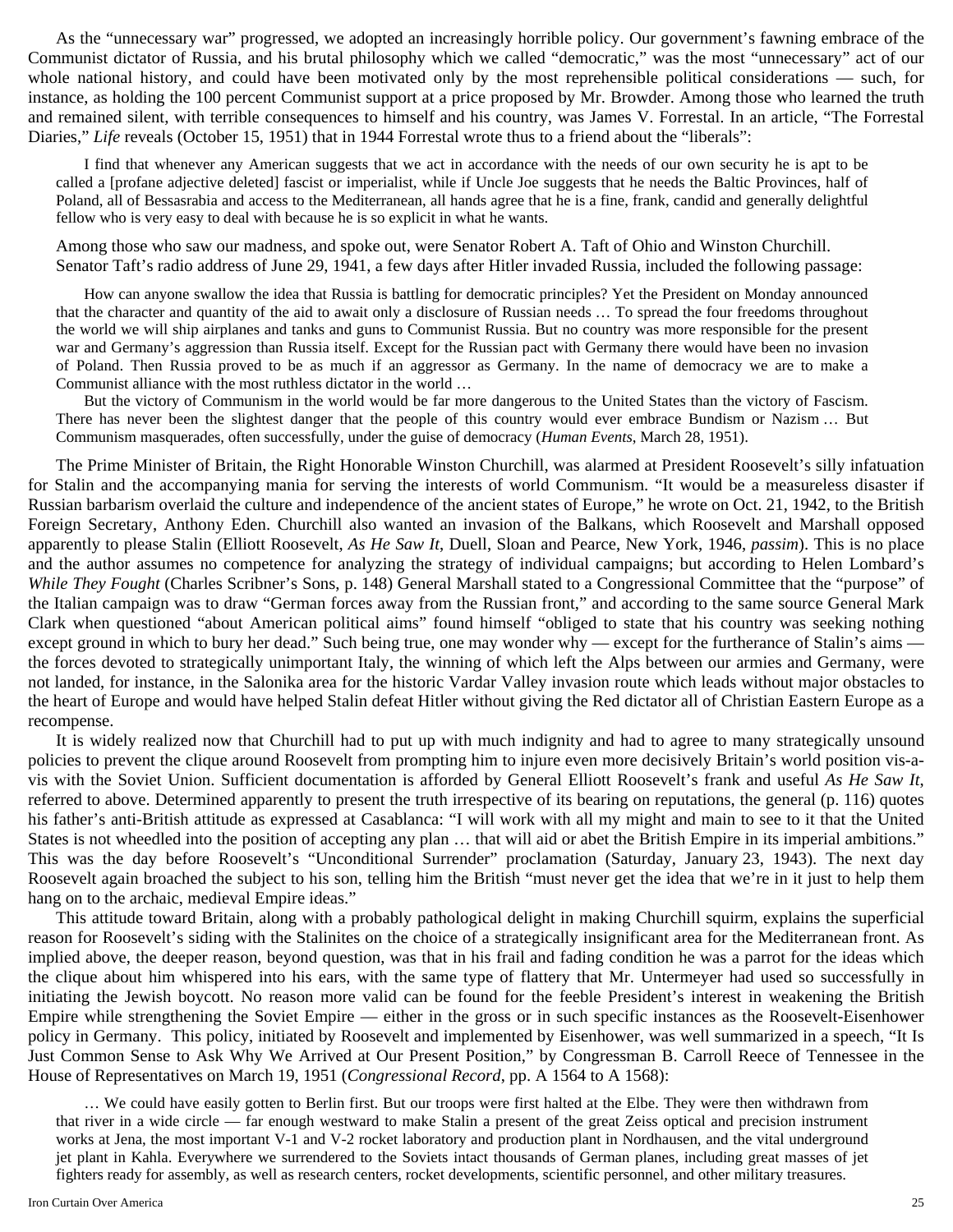When it was all over, a large part of the formidable Russian militarism of today was clearly marked "Made in America" or "donated by America from Germany." But where Roosevelt left off President Truman resumed.

At Potsdam, Truman maintaining intact Roosevelt's iron curtain of secret diplomacy, played fast and loose with American honor and security. He agreed to an enlargement of the boundaries of a Poland already delivered by Roosevelt and Churchill to Russian control through addition of areas that had for centuries been occupied by Germans or people of German origin. Some 14,000,000 persons were brutally expelled from their homes with the confiscation of virtually all their property. Only 10,000,000 finally reached the American, French, and British zones of Germany. Four million mysteriously disappeared, though the finger points toward Russian atrocities, Thus Truman approved one of the greatest mass deportations in history, which for sheer cruelty is a dark page in the annals of history.

At Potsdam, Truman also sanctioned Russian acquisition of Eastern Germany, the food bin of that nation before the war. It then became impossible for the remaining German economy in British, French, and American hands to feed its people. Germany, like Japan, also went on our bounty rolls.

Like Roosevelt, Truman did not neglect to build up Russian military strength when his opportunity came at Potsdam. He provided her with more factories, machines, and military equipment though at the time he attended Potsdam Truman knew that through lend-lease we had already dangerously expanded Russia's military might and that, in addition, we had given the Soviets some 15,000 planes — many of them our latest type — and 7,000 tanks.

But at Potsdam Truman gave to Russia the entire zone embracing the Elbe and Oder Rivers, excepting Hamburg, which lies within the British zone. Naval experts had known from the early days of World War II that it was along these rivers and their tributaries that the Germans had set up their submarine production line. The menace which the Nazi underwater fleet constituted during World War II is still remembered by residents along the Atlantic coast who saw oil tankers, merchant ships, and even a troop transport sunk within sight of our shores. Convoy losses during the early years of the war were tremendous. And special defensive methods had to be devised by our Navy to get our supplies across the Atlantic.

But in spite of this, the President agreed at Potsdam to deliver to Russia the parts [of Germany containing] plants sufficient for her to fabricate hundreds of submarines. In addition to this, he agreed to give to Russia 10 of the latest snorkel-tube long-range German submarines for experimental purposes.

Why did Churchill consent to the initiation of such a program? Why did he allow Roosevelt to give an ideologically hostile power a foothold as far West as the Elbe River, which flows into the North Sea?

Since Churchill was characteristically no weak-kneed yes-man (witness his "blood and tears" speech which rallied his people in one of their darkest hours), Roosevelt and his clique must have confronted him with terrible alternatives to secure his consent to the unnatural U.S. decisions in the last months of the war. Wrote George Sokolsky in his syndicated column of March 22, 1951, "The pressure on him (Churchill) from Roosevelt, who was appeasing Stalin, must have been enormous … But why was Roosevelt so anxious to appease Stalin? And also at Potsdam why was Truman so ready to adopt the same vicious policy which, as a former field grade officer of the army, he must have known to be wrong?"

A study of our Presidential "policies" from 1933, and especially from 1937, on down to Potsdam, leads to a horrible answer.

To one who knows something of the facts of the world and knows also the main details of the American surrender of security and principles at Tehran, Yalta, and Potsdam, and other conferences, three ghastly purposes come into clear focus:

(1) *As early as 1937, our government determined upon war against Germany for no formulated purpose beyond pleasing the dominant Eastern European element and allied elements in the National Democratic Party, and holding "those votes," as Roosevelt II put it* (Chapter III, above).

The President's determination to get into war to gratify his vanity of having a third term of office is touched on by Jesse H. Jones, former Secretary of Commerce and head of the Reconstruction Finance Corporation, in his book, *Fifty Billion Dollars* (The Macmillan Company, New York, 1951). In this comprehensive and carefully documented volume, which is obligatory background reading on U.S. politics in the years 1932-1945, Mr. Jones, throws much light on Roosevelt, the "Total Politician." On Roosevelt's desire for getting into World War II, these (p. 260) are Mr. Jones's words: "Regardless of his oft repeated statement 'I hate war,' he was eager to get into the fighting since that would insure a third term." The most notorious instance of the President's Dr. Jekyll and Mr. Hyde character was his unblushing promise, as he prepared for intervention, that there would be no war. The third-term candidate's "again and again and again and again" speech (Boston, October 30, 1940) is invariably quoted, but even more inclusive was his broadcast statement of October 26 that no person in a responsible position in his government had "ever suggested in any shape, manner, or form the remotest possibility of sending the boys of American mothers to fight on the battlefields of Europe." We are thus confronted by a dilemma. Was Roosevelt the scheming ruiner of his country or was he a helpless puppet pulled by strings from hands which wielded him beyond any power of his to resist?

Iron Curtain Over America 26 A continuing lack of any policy beyond the corralling of minority votes blighted the entire world effort of our devoted and self-sacrificing soldiers, and frustrated the hopes of those of our lower echelon policy-makers who were trying to salvage something useful to civilization from our costly world-wide war. Our diplomatic personnel, military attachés, and other representatives abroad were confused by what they took to be rudderless drifting. In one foreign country diametrically opposed statements were issued simultaneously by heads of different U.S. missions. In Washington, the Office of War information issued under the same date line completely conflicting instructions to two sets of its representatives in another Asiatic country. A United States military attaché with the high rank of brigadier general made an impassioned plea (in the author's hearing) for a statement of our purposes in the war; but, asking the bread of positive strategic policy, he got the stone of continued confusion. Some of the confusion was due to the fact that officials from the three principal kinds of Democrats (Chapter III) were actuated by and gave voice to different purposes; most of it, however, resulted from the actual lack of any genuine policy except to commit our troops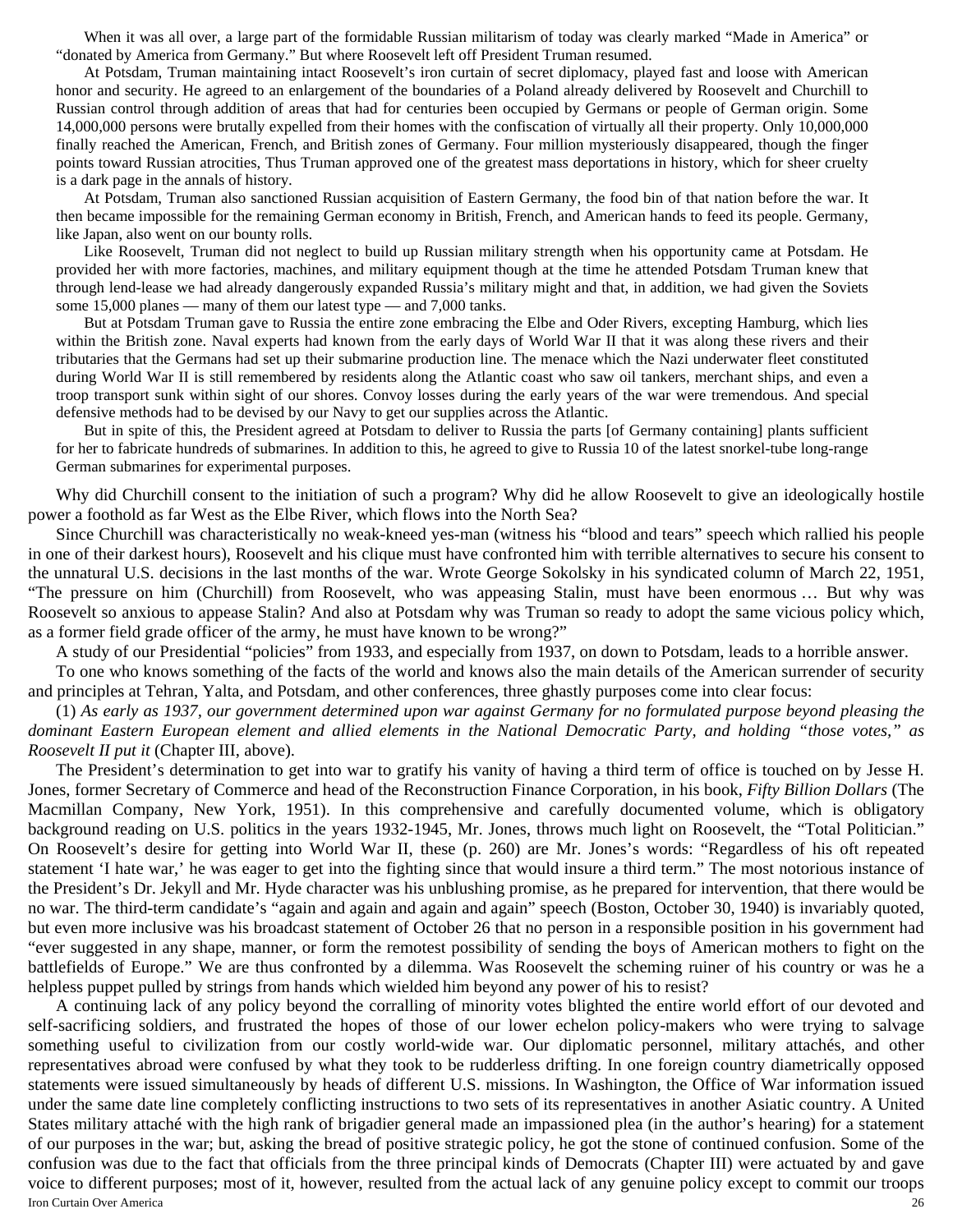and write off casualties with the smoke of the President's rhetoric. Yes, we were fighting a war, not to protect our type of civilization or to repel an actual or threatened invasion, but for Communist and anti-German *votes*. *Thus when our ailing President went to Yalta, he is said to have carried no American demands, to have presented no positive plans to counter the proposals of Stalin*. In his feebleness, with Alger Hiss nearby, he yielded with scarcely a qualm to the strong and determined Communist leader. For fuller details see the carefully documented article, "America Betrayed at Yalta," by Hon. Lawrence H. Smith, U.S. Representative from Wisconsin (*National Republic*, July, 1951).

(2) The powerful Eastern European element dominant in the inner circles of the Democratic Party regarded with complete equanimity, perhaps even with enthusiasm, the killing of as many as possible of the world-ruling and Khazar-hated race of "Aryans" (Chapter II); that is, native stock Americans of English, Irish, Scotch, Welsh, German, Dutch, Scandinavian, Latin, and Slavic descent. This non-Aryan power bloc therefore indorsed "Unconditional Surrender" and produced the Morgenthau Plan (see below), both of which were certain to stiffen and prolong the German resistance at the cost of many more American lives, much more desolation in Germany, and many more German lives — also "Aryan." The plans of the prolongers of the war were sustained by those high Democratic politicians who saw nothing wrong in the spilling of blood in the interest of votes. Unfortunately, President Roosevelt became obsessed with the idea of killing Germans (*As He Saw It*, pp. 185-186) rather than defeating Hitler, and reportedly set himself against any support of anti-Hitler elements in Germany. Perhaps taking his cue from his Commander-in-Chief — a term Roosevelt loved — General Mark Clark told American soldiers of the Fifth Army that German "assaults" were "welcome" since "it gives you additional opportunity to kill your hated enemy in large numbers." The general drove the point home. "It is open season on the Anzio bridgehead," he continued, "and there is no limit to the number of Germans you can kill" (*New York Times*, February 13, 1944).

Such a sentiment for men about to make the supreme sacrifice of their lives has — in the author's opinion — an unnatural ring to ears attuned to the teachings of Christianity. Such a stress on "killing" or "kill" rather than on a "cause" or on "victory" is definitely at variance with the traditions of Western Christian civilization. It is also costly in the life blood of America, for "killing" is a two-edged sword. An enemy who would surrender in the face of certain defeat will fight on to the end when truculently promised a "killing" — and more Americans will die with him.

The underlying philosophy of "killing" was incidentally hostile to the second largest racial strain in America. Germans have from the beginning been second only to the English and Scotch in the make-up of our population. "In 1775 the Germans constituted about 10 percent of the white population of the colonies" (*The Immigration and Naturalization Systems of the United States*, p. 233). The total of Dutch, Irish, French "and all others" was slightly less than the Germans, the great bulk of the population being, of course, the English-speaking people from England, Scotland, and Wales. In the first three quarters of the nineteenth century "German immigration outdistanced all other immigration" and as of 1950 "the Germans have contributed over 25 percent of the present white population of the United States. The English element — including Scots, North Irish, and Welsh — alone exceeds them with about 33 percent of the present white population. The Irish come third with about 15 percent" (*op. cit.*, p. 233).

Thus in his desire for shedding German blood, apart from military objectives, Roosevelt set himself not against an enemy government but against the race which next to the English gave America most of its life-blood. The general merely copied his "commander-in-chief." Another tragic factor in any announced stress on "killing" was, of course, that the Germans whom we were to "kill" rather than merely "defeat" had exactly as much to do with Hitler's policies as our soldiers in Korea have to do with Acheson's policies.

Why did the thirty-four million Americans of German blood make no loud protest? The answer is this: in physical appearance, in culture, and in religion, Protestant or Catholic, they were so identical with the majority that their amalgamation had been almost immediate. In 1945 there was a great strain of German Blood in America, but there was no significant vote-delivering body of political "German-Americans."

Meanwhile, the ships which took American soldiers to kill Germans and meet their own death in Europe brought home "refugees" in numbers running in many estimates well into seven figures. According to Assistant Secretary of State Breckenridge Long (testimony before House Committee on Foreign Affairs, Nov. 26, 1943), the number of *officially* admitted aliens fleeing "Hitler's persecution" had reached 580,000 as early as *November 1943*. Those refugees above quotas were admitted on "visitors' visas." These facts were released by Congressman Sol Bloom, Democrat of New York, Chairman of the House Committee on Foreign Affairs, on December 10 (article by Frederick Barkley, *New York Times*, Dec. 11, 1943). On December 11, Congressman Emanuel Celler, Democrat of New York, complained that Mr. Long was, in all the State Department, the man "least sympathetic to refugees,' and added indignantly that United States ships had returned from overseas ports "void of passengers"(*New York Times*, December 12, 1943). Incidentally, in 1944 Mr. Long ceased to be Assistant Secretary of State.

The influx of refugees continued. So great was the number of these people that even with the closing of thousands of American homes by our casualties, the housing shortage after the war was phenomenal. For the lack of homes available to veterans, some writers blamed capital, some blamed labor, and some found other causes; but none, to the knowledge of the author, counted the homes which had been preempted by "refugees," while our soldiers were fighting beyond the seas. By 1951 the situation showed no amelioration, for on August 20 Senator Pat McCarran, chairman of a Senate sub-committee on internal security, said that "possibly 5,000,000 aliens had poured into the country illegally, creating a situation 'potentially more dangerous' than an armed invasion" (AP dispatch in *New York Times*, August 20,1951). This statement should be pondered thoughtfully by every true American.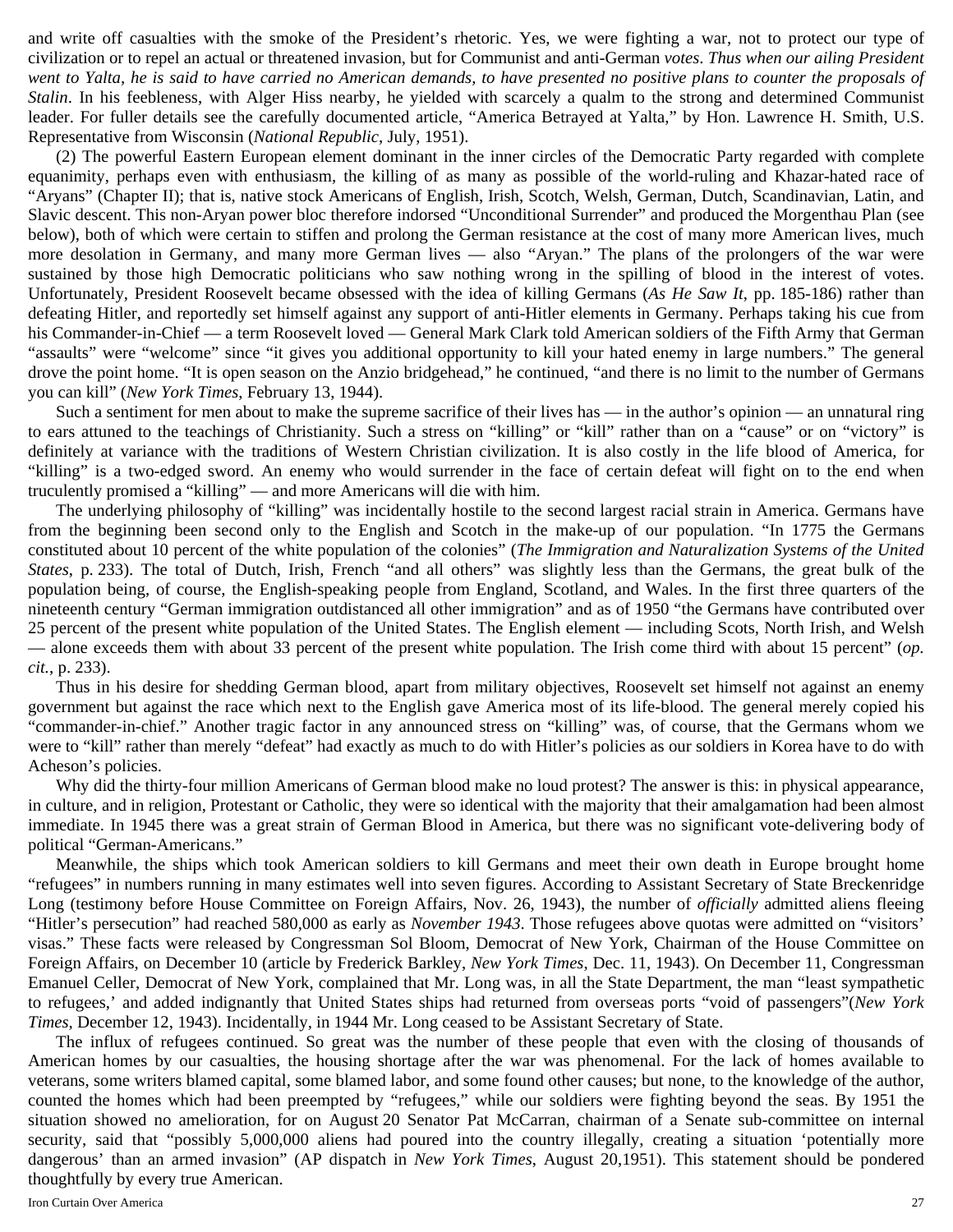And there are more aliens to come. On September 7, 1951, a "five-year program for shifting 1,750,000 of Europe's 'surplus' population to new homes and opportunities in the Americas and Australia was disclosed" by David A. Morse, head of the International Labor Office of the UN (*New York Times*, Sept. 8, 1951). Needless to say, few of those 1,750,000 persons are likely to be accepted elsewhere than in the United States (for data on Mr. Morse, see *Economic Council Letter*, No. 200, October 1, 1948, or *Who's Who in America*, 1950-1951). Congressman Jacob K. Javits of New York's Twenty-first District, known to some as the Fourth Reich from the number of its "refugees" from Germany, also wishes still more immigrants. In an article, "Let Us Open the Gates" (*New York Times* Magazine, July 8, 1951), he asked for ten million immigrants in the next twenty years.

(3) *Our alien-dominated government fought the war for the annihilation of Germany, the historic bulwark of Christian Europe* (Chapter I, above). The final phase of this strategically unsound purpose sprouted with the cocky phrase "Unconditional Surrender," already mentioned. It was "thrown out at a press conference by President Roosevelt at Casablanca on January 24, 1943 … President Roosevelt went into the press conference in which he 'ad-libbed' the historic phrase" (Raymond Gram Swing in "Unconditional Surrender," *The Atlantic Monthly*, September 1947). According to General Elliott Roosevelt, the President repeated the phrase, "thoughtfully sucking a tooth" (*As He Saw It*, p. 117), and added that "Uncle Joe might have made it up himself."

Our foul purpose of liquidating Germany flowered with the implementation of the Morgenthau Plan, an implementation which allowed "widespread looting and violence" by "displaced persons" and brought Germans to the verge of starvation, according to Prof. Harold Zink, who served as American Editor of the *Handbook for Military Government*, in Germany in 1944 and was subsequently Consultant on U.S. Reorganization of German Government, U.S. Troop Control Council for Germany, 1944-1945 (*Who's Who in America*, Vol. 25, 1948-1949, p. 2783). In his book, *American Military Government in Germany* (Macmillan, 1947, pp. 106 and 111), Prof. Zink writes as follows:

The Germans were forced to furnish food for the displaced persons at the rate of 2,000 calories per day when they themselves could have only 900-1100 calories … The amount available for German use hardly equalled the food supplied by the Nazis at such notorious concentration camps as Dachau … most of the urban German population suffered severely from lack of food.

The hunger at Dachau was war-time inhumanity by people who were themselves desperately hungry because their food stocks and transportation systems had been largely destroyed by American air bombardment; but the quotation from Professor Zink refers to peace-time inhumanity, motivated by vengeance partly in its conception and even more so in its implementation (see *Potsdam Agreement*, Part III, paragraph 156 in *Berlin Reparations Assignment*, by Ratchford and Ross, The University of North Carolina Press, Chapel Hill, p. 206).

Why did inhumanity in Germany go on? Because "a little dove," according to President Roosevelt, "flew in the Presidents window and roused him against a "too 'easy' treatment of the Germans," the "little dove" being "actually Secretary Morgenthau's personal representative in the ETO" (Zink, *op. cit.*, pp. 131-132). Further testimony to the President's desire for an inhuman treatment of "German people" is found in former Secretary of State that James F. Byrnes's book, *Speaking Frankly* (Harper and Brothers, New York, 1947). The President stated to his Secretary of State that the Germans "for a long time should have only soup for breakfast, soup for lunch and soup for dinner" (p. 182).

The fruits of the Morgenthau Plan were not all harvested at once. The persistence of our mania for destroying the historic heart of Germany was shown vividly in 1947. With Prussia already being digested in the maw of the Soviet, the Allied Control Council in Berlin (March 1) added a gratuitous insult to an already fatal injury when it "formally abolished" Prussia, the old homeland of the Knights of the Teutonic Order. This could have had no other motive than offending Germans unnecessarily for the applause of certain elements in New York. It was also a shock to all Christians. Catholic or Protestant, who have in their hearts the elementary instincts of Christ-like Mercy (*St. Matthew*, V. 7), or know in spite of censorship the great facts of the history of Europe (Chapter I).

Our policy of terrifying the Germans spiritually, and ruining them economically, is understandable only to one who holds his eye in focus upon the nature if the High Command of the National Democratic Party. Vengeance and votes were the sire and dam of the foul monster of American cruelty to the Germans. In the accomplishment of our base purpose there was also a strange pagan self-immolation, for we would not let the West Germans all the way die and spent approximately a billion dollars a year (high as our debt was — and is) to provide for our captives the subsistence they begged to be allowed to earn for themselves! Our wanton dismantling of German industrial plants in favor of the Soviet as late as 1950 and our hanging of Germans as late as 1951 (Chapter V, c), more than six years after the German surrender, had no other apparent motive than the alienation of the German people. Moreover, as the years pass, there has been no abandonment of our policy of keeping in Germany a number of representatives who, whatever their personal virtues, are *personae non gratae* to the Germans (Chapters III and VI). Our manyfacetted policy of deliberately alienating a potentially friendly people violates a cardinal principle of diplomacy and strategy and weakens us immensely to the advantage of Soviet Communism.

The facts and conclusions thus far outlined in this chapter establish fully the validity of Churchill's phrase "The Unnecessary War." The war was unnecessary in its origin, unnecessary cruel in its prolongation, indefensible in the double-crossing of our ally Britain, criminal in our surrender of our own strategic security in the world, and all of this the more monstrous because it was accomplished in foul obeisance before the altar of anti-Christian power in America.

The facts and conclusions outlined in this chapter raise the inevitable question: "How were such things possible?" The answer is the subject of the chapter.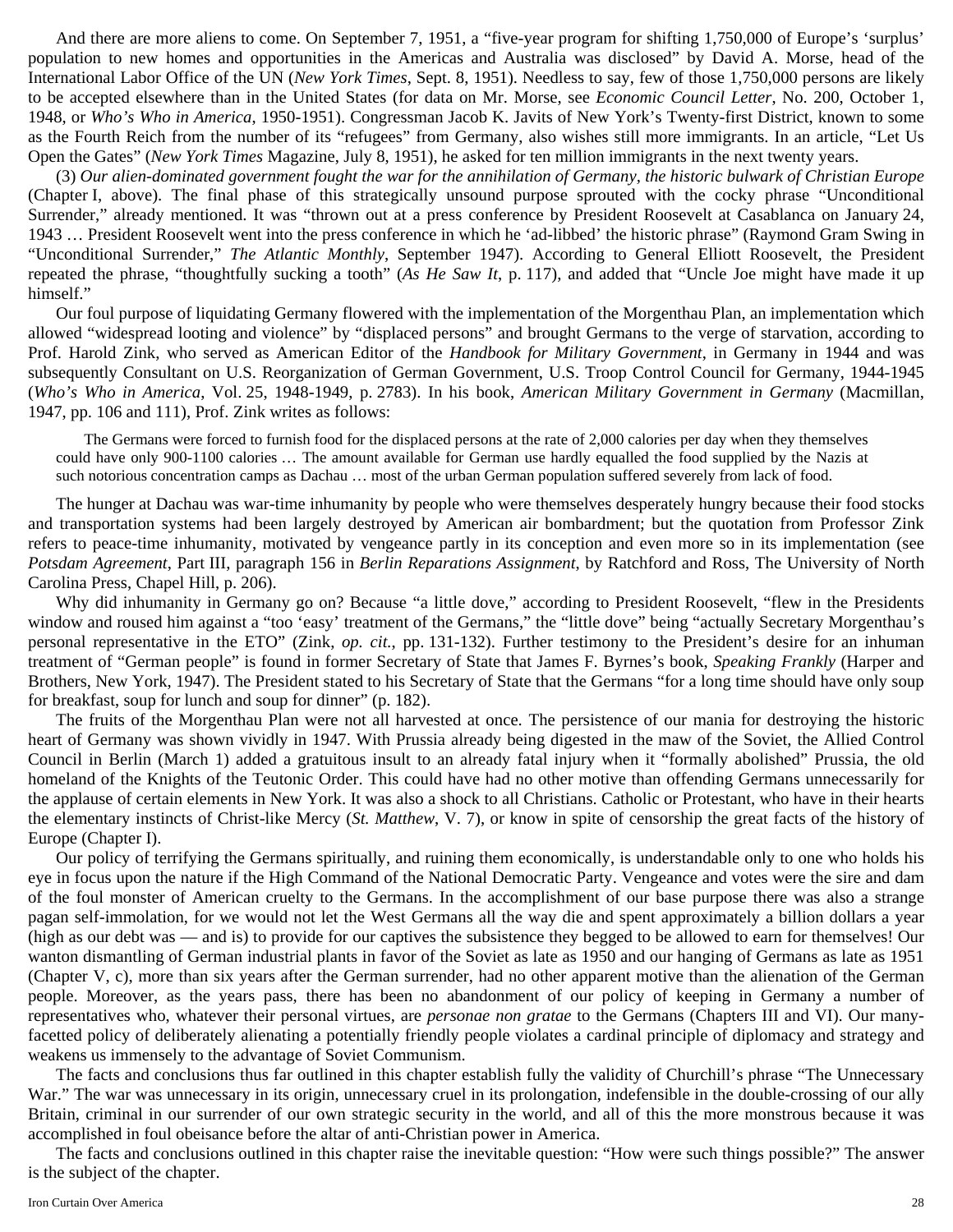### **CHAPTER V THE BLACK HOOD OF CENSORSHIP**

Over his head, face, and neck the medieval executioner sometimes wore a loose-fitting hood of raven black. The grim garment was pierced by two eye-holes through which the wearer, himself unrecognized, caused terror by glancing among the onlookers while he proceeded to fulfill his gruesome function. In similar fashion today, under a black mask of censorship, which hides their identity and their purpose, the enemies of our civilization are at once creating fear and undermining our Constitution and our heritage of Christian civilization. In medieval times the onlookers at least knew what was going on, but in modern times the people have no such knowledge. Without the ignorance and wrong judging generated by this hooded propaganda, an alert public and an informed Congress would long since have guided the nation to a happier destiny.

The black-out of truth in the United States has been effected (I) by the executive branch of the national government and (II) by non-government power.

I

In the mention of government censorship, it is not implied that our national government suppresses newspapers, imprisons editors, or in other drastic ways prevents the actual publication of news which has already been obtained by periodicals. It is to be hoped that such a lapse into barbarism will never befall us.

Nevertheless, since the mid-thirties, a form of censorship has been applied at will by many agencies of the United States government. Nothing is here said against war-time censorship of information on United States troop movements, military plans, and related matters. Such concealment is necessary for our security and for the surprise of the enemy, and is a vital part of the art of war. Nothing is said here against such censorship as the government's falsification of the facts about our losses on December 7, 1941, at Pearl Harbor (*Pearl Harbor, The Story of the Secret War*, by George Morgenstern, The Devin-Adair Company, New York, 1947), though the falsification was apparently intended to prevent popular hostility against the administration rather than to deceive an enemy who already knew the facts.

Unfortunately, however, government censorship has strayed from the military field to the political. Of the wide-spread flagrant examples of government blackout of truth before, during, and after World War II the next five sections (a to e) are intended as samples rather than as even a slight survey of a field, the vastness of which is indicated by the following:

Congressman Reed (N.Y., Rep.) last week gave figures on the number of publicity people employed in all the agencies of the Government. "According to the last survey made," he said, "there were 23,000 permanent and 22,000 part-time" (From "Thought Control," *Human Events*, March 19, 1952).

#### (a)

Our grossest censorship concealed the Roosevelt administration's maneuvering our people into World War II. The blackout of Germany's appeal to settle our differences has been fully enough presented in Chapter IV. Strong evidence of a similar censorship of an apparent effort of the administration to start a war in the Pacific is voluminously presented in Frederic R. Sanborn's heavily documented *Design for War* (already referred to). Testimony of similar import has been furnished by the war correspondent, author, and broadcaster, Frazier Hunt. Addressing the Dallas Women's Club late in 1950, he said, "American propaganda is whitewashing State Department mistakes ... the free American mind has been sacrificed ... We can't resist because we don't have facts to go on."

For a startling instance of the terrible fact of censorship in preparing for our surrender to the Soviet and the part played by Major General Clayton Bissell, A.C. of S., G-2 (the Chief of Army Intelligence), Ambassador to Moscow W. Averell Harriman, and Mr. Elmer Davis, Director of the Office of War Information, see Lane, former U.S. Ambassador to Poland (*The American Legion Magazine*, February, 1952). There has been no official answer to Mr. Lane's question:

Who, at the very top levels of the United States Government, ordered the hiding of all intelligence reports unfavorable to the Soviets, and the dissemination only of lies and communist propaganda?

Professor Harry Elmer Barnes's pamphlet, "Was Roosevelt Pushed Into War by Popular Demand in 1941?" (*Freeman's Journal Press*, Cooperstown, New York, 1951, 25¢) furnishes an important observation on the fatal role of government censorship in undermining the soundness of the public mind and lists so well the significant matters on which knowledge was denied the people that an extensive quotation is here used as a summary of this section:

Fundamental to any assumption about the relation of public opinion to political action is this vital consideration: It is not only what the people think, but the soundness of their opinion which is most relevant. The founders of our democracy assumed that, if public opinion is to be a safe guide for statecraft, the electorate must be honestly and adequately informed. I do not believe that any interventionist, with any conscience whatever, would contend that the American public was candidly or sufficiently informed as to the real nature and intent of President Roosevelt's foreign policy from 1937 to Pearl Harbor. Our public opinion, however accurately or inaccurately measured by the polls, was not founded upon full factual information.

Among the vital matters not known until after the War was over were: (1) Roosevelt's statement to President Benes in May, 1939, that the United States would enter any war to defeat Hitler; (2) the secret Roosevelt-Churchill exchanges from 1939 to 1941; (3) Roosevelt's pressure on Britain, France and Poland to resist Hitler in 1939; (4) the fact that the Administration lawyers had decided that we were legally and morally in the War after the Destroyer Deal of September, 1940; (5) Ambassador Grew's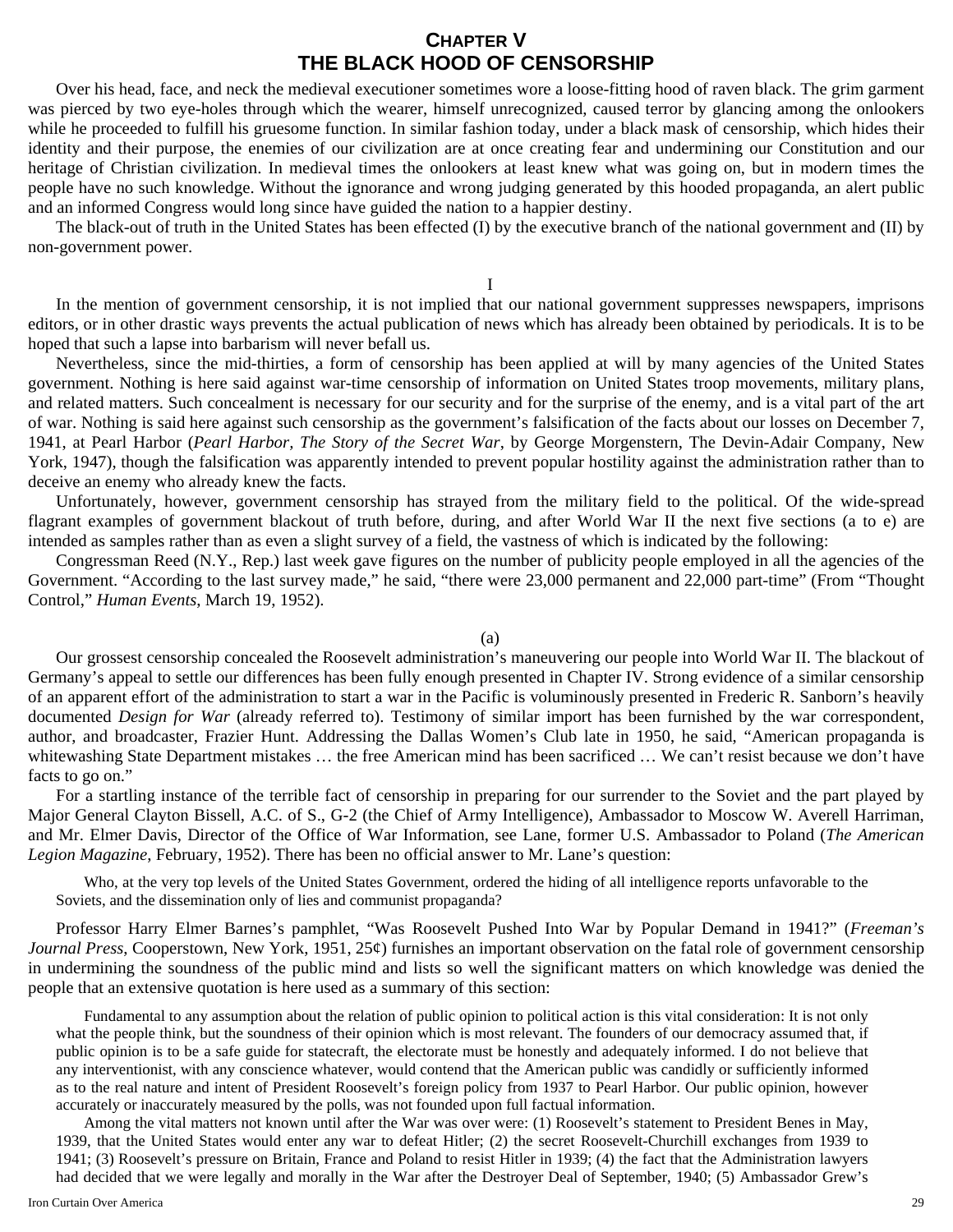warning in January, 1941, that, if the Japanese should ever pull a surprise attack on the United States, it would probably be at Pearl harbor, and that Roosevelt, Stimson, Knox, Marshall and Stark agreed that Grew was right; (6) the Anglo-American Joint-Staff Conferences of January-March, 1941; (7) the drafting and approval of the Washington Master War Plan and the Army-Navy Joint War Plan by May, 1941; (8) the real facts about the nature and results of the Newfoundland Conference of August, 1941; (9) the devious diplomacy of Secretary Hull with Japan; (10) Konoye's vain appeal for a meeting with Roosevelt to settle the Pacific issues; (11) Roosevelt's various stratagems to procure an overt act from Germany and Japan; (12) Stimson's statement about the plan to maneuver Japan into firing the first shot; (13) the idea that, if Japan crossed a certain line, we would have to shoot; (14) the real nature and implications of Hull's ultimatum of November 26, 1941; and (15) the criminal failure to pass on to Admiral Kimmel and General Short information about the impending Japanese attack.

If the people are to be polled with any semblance of a prospect for any intelligent reaction, they must know what they are voting for. This was conspicuous not the case in the years before Pearl Harbor.

#### (b)

Almost, if not wholly, as indefensible as the secret maneuvering toward war, was the wholesale deception of the American people by suppressing or withholding facts on the eve of the presidential election of 1944. Three examples are here given.

First of all, the general public got no hint of the significance of the pourparlers with the "left," which led to the naming of the same slate of presidential electors by the Democratic, American Labor, and Liberal parties in New York — a deal generally credited with establishing the fateful grip (Executive Order of December 30, 1944) of Communists on vital power-positions in our government. Incidentally the demands of the extreme left were unassailable under the "We need those votes" political philosophy; for Dewey, Republican, received 2,987,647 votes to 2,478,598 received by Roosevelt, Democrat — and Roosevelt carried the state only with the help of the 496,236 Liberal votes, both of which were cast for the Roosevelt electors!

As another example of catering to leftist votes, the President arrogantly deceived the public on October 28, 1944, when he "boasted of the amplitude of the ammunition and equipment which were being sent to American fighting men in battle." The truth, however, was that our fighting men would have sustained fewer casualties if they had received some of the supplies which at the time were being poured into Soviet Russia in quantities far beyond any current Soviet need. It was none other than Mrs. Anna Rosenberg, "an indispensable and ineradicable New Deal ideologist, old friend of Mrs. Roosevelt" who, about a month before the election, "went to Europe and learned that ammunition was being rationed" to our troops. "It apparently did not occur to Mrs. Rosenberg to give this information to the people before election day." After the election and before the end of the same tragic November, the details were made public, apparently to stimulate production (all quotes from Westbrook Pegler's column "Fair Enough," Nov. 27, 1944, Washington *Times-Herald* and other papers).

A third example of apparent falsification and deception had to do with President Roosevelt's health in the summer and autumn of 1944. His obvious physical deterioration was noted in the foreign press and was reported to proper officials by liaison officers to the White House (personal knowledge of the author). Indeed, it was generally believed in 1944, by those in a position to know, that President Roosevelt never recovered from his illness of December, 1943, and January, 1944, despite a long effort at convalescence in the spring weather at the "Hobcaw Barony" estate of his friend Bernard Baruch on the South Carolina coast. The imminence of the President's death was regarded as to certain that, after his nomination to a fourth term, Washington newspaper men passed around the answer "Wallace" to the spoken question "Who in your opinion will be the next president?" Former Postmaster General James A. Farley has testified that Roosevelt "was a dying man" at the time of his departure for Yalta ("America Betrayed at Yalta," by Congressman Lawrence H. Smith, *National Republic*, July, 1951). The widespread belief that Roosevelt was undergoing rapid deterioration was shortly to be given an appearance of certitude by the facts of physical decay revealed at the time of his death, which followed his inauguration by less than three months.

Nevertheless, Vice Admiral Ross T. McIntire, Surgeon-General of the Navy and Roosevelt's personal physician, was quoted thus in a *Life* article by Jeanne Perkins (July 21, 1944, p. 4) during the campaign: "The President's health is excellent. I can say that unqualifiedly."

(c)

In World War II, censorship and falsification of one kind or another were accomplished not only in high government offices but in lower echelons as well. Several instances, of which three are here given, were personally encountered by the author.

(1) Perhaps the most glaring was the omission, in a War Department report (prepared by two officers of Eastern European background), of facts uncomplimentary to Communism in vital testimony on UNRRA given by two patriotic Polish-speaking congressmen (both Northern Democrats) returning from an official mission to Poland for the House Foreign Affairs Committee. An investigation was initiated but before it could be completed both officers had been separated from the service.

(2) News was slanted as much as by a fifty-to-one pro-Leftist ratio in a War Department digest of U.S. newspaper opinion intended, presumably, to influence thought including the thought of U.S. soldiers. For example, the leftist *PM* (circulation 137,000) in one issue (*Bureau of Publications Digest*, March 14, 1946) was represented by 616 columnar inches of quoted matter in comparison with 35 1/2 columnar inches from the non-leftist N.Y. *World-Telegram* (circulation 389,257). There was also a marked regional slant. Thus in the issue under consideration 98.7 percent of the total space was given to the Northeastern portion of the United States, plus Missouri, while only 1.3 percent was given to the rest of the country, including South Atlantic States, Gulf States, Southwestern States, Prairie States, Rocky Mountain States, and Pacific Coast States.

Iron Curtain Over America 30 (3) Late in 1945 the former Secretary of War, Major General Patrick D. Hurley, resigned as Ambassador to China to tell the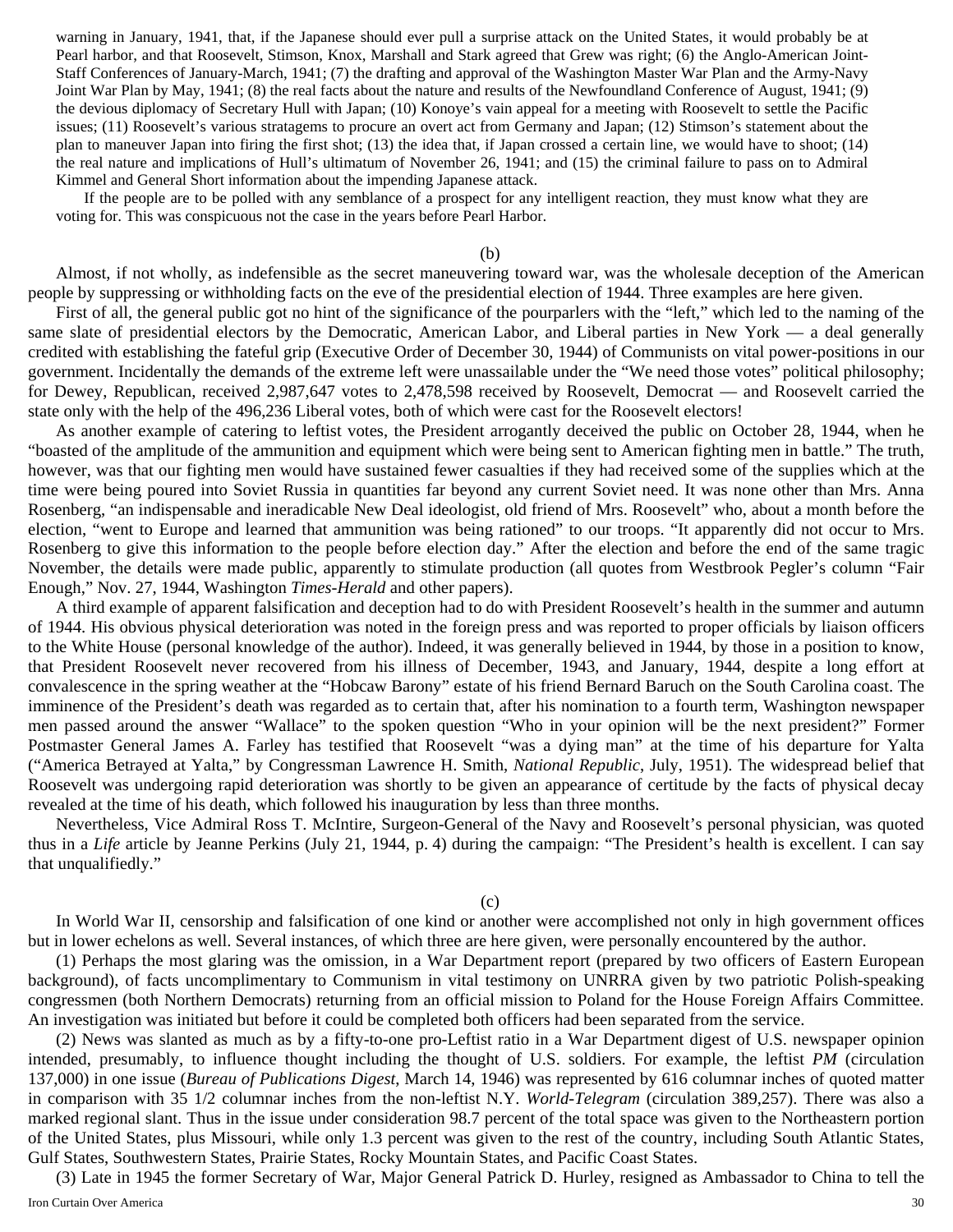American government and the American people about Soviet Russia's ability to "exert a potent and frequently decisive influence in American politics and in the American government, including the Department of Justice" (for details, see Chapter VI, a). General Hurley was expected to reveal "sensational disclosures" about certain members of the State Department's Far Eastern staff in particular (quoted passages are from the Washington *Times-Herald*, December 3, 1945); but he was belittled by high government agencies including the Chairman of the Foreign Relations Committee of the Senate, and large sections of the press connived to smother his message. A scheduled Military Intelligence Service interview arranged with General Hurley by the author was canceled by higher authority. Be it said for the record, however, that the colonels and brigadier generals immediately superior to the author in Military Intelligence were eager seekers for the whole intelligence picture and at no time during the author's conducting over 2,000 interviews made any effort to suppress the collection of information — except to transmit the order just referred to.

Incidentally the brush-off of General Hurley suggests that the leftist palace guard which was inherited from the Roosevelt administration had acquired in eight months a firmer grip on Mr. Truman that it ever had on the deceased president until he entered his last months of mental twilight. Roosevelt's confidence in Hurley is several times attested by General Elliott Roosevelt in *As He Saw It*. In Tehran the morning after the banquet at the Russian Embassy the President said:

I want you to do something for me, Elliott. Go find Pat Hurley, and tell him to get to work drawing up a draft memorandum guaranteeing Iran's independence … I wish I had more men like Pat, on whom I could depend. The men in the state Department, those career diplomats … half the time I can't tell whether I should believe them or not (pp. 192-193).

At the second Cairo Conference the President told his son:

That Pat Hurley … He did a good job. If anybody can straighten out the mess of internal Chinese politics, he's the man … Men like Pat Hurley are invaluable. Why? Because they're loyal. I can give him assignments that I'd never give a man in the State Department because I can depend on him … Any number of times the men in the State Department have tried to conceal messages to me, delay them, hold them up somehow, just because some of those career diplomats aren't in accord with what they know I think (pp. 204-205).

The above passages not only throw light on the enormity of the offense against America of preventing the testimony of General Hurley, but give on the Department of State a testimony that cannot be regarded as other than expert.

#### (d)

With the passing of the years, government censorship has become so much more intensive that it was a principal topic of the American Society of Newspaper Editors at its meeting (April 21, 1951) in Washington. Here is an excerpt (*The Evening Star*, Washington, April 21, 1951) from the report of the Committee on Freedom of Information:

Most Federal offices are showing exceptional zeal in creating rules, regulations, directives, classifications and policies which serve to hide, color or channel news …

We editors have been assuming that no one would dispute this premise: That when the people rule, they have a right to know all their Government does. This committee finds appalling evidence that the guiding credo in Washington is becoming just the opposite: That it is dangerous and unwise to let information about Government leak out in any unprocessed form.

In spite of this protest, President Truman on September 25, 1951, extended government censorship drastically by vesting in other government agencies the authority and obligation to classify information as "Top Secret," "Secret," and "Confidential" a right and a responsibility previously enjoyed only, or principally, by the departments of State and Defense. Again the American Society of Newspaper Editors made a protest (AP, September 25, 1951). The President assured the public that no actual censorship would be the outcome of his executive order. To anyone familiar with the use of "Secret" and "Confidential" not for security but for "playing safe" with a long or not fully understood document, or for suppressing information, the new order cannot, however, appear as other than a possible beginning of drastic government-wide censorship.

The day after the President's executive order, "Some 250 members of the Associated Press Managing Editors Association" voiced their fears and their determination to fight against the "tightening down of news barriers" (AP, Sept. 1, 1951). Kent Cooper, executive director of the Associated Press, and a well-known champion of the freedom of the press, said: "I'm really alarmed by what is being done to cover up mistakes in public office."

The reaction, after the censorship order was several weeks old, was thus summarized by *U.S. News and World. Report* (October 19, 1951):

Newspaper men and others deeply fear that this authority may be broadened in application, used to cover up administrative blunders and errors of policy, to conceal scandals now coming to light, or to hide any information unfavorable to the administration, especially as the presidential campaign draws near.

It is to be hoped that the newspapers of the country will keep the issue alive in the minds of the American people. (It is to be hoped also that they will take concerted action to deal with censorship imposed by some of their advertisers. See pp. 90-93.)

(e)

Iron Curtain Over America 31 During World War II, the Congress of the United States was the victim of censorship to almost as great a degree as the general public. By virtue of his official position, the author was sent by his superiors to brief members of the Congress about to go abroad,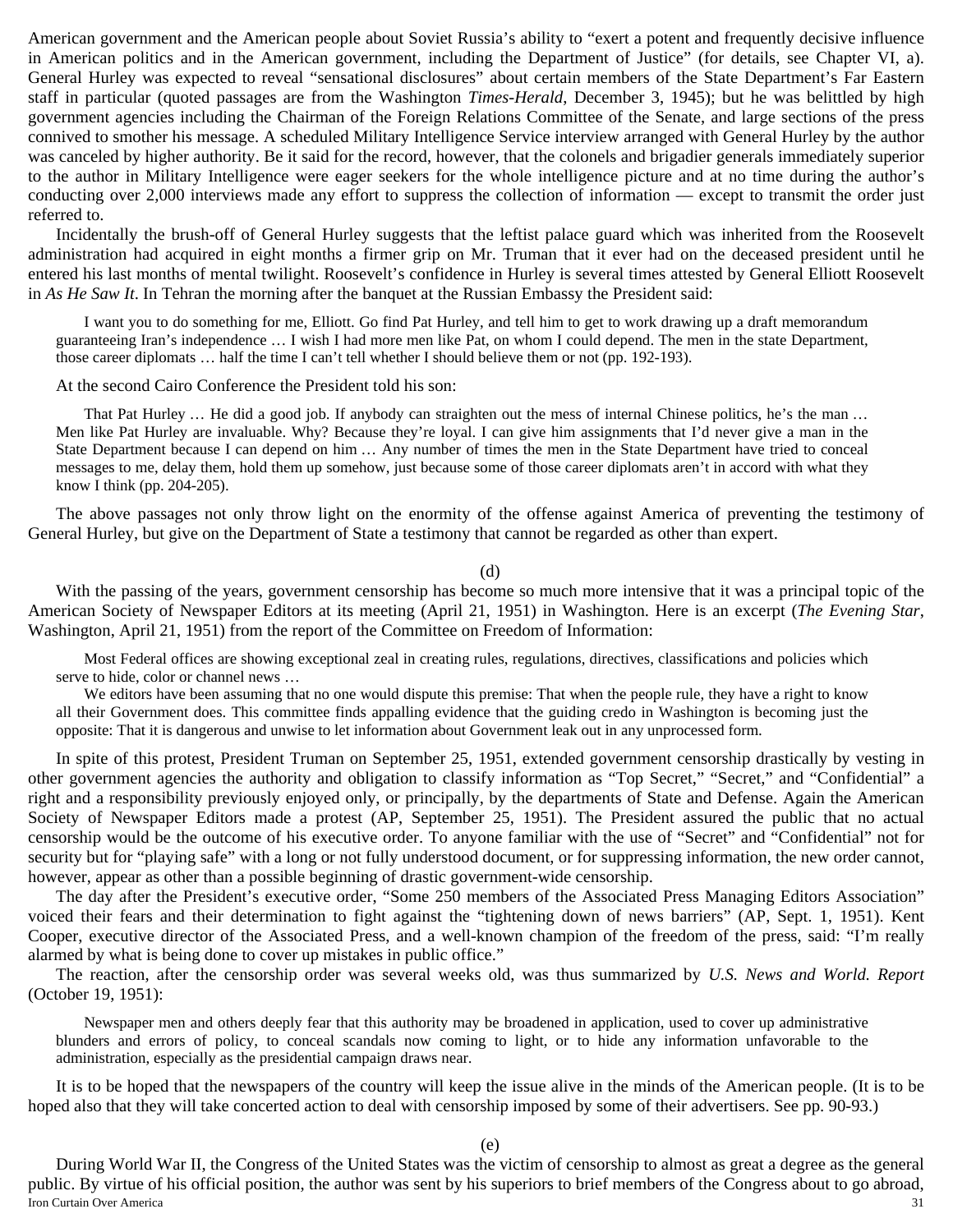and he also interviewed them on their return from strategic areas. He found them, including some Northern Democrats, restive at the darkness of censorship and indignant at the extension of UNRRA without any full knowledge of its significance. With regard to secret data, the Congress was really in an awkward position. Because several Senators and Representatives, including members of the most sensitive committees, were indiscreet talkers and because of the possibility that some, like the Canadian Members of Parliament, Fred Rose (Rosenberg), might be subversive, the Congress could make no demands for full details on secret matters. The alternative was the twilight in which patriotic Senators and Representatives had to work and vote.

Alarmed by the threat of Communism, however, the Congress has made investigations and published a number of pamphlets and books (Superintendent of Documents, Government Printing Office, Washington 25, D.C.) intended to acquaint the American people with the danger to this country from Communists in general as well as from those imbedded in the departments and agencies of the government. It is suggested that you write to your own Congressman or to one of your Senators for an up-to-date list of these publications. One of a series of ten-cent books (see below in this chapter) is actually entitled "100 Things You Should Know About Communism and Government." How pathetic and how appalling that a patriotic Congress, denied precise facts even as the people are denied them, has to resort to such a means to stir the public into a demand for the cleanup of the executive branch of our government!

II

Censorship, however, has by no means been a monopoly of the administration. Before, during, and since World War II, amid ever-increasing shouts about the freedom of the press, one of the tightest censorships in history has been applied by nongovernment power to the opinion-controlling media of the United States. A few examples follow under (a) newspapers, (b) motion pictures, and (c) books. These examples are merely samples and in no case are to be considered a coverage of the field. The subject of the chapter is concluded by observations on three other subjects (d, e, f) pertinent to the question of censorship.

#### (a)

Newspaper censorship of news is applied to some extent in the selection, rejection, and condensation of factual AP, UP, INS, and other dispatches. Such practices cannot be given blanket condemnation, for most newspapers receive from the agencies far more copy than they can publish; a choice is inevitably hurried; and selection on the basis of personal and institutional preferences is legitimate — provided there is no blackout of important news. The occasional use of condensation to obscure the point of a news story is, however, to be vigorously condemned.

Still worse is a deliberate news slanting, which is accomplished by the "editing" — somewhere between fact and print — of such dispatches as are printed. During World War II the author at one time had under his supervision seven War Department teletype machines and was astounded to learn that dispatches of the news agencies were sometimes re-worded to conform to the policy or the presumed policy of a newspaper, or to the presumed attitude of readers or advertisers, or possibly to the prejudices of the individual journalist who did the re-wording! Thus, when Field Marshall von Mackensen died, a teletype dispatch described him as the son of a "tenant farmer." This expression, presumably contrary to the accepted New York doctrine that Germany was undemocratic, became in one great New York morning paper "son of a minor landholder" and in another it became "son of a wealthy estate agent." It is not here implied that the principal owners of these papers knew of this or similar instances. The changed dispatches, however, show the power of the unofficial censor even when his infiltration is into minor positions.

The matter of securing a substantially different meaning by changing a word or a phrase was, so far as the author knows, first brought to the attention of the general public late in 1951 when a zealous propagandist substituted "world" for "nation" in Lincoln's "Gettysburg Address! The revamping of Lincoln's great words "that this nation, under God, shall have a new birth of freedom" would have made him a "one worlder," except for the fact that some Americans knew the Gettysburg Address by heart! Their protests not only revealed the deception in this particular instance, but brought into daylight a new form of falsification that is very hard to detect — except, of course, when the falsifiers tamper with something as well known as the Gettysburg Address!

Occasionally during World War II the abuse of rewriting dispatches was habitual. One foreign correspondent told the author that the correspondent's paper, a "liberal" sheet which was a darling of our government, virtually threw away his dispatches, and wrote what they wished and signed his name to it. Be it said to this man's credit that he resigned in protest.

Sometimes the censorship is effected not by those who handle news items, but by the writer. Thus the known or presumed attitude of his paper or its clientele may lead a correspondent to send dispatches designed, irrespective of truth, to please the recipients. This practice, with especial emphasis on dispatches from West Germany, was more than once noted by the newsletter, *Human Events* (1710 Rhode Island Avenue, N W., Washington 6, D.C.) during the year 1950. See the issue of December 20, 1950, which contains an analysis of the dim-out in the United States on the German reaction to the naming of General Eisenhower, the first implementer of the Morgenthau Plan, as Supreme Commander of our new venture in Europe.

In the early summer of 1951, the American public was treated to a nation-wide example of the form of distortion or falsification in certain sections of the press and by certain radio commentators. This was the presentation *as fact* of the individual columnist's or commentator's thesis that General MacArthur wanted war, or wanted World War III, or something of the sort — a thesis based on the General's request for the use of Nationalist Chinese troops as allies and for the removal of the blindfold which prevented his even reconnoitering, much less bombing, the trans-Yalu forces of the enemy armies, vastly more numerous than his own (see Chapter VI, d, below), who were killing his men. The presentation of such a thesis is a writer's privilege, which should not be denied him, but it should be labeled as a viewpoint and not as a fact.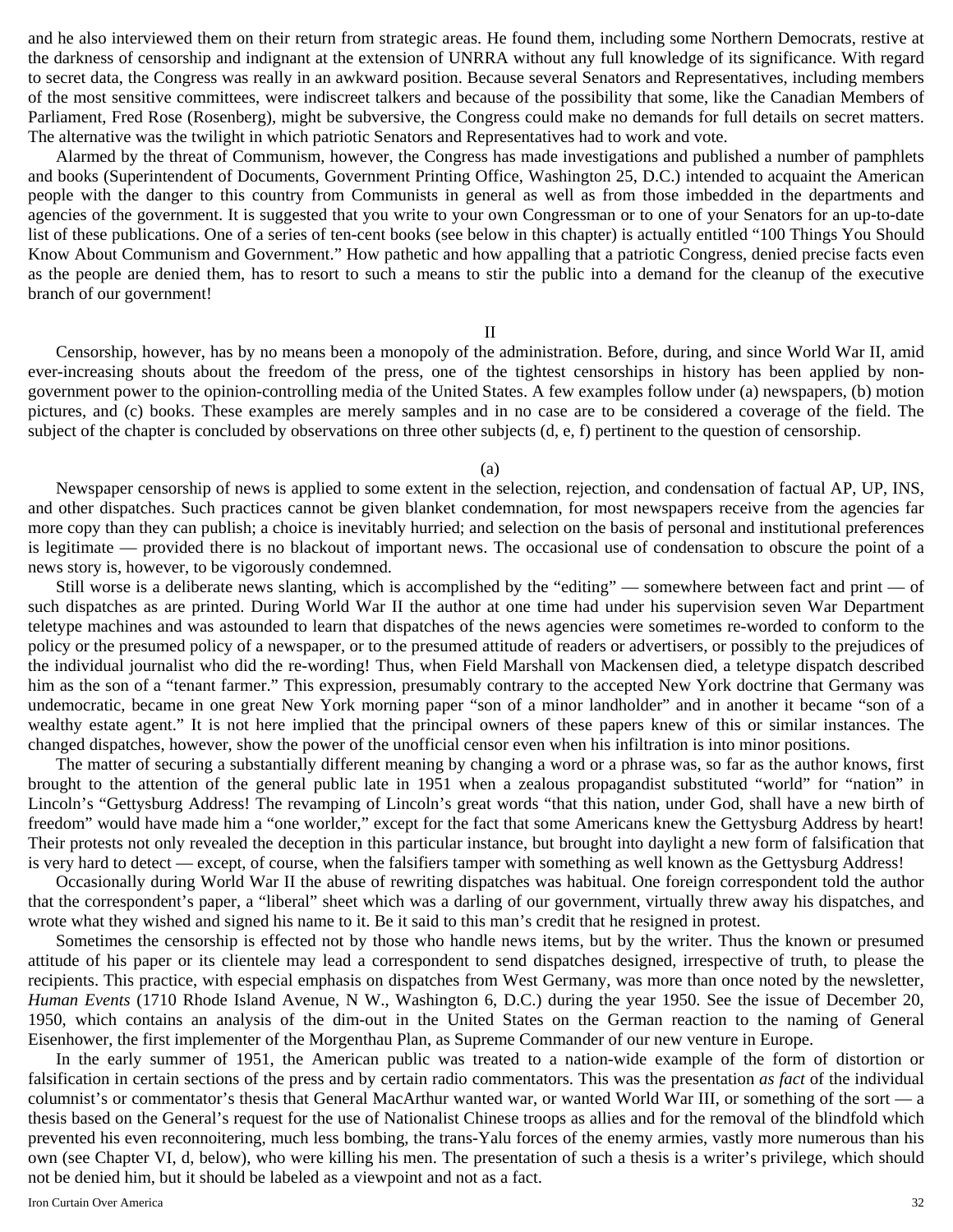One powerful means of effecting censorship in the United States was mentioned as early as 1938 by William Allen White, nationally known owner and editor of the *Emporia* (Kansas) *Gazette*, in a speech at the University of Pennsylvania. These are his words:

The new menace to the freedom of the press, a menace to this country vastly more acute than the menace from government, may come through the pressure not of one group of advertisers, but a wide sector of advertisers. Newspaper advertising is now placed somewhat, if not largely, through nationwide advertising agencies … As advisers the advertising agencies may exercise unbelievably powerful pressure upon newspapers … (Quoted from Beaty's *Image of Life*, Thomas Nelson and Sons, New York, 1940).

Details of the pressure of advertisers on newspaper publishers rarely reach the public. An exception came in January, 1946, when the local advertising manager of the Washington *Times-Herald* wrote in his paper as follows: "Under the guise of speaking of his State Department career in combination with a preview of FM and Television Broadcasting, Mr. Ira A. Hirschmann today, at a meeting of the Advertising Club of Washington at the Statler Hotel, asked the Jewish merchants to completely boycott the *Times-Herald* and the *New York Daily News*." It is interesting to note that Mrs. Eleanor M. Patterson, the owner of the *Times-Herald*, published the following statement "I have only this comment to make: This attack actually has nothing to do with racial or religious matters. It is merely a small part of a planned, deliberate Communist attempt to divide and destroy the United States of America." She refused to yield to pressure, and before long those who had withdrawn their advertisements asked that the contracts be renewed. The outcome prompts the question: May the advertiser not need the periodical more than the periodical needs the advertiser?

(b)

Propaganda attitudes and activities in the United States motion picture output cannot be adequately discussed here. The field is vast and the product, the film, cannot, like the files of newspapers or shelves of books, be consulted readily at an investigator's convenience. Some idea of the power of organized unofficial censorship may be gained, however, from the vicissitudes of one film which has engaged the public interest because it is based on a long-recognized classic by the most popular novelist of the English-speaking world.

As originally produced, the J. Arthur Rank motion picture, *Oliver Twist*, was said to be faithful to the text of the Dickens novel of that name. The picture was shown in Britain without recorded disorder, but when it reached Berlin, "the Jews and police fought with clubs, rocks and fire-hoses around the Karbel theater in Berlin's British sector." The door of the theater was "smashed by Jewish demonstrators who five times broke through police cordon established around playhouse." These things happened although "not once in the picture … was Fagin *called* a Jew," Needless to say, the Jews prevailed over the Berlin police and the British authorities, and the exhibitors ceased showing the film (all quotes from the article, "Fagin in Berlin Provokes a Riot." *Life*, March 7, 1949, pp. 38-39).

The barring of Mr. Rank's *Oliver Twist* from its announced appearance (1949) in the United States is explained thus by Arnold Forster in his book, *A Measure of Freedom* (Doubleday and Co., Inc., 1950, p. 10):

American movie distributors refused to become involved in the distribution and exhibition of the motion picture after the Anti-Defamation League and others expressed the fear that the film was harmful. The Rank Organization withdrew the picture in the United States.

Finally it was announced in the spring of 1951 that the British film "after seventy-two eliminations" and with a prologue by Dr. Everett R. Clinchy of the National Conference of Christians and Jews might be "accepted as a filming of Dickens without antisemitic intentions" (*Dallas Morning News*). But is there any Charles Dickens left anywhere around?

On the question of Communism in Hollywood, there is available in pamphlet form a remarkably informative broadcast of a dialogue (Facts Forum Radio Program, WFAA, Dallas, January 11, 1952) between Mr. Dan Smoot of Dallas and the motion picture star, Adolphe Menjou. Replying dramatically to a series of questions climatically arranged, Mr, Menjou begins with Lenin's "We must capture the cinema," shows Americans their "incredible ignorance" of Communism, lists Congressional committees which issue helpful documents, and recommends a boycott of "motion pictures which are written by Communists, produced by Communists, or acted in by Communists," — the term Communists including those who support the Communist cause. For a free copy of this valuable broadcast, write to Facts Forum, 718 Mercantile Bank building, Dallas, Texas. See also *Red Treason in Hollywood* by Myron C. Fagan (Cinema Educational Guild, p. O. Box 8655, Cole Branch, Hollywood 46, California), and do not miss "Did the Movies Really Clean House?" in the December, 1951, American Legion Magazine.

#### (c)

Censorship in the field of books is even more significant than in periodicals, motion pictures, and radio (not here considered), and a somewhat more extended discussion is imperative.

Iron Curtain Over America 33 With reference to new books, a feature article, "Why You Buy Books That Sell Communism," by Irene Corbally Kuhn in the *American Legion Magazine* for January, 1951, shows how writers on the staffs of two widely circulated New York book review supplements are influential in controlling America's book business. To school principals, teachers, librarians, women's clubs indeed to parents and all other Americans interested in children, who will be the next generation — this article is necessary reading. It should be ordered and studied in full and will accordingly not be analyzed here (American Legion Magazine, 580 Fifth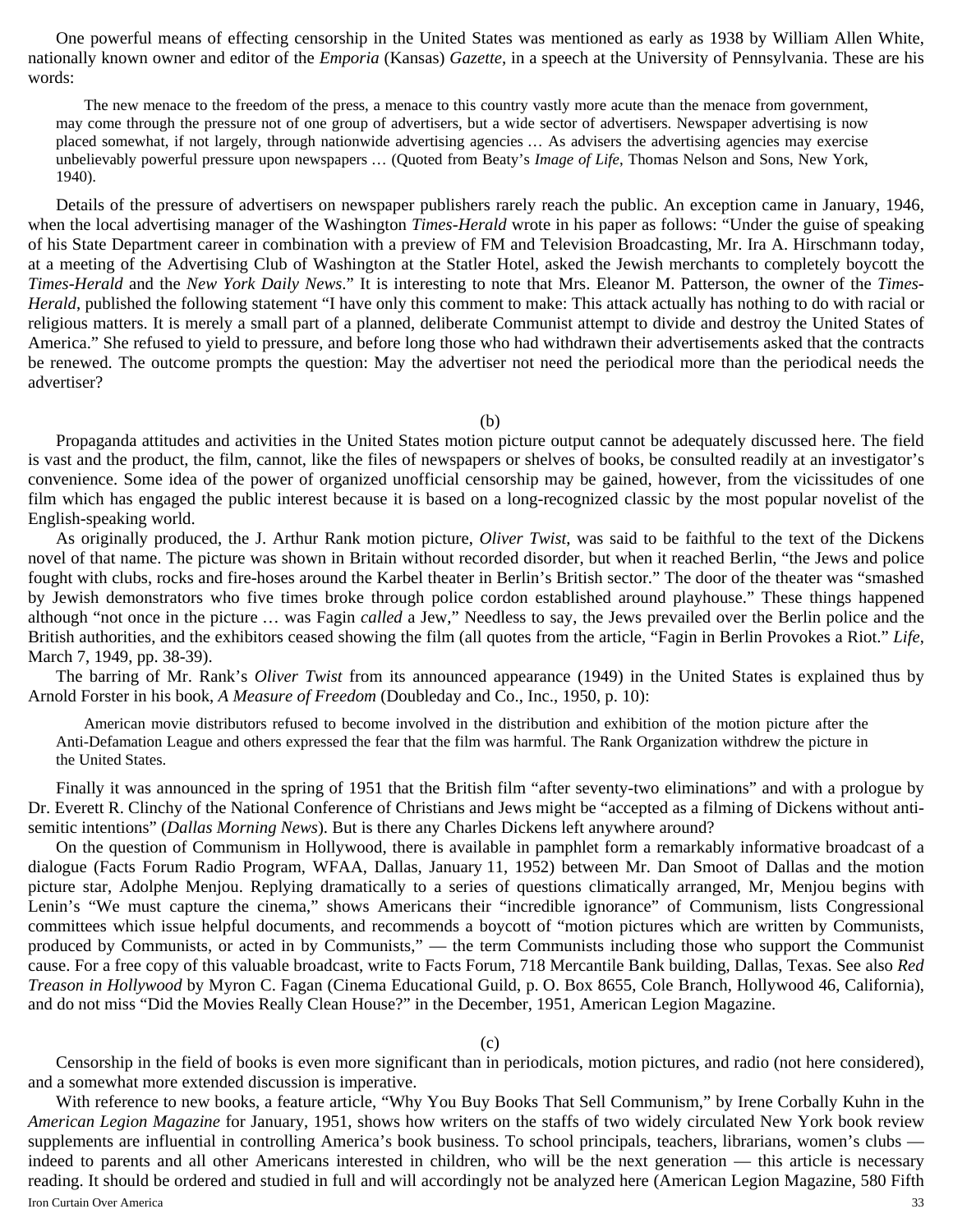Avenue, New York 18, New York 10 cents per copy; see also "The Professors and the press" in the July, 1951, number of this magazine). Important also is "A Slanted Guide to Library Selections," by Oliver Carlson, in *The Freeman* for January 14, 1952.

Dealing in more detail with books in one specific field, the China theater, where our wrong policies have cost so many young American lives, is an article entitled "The Gravediggers of America, Part I," "The Book Reviewers Sell Out China," by Ralph de Toledano (*The American Mercury*, July, 1951, pp. 72-78. See also Part II in the August number). Mr. de Toledano explains that America's China policy — whether by coincidence or as "part of a sharply conceived and shrewdly carried out plan" — has led to the fact that "China is Russia's" Mr. de Toledano then turns his attention to the State Department:

Meanwhile the real lobby — the four-plus propagandists of a pro-Communist line in Asia — prospered. Its stooges were able to seize such a stranglehold on the State Department's Far Eastern division that to this day, as we slug it out with the Chinese Reds, they are still unbudgeable. Working devotedly at their side has been a book-writing and book-reviewing cabal.

With regard to books, book reviewers, and book-reviewing periodicals, Mr. de Toledano gives very precise figures. He also explains the great leftist game in which one pro-Communist writer praises the work of another — and old practice exposed by the author of *The Iron Curtain Over America* in the chapter, "Censorship, Gangs, and the tyranny of Minorities" in his book *Image of Life* (pp. 146-147):

Praise follows friendship rather than merit. Let a novelist, for instance, bring out a new book. The critic, the playwright, the reviewers, and the rest in his gang hail it as the book of the year. Likewise all will hail the new play by the playwright — and so on, all the way around the circle of membership. Provincial reviewers will be likely to fall in step. The result is that a gang member will sometimes receive national acclaim for a work which deserves oblivion, whereas a nonmember may fail to receive notice for a truly excellent work. Such gangs prevent wholly honest criticism and are bad at best, but they are a positive menace when their expressions of mutual admiration are poured forth on obscene and subversive books.

For still more on the part played by certain book-reviewing periodicals in foisting upon the American public a ruinous program in China, see "A Guidebook to 10 Years of Secrecy in Our China Policy," a speech by Senator Owen Brewster of Maine (June 5, 1951). The tables on pp. 12 and 13 of Senator Brewster's reprinted speech are of especial value.

The unofficial arbiters and censors of books have not, however, confined themselves to contemporary texts but have taken drastic steps against classics. Successful campaigns early in the current century against such works as Shakespeare's play, The Merchant of Venice, are doubtless known to many older readers of *The Iron Curtain Over America*. The case of Shakespeare was summed up effectively by George Lyman Kittredge (*The Merchant of Venice*, by William Shakespeare, edited by George Lyman Kittredge, Ginn and Company, Boston, 1945, pp. ix-x), long a professor of English in Harvard University:

One thing is clear, however: The Merchant of Venice is no anti-Semitic document; Shakespeare was not attacking the Jewish people when he gave Shylock the villain's role. If so, he was attacking the Moors in Titus Andronicus, the Spaniards in Much Ado, the Italians in Cymbeline, the Viennese in Measure for Measure, the Danes in Hamlet, the Britons in King Lear, the Scots in Macbeth, and the English in Richard the Third.

Much more significant than attacks on individual masterpieces, however, was a subtle but determined campaign begun a generation ago to discredit our older literature under charges of Jingoism and didacticism (*Image of Life*, Chapter III). For documentary indication of a nation-wide minority boycott of books as early as 1933, write to the American Renaissance Book Club (P. O. Box 1316, Chicago 90, Illinois).

Still it was not until World War II that the manipulators of the National Democratic Party hit on a really effective way of destroying a large portion of our literary heritage and its high values of morality and patriotism. Since most classics have a steady rather than a rapid sale and are not subject to quick reprints even in normal times, and since many potential readers of these books were not in college but in the armed forces, few editions of such works were reprinted during the war. At this juncture the government ordered plates to be destroyed on all books not reprinted within four years. The edict was almost a death blow to our culture, for as old books in libraries wear out very few of them can be reprinted at modern costs for printing and binding. Thus, since 1946 the teacher of advanced college English courses has had to choose texts not, as in 1940, from those classics which he prefers but from such classics as are available. The iniquitous practice of destroying plates was reasserted by "Directive M-65, dated May 31, 1951, of the National Production Authority," which provides that "plates which have not been used for more than four years or are otherwise deemed to be obsolete" must be delivered "to a scrap metal dealer" (letter to the author from Appleton-Century-Crofts, Inc., June 15, 1951). In this connection, Upton Close wrote (*Radio Script*, August 12, 1951) that he "was a writer on the Orient who stood in the way of the Lattimore-Hiss gang and Marshall's giving of China to the Communists," and that such an order "wiped out" all his books on China and Japan. Mr. Close continued as follows:

The order to melt bookplates on the pretense that copper is needed for war is the smartest way to suppress books ever invented. It is much more clever than Hitler's burning of books. The public never sees the melting of plates in private foundries. All the metal from all the bookplates in America would not fight one minor engagement. But people do not know that. They do not even know that bookplates have been ordered melted down!

Iron Curtain Over America 34 Censorship is applied even to those classics which are reprinted. Let us look at only one author who lived long ago, Geoffrey Chaucer (c. 1340-1400). In both of the two fluent and agreeable verse translations at hand as this is written, the fact that the Knight belonged to the Teutonic Order (Chapter I) is eliminated in the wording. Perhaps this is excusable, for the translator into verse faces many difficulties. Of different import, however, are the omissions in two other editions. The Heritage Press edition of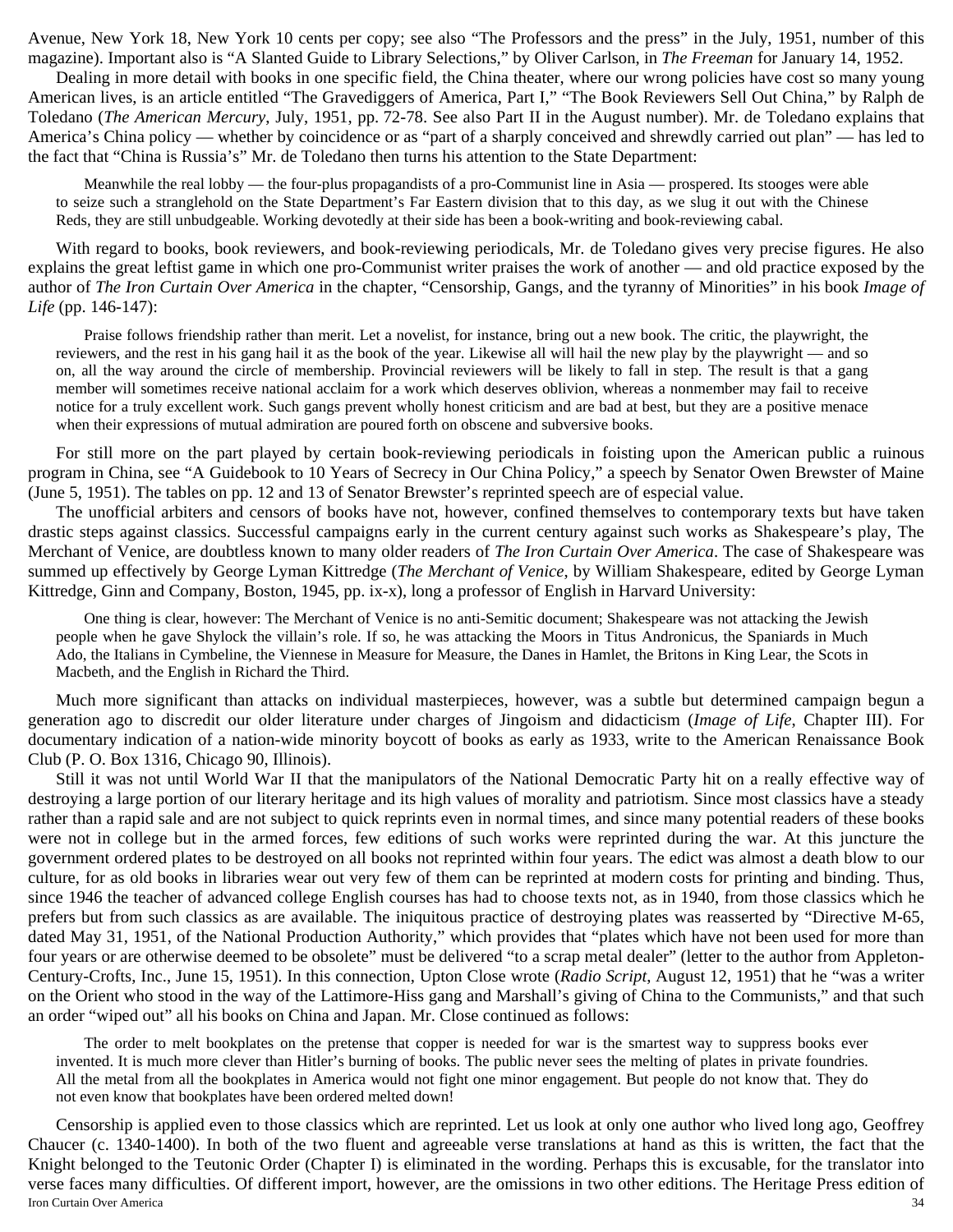the Canterbury Tales omits with no explanation the "Tale of the Prioress," the one in which Chaucer, more than 550 years ago, happened to paint — along with the several Gentile poisoners and other murderers of his stories — one unflattering portrait, a version of the popular ballad "Sir Hugh and the Jew's Daughter," of one member of the Jewish race, and that one presumably fictitious! Professor Lumiansky's edition (Simon and Schuster, 1941, preface by Mark Van Doren) of the Canterbury Tales likewise omits the Prioress's tale, and tells why: "Though anti-Semitism was a somewhat different thing in the fourteenth century from what it is today, the present-day reader has modern reactions in literature no matter when it was written. From this point of view the Prioress's story of the little choir-boy who is murdered by the Jews possesses an unpleasantness which over shadows its other qualities" (*op. cit.*, p. xxiii).

No criticism of the translators, editors, and publishers is here implied. They may have merely bent to pressure as so many other publishers and so many other publishers and so many periodicals have done — to the author's certain knowledge. One cannot, however, escape the question as to what would happen to American and English literature if persons of English, Scotch, Irish, German, Italian or other decent, took the same attitude toward "defamation" of persons of their "races," including those who lived more than 500 years ago! There would be no motion pictures or plays, and except for technical treatises there would be no more books.

One of the most horrible results of the types of censorship illustrated above is the production, by writers without honor, of works which will "pass" the unofficial censor. The result is a vast output of plays, non-fiction prose, and especially novels, worthless at best and degraded and subversive at the worst, which will not be reviewed here.

Time and space must be given, however, to the blackout of truth in history. Fortunately the way has been illuminated by Professor Harry Elmer Barnes in his pamphlet *The Struggle Against the Historical Blackout* (Freeman's Journal Press, Cooperstown, N.Y. 1951, 50 cents). Professor Barnes defines the historical craft's term "revisionism" as the "readjustment of historical writing to historical facts relative to the background and causes of the First World War" and later equates the term "revisionism" with "truth."

After mentioning some of the propaganda lies of World War I and the decade thereafter and citing authorities for the fact that "the actual causes and merits of this conflict were very close to the reverse of the picture presented in the political propaganda and historical writings of the war decade," Professor Barnes states — again with authorities and examples — that by 1928 "everyone except the die-hards and bitter-enders in the historical profession had come to accept revisionism, and even the general public had begun to think straight in the premises."

Unfortunately, however, before the historical profession had got to be as true to history as it was prior to 1914, World War II was ushered in and propaganda again largely superseded truth in the writing of history. Here are several of Professor Barnes's conclusions:

If the world policy of today [1951] cannot be divorced from the mythology of the 1940's a third World War is inevitable … History has been the chief intellectual casualty of the second World War and the cold war which followed … many professional historians gladly falsify history quite voluntarily ...

Why? To get a publisher, and to get favorable reviews for their books? The alternative is either oblivion or the vicious attack of a "smearbund," as Professor Barnes puts it, if unofficial censors "operating through newspaper editors and columnists, hatchetmen book reviewers, radio commentators, pressure group intrigue and espionage, and academic pressures and fears." The "powerful vested political interest" is strong enough to smother books by a truthful writer. "Powerful pressure groups have also found the mythology helpful in diverting attention from their own role in national and world calamity."

Professor Barnes is not hopeful of the future:

Leading members of two of the largest publishing houses in the country have frankly told me that, whatever their personal wishes in the circumstances, they would not feel it ethical to endanger their business and the property rights of their stockholders by publishing critical books relative to American foreign policy since 1933. And there is good reason for their hesitancy. The book clubs and the main sales outlets for books are controlled by powerful pressure groups which are opposed to truth on such matters. These outlets not only refuse to market critical books in this field but also threaten blackout ultimatum.

Bruce Barton (San Antonio *Light*, April 1, 1951) expresses the same opinions in condensed form and dramatic style, and adds some of the results of the "historical blackout":

We have turned our backs on history; we have violated the Biblical injunction, "remove not the ancient landmarks"; we have lost our North Star. We have deliberately changed the meaning of words … More and more bureaucracy, tighter and tighter controls over Freedom and Democracy. Lying to the people becomes conditioning the public mind. Killing people is peace. To be for America First is to be an undesirable citizen and a social outcast ... Crises abroad that any student of history would normally anticipate, hit the State Department and the Pentagon as a complete surprise.

Thus the study of falsified history takes its toll even among fellow-workers of the falsifiers.

#### (d)

Iron Curtain Over America 35 The propagation of Marxism and other alien ideas is accomplished not only by persons in those businesses which control public opinion but also by the actual infiltration of aliens, or their captives among Americans of old stock, into the periodical selecting and book-selecting staffs of a wide variety of institutions. The penetration is especially notable in the book-selecting personnel of bookstores, libraries, schools, and colleges.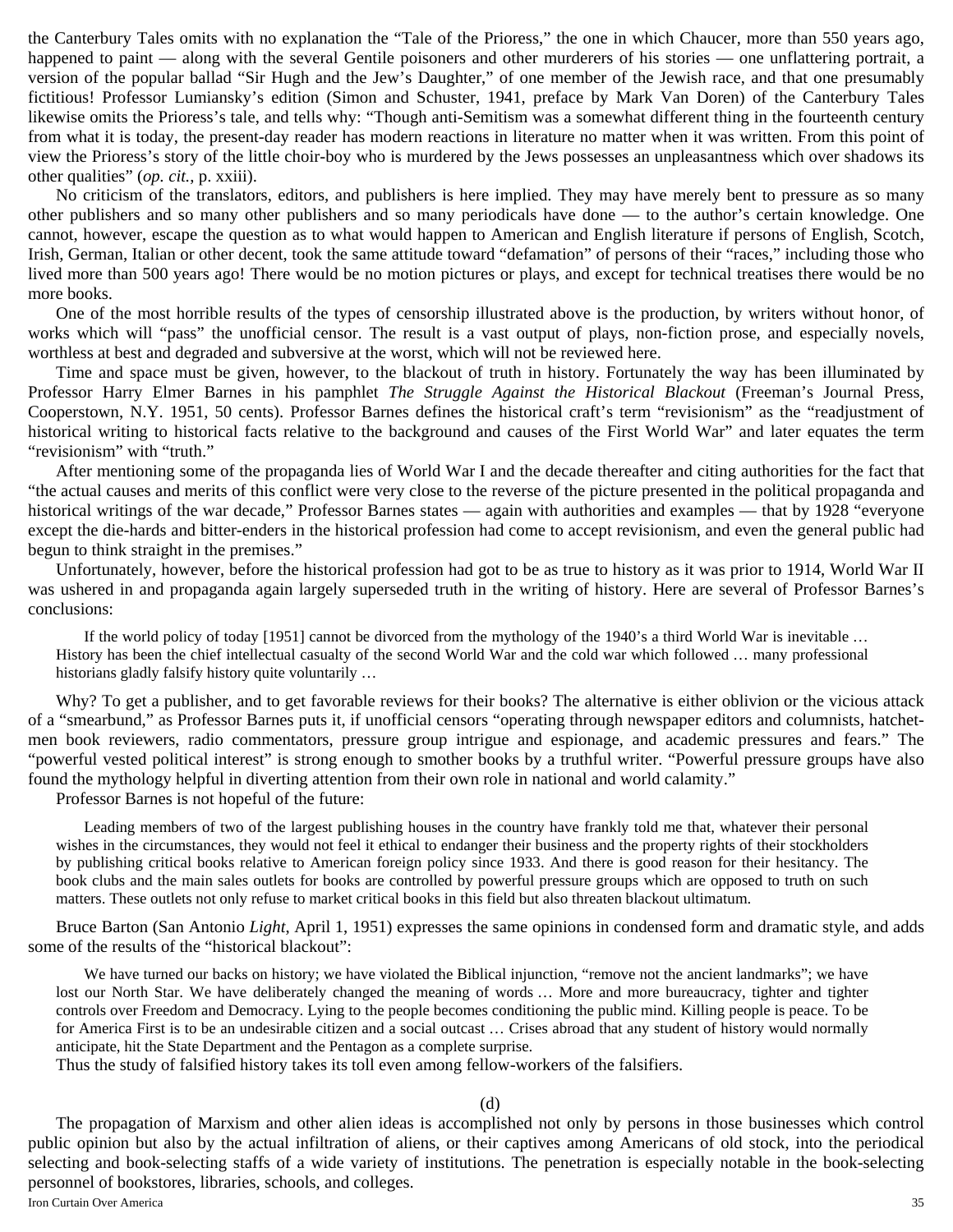The National Council for American Education (1 Maiden Lane, New York 38, N.Y.) is effectively showing the grip which persons tolerant of Communism and hostile to the American government have upon U.S. universities, and is also exposing Communist-inclined textbooks used in schools and colleges. Needless to say, such great facts of history as those outlined in Chapters I and II, above, have not been found in school history texts examined by the author. The menace is recognized by our own United States Congress, which offers a pertinent booklet entitled "100 Things You Should Know About Communism and Education" (Superintendent of Documents, Government Printing Office, Washington, D.C., 10 cents). The question of Communist workers in the ranks of American clergy is not to be taken up here. Suffice it to say that many well-meaning but gullible members of the clergy have been lured into various "American" and "National" and other well sounding conferences, councils, and committees, many (but not all) of which are subversive.

In this connection, persons favorable to Western Christian civilization should be warned about carelessly joining an organization, even though it has an innocent-sounding or actually a seemingly praiseworthy name. The following organizations by their names suggest nothing subversive, yet each of them is listed by the Senate of the United States ("Hearings before the Subcommittee in Immigration and Naturalization of the Committee on the Judiciary, United States Senate," 81st Congress, Part 3, pp. A8 and A9) as being not merely subversive but Communist:

| Abraham Lincoln School, Chicago, Ill.             | Joint Anti-Fascist Refugee Committee                |
|---------------------------------------------------|-----------------------------------------------------|
| American League Against War and Fascism           | League of American Writers                          |
| American Committee for Protection of Foreign Born | Nature Friends of America (since 1935)              |
| <b>American Peace Mobilization</b>                | <b>Ohio School of Social Sciences</b>               |
| American Russian Institute (of San Francisco)     | People's Educational Association                    |
| <b>American Slav Congress</b>                     | Philadelphia School of Social Science and Art       |
| American Youth for Democracy                      | Photo League (New York City)                        |
| Civil Rights Congress and its affiliates          | Veterans of the Abraham Lincoln Brigade             |
| Congress of American Women                        | Walt Whitman School of Social Science, Newark. N.J. |
| Council for Pan-American Democracy                | <b>Washington Bookshop Association</b>              |
| Jefferson School of Social Science, New York City | Wisconsin Conference on Social Legislation          |
| Jewish Peoples Committee                          | Workers Alliance                                    |

Each of the above-named organizations is also listed, along with many others, in the valuable book, *Guide to Subversive Organizations and Publications* (May 14, 1951), issued by the House Committee on Un-American Activities (82nd Congress). As one example of the menace that may lurk behind an innocent name, read the Committee's "Report on the Congress of American Women" (October 23, 1949, Superintendent of Documents, Government Printing Office, Washington 25, D.C.).

The patriotic American should not be deceived by the fact that there is pressure-group censorship on the open expression of pro-Communist views (witness the continued publication of the official Communist Party organ, *The Daily Worker*, New York) or on gross indecency, pseudo-Freudian or other (witness some titles on your drugstore rack of 25-cent books). The obvious lack of censorship in these fields merely helps conceal it else-where. "Corrupt and conquer" is an ancient adage. Thus, according to the columnist, Constantine Brown (*The Evening Star*, Washington, D.C., December 27, 1948), "The Kremlin men rely on subversion and immorality. The only reason they have not plunged the world into another blood bath is that they hope moral disintegration will soon spread over the western world."

The Kremlin masters are right. Men cannot live by bread, by science, by education, or by economic might. As Washington knew, when he was found on his knees in prayer at Valley Forge, they can live only by a body of ideals and a faith in which they believe. These things our unofficial censors would deny us.

To all "censorships," governmental and other, there is an obvious corollary. As long as information received by the public including those who poll public opinion — is, in vital aspects, incomplete and is often distorted for propaganda purposes, the most well-intentioned polls intended to reflect public opinion on foreign affairs or domestic affairs are to be relied on only with extreme caution. The perhaps unavoidable "leading question" tendency in certain types of opinion polls has rarely been illustrated better than in an article "What the GOP Needs to Win in 1952" by George Gallup in the September 25, 1951, issue of *Look*. Legitimately laying aside for the purposes of the article the commonly mentioned Republican presidential possibilities, Eisenhower, Dewey, Taft, Stassen, and Warren, "the American Institute of Public Opinion … chose nine Americans who might be dark horses in the GOP race." The poll people have, of course, a perfect right to choose such questions as they wish and to select names of individuals about whom to ask questions. The nine chosen in the poll under discussion were Paul G. Hoffman, Henry Cabot Lodge, Jr., Charles E. Wilson (of General Electric), James Bryant Conant, Robert Patterson, James H. Duff, Margaret Chase Smith, Alfred E. Driscoll, and John J. McCloy. Five of these are or have been functionaries under the New Deal and scarcely one of them is a Republican in the historical sense of the term. Moreover, in dealing with the possibility of appealing to independent voters, why was no mention made of Senators Mundt, Brewster, Bridges, Martin, Bricker, Jenner, Capehart, Dirksen, Ecton, Millikin, Nixon, and Knowland, all of whom have drawn praise outside the Republican party? As to "independent" voters of leftist leanings, they may storm into precinct conventions or vote in Republican primaries to force the choice of a candidate to their liking, but how many will vote for the Republican nominee, and, especially, how many will vote for non-leftist candidates for the Senate and the House in the general election?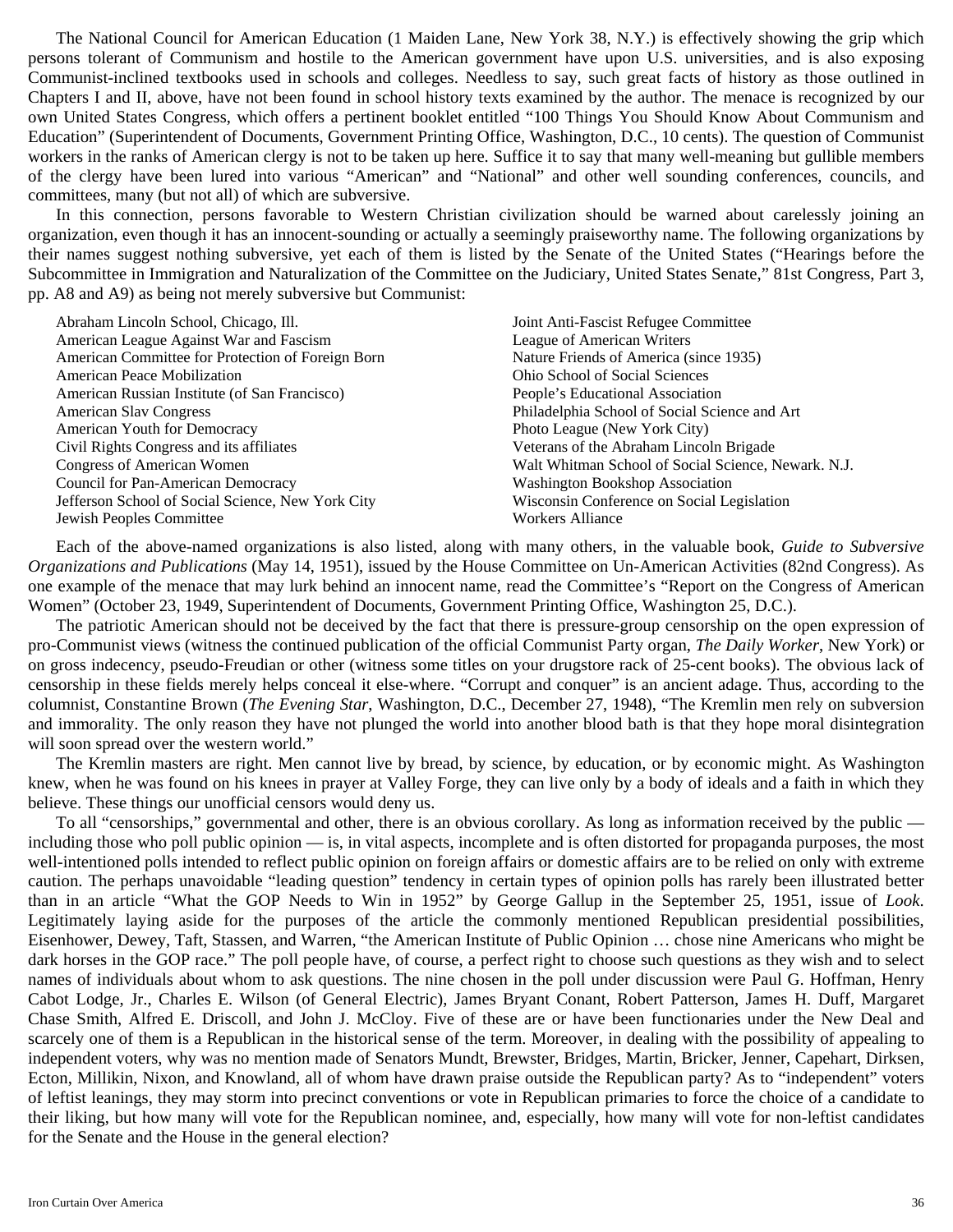Several of the instances of censorship mentioned in this chapter call attention to the deplorable fact that many persons in the United States who have fought Communism aggressively with facts have been branded as anti-Semitic. Under this form of censorship, it is permissible to rail vaguely against Communism in the abstract, particularly if unnamed Communists are denounced along with "Fascists," "Nazis," and "America Firsters"; but a speaker who calls by name the foreign-born organizers of Communistic atomic espionage in Canada (1946), or mentions the common alien background of the first group of Americans convicted of atomic espionage (1950, 1951) is, in the experience of the author, subject to a vicious heckling from the floor and to other forms of attempted intimidation on the charge of anti-Semitism. For information on Communist tactics, every American should read "Menace of Communism," a statement of J. Edgar Hoover, Director of the Federal Bureau of Investigation, before the Committee on Un-American Activities of the House of Representatives, March 26, 1947. Mr. Hoover said in part:

Anyone who opposes the American Communist is at once branded as a "disrupter," a "Fascist," a "Red baiter," or a "Hitlerite," and becomes the object of a systematic campaign of character assassination. This is easily understood because the basic tactics of the Communist Party are deceit and trickery.

See also, "Our New Privileged Class," by Eugene Lyons (*The American Legion Magazine*, September, 1951).

The label of anti-Semitic is tossed not only at those who mention Jewish Communists by name; it is tossed also at the opponent of American involvement in the program of political Zionism and an opponent of the Morgenthau plan, see Arnold Forster's *A Message of Freedom* (pp. 62 to 86). In this connection, it is interesting to recall that in the 1940 campaign the third term presidential candidate made much sport of "Martin, Barton, and Fish." At a conference of Democrats at Denver, Colorado, launching the 1952 campaign, Secretary of Agriculture Brannan recalled the success of the phrase and suggested for a similar smear in1952 the "off-key quartet" of "Taft and Martin, McCarthy and Cain." Would an opposing candidate dare crack back with humorous jibes at "Frankfurter, Morgenthau, and Lehman?" Your answer will reveal to you something you should know as to who wields *power* in the United States.

A zealous approach to securing the co-operation of Gentiles is shown in an article, "Glamorous Purim Formula: Exterminate Anti-Semitic Termites …," by Rabbi Leon Spitz (*The American Hebrew*, 1, 1946): "American Jews … must come to grips with our contemporary anti-Semites. We must fill our jails with anti-Semitic gangsters. We must fill our insane asylums with anti-Semitic lunatics …"

The Khazar Jew's frequent equating of anti-Communism with so-called "anti-Semitism" is unfortunate in many ways. In the first place, it is most unfair to loyal American Jews. Charges of "anti-Semitism" are absurd, moreover, because the Khazar Jew is himself not a Semite (Chapter II, above). The blood of Abraham, Isaac, and Jacob flows not at all (or to a sporadic degree, as from immigrant merchants, fugitives, etc.) in the veins of the Jews who have come to America from Eastern Europe. On the contrary, the blood of Old Testament people does flow in the veins of Palestine Arabs and others who live along the shores of the eastern Mediterranean. Palestinians, true descendants of Old Testament people, are refugees today from the barbarity of non Semitic Khazars, who are the rapers — not the inheritors — of the Holy Land!

Charges of "anti-Semitism" are usually made by persons of Khazar stock, but sometimes they are parroted by shallow people, or people who bend to pressure in Protestant churches, in educational institutions, and elsewhere. Seeking the bubble reputation in the form of publicity, or lured by thirty pieces of silver, many "big-time" preachers have shifted the focus of their "thinking" from the "everlasting life" of *St. John* III, 16, to the "no man spake openly of him" of *St. John* VII, 13. In their effort to avoid giving offense to non-Christians, or for other reasons, many preachers have also placed their own brand of "social-mindedness over individual character," their own conception of "human welfare over human excellence," and, in summary, "pale sociology over Almighty God" (quotes from "This morning" by John Temple Graves, Charleston S.C., *News and Courier*, February 10, 1951).

Similar forces inimical to Western Christian civilization are at work in England. In that unhappy land, worn out by wars and ridden almost to death by Attlee's socialist government (1945-1951), the "Spring 1950 Electoral Register" form dropped the traditional term "Christian name" for the new "Forename" presumably inoffensive to British Jews, Communists, atheists and other non-Christians. In America, of course, "Christian name" and "Family name" have long since yielded to "first," "middle," and last." These instances are trivial, if you like, but though mere straws, they show the way the wind is blowing.

Realizing the vast penetration of anti-Christian power — communist, atheist, and what not — into almost every thoughtinfluencing activity in America, a commendable organization known as The Christophers (18 East 48th St., New York 17, New York) has suggested a Christian counter-penetration into vital spots for shaping the future of our children and our land. Here in their own words, with emphasis supplied by their own italics, is a statement of the purpose of the Christopher:

Less than 1% of humanity have caused most of the world's recent major troubles. This handful, which hates the basic truth on which this nation is founded, usually strives to get into fields that touch the lives of *all* people: (1) education, (2) government, (3) the writing end of newspapers, magazines, books, radio, motion pictures and television, (4) trade unions, (5) social service, and (6) library work.

If another 1% go (or encourage others to go) as Christophers or *Christ-bearers* into these same 6 fields and work as hard to restore the fundamental truth which the other 1% are working furiously to eliminate, we will soon be on the high road to lasting peace.

Each Christopher works as an individual. He takes out no membership, attends no meetings, pays *no* dues. Tens of thousands have already gone as Christ-bearers into the marketplace. Our aim is to find a *million*. Positive, constructive action is needed. "*It is better to light one candle than to curse the darkness.*"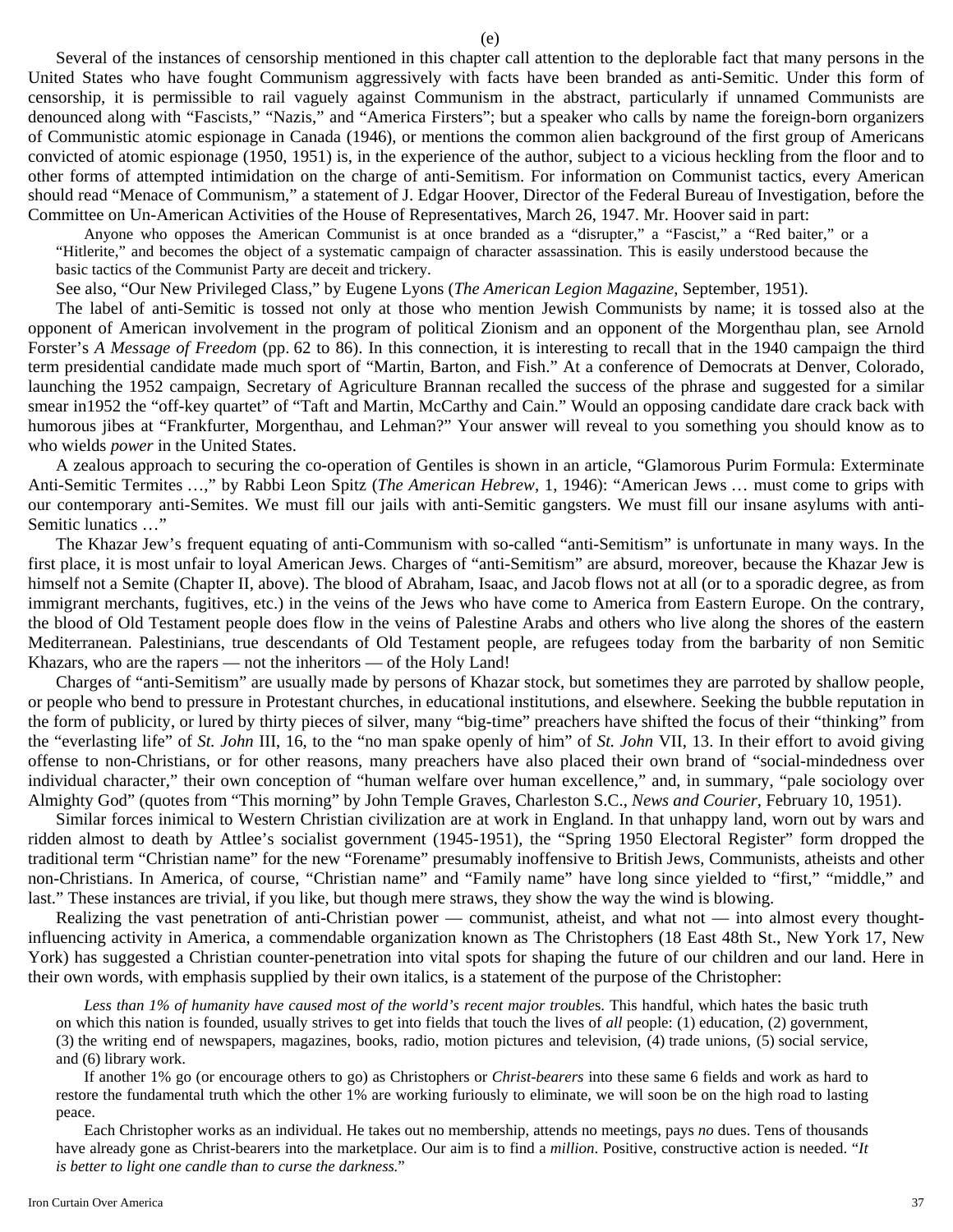The Christophers publish "News Notes" (monthly, free of charge). By these notes (circulation 700,000) and by several books including *Careers That Change Your World* and *Government Is Your Business*, their effort has already made substantial progress. Their movement is worthy of support and imitation. Be it noted that the Christophers are not "anti-" anything. Their program is positive — they are *for* Christian civilization.

### (f)

This chapter may well by closed by a reference to the most far-reaching plan for thought-control, or censorship of men's minds, ever attempted in the United States. Mrs. Anna Rosenberg's triumphal entry into the Pentagon in late 1950 was not her first. With the administration's blessing, she appeared there once before to present a plan for giving each World War II soldier an ideological disinfecting before releasing him from service, she to be in charge, presumably, of the ideas to be removed and those to be inculcated. Fortunately (or unfortunately, according to viewpoint) all general officers in the Pentagon were summoned to hear Mrs. Rosenberg, and their unconcealed disgust, along with the humorous and devastating attack of the Washington *Times-Herald*, killed the proposal, A recent account of Mrs. Rosenberg's "scheme to establish re-orientation camps for American soldiers at the close of the World War II, on the theory they would be unfit to resume their normal lives at home" appeared in the Washington *Times-Herald* for November 13, 1950.

The public is entitled to know what facts have been blacked out and what ideological doctrines have been inculcated in propaganda fed to our soldiers by the foreign-born Mrs. Rosenberg while in the manpower saddle in the wider field of our unified Department of Defense. In a song by William Blake used in their successful campaign in 1945, British Socialists pledged that they would not abstain from "mental fight" until they had made "Jerusalem" of England (*Time*, November 5, 1951). According to *Who's Who in America* (Vol. 25), Mrs. Rosenberg's interests include "Mental Hygiene." Can it be that her strong effort for lowering the draft age to eighteen was due to the known fact that boys of that age are more susceptible than older boys to propaganda? Who is it that has enjoyed the highest military position held by woman since Joan of Arc led the French armies against the English in the fifteenth century? For a partial answer, see the article on Mrs. Rosenberg in the *Reader's Digest* of February, 1951. For a portrait of another modern woman who has wielded power over armed men, see the similar article on Anna Rabinsohn Pauker in the same magazine, April, 1949.

The issue — so alive in American hearts — of using the draft, or universal military training, for sinister political propaganda was bluntly stated by Major General William B. Ruggles, Editor-in-Chief of the Dallas *Morning News*, on March 3, 1951: "If the nation is to draft or even to enlist its manpower in national defense, the nation owes some sort of guarantee to the cannon fodder that it will not be sacrificed to forward devious methods of foreign policy or of war policy that somebody in high office is unwilling to lay on the line. They [U.S. soldiers] face the hazards of death with sublime courage. But they have a right to demand that their own leaders must not stack the cards or load the dice against them."

In 1952, however, the "thought-controllers" grew bolder. "The Pentagon received a jolt in the past week when it scanned a proposal from the State Department that the Army should install political officers. One to each unit down to the regimental level." (*Human Events*, April 9, 1952). Comparing the startling proposal with the Soviet use of "political commissars," *Human Events* states further that "the current daring attempt … to gain control over the minds of youths in uniform" is "embodied in the bill for Universal Military Training, which was shaped and supported by Assistant Secretary of Defense, Anna Rosenberg."

Surely censorship is at its peak in America today. We must pass quickly into a thought-dictatorship which out-Stalins Stalin — or begin *now* to struggle as best we can for our ancient liberties of political freedom and freedom of thought.

In the temple in ancient Jerusalem, Christ said: "And ye shall know the truth, and the truth shall make you free" (*St. John*, VIII, 32). This is true not only in the matter of religion but in the matter of national safety. J. Edgar Hoover, Director of the Federal Bureau of Investigation, wrote recently: "Communism can be defeated only by the truth" (*The Educational Forum*, May, 1950).

To become free then we must demand the truth from a government which spends monthly a king's ransom in propaganda to cover its mistakes and sugar-coat its policies. We must achieve, also, a relaxation of that unofficial censorship which perverts our school books, distorts our histories and our classics, and denies us vital facts about world affairs.

## **CHAPTER VI THE FOREIGN POLICY OF THE TRUMAN ADMINISTRATION**

For many of President Truman's early mistakes in foreign policy, he cannot rightly be blamed. As a Senator he had specialized in domestic problems and was not at any time a member of the Foreign Relations Committee. Nor had he by travel scholarship built up a knowledge of world affairs. Elevated to second place on the National Democratic ticket by a compromise and hated by the pro-Wallace leftists around Franklin Roosevelt, he was snubbed after his election to the Vice-Presidency in 1944 and was wholly ignorant of the tangled web of our relations with foreign countries when he succeeded to the Presidency on April 12, 1945 — midway between the Yalta and Potsdam conferences.

Not only was Mr. Truman inexperienced in the field of foreign affairs; it has since been authoritatively stated that much vital information was withheld from him by the hold-over Presidential and State Department cabals. This is not surprising in view of the deceased President's testimony to his son Elliott on his difficulty (Chapter V) in getting the truth from "the men in the State Department, those career diplomats." Significantly, the new President was not allowed to know of his predecessors reputed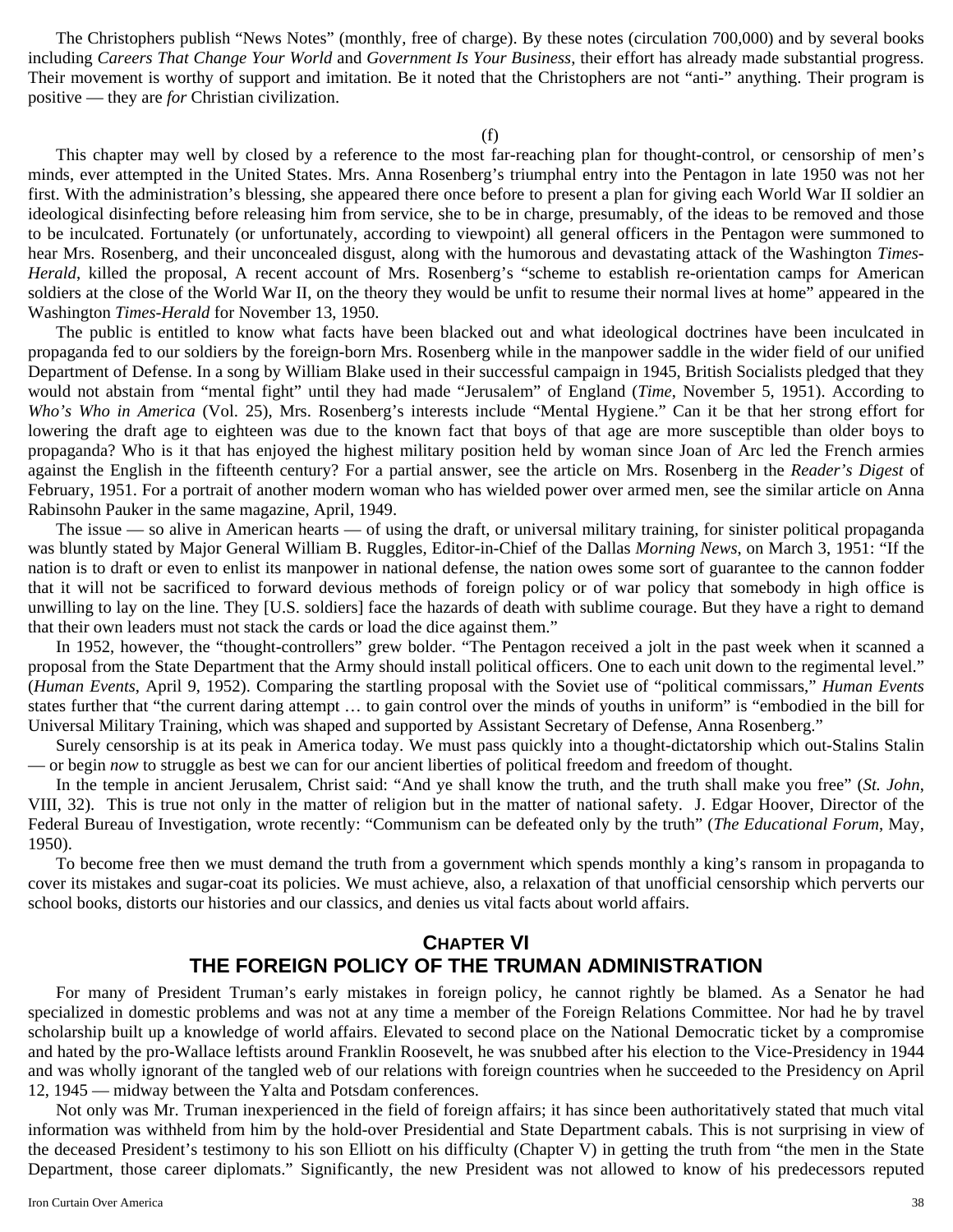despair at learning that his wisecracks and blandishing smiles had not induced Stalin to renounce the tenets of bloody and selfaggrandizing dialectic materialism, a state-religion of which he was philosopher, pontiff, and commander-in-chief.

President Truman brought the war to a quick close. His early changes in the cabinet were on the whole encouraging. The nation appreciated the inherited difficulties under which the genial Missourian labored and felt for him a nearly unanimous good will.

In the disastrous Potsdam Conference decisions (July 17-August 2, 1945), however, it was evident (Chapter IV) that anti-American brains were busy in our top echelon. Our subsequent course was equally ruinous. Before making a treaty of peace, we demobilized — probably as a part of the successful Democratic-leftist political deal of 1944 — in such a way as to reduce our armed forces quickly to ineffectiveness. Moreover, as one of the greatest financial blunders in our history, we gave away, destroyed, abandoned, or sold for a few cents on the dollar not merely the no longer useful portion of our war matériel but many items such as trucks and precision instruments which we later bought back at market value! These things were done in spite of the fact that the Soviet government, hostile to us by its philosophy from its inception, and openly hostile to us after the Tehran conference, was keeping its armed might virtually intact.

Unfortunately, our throwing away of our military potential was but one manifestation of the ineptitude or disloyalty which shaped our foreign policy. Despite Soviet hostility, which was not only a matter of old record in Stalin's public utterances, but was shown immediately in the newly launched United Nations, we persisted in a policy favorable to world domination by the Moscow hierarchy. Among the more notorious of our pro-Soviet techniques was our suggesting that "liberated" and other nations which wanted our help should be ruled by a coalition government including leftist elements. This State Department scheme tossed one Eastern European country after another into the Soviet maw, including finally Czechoslovakia. This foul doctrine of the left coalition and its well-known results of infiltrating Communists into key positions in the governments of Eastern Europe will not be discussed here, since the damage is one beyond repair as far as any possible immediate American action is concerned. Discussion here is limited to our fastening of the Soviet clamp upon the Eastern Hemisphere in three areas still the subject of controversy. These are (a) China, (b) Palestine, and (e) Germany. The chapter will be concluded by some observations (d) on the war in Korea.

(a)

The Truman policy on China can be understood only as the end-product of nearly twenty years of American-Chinese relations. President Franklin D. Roosevelt felt a deep attachment to the Chiangs and deep sympathy for Nationalist Chins feelings expressed as late as early December, 1943, shortly after the Cairo Declaration (November 26, 1943), by which Manchuria was to be "restored" to China, and just before the President suffered the mental illness from which he never recovered. It was largely this friendship and sympathy which had prompted our violent partisanship for China in the Sino-Japanese difficulties of the 1930's and early 1940's More significant, however, than our freezing of Japanese assets in the United States, our permitting American aviators to enlist in the Chinese army, our gold and our supplies sent in by air, by sea, and by the Burma road, was our ceaseless diplomatic barrage against Japan in her role as China's enemy (see *United States Relations With China With Special Reference to the Period 1944-1949*, Department of State, 1949, p. 25 and *passim*).

When the violent phase of our already initiated political war against Japan began with the Pearl Harbor attack of December 7, 1941, we relied on China as an ally and as a base for our defeat of the island Empire. On March 6, 1942, Lieutenant General Joseph W. Stilwell "reported to Generalissimo Chiang" (*op. cit.*, p. xxxix). General Stilwell was not only "Commanding General of United States Forces in the China-Burma-India Theater" but was supposed to command "such Chinese troops as Generalissimo Chiang Kai-Shek might assign him" (*op. cit.*, p. 30) and in other ways consolidate and direct the Allied war effort. Unfortunately, General Stilwell had formed many of his ideas on China amid a coterie of leftists led by Agnes Smedley as far back as 1938 when he, still a colonel, was a U.S. military attache in Hankow, China (see *The China Story*, by Freda Utley, Henry Regnery Company, Chicago, 1951, \$3.50). It is thus not surprising that General Stilwell quickly conceived a violent personal animosity for the anti-Communist Chiang (*Saturday Evening Post*, January 7, 14, 21, 1950). This personal feeling, so strong that it results in amazing vituperative poetry (some of it reprinted in the post), not only hampered the Allied war effort but was an entering wedge for vicious anti-Chiang and pro-Communist activity which was destined to change completely our attitude toward Nationalist China.

The pro-Communist machinations of certain high placed members of the Far Eastern Bureau of our State Department and of their confederates on our diplomatic staff in Chungking (for full details, see *The China Story*) soon became obvious to those in a position to observe. Matters were not helped when "in the spring of 1944, President Roosevelt appointed Vice-President Henry A. Wallace to make a trip to China" (*United States Relations With China*, p. 55). Rebutting what he considered Mr. Wallace's pro-Communist attitude, Chiang "launched into a lengthy complaint against the Communists, whose actions, he said, had an unfavorable effect on Chinese morale … The Generalissimo deplored propaganda to the effect that they were more communistic than the Russians" (*op. cit.*, p. 56).

Our Ambassador to China, Clarence E. Gauss, obviously disturbed by the Wallace mission and by the pro-Communist attitude of his diplomatic staff, wrote as follows (*op. cit.*, p. 561) to Secretary Hull on August 31, 1944:

Iron Curtain Over America 39 … China should receive the entire support and sympathy of the United States Government on the domestic problem of Chinese Communists. Very serious consequences for China may result from our attitude. In urging that China resolve differences with the Communists, our Government's attitude is serving only to intensify the recalcitrance of the Communists. The request that China meet Communist demands is equivalent to asking China's unconditional surrender to a party known to be under a foreign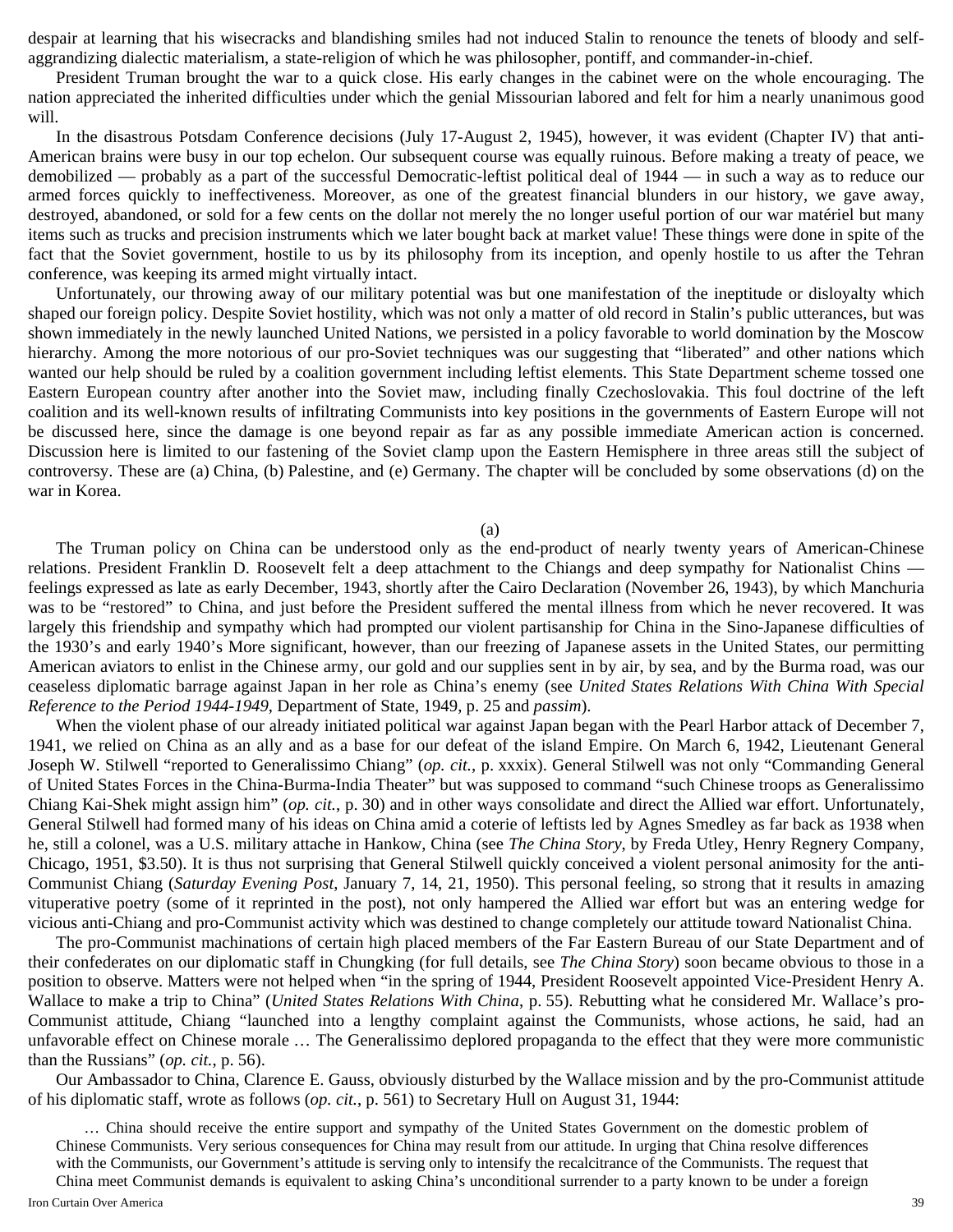power's influence (the Soviet Union).

With conditions in China in the triple impasse of Stilwell-Chiang hostility, American pro-Communist versus Chinese anti-Communist sentiment, and an ambassador at odds with his subordinates, President Roosevelt sent General Patrick J. Hurley to Chungking as his Special Representative "with the mission of promoting harmonious relations between Generalissimo Chiang and General Stilwell and of performing certain other duties" (*op. cit.*, p. 57). Ambassador Gauss was soon recalled and General Hurley was made Ambassador.

General Hurley saw that the Stilwell-Chiang feud could not be resolved, and eventually the recall of General Stilwell from China was announced. With regard, however, to our pro-Communist State Department representatives in China, Ambassador Hurley met defeat. On November 26, 1945, he wrote President Truman, who had succeeded to the Presidency in April, a letter of resignation and gave his reasons:

… The astonishing feature of our foreign policy is the wide discrepancy between our announced policies and our conduct of international relations, for instance, we began the war with the principles of the Atlantic Charter and democracy as our goal. Our associates in the war at that time gave eloquent lip service to the principles of democracy. We finished the war in the Far East furnishing lend-lease supplies and using all our reputation to undermine democracy and bolster imperialism and Communism …

… it is no secret that the American policy in China did not have the support of all the career men in the State Department … Our professional diplomats continuously advised the Communists that my efforts in preventing the collapse of the National Government did not represent the policy of the United States. These same professionals openly advised the Communist armed party to decline unification of the Chinese Communist Army with the National Army unless the Chinese Communists were given control …

Throughout this period the chief opposition to the accomplishment of our mission came from the American career diplomats in the Embassy at Chungking and in the Chinese and Far Eastern Divisions of the State Department.

I requested the relief of the career men who were opposing the American policy in the Chinese Theater of war. These professional diplomats were returned to Washington State Department as my supervisors. Some of these same career men whom I relieved have been assigned as advisors to the Supreme Commander in Asia (*op. cit.*, pp. 581-582).

President Truman accepted General Hurley's resignation with alacrity. Without a shadow of justification, the able and patriotic Hurley was smeared with the implication that he was a tired and doddering man, and he was not even allowed to visit the War Department, of which he was former Secretary, for an interview. This affront to a great American ended our diplomatic double talk in China. With forthrightness, Mr. Truman made his decision. Our China policy henceforth was to be definitely pro-Communist. The President expressed his changed policy in a "statement" made on December 15, 1945. Although the Soviet was pouring supplies and military instructors into Communist-held areas, Mr. Truman said that the United States would not offer "military intervention to influence the courses of any Chinese internal strife." He urged Chiang's government to give the Communist "elements a fair and effective representation in the Chinese National Government." To such a "broadly representative government" he temptingly hinted that "credits and loans" would be forthcoming (*op. cit.*, pp. 608-609). President Truman's amazing desertion of Nationalist China, so friendly to us throughout the years following the Boxer Rebellion (1900). has been thus summarized (NBC Network, April 13, 1951), by Congressman Joe Martin:

President Truman, on the advice of Dean Acheson, announced to the world on December 15, 1925, that unless communists were admitted to the established government of China, aid from America would no longer be forthcoming. At the same time, Mr. Truman dispatched General Marshall to China with orders to stop the mopping up of communist forces which was being carried to a successful conclusion by the established government of China.

Our new Ambassador to China, General of the Army George C. Marshall, conformed under White House directive (see his testimony before the Combined Armed Services and Foreign Relations Committees of the Senate, May, 1951) to the dicta of Relations the State Department's Communist-inclined camarilla, and made further efforts to force Chiang to admit Communists to his Government in the "effective" numbers, no doubt, which Mr. Truman had demanded in his "statement" of December 15. The great Chinese general, however, would not be bribed by promised "loans" and thus avoided the trap with which our State Department snared for Communism the states of Eastern Europe. He was accordingly paid off by the mishandling of supplies already en route, so that guns and ammunition for those guns did not make proper connection, as well as by the eventual complete withdrawal of American support as threatened by Mr. Truman.

For a full account of our scandalous pro-Communist moves in denying small arms ammunition to China; our charging China \$162.00 for a bazooka (whose list price was \$36.50 and "surplus" price to other nations was \$3.65) when some arms were sent; and numerous similar details, see *The China Story*, already referred to.

Thus President Truman, Ambassador Marshall, and the State Department prepared the way for the fall of China to Soviet control. They sacrificed Chiang, who represented the Westernized and Christian element in China, and they destroyed a friendly government, which was potentially our strongest ally in the world — stronger even than the home island of maritime Britain in this age of air and guided missiles. The smoke-screen excuse for our policy — namely that there was corruption in Chiang's government — is beyond question history's most glaring example of the pot calling the kettle black. For essential background material, see *Shanghai Conspiracy* by Major General Charles A. Willoughby, with a preface by General of the Army Douglas MacArthur (Dutton, 1952).

General Ambassador Marshall became Secretary of State in January, 1947, On July 9, 1947, President Harry S. Truman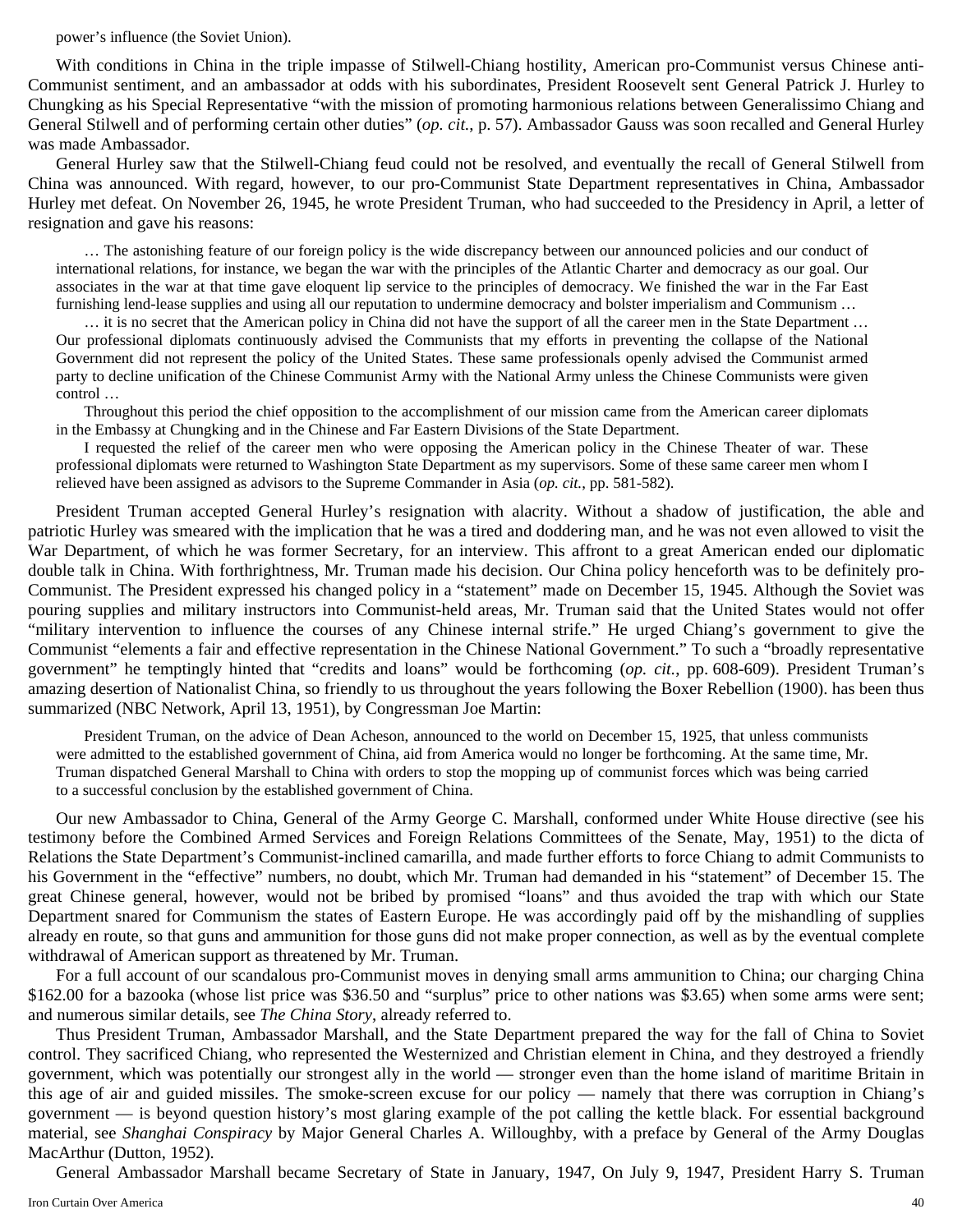directed Lieutenant General Albert C. Wedemeyer, who had served for a time as "Commander-in-Chief of American Forces in the Asian Theater" after the removal of Stilwell, to "proceed to China without delay for the purpose of making an appraisal of the political, economic, psychological and military situations — current and projected." Under the title, "Special Representative of the President of United States," General Wedemeyer worked with the eight other members of his mission from July 16 to September 18 and on September 19 transmitted his report (*United States Relations with China*, pp. 764-814) to appointing authority, the President.

In a section of his Report called "Implications of 'No Assistance' to China or Continuation of 'Wait and See' Policy," General Wedemeyer wrote as follows:

To advise at this time a policy of "no assistance" to China would suggest the withdrawal of the United States Military and Naval Advisory Groups from China and it would be equivalent to cutting the ground from under the feet of the Chinese Government. Removal of American assistance, without removal of Soviet assistance, would certainly lay the country open to eventual Communist domination. It would have repercussions in other parts of Asia, would lower American prestige in the Far East and would make easier the spread of Soviet influence and Soviet political expansion not only in Asia but in other parts of the world.

Here is General Wedemeyer's conclusion as to the strategic importance of Nationalist China to the United States:

Any further spread of Soviet influence and power would be inimical to United States strategic interests. In time of war the existence of an unfriendly China would result in denying us important air bases for use as staging areas for bombing attacks as well as important naval bases along the Asiatic coast. Its control by the Soviet Union or a regime friendly to the Soviet Union would make available for hostile use a number of warm water ports and air bases. Our own air and naval bases in Japan, Ryukyus and the Philippines would be subject to relatively short range neutralizing air attacks. Furthermore, industrial and military development of Siberia east of Lake Baikal would probably make the Manchurian area more or less self-sufficient.

Here are the more significant of the Wedemeyer recommendations:

It is recommended:

That the United States provide as early as practicable moral, advisory and material support to China in order to prevent Manchuria from becoming a Soviet satellite, to bolster opposition to Communist expansion and to contribute to the gradual development of stability in China …

That arrangements be made whereby China can purchase military equipment and supplies (particularly motor maintenance parts), from the United States.

That China be assisted in her efforts to obtain ammunition immediately …

The [sic] military advice and supervision be extended in scope to include field forces training centers and particularly logistical agencies.

Despite our pro-Communist policy in the previous twenty months, the *situation in China was not beyond repair at the time of the Wedemeyer survey*. In September, 1947, the "Chiang government had large forces still under arms and was in control of all China south of the Yangtze River, of much of North China, with some footholds in Manchuria" (W. H. Chamberlin, *Human Events*, July 5, 1950). General Wedemeyer picked 39 Chinese divisions to be American-sponsored and these were waiting for our supplies and our instructors — in case the Wedemeyer program was accepted.

But *General Wedemeyer had reported that which his superiors did not wish to hear*. His fate was a discharge from diplomacy and an exile from the Pentagon. Moreover, *the Wedemeyer Report was not released until August, 1949*.

Meanwhile, *in the intervening two years our pro-Communist policy of withdrawing assistance from Chiang, while the Soviet rushed supplies to his enemies, had tipped the scales in favor of those enemies*, the Chinese Communists.

Needless to say, under Mr. Dean Acheson, who succeeded Marshall as Secretary of State (January, 1949), our pro-Soviet policy in China was not reversed! Chiang had been holding on somehow, but Acheson slapped down his last hope. In fact, our Secretary of State — possibly by some strange coincidence — pinned on the Nationalist Government of China the term "reactionary" (August 6, 1949), a term characteristically applied by Soviet stooges to any unapproved person or policy, and said explicitly that the United States would give the Nationalist Government no further support.

Meanwhile, the Soviet had continued to supply the Chinese Communists with war matériel at a rate competently estimated at eight to ten times the amount per month we had furnished — at the peak of our aid — to Chiang's Nationalists. Chiang's troops, many of them without ammunition, were thus defeated, as virtually planned by our State Department, whose Far Eastern Bureau was animated by admirers of the North Chinese Communists. But the defeat of Chiang was not the disgrace his enemies would have us believe. His evacuation to Formosa and his reorganization of his forces on that strategic island were far from contemptible achievements. Parenthetically, as our State Department's wrong-doing comes to light, there appears a corollary re-evaluation of Chiang. In its issue of April 9, 1951, *Life* said editorially that "Now we have only to respect the unique tenacity of Chiang Kai Shek in his long battle against Communism and take full advantage of whatever the Nationalists can do now to help us in this struggle for Asia." It should be added here that any idea of recognizing Communist China as the representative government of China is absurd. According to a Soviet Politburo report (*This Week*, September 30, 1951) the membership of the Chinese Communist Party is 5,800,000. The remainder of China's 450,000,000 or 475,000,000 people, in so far as they are actually under Communist control, are slaves.

But — back to the chronology of our "policy" in the Far East.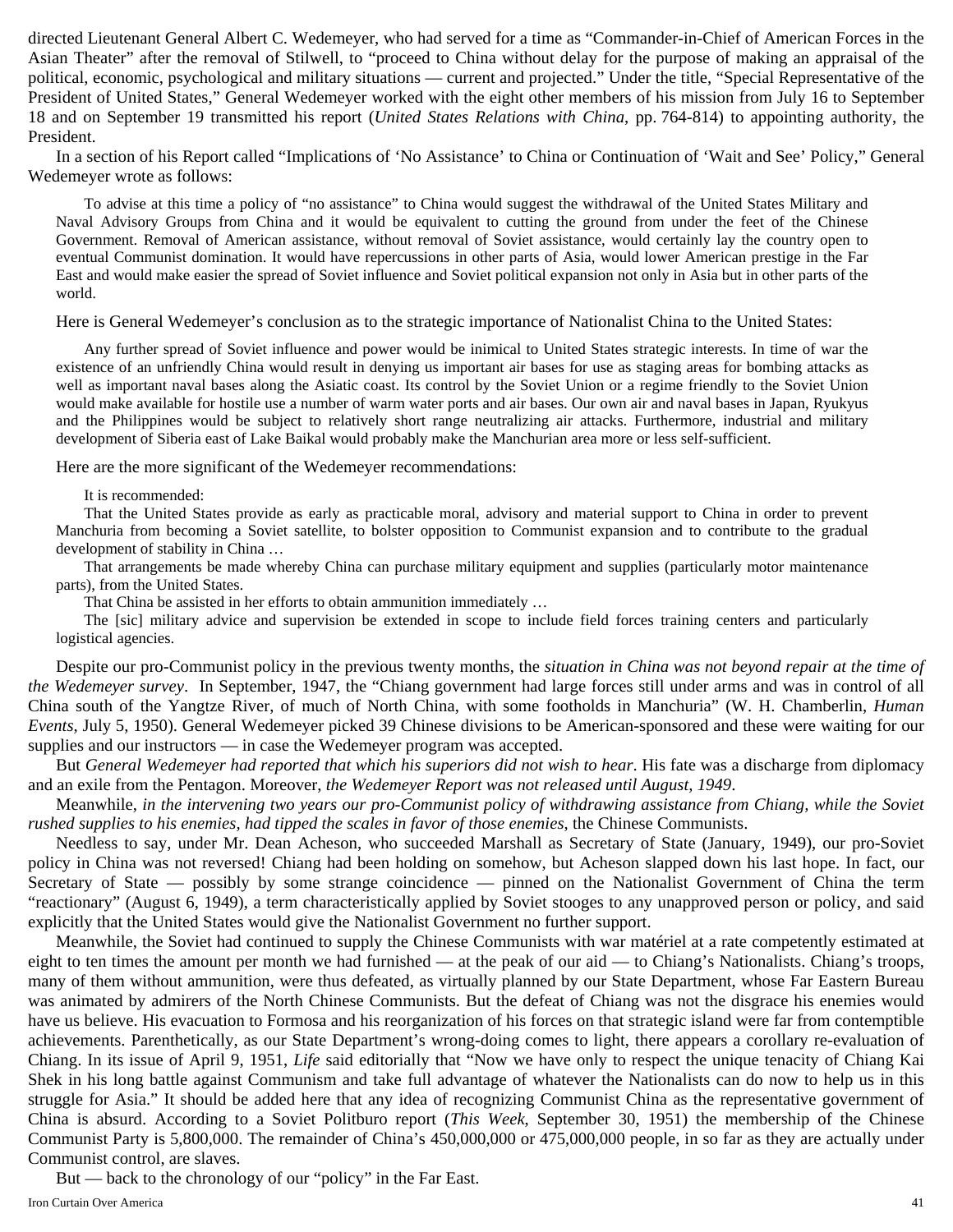On December 23, 1949, the State Department sent to five hundred American agents abroad (New York *Journal-American*, June 19, 1951, p. 18) a document entitled "Policy Advisory Staff, Special Guidance No. 38, Policy Information Paper — Formosa." As has been stated in many newspapers, the purpose of this policy memorandum was to prepare the world for the United States plan for yielding Formosa (Taiwan, in Japanese terminology) to the Chinese Communists. Here are pertinent excerpts from the surrender document which, upon its release in June, 1951, was published in full in a number of newspapers:

Loss of the island is widely anticipated, and the manner in which civil and military conditions there have deteriorated under the Nationalists adds weight to the expectation …

Formosa, politically, geographically, and strategically is part of China in no way especially distinguished or important …

Treatment: … All material should be used best to counter the impression that … its [Formosa's] loss would seriously damage the interests of the United States or of other countries opposing Communism [and that] the United States is responsible for or committed in any way to act to save Formosa …

Formosa has no special military significance …

China has never been a sea power and the island is of no special strategic advantage to Chinese armed forces.

This State Department policy paper contains unbelievably crass lies such as the statement that the island of Formosa is, in comparison with other parts of China, "in no way especially distinguished or important" and the claim that the island would be "of no special strategic advantage" to its Communist conquerors. It contains an unwarranted slam at our allies, the Chinese Nationalists, and strives to put upon our ally Britain the onus for our slight interest in the island — an interest the "policy memorandum" was repudiating! It is hard to see how the anonymous writer of such a paper could be regarded as other than a scoundrel. No wonder the public was kept in ignorance of the paper's existence until the MacArthur investigation by the Senate raised momentarily the curtain of censorship!

In a "Statement on Formosa" (*New York Times*, January 6, 1950), President Truman proceeded cautiously on the less explosive portions of the "Policy Memorandum," but declared Formosa a part of China — obviously, from the context, the China of Mao Tse-Tung — and continued: "The United States has no desire to obtain special rights or privileges or to establish military bases on Formosa at this time. Nor does it have any intention of utilizing its armed forces to interfere in the present situation." The President's statement showed a dangerous arrogation of authority, for the wartime promises of the dying Roosevelt had not been ratified by the United States Senate, and in any case a part of the Japanese Empire was not at the personal disposal of an American president. More significantly, the statement showed an indifference to the safety of America or an amazing ignorance of strategy, for any corporal in the U.S. army with a map before him could see that Formosa is the virtual keystone of the U.S. position in the Pacific. It was also stated by our government "a limited number of arms for internal security."

Six days later (January 12, 1950) in an address at a National Press Club luncheon, Secretary Acheson announced a "new motivation of United States Foreign policy," which confirmed the President's statement a week before, including specifically the "hands off" policy in Formosa. Acheson also expressed the belief that we need not worry about the Communists in China since they would naturally grow away from the Soviet on account of the Soviet's "attaching" North China territory to the great Moscow-ruled imperium (article by Walter H. Waggoner, *New York Times*, January 13, to January 10, 1950).

These sentiments must have appealed to Governor Thomas E. Dewey, of New York, for at Princeton University on April 12 he called for Republican support of the Truman-Acheson foreign policy and specifically commended the appointment of John Foster Dulles (for the relations of Dulles with Hiss, see Chapter VIII) as a State Department "consultant."

Mr. Acheson's partly concealed and partly visible maneuverings were thus summed up by Walter Winchell (Dallas *Times Herald*, April 16, 1951):

These are the facts. Secretary Acheson … is on record as stating we would not veto Red China if she succeeded in getting a majority vote in the UN … As another step, Secretary Acheson initiated a deliberate program to play down the importance of Formosa.

Mr. Winchell also mentioned Senator Knowland's "documentary evidence" that those who made State Department policy had been instructed by Secretary Acheson to "minimize the strategic importance of Formosa."

All of this was thrown into sharp focus by President Truman when he revealed in a press conference (May 17, 1951) that his first decision to fire General MacArthur a year previously had been strengthened when the Commander in Japan protested in the summer of 1950 that the proposed abandonment of Formosa would weaken the U.S. position in Japan and the Philippines!

"No matter how hard one tries," *The Freeman* summarized on June 4, 1951, "there is no way of evading the awful truth: *The American State Department* wanted Marxist Communists to win for Marxism and Communism in China." Also, *The Freeman* continued, "On his own testimony, General Marshall supported our pro-Marxist China policy with his eyes unblinkered with innocence."

Thus, in the first half of 1950, our Far Eastern policy, made by Acheson and approved by Truman and Dewey, was based on (1) the abandonment of Formosa to the expected conquest by Chinese Communists, (2) giving no battle weapons to the Nationalist Chinese or to the South Koreans, in spite of the fact that the Soviet was known to be equipping the North Koreans with battle weapons and with military skills, (3) the mere belief — at least, so stated — of our Secretary of State, self-confessedly ignorant of the matter, that the Communists of China would become angry with the Soviet. The sequel is outlined in section (d) below.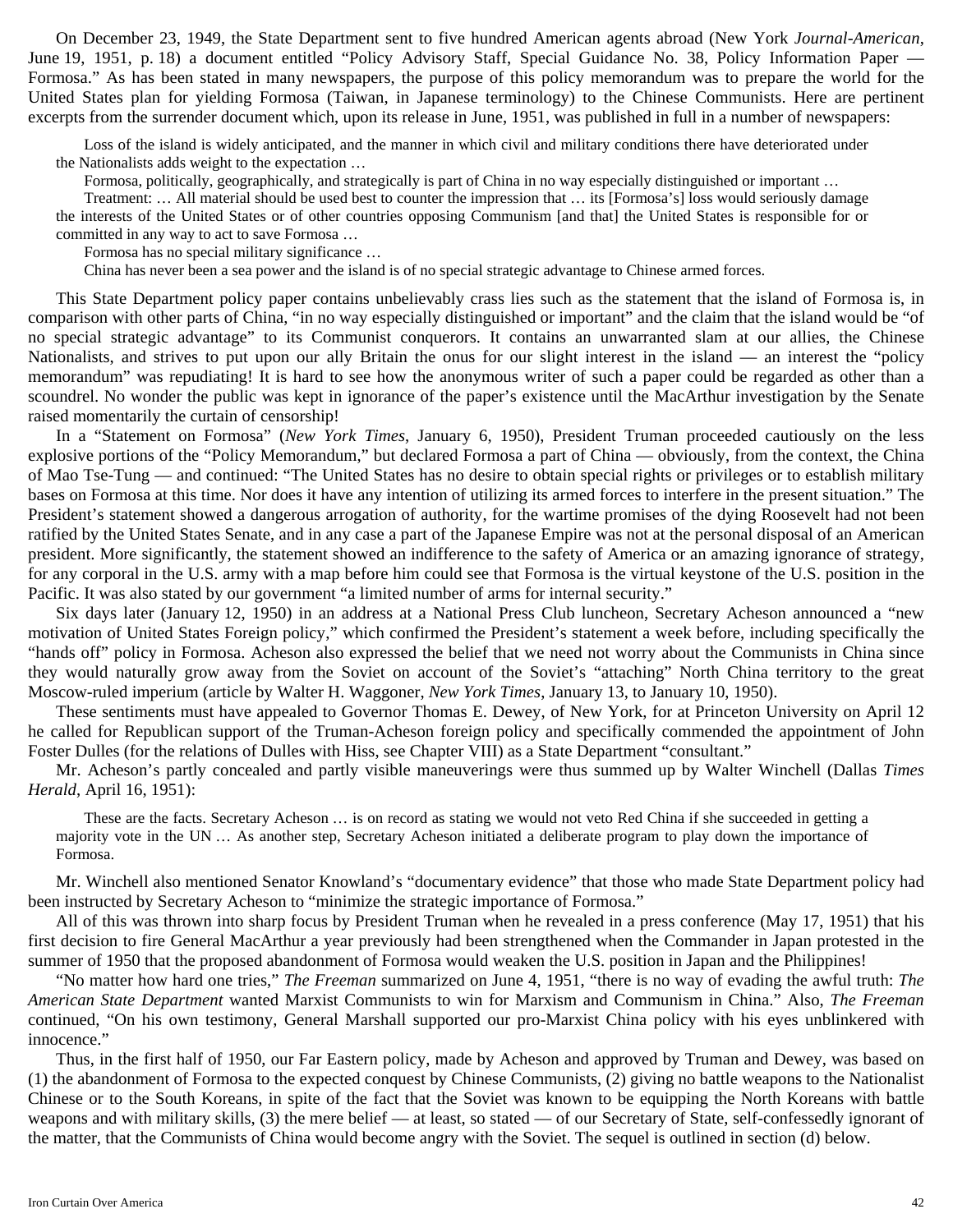Our second great mistake in foreign policy — unless votes in New York and other Northern cities are its motivation — was our attitude toward the problem of Palestine. In the Eastern Mediterranean on the deck of the heavy cruiser, U.S.S. Quincy, which was to bring him home from Yalta, President Roosevelt in February, 1945, received King Ibn Saud of Saudi Arabia. According to General Elliott Roosevelt (*As He Saw It*, p. 245): "It had been Father's hope that he would be able to convince Ibn Saud of the equity of the settlement in Palestine of the tens of thousands of Jews driven from their European homes." But, as the ailing President later told Bernard Baruch, "of all the men he had talked to in his life, he had got least satisfaction from this iron-willed Arab monarch." General Roosevelt concludes thus: "Father ended by promising Ibn Saud that he would sanction no American move hostile to the Arab people." This may be considered the four-term President's legacy on the subject, for in less than two months death had completed its slow assault upon his frame and his faculties.

But the Palestine Problem, like the ghost in an Elizabethan drama, would not stay "down." In the post-war years (1945 and after), Jewish immigrants mostly from the Soviet Union or satellite states poured into the land once known as "Holy." These immigrants were largely Marxist in outlook and principally of Khazar antecedents. As the immigration progressed, the situation between Moslems and this new type of Jew became tense.

The vote-conscious American politicians became interested. After many vacillations between "non-partition" which was recommended by many American Jewish organizations and highly placed individual Jews, the United States — which has many Zionist voters and few Arab voters — decided to sponsor the splitting of Palestine, which was predominantly Arab in population, into Arab and Jewish zones. In spite of our lavish post-war tossing out of hundreds of millions and sometimes billions to almost any nation — except a few pet "enemies" such as Spain — for almost any purpose, the United Nations was inclined to disregard our sponsorship and reject the proposed new member. On Wednesday, November 26, 1947, our proposition received 25 votes out of 57 (13 against, 17 abstentions, 2 absent) and was defeated. Thus the votes had been taken and the issue seemed settled. But, no!

Any reader who wishes fuller details should by all means consult the microfilmed *New York Times* for November 26-30, and other pertinent periodicals, but here are the highlights:

The United Nations General Assembly postponed a vote on the partition of Palestine yesterday after Zionist supporters found that they still lacked an assured two-thirds majority (article by Thomas J. Hamilton, *New York Times*, November 27, 1947).

Yesterday morning Dr. Aranha was notified by Siamese officials in Washington that the credentials of the Siamese delegation, which had voted against partition in the Committee, had been canceled (November 27, 1947).

Since Saturday [November 22] the United States Delegation has been making personal contact with other delegates to obtain votes for partition ... The news from Haiti ... would seem to indicate that some persuasion has now been brought to bear on home governments … the result of today's vote appeared to depend on what United States representatives were doing in faraway capitals (from an article by Thomas J. Hamilton, *New York Times*, November 28, 1947).

The result of our pro-"Israeli" pressures, denounced in some instances by representatives of the governments who yielded, was a change of vote by nine nations: Belgium, France, Haiti, Liberia, Luxemburg, The Netherlands, New Zealand, Paraguay, and the Philippines. Chile dropped — to "not voting" — from the pro-"Israeli" twenty-five votes of November 26, and the net gain for U.S.-"Israeli" was 8. Greece changed from "not voting" to "against," replacing the dismissed Siamese delegation, and the "against" vote remained the same, 13, Thus the *New York Times* on Sunday, November 30, carried the headline "ASSEMBLY VOTES PALESTINE PARTITION; MARGIN IS 33-13; ARABS WALK OUT.…"

The Zionist Jews of Palestine now had their seacoast and could deal with the Sovietized Black Sea countries without further bother from the expiring British mandate. The selection of immigrants of which over-populated "Israel" felt such great need was to some extent, if not entirely, supervised by the countries of origin. For instance, a high "Israeli" official visited Bucharest to coordinate with the Communist dictator of Rumania, Ana Rabinsohn Pauker, the selection of immigrants for "Israel." "Soviet Bloc Lets Jews Leave Freely and Take Most Possessions to Israel," The *New York Times* headlined (November 26, 1948) a UP dispatch from Prague.

The close ties between Communism and "Israel" were soon obvious to any penetrating reader of the *New York Times*. A notable example is afforded in an article (March 12, 1948) by Alexander Feinberg entitled "10,000 in Protest on Palestine Here: Throng Undaunted by Weather Mustered by Communist and Left-Wing Labor Leaders." Here is a brief quotation from this significant article:

Youthful and disciplined Communists raised their battle cry of "solidarity forever" as they marched … The parade and rally were held under the auspices of the United Committee to Save the Jewish State and the United Nations, formed recently after the internationally minded Communists decided to "take over" an intensely nationalistic cause, the partition of Palestine. The grand marshal of the parade was Ben Gold, president of the Communist-led International Fur and Leather Workers Union, CIO.

With the Jewish immigrants to Palestine came Russian and Czechoslovak (Skoda) arms. "Israel Leaning Toward Russia, Its Armorer," the New York *Herald-Tribune* headlined on August 5, 1948. Here are quotations on the popularity of the Soviet in "Israel" from Correspondent Kenneth Bilby's wireless dispatch from Tel Aviv:

Russian prestige has soared enormously among all political factions … Certain Czech arms shipments which reached Israel at critical junctures of the war, played a vital role in blunting the invasion's five Arab armies … The Jews, who are certainly realists, know that without Russia's nod, these weapons would never have been available.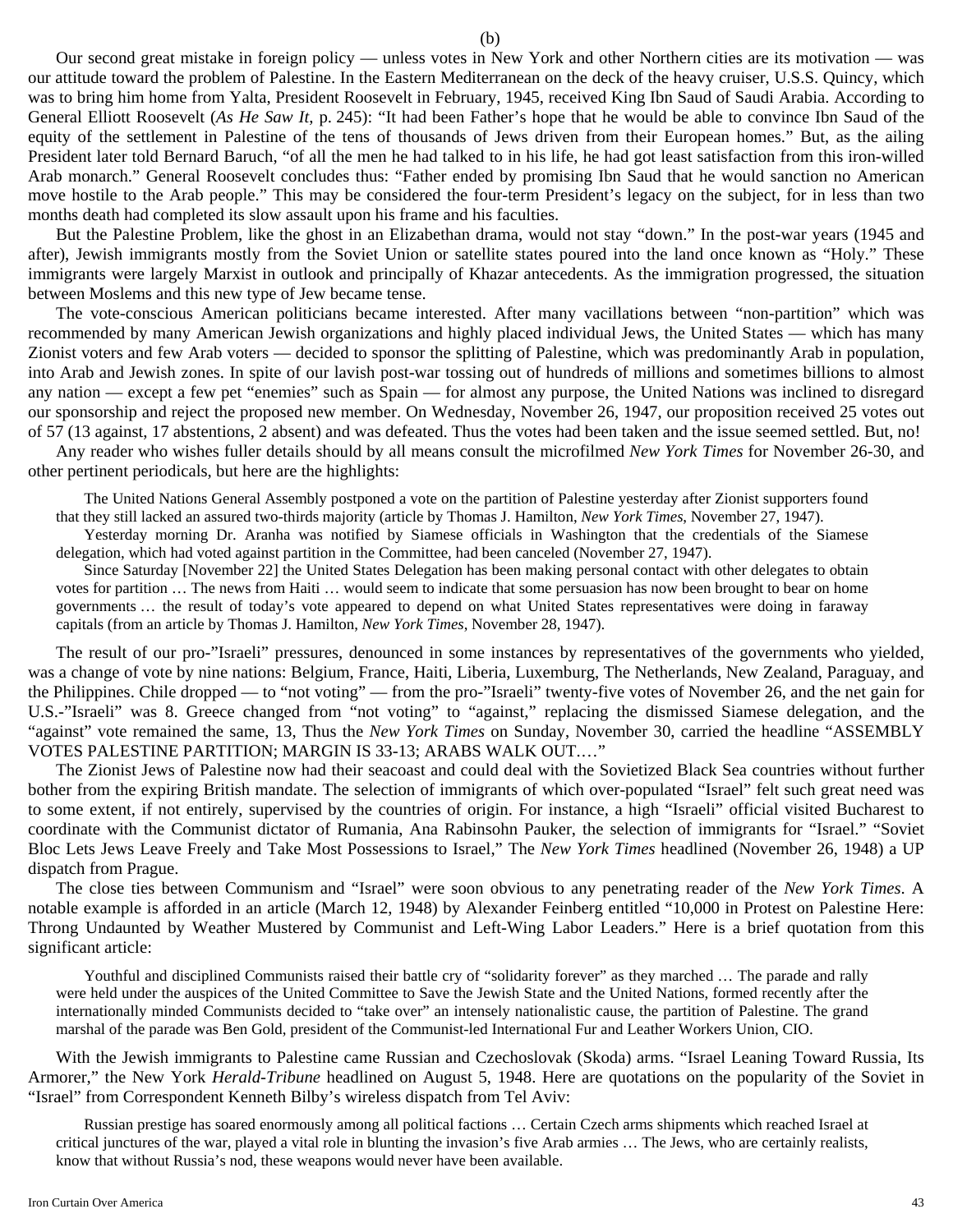Mr. Bilby found that "the balance sheet" read "much in Russia's favor" and found his conclusion "evidenced in numerous ways — in editorials in the Hebrew press praising the Soviet Union," and also "in public pronouncements of political and governmental leaders." Mr. Bilby concluded also that the "political fact" of "Israeli" devotion to the Soviet might "color the future of the Middle East" long after the issues of the day were settled. Parenthetically, the words of the *Herald-Tribune* correspondent were prophetic. In its feature editorial of October 10, 1951, the *Dallas Morning News* commented as follows on the announced determination of Egypt to seize the Sudan and the Suez Canal:

Beyond question, the Egyptian move is concerned with the understandable unrest stirred in the Arab world by the establishment of the new State of Israel. The United Nations as a whole and Britain and the United States in particular did that. The Moslem world could no more accept equably an effort to turn back the clock 2,000 years than would this country agree to revert to the status quo of 1776.

Showing contempt, and her true colors, "Israel" voted with the Soviet Union and against the United States on the question of admitting Communist China to the UN (broadcast of Lowell Thomas, CBS Network, November 13, 1951). Thus were we paid for the immoral coercion by which we got "Israel" into the United Nations — a coercion which had given the whole world, in the first instance, a horrible but objective and above-board example of the Truman administration's conception of elections!

But back to our chronology. In 1948, string with Soviet armor and basking in the sunshine of Soviet sympathy, "Israeli" troops mostly born in Soviet-held lands killed many Arabs and drove out some 880,000 others, Christian and Moslem. These wretched refugees apparently will long be a chief problem of the Arab League nations of the Middle East. Though most Americans are unaware, these brutally treated people are an American problem also, for the Arabs blame their tragedy in large part on "the Americans — for pouring money and political support to the Israelis; Harry Truman is the popular villain" ("The Forgotten Arab Refugees," by James Bell, *Life*, September 17, 1951). With such great sympathy for the Soviet Union, as shown above, it is not surprising "Israel," at once began to show features which are extremely leftist — to say the least. For instance, on his return from "Israel," Dr. Frederick E. Reissig, executive director of the Washington (D.C.) Federation of Churches, "told of going to many co-operative communities … Land for each 'kibbutz' — as such communities are called — is supplied by the government. Everything — more or less — is shared by the residents" (Mary Jane Dempsey in Washington *Times-Herald*, April 24, 1951). For fuller details, see "The Kibbutz" by John Hersey in The New Yorker of April 19, 1952.

After the "Israeli" seizure of the Arab lands in Palestine, there followed a long series of outrages including the bombings of the British Officers' Club in Jerusalem, the Acre Prison, the Arab Higher Command Headquarters in Jaffa, the Semiramis Hotel, etc. These bombings were by "Jewish terrorists" (*World Almanac*, 1951). The climax of the brutality in "Israel" was the murder of Count Bernadotte of Sweden, the United Nations mediator in Palestine! Here is the *New York Times* story (Tel Aviv, September 18, 1948) by Julian Louis Meltzer:

Count Folke Bernadotte, United Nations Mediator for Palestine, and another United Nations official, detached from the French Air Force, were assassinated this afternoon [September 17], within the Israeli-held area of Jerusalem.

Also, according to the *New York Times*, "Reuters quoted a Stern Group spokesman in Tel Aviv as having said, 'I am satisfied that it has happened'." A United Nations truce staff announcement confirmed the fact that Count Bernadotte had been "killed by two Jewish irregulars," who also killed the United Nations senior observer, Col. André Pierre Serot, of the French Air Force.

Despite the fact that the murderers were Jews, and that the murdered UN officers were from countries worth no appreciable political influence in the United States, American reaction to the murder of the United Nations mediator was by no means favorable. It was an election year and Dewey droned on about "unity" while Truman trounced the "do-nothing Republican 80th Congress." For a month after the murders neither of them fished in the putrid pond of "Israeli"-dominated Palestine.

Strangely enough, it was Dewey who first threw in his little worm on a pinhook.

In a reply to a letter from the Constantinople-born Dean Alfange, Chairman of the Committee which founded the Liberal Party of the State of New York, May 19, 1944 (*Who's Who in America*, Vol. 25, p. 44), Dewey wrote (October 22, 1948):

"As you know, I have always felt that the Jewish people are entitled to a homeland in Palestine which would be politically and economically stable … My position today is the same." On October 24 in a formal statement, Truman rebuked Dewey for "injecting foreign affairs" into the campaign and — to change the figure of speech — raised the Republican candidate's "sixspades" bid for Jewish votes by a resounding "ten-no-trumps":

So that everyone may be familiar with my position, I set out here the Democratic platform on Israel:

"President Truman, by granting immediate recognition to Israel, led the world in extending friendship and welcome to a people who have long sought and justly deserve freedom and independence.

"We pledge full recognition to the State of Israel. We affirm our pride that the United States, under the leadership of President Truman, played a leading role in the adoption of the resolution of Nov. 29, 1947, by the United Nations General Assembly for the creation of a Jewish state.

"We approve the claim of the State of Israel to the boundaries set forth in the United Nations' resolution of Nov. 29 and consider that modifications thereof should be made only if fully acceptable to the State of Israel.

"We look forward to the admission of the State of Israel to the United Nations and its full participation in the international community of nations. We pledge appropriate aid to the State of Israel in developing its economy and resources.

"We favor the revision of the arms embargo to accord to the State of Israel the right of self-defense" (*New York Times*, of Oct. 25, 1948).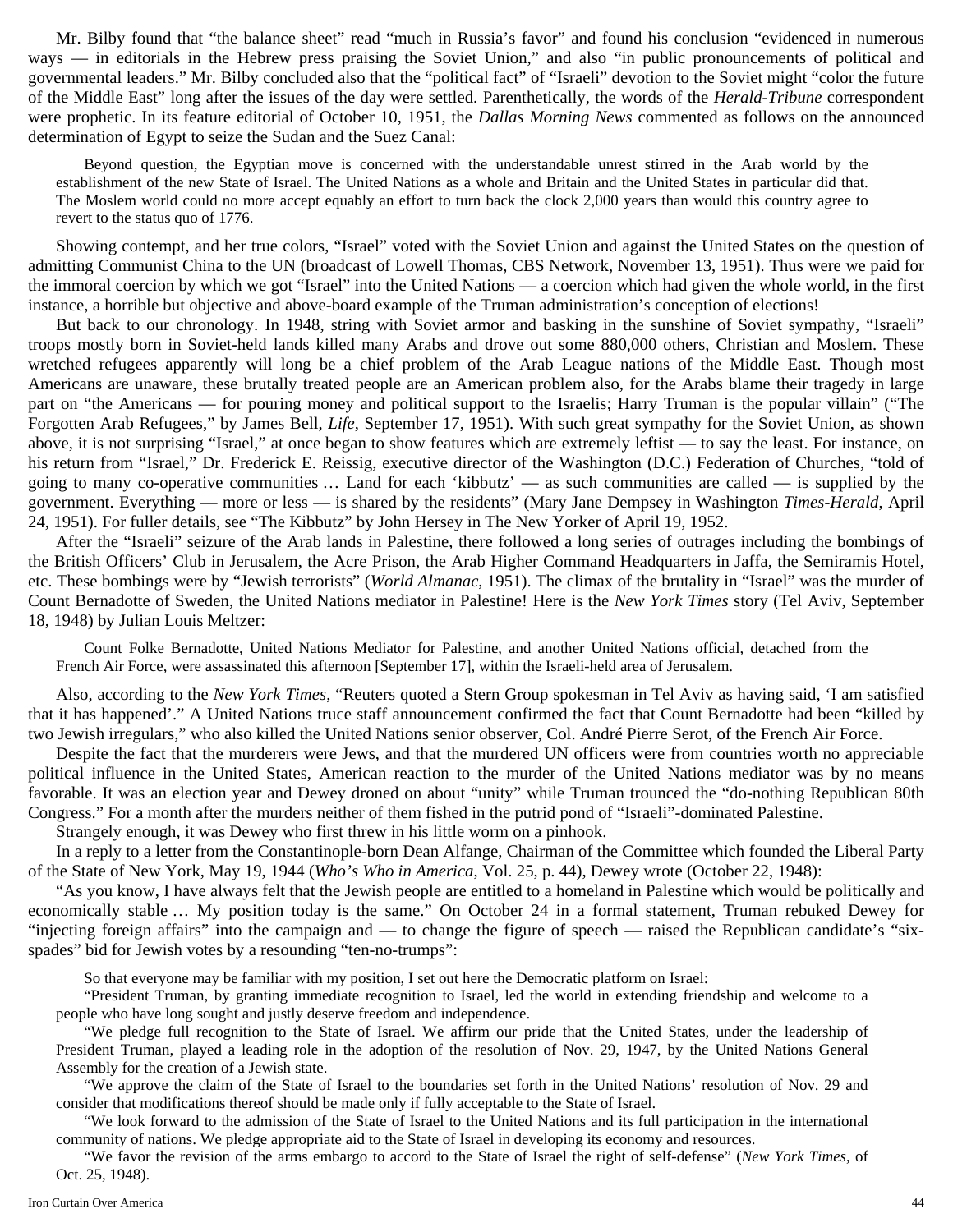But the President had not said enough. Warmed up, perhaps by audience contact, and flushed with the prospect of victory, which was enhanced by a decision of the organized leftists to swing — after the opinion polls closed — from Wallace to Truman, he swallowed the "Israel" cause, line, sinker and hook — the hook being never thereafter removed. Here from the *New York Times* of Oct. 29, 1948, is Warren Moscow's story:

President Truman made his strongest pro-Israel declaration last night. Speaking at Madison Square Garden to more than 16,000 persons brought there under the auspices of the Liberal Party, the President ignored the Bernadotte Report and pledged himself to see that the new State of Israel be "large enough, free enough, and strong enough to make its people self-supporting and secure."

### The President continued:

What we need now is to help the people of Israel and they've proved themselves in the best traditions of hardy pioneers. They have created a modern and efficient state with the highest standards of Western civilization.

In view of the Zionist record of eliminating the Arab natives of Palestine, continuous bombings, and the murder of the United Nations mediator, hardly cold in his grave, Mr. Truman owes the American people a documented exposition of his conception of "best traditions" and "highest standards of Western civilization."

Indeed, our bi-partisan endorsement of Zionist aggression in Palestine — in bidding for the electoral vote of New York — is one of the most reprehensible actions in world history.

The Soviet-supplied "Jewish" troops which seized Palestine had no rights ever before recognized in law or custom except the right of triumphant tooth and claw (see "The Zionist Illusion," by Prof. W. T. Stace of Princeton University, *Atlantic Monthly*, February, 1947).

In the first place the Khazar Zionists from Soviet Russia were not descended from the people of Hebrew religion in Palestine, ancient or modern, and thus not being descended from Old Testament People (*The Lost Tribes*, by Allen H. Godbey, Duke University Press, Durham, N.C., 1930, pp. 257, 301, and *passim*), they have no Biblical claim to Palestine. Their claim to the country rests solely on their ancestors' having adopted a form of the religion of a people who ruled there eighteen hundred and more years before (Chapter II, above). This claim is thus exactly as valid as if the same or some other horde should claim the United States in 3350 A.D. on the basis of having adopted the religion of the American Indian! For another comparison, the 3,500,000 Catholics of China (*Time*, July 2, 1951) have as much right to the former Papal states in Italy as these Judaized Khazars have to Palestine! (Bible students are referred to the *Apocalypse, The Revelation of St. John the Divine*, Chapter II, Verse 9.)

Moreover, the statistics of both land-ownership and population stand heavily against Zionist pretensions. At the close of the first World War, "there were about 55,000 Jews in Palestine, forming eight percent of the population … . Between 1922 and 1941, the Jewish population of Palestine increased by approximately 380,000, four-fifths of this being due to immigration. This made the Jews 31 percent of the total population" (*East and West of Suez*, by John S. Badeau, Foreign Policy Association, 1943, p. 46). Even after hordes from Soviet and satellite lands had poured in, and when the United Nations was working on the Palestine problem, the best available statistics showed non-Jews owning more land than Jews in all sixteen of the county-size subdivisions of Palestine and outnumbering the Jews in population in fifteen of the sixteen subdivisions (*UN Presentations* 574, and 573, November, 1947).

The anti-Communist Arab population of the world was understandably terrified by the arrival of Soviet-equipped troops in its very center, Palestine, and was bitter at the presence among them — despite President Roosevelt's promise to Ibn Saud — of Americans with military training. How many U.S. army personnel, reserve, retired, or on leave, secretly participated is not known. Robert Conway, writing from Jerusalem on January 19, 1948, said: "More than 2,000 Americans are already serving in Haganah, the Jewish Defense Army, highly placed diplomatic sources revealed today." Conway stated further that a "survey convinced the Jewish agency that 5,000 Americans are determined to come to fight for the Jewish state even if the U.S. government imposes loss of citizenship upon such volunteers." The expected number was 50,000 if no law on forfeiting citizenship was passed by the U.S. Congress (N.Y. *News* cable in Washington *Times-Herald*, January 20, 1948).

Among Americans who cast their lot with "Israel" was David Marcus, a West Point graduate and World War II colonel. Col. Marcus's service with the "Israeli" army was not revealed to the public until he was "killed fighting with Israeli forces near Jerusalem" in June, 1948. At the dedication of a Brooklyn memorial to Colonel Marcus a "letter from President Truman … extolled the heroic roles played by Colonel Marcus in two wars" (*New York Times*, Oct. 11, 1948). At the time of his death, Colonel Marcus was "Supreme commander of Israeli military forces on the Jerusalem front" (AP dispatch, Washington *Evening Star* June 12, 1948).

The Arab vote in the united States is negligible — as the Zionist vote is *not* — and after the acceptance of "Israel" by the UN the American government recognized as a sovereign state the new nation whose soil was fertilized by the blood of many people of many nationalities from the lowly Arab peasant to the royal Swedish United Nations," mediator. "You can't shoot your way into the United Nations, "said Warren Austin, U.S. Delegate to the UN, speaking of Communist China on January 24, 1951 (Broadcasts of CBS and NBC). Mr. Austin must have been suffering from a lapse of memory, for that is exactly what "Israel" did!

Though the vote of Arabs and other Moslem peoples is negligible in the United States, the significance of these Moslem peoples is not negligible in the world (see the map entitled "The Moslem Block" on p. 78 of Badeau's *East of Suez*). Nor is their influence negligible in the United Nations. The friendly attitude of the United States toward Israel's bloody extension of her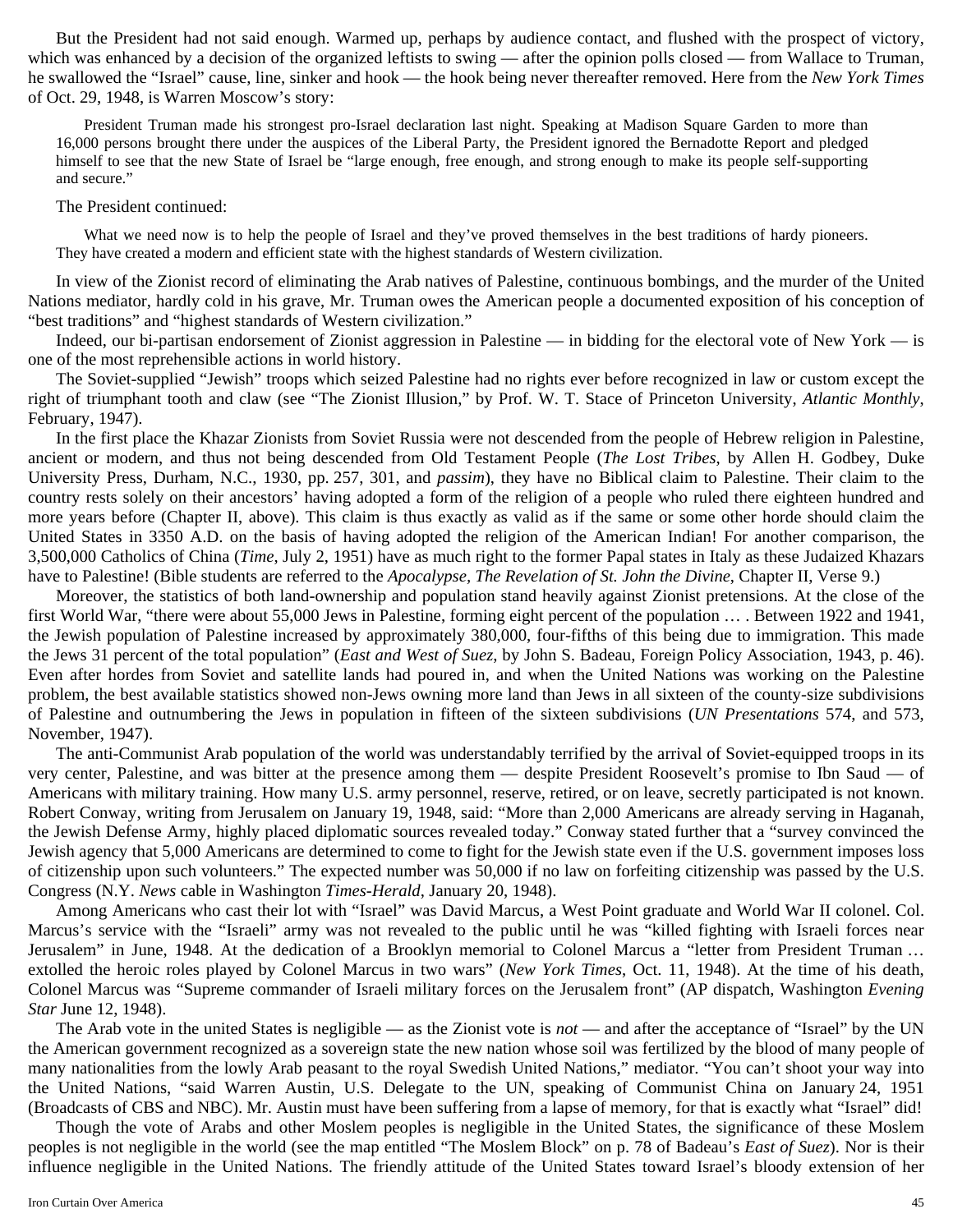boundaries and other acts already referred to was effectively analyzed on the radio (NBC Network, January 8, 1951) by the distinguished philosopher and Christian (so stated by the introducer, John McVane), Dr. Charles Malik, Lebanese Delegate to the United Nations and Minister of Lebanon to the United States. Dr. *Charles* Malik of Lebanon is not to be confused with Mr. *Jacob* (Jakkov, Yakop) Malik, Soviet Delegate with Andrei Y. Vishinsky to the 1950 General Assembly of the United Nations (*The United Nations — Action for Peace*, by Marie and Louis Zocca, Rutgers University Press, New Brunswick, N. J., 1951). To his radio audience Dr. Malik of Lebanon spoke, in part, as follows:

MR. MALIK: The United States has had a great history of very friendly relations with the Arab peoples for about one hundred years now. That history has been built up by faithful missionaries, educators, explorers, and archaeologists and businessmen for all these decades. Up to the moment when the Palestine problem began to be an acute issue, the Arab peoples had a genuine and deep sense of love and admiration for the United States. Then, when the problem of Palestine arose, with all that problem involved, by way of what we would regard as one-sided partiality on the part of the United States with respect to Israel, the Arabs began to feel that the United States was not as wonderful or as admirable as they had thought it was. The result has been that at the present moment there is a real slump in the affection and admiration that the Arabs have had towards the United States. This slump has affected all the relations between the United States and the Arab world, both diplomatic and nondiplomatic. And at the present moment I can say, much to my regret, but it is a fact that throughout the Arab world, perhaps at no time in history has the reputation of the United States suffered as much as it has at the present time. The Arabs, on the whole, do not have sufficient confidence that the United States, in moments of crises, will not make decisions that will be prejudicial to their interests. Not until the United States can prove in actual historical decision that it can withstand certain inordinate pressures that are exercised on it from time to time and can really stand up for what one might call elementary justice in certain matters, would the Arab people really feel that they can go back to their former attitude of genuine respect and admiration for the United States.

Thus the mess of pottage of vote-garnering in New York and other doubtful states with large numbers of Khazar Zionists has cost us the loyalty of *twelve nations*, our *former friends*, the so-called "Arab and Asiatic" block in the UN!

It appears also that the world's troubles from little blood-born "Israel" are not over. An official "Israeli" view of Germany was expressed in Dallas, Texas, on March 18, 1951, when Abba S. Eban, ambassador of the state of "Israel" to the United States and "Israel's" representative at the United Nations, stated that "Israel resents the rehabilitation of Germany." Ambassador Eban visited the Texas city in the interest of raising funds for taking "200,000 immigrants this year, 600,000 within the next three years" (*Dallas Morning News*, March 13, 1951) to the small state of Palestine, or "Israel." The same day that Ambassador Eban was talking in Dallas about "Israel's" resentment at the rehabilitation of Germany, a Reuters dispatch of March 13, 1951 from Tel Aviv (Washington *Times-Herald*) stated that "notes delivered yesterday [March 12] in Washington, London, and Paris and to the Soviet Minister at Tel Aviv urge the occupying powers of Germany not to "hand over full powers to any German government" without express reservations for the payment of reparations to "Israel" in the sum of \$1,500,000,000.

This compensation was said to be for 6,000,000 Jews killed by Hitler. This figure has been used repeatedly (as late as January, 1952 — "Israeli" broadcast heard by the author), but one who consults statistics and ponders the known facts of recent history cannot do other than wonder how it is arrived at. According to Appendix VII, "Statistics on Religious Affiliation," of *The Immigration and Naturalization Systems of the United States* (A Report of the Committee on the Judiciary of the United States Senate, 1950), the number of Jews in the world is 15,713,638. The *World Almanac*, 1949, p. 289, is cited as the source of the statistical table reproduced on p. 842 of the government document. The article in the *World Almanac* is headed "Religious Population of the World." A corresponding item, with the title, "Population, Worldwide, by Religious Beliefs" is found in the *World Almanac* for 1940 (p. 129), and in it the world Jewish population is given as 15,319,359. If the *World Almanac* figures are correct, the world's Jewish population did not decrease in the war decade, but showed a small increase.

Assuming, however, that the figures of the U.S. document and the *World Almanac* are in error, let us make an examination of the known facts. In the first place, the number of Jews in Germany in 1939 was about 600,000 — by some estimates considerably fewer — and of these, as shown elsewhere in this book, many came to the United States, some went to Palestine, and some are still in Germany. As to the Jews in Eastern European lands temporarily overrun by Hitler's troops, the great majority retreated ahead of the German armies into Soviet Russia. Of these, many came later to the U.S., some moved to Palestine, some unquestionably remained in Soviet Russia and may be a part of the Jewish force on the Iranian frontier, *and enough remained in Eastern Europe or have returned from Soviet Russia to form the hard core of the new ruling bureaucracy in satellite countries* (Chapter II). It is hard to see how all these migrations and all these power accomplishments can have come about with a Jewish population much less than that which existed in Eastern Europe before World War II. Thus the known facts on Jewish migration and Jewish power in Eastern Europe tend, like the *World Almanac* figures accepted by the Senate Judiciary Committee, to raise a question as to where Hitler got the 6,000,000 Jews he is said to have killed. This question should be settled once and for all before the United States backs any "Israeli" claims against Germany. In this connection, it is well to recall also that the average German had no more to do with Hitler's policies than the average American had to do with Franklin Roosevelt's policies; that *5,000,000 Germans are unaccounted for* — 4,000,000 civilians (pp. 70, 71, above) and 1,000,000 soldiers who never returned from Soviet labor camps (p. 137); and that *a permanent hostile attitude toward Germany on our part is the highest hope of the Communist masters of Russia.*

In spite of its absurdity, however, the "Israeli" claim for reparations from a not yet created country, whose territory has been nothing but an occupied land through the entire life of the state of "Israel," may well delay reconciliation in Western Europe; and the claim, even though assumed under duress by a West German government, would almost certainly be paid — directly or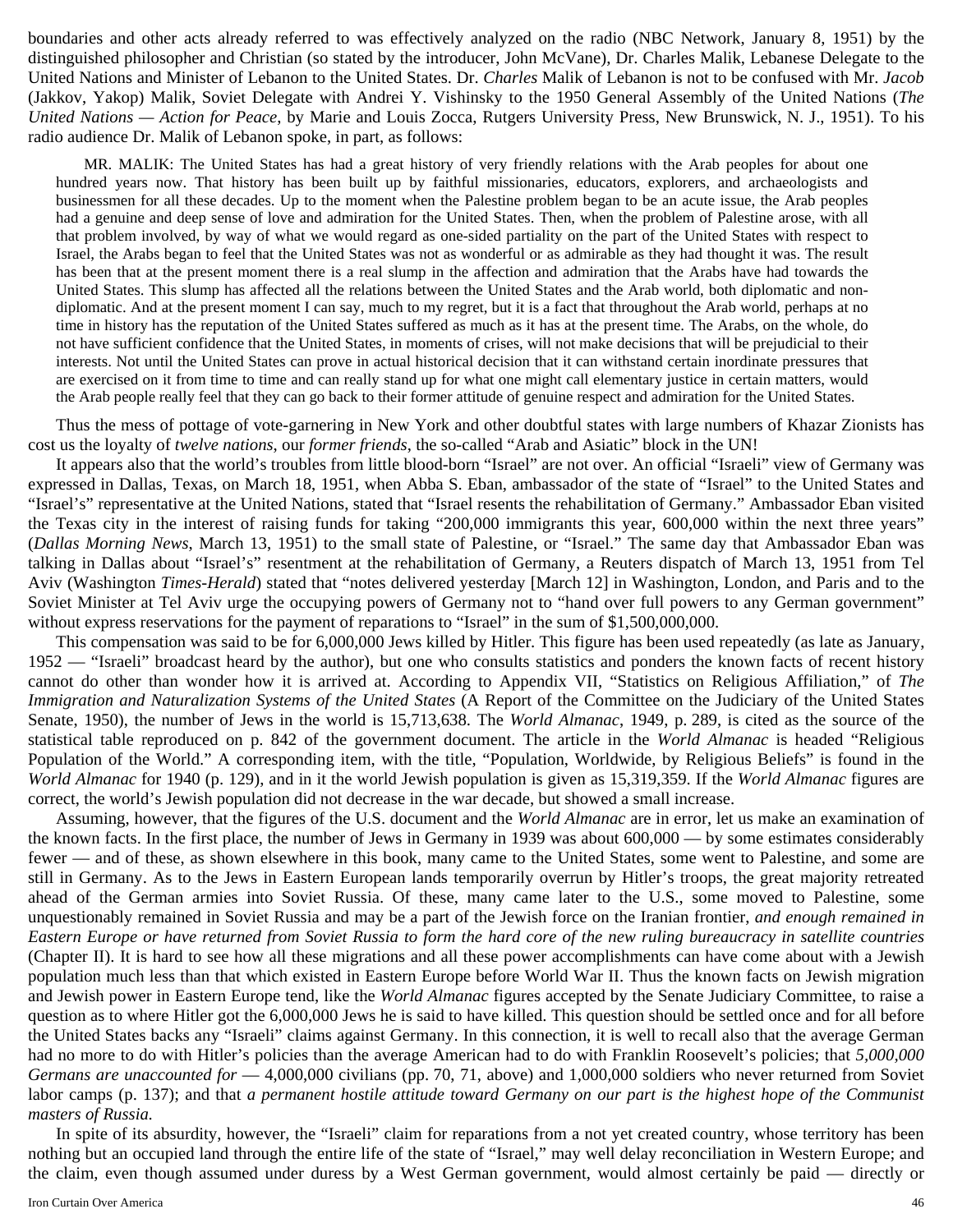indirectly — by the United States. The likelihood of our paying will be increased if a powerful propaganda group puts on pressure in our advertiser-dominated press.

As to Ambassador Eban's 600,000 more immigrants to "Israel": Where will these people go — unless more Arab lands are taken and more Christians and Moslems are driven from their homes?

And of equal significance: Whence will Ambassador Eban's Jewish immigrants to "Israel" come? As stated above, a large portion of pre-war Germany's 600,000 Jews came, with other European Jews, to the United States on the return trips of vessels which took American soldiers to Europe. Few of them will leave the United States, for statistics show that of all immigrants to this country, the Jew is least likely to leave. The Jews now in West Germany will probably contribute few immigrants to "Israel," for these Jews enjoy a preferred status under U.S. protection. It thus appears that Ambassador Eban's 600,000 reinforcements to "Israel" — apart from stragglers from the Arab world and a possible mere handful from elsewhere — can come only from Soviet and satellite lands. If so, they will come on permission of and by arrangement with some Communist dictator (Chapter II, above). Can it be that many of the 600,000 will be young men with Soviet military training? Can it be that such permission will be related to the Soviet's great concentration of Jews in 1951 inside the Soviet borders adjacent to the Soviet-Iranian frontier?

Can it be true further that an army in Palestine, Soviet-supplied and Soviet-trained, will be one horn of a giant pincers movement ("Keil und Kessel" was Hitler's term) and that a thrust southward into oil-rich Iran will be the other? The astute Soviet politicians know that the use of a substantial body of Jewish troops in such an operation might be relied on to prevent any United States moves, diplomatic or otherwise, to save the Middle East and its oil from the Soviet. In fact, if spurred on by a full-scale Zionist propaganda campaign in this country our State Department (pp. 232-233), following its precedent in regard to "Israel," might be expected to support the Soviet move.

To sum it up, it can only be said that there are intelligence indications that such a Soveit trap is being prepared. The Soviet foreign office, however, has several plans for a given strategic area, and will activate the one that seems, in the light of changing events, to promise most in realizing the general objective. Only time, then, can tell whether or not the Kremlin will thrust with Jewish troops for the oil of Iran and Arabia.

Thus the Middle East flames — in Iran, on the "Israeli" frontier, and along the Suez Canal.

*Could we* put out the fires of revolt which are so likely to lead to a full scale third World War? A sound answer was given by *The Freeman* (August 13, 1950), which stated that "all we need to do to insure the friendship of the Arab and Moslem peoples is to revert to our traditional American attitudes toward peoples who, like ourselves, love freedom." This is true because the "Moslem faith is founded partly upon the teachings of Christ." Also, "Anti-Arab Policies Are Un-American Policies," says William Ernest Hocking in *The Christian Century* ("Is Israel A 'Natural Ally'?" September 19, 1951).

*Will we* work for peace and justice in the Middle East and thus try to avoid World War III? Under our leftist-infested State Department, the chance seems about the same as the chance of the Moslem voting population and financial power surpassing those of the Zionists during the next few years in the State of New York!

#### (c)

The Truman administration's third great mistake in foreign policy is found in its treatment of defeated Germany. In China and Palestine, Mr. Truman's State Department and Executive Staff henchmen can be directly charged with sabotaging the future of the United States; for despite the surrender at Yalta the American position in those areas was still far from hopeless when Roosevelt died in April, 1945. With regard to Germany, however, things were already about as bad as possible, and the Truman administration is to be blamed not for creating but for tolerating and continuing a situation dangerous to the future security of the United States.

At Yalta the dying Roosevelt, with Hiss at his elbow and General Marshall in attendance, had consented to the brutality of letting the Soviet use millions of prisoners of war as slave laborers — one million of them still slaves or dead before their time. We not only thus agreed to the revival of human slavery in a form far crueler than ever seen in the Western world; we also practiced the inhumanity of returning to the Soviet for Soviet punishment those Western-minded Russian soldiers who sought sanctuary in areas held by the troops of the once Christian West! The Morgenthau plan for reviving human slavery by its provision for "forced labor outside Germany" after the war (William Henry Chamberlin, *America's Second Crusade*, Henry Regnery Company, Chicago, 1950, p. 210) was the basic document for these monstrous decisions. It seems that Roosevelt initialed this plan at Quebec without fully knowing what he was doing (*Memoirs of Cordell Hull*, Vol. II) and might have modified some of the more cruel provisions if he had lived and regained his strength. Instead, he drifted into the twilight, and at Yalta Hiss and Marshall were in attendance upon him, while Assistant Secretary of State Acheson was busy in Washington.

After Roosevelt's death the same officials of sub-cabinet rank or high non-cabinet rank carried on their old policies and worked sedulously to foment more than the normal amount of post-war unrest in Western Germany. Still neglected was the sound strategic maxim that a war is fought to bring a defeated nation into the victor's orbit as a friend and ally. Indeed, with a much narrower world horizon than his predecessor, Mr. Truman was more easily put upon by the alien-minded officials around him. To all intents and purposes, he was soon their captive.

Iron Curtain Over America 47 From the point of view of the future relations of both Germans and Jews and of our own national interest, we made a grave mistake in using so many Jews in the administration of Germany. Since Jews were assumed not to have any "Nazi contamination," the "Jews who remained in Germany after the Nazi regime were available for use by military government" (Zink: *American Military Government in Germany*, p. 136). Also, many Jews who had come from Germany to this country during the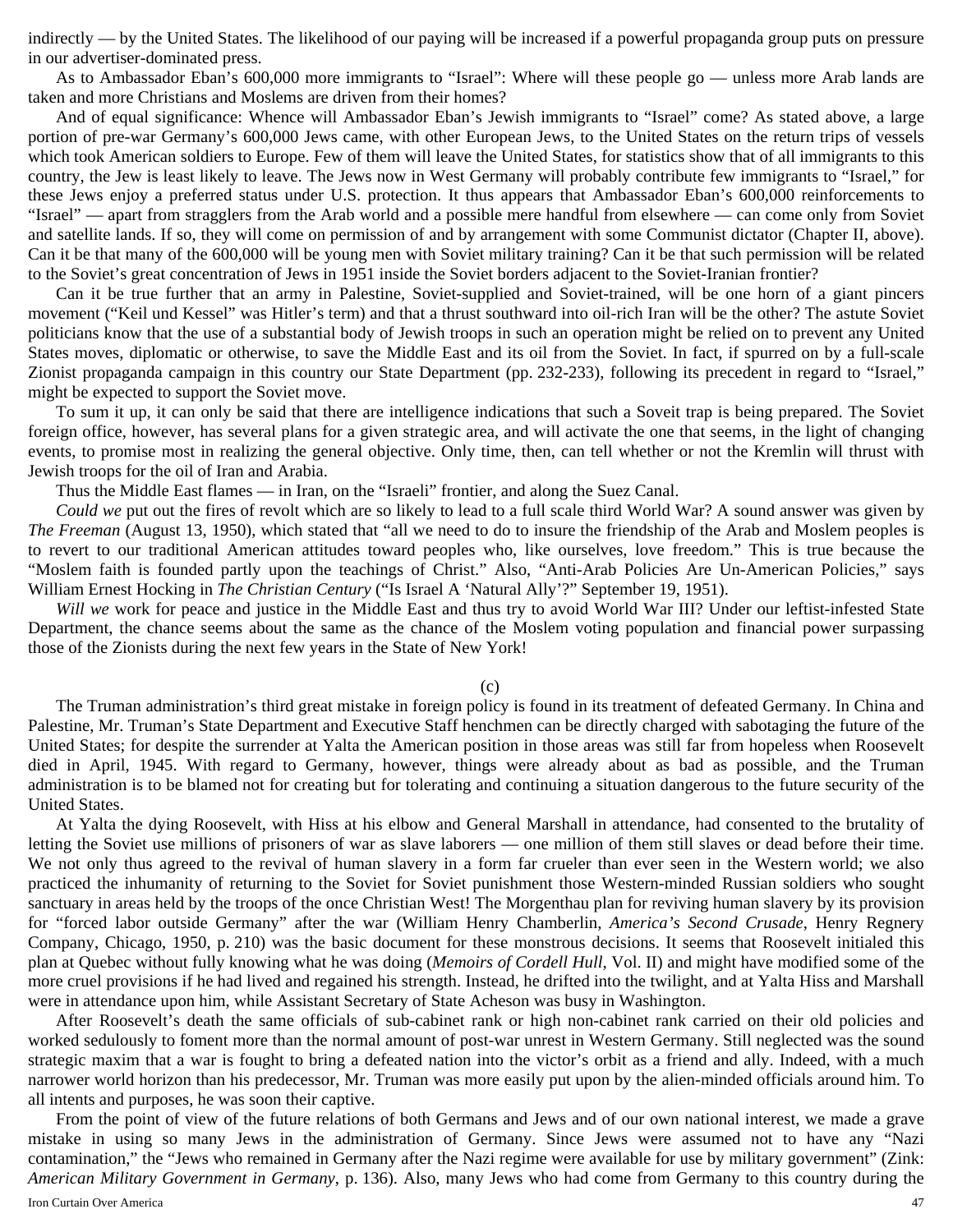war were sent back to Germany as American officials of rank and power. Some of these individuals were actually given on-thespot commissions as officers in the Army of the United States. Unfortunately, not all refugee Jews were of admirable character. Some had been in trouble in Germany for grave non-political offenses and their repatriation in the dress of United States officials was a shock to the German people. There are testimonies of falsifications by Jewish interpreters and of acts of vengeance. The extent of such practices is not here estimated, but in any case the employment of such large numbers of Jews — whether of good report, or bad — was taken by Germans as proof of Hitler's contention (heard by many Americans as a shortwave song) that America is a "Jewish land," and made rougher our road toward reconciliation and peace.

A major indelible blot was thrown on the American shield by the Nuremberg war trials in which, in clear violation of the spirit of our own Constitution, we tried people under *ex post facto* laws for actions performed in carrying out the orders of their superiors. Such a travesty of justice could have no other result than teaching the Germans — as the Palestine matter taught the Arabs — that our government had no sense of justice. The persisting bitterness from this foul fiasco is seen in the popular quip in Germany to the effect that in the third World War England will furnish the navy, France the foot soldiers, America the airplanes, and Germany the war-criminals.

In addition to lacking the solid foundation of legal precedent our "war trials" afforded a classic example of the "law's delay." Seven German soldiers, ranging in rank from sergeant to general, were executed as late as June 7, 1951. Whatever these men and those executed before them may or may not have done, the long delay had two obvious results — five years of jobs for the U.S. bureaucrats involved and a continuing irritation of the German people — an irritation desired by Zionists and Communists.

The Germans had been thoroughly alarmed and aroused against Communism and used the phrase "Gegen Welt Bolshewismus" ("Against World Communism") on placards and parade banners while Franklin Roosevelt was courting it ("We need those votes"). Consequently the appointment of John J. McCloy as High Commissioner (July 2, 1949) appeared as an affront, for this man was Assistant Secretary of War at the time of the implementation of the executive order which abolishes rules designed to prevent the admission of Communists to the War Department; and also, before a Congressional Committee appointed to investigate Communism in the War Department, he testified that Communism was not a decisive factor in granting or withholding an army commission. Not only McCloy's record (Chapter VIII, c) but his manner in dealing with the Germans tended to encourage a permanent hostility toward America. Thus, as late as 1950, he was still issuing orders to them not merely plainly but "bluntly" and "sharply" (Drew Middleton in the *New York Times*, Feb, 7, 1950).

Volumes could not record all our follies in such matters as dismantling German plants for the Soviet Union while spending nearly a billion a year to supply food and other essentials to the German people, who could have supported themselves by work in the destroyed plants. For details on results from dismantling a few chemical plants in the Ruhr, see "On the Record" by Dorothy Thompson, Washington *Evening Star*, June 14, 1949. The crowning failure of our policy, however, came in 1950. This is no place for a full discussion of our attitude toward the effort of 510,000 Jews — supported, of course, from the outside as shown in Chapter IV, above — to ride herd on  $62,000,000$  Germans (1933, the figures were respectively about  $600,000$  and  $69,000,000$  by 1939) or the ghastly sequels. It appeared as sheer deception, however, to give the impression, as Mr. Acheson did, that we were doing what we could to secure the cooperation of Western Germany, when Mr. Milton Katz was at the time (his resignation was effective August 19, 1951) our overall Ambassador in Europe and, under the far from vigorous Marshall, the two top assistant secretaries of Defense were the Eastern European Jewess, Mrs. Anna Rosenberg, and Mr. Marx Leva! Nothing is said or implied by the author against Mr. Katz, Mrs. Rosenberg or Mr. Marx Leva, or others such as Mr. Max Lowinthal and Mr. Benjamin J. Brttenwieser, who have been prominent figures in our recent dealings with Germany, the former as Assistant to Commissioner McCloy and the latter as Assistant High Commissioner of the United States. As far as the author knows, all five of these officials are true to their convictions. The sole point here stressed is the unsound policy of sending unwelcome people to a land whose good will we are seeking — or perhaps only *pretending* to seek.

According to Forster's *A Measure of Freedom* (p. 86), there is a "steady growth of pro-German sentiment in the super-Patriotic press" in the United States. The context suggests that Mr. Forster is referring in derision to certain pro-American sheets of small circulation, most of which do not carry advertising. These English-language papers with their strategically sound viewpoints can, however, have no appreciable circulation in Germany, if any at all, and Germans are forced to judge America by its actions and its personnel. In both, we have moved for the most part rather to repel them than to draw them into our orbit as friends.

Iron Curtain Over America 48 If we really wish friendship and peace with the German people, and really want them on our side in case of another worldwide war, our choice of General Eisenhower as Commander-in-chief in Europe was most unfortunate. He is a tactful, genial man, but to the Germans he remains — now and in history — as the Commander who directed the destruction of their cities with civilian casualties running as high as a claimed 40,000 in a single night, and directed the U.S. *retreat* from the out-skirts of Berlin. This retreat was both an affront to our victorious soldiers and a tragedy for Germany, because of the millions of additional people it placed under the Soviet yoke, and because of the submarine construction plants, guided missile works, and other factories it presented to the Soviet. Moreover, General Eisenhower was Supreme Commander in Germany during the hideous atrocities perpetrated upon the German people by displaced persons after the surrender (Chapter IV, above). There is testimony to General Eisenhower's lack of satisfaction with conditions in Germany in 1945, but he made — as far as the author knows — no strong gesture such as securing his assignment to another post. Finally, according to Mr. Henry Morgenthau (*New York Post*, November 24, 1947), as quoted in *Human Events* and in W. H. Chamberlin's *America's Second Crusade*, General Eisenhower said: "The whole German population is a synthetic paranoid" and added that the best cure would be to let them stew in their own juice.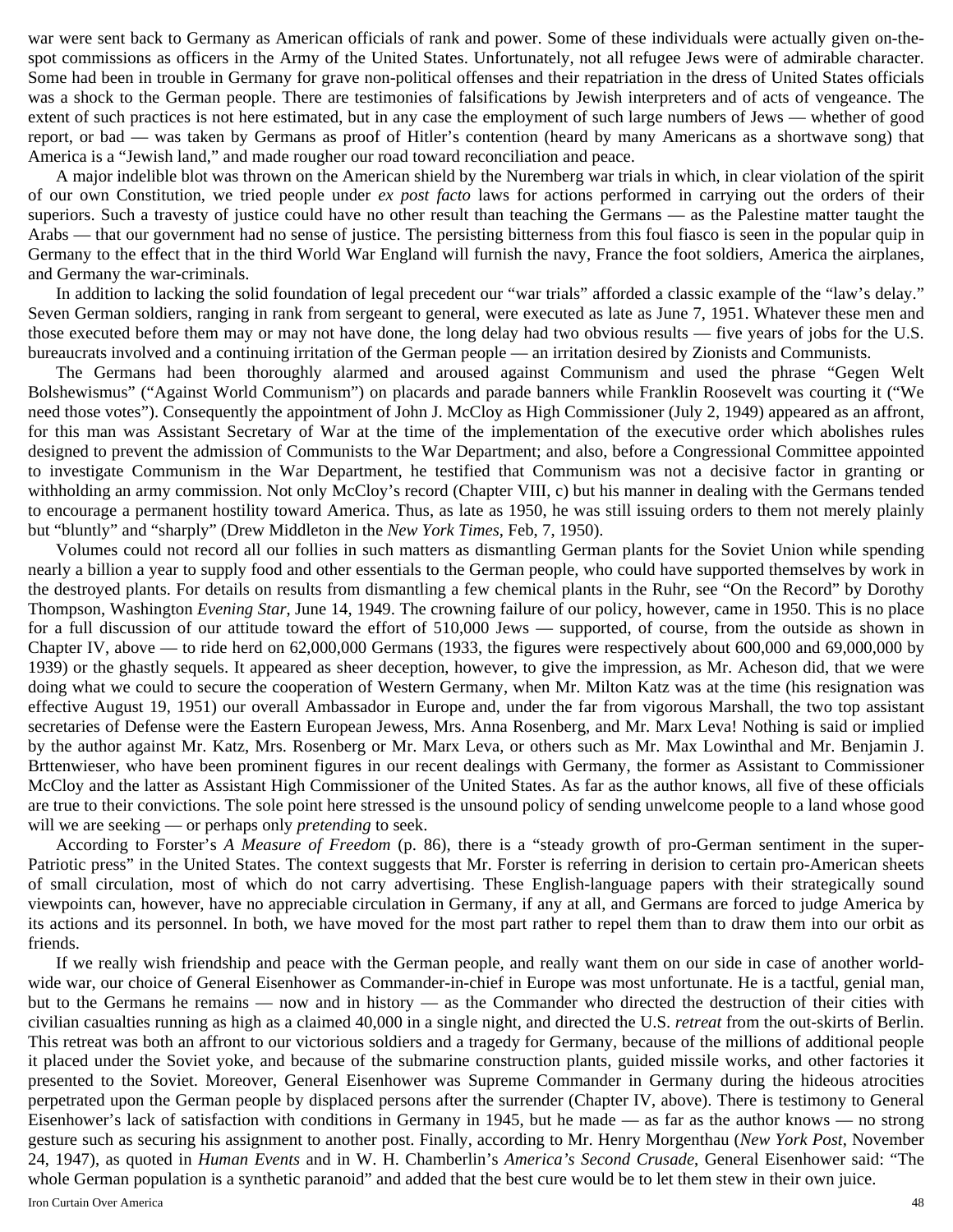All in all, sending General Eisenhower to persuade the West Germans to "let bygones by bygones" (CBS, January 20, 1951), even before the signing of a treaty of peace, was very much as if President Grant had sent General Sherman to Georgia to placate the Georgians five years after the burning of Atlanta and the march to the sea — except that the personable Eisenhower had the additional initial handicap of Mr. Katz breathing on his neck, and Mrs. Anna Rosenberg in high place in the Department of Defense in Washington ! The handicap may well be insurmountable, for many Germans, whether rightly or not, believe Jews are responsible for all their woes. Thus, after the Eisenhower appointment, parading Germans took to writing on their placards not their old motto "Gegen Welt Bolshewismus" but "Ohne mich" (AP despatch from Frankfurt-am-Main, Germany, February 4, 1951) which may be translated "Leave me out."

In this Germany, whose deep war wounds were kept constantly festering by our policy, our government has stationed some six divisions of American troops. Why? In answering the question remember that Soviet Russia is next door, while our troops, supplies, and reinforcements have to cross the Atlantic! Moreover, if the Germans, fighting from and for their own homeland, "failed with a magnificent army of 240 combat divisions" (ex-President Herbert Hoover, broadcast on "Our National Policies on This Crisis," Dec. 20, 1950) to defeat Soviet Russia, what do we expect to accomplish with six divisions ? Of course, in World War II many of Germany's divisions were used on her west front and America gave the Soviet eleven billion dollars worth of war matériel; still by any comparison with the number of German divisions used against Stalin, six is a very small number *for any military purpose envisioning victory*. Can it be that the six divisions have been offered by some State Department schemer as World War III's European parallels to the "sitting ducks" at Pearl Harbor and the cockle shells in Philippine waters? (See Chapter VII, d, below and *Design for War*, by Frederick R. Sanborn, The Devin-Adair Company, New York, 1951). According to the military historian and critic, Major Hoffman Nickerson, our leaders have some "undisclosed purpose of their own, if they foresee war they intend that war to begin either with a disaster or a helter-skelter retreat" (*The Freeman*, July 2, 1951). In any case the Soviet Union — whether from adverse internal conditions, restive satellites, fear of our atomic bomb stockpile, confidence in the achievement of its objectives through diplomacy and infiltration, or other reasons — has not struck violently at our first bait of six divisions. But, under our provocation the Soviet has *quietly* got busy.

For five years after the close of World War II, we maintained in Germany two divisions and the Soviet leaders made little or no attempt to prepare the East German transportation network for possible war traffic (*U.S. News and World Report*, January 24, 1951). Rising, however, to the challenge of our four additional divisions (1951), the Soviet took positive action. Here is the story (AP dispatch from Berlin in Washington *Times-Herald*, April 30, 1951):

Russian engineers have started rebuilding the strategic rail and road system from Germany's Elbe River, East German sources disclosed today.

The main rail lines linking East Germany and Poland with Russia are being double-tracked, the sources said.

The engineers are rebuilding Germany's highway and bridge network to support tanks and other heavy artillery vehicles.

The Soviet got busy not only in transportation but in personnel and equipment. According to Drew Middleton (*New York Times*, August 17, 1951), "All twenty-six divisions of the Soviet group of armies in Eastern Germany are being brought to full strength for the first time since 1946." Also, a "stream of newly produced tanks, guns, trucks, and light weapons is flowing to divisional and army bases." There were reports also if the strengthening of satellite armies.

These strategic moves *followed* our blatantly announced plans to increase our forces in Germany. Moreover, according to Woodrow Wyatt, British Undersecretary for War, the Soviet Union had "under arms" in the summer of 1951 "215 divisions and more than 4,000,000 men" (AP dispatch in *New York Times*, July 16, 1951). Can it be possible that our State Department is seeking ground conflict with this vast force not only on their frontier but on the particular frontier which is closest to their factories and to their most productive farm lands?

In summary, the situation of our troops in Germany is part of a complex world picture which is being changed daily by new world situations such as our long delayed accord with Spain and a relaxing of the terms of our treaty with Italy. There are several unsolved factors. One of them is our dependence — at least in large part — on the French transportation network which is in daily jeopardy of paralysis by the Communists, who are numerically the strongest political party in France. Another is the nature of the peace treaty which will some day be ratified by the government of West Germany and the Senate of the United States — and thereafter the manner of implementing that treaty.

As we leave the subject, it can only be said that the situation of our troops in Germany is precarious and that the question of our relations with Germany demands the thought of the ablest and most patriotic people in America — a type not overly prominent in the higher echelons of our Department of State in recent years.

### (d)

Having by three colossal "mistakes" set the stage for possible disaster in the Far East, in the Middle East, and in Germany, we awaited the enemy's blow which could be expected to topple us to defeat. It came in the Far East.

As at Pearl Harbor, the attack came on a Sunday morning — June 2, 1950. On that day North Korean Communist troops crossed the 38th parallel from the Soviet Zone to the recently abandoned U.S. Zone in Korea and moved rapidly to the South. Our government knew *from several sources* about these Communist troops before we moved our troops out on January 1, 1949, leaving the South Koreans to their fate. For instance, in March, 1947, Lieutenant General John R. Hodge, U.S. Commander in Korea, stated "that Chinese Communist troops were participating in the training of a Korean army of 500,000 in Russian-held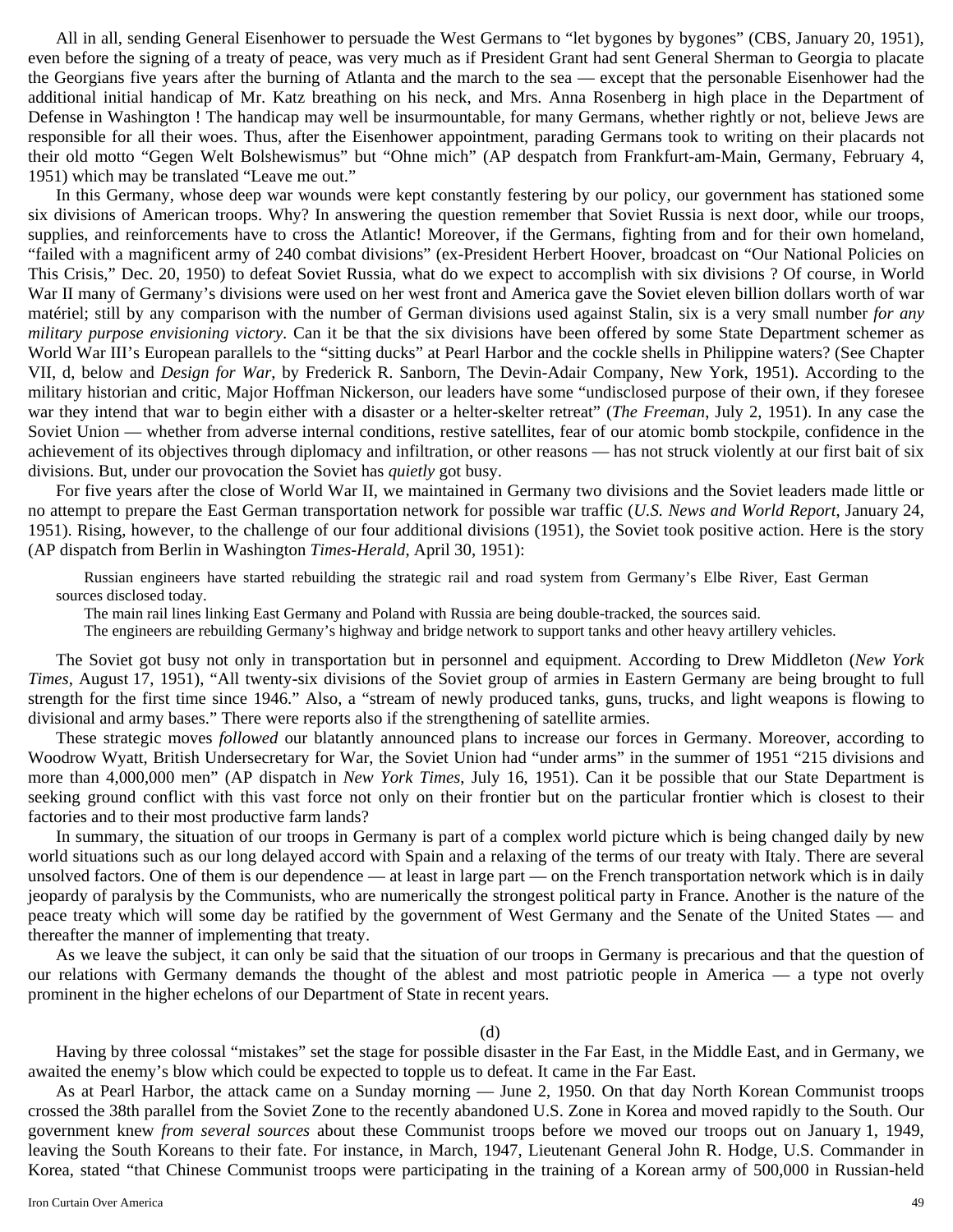### North Korea" (*The China Story*, p. 51).

Despite our knowledge of the armed might of the forces in North Korea; despite our vaunted failure to arm our former wards, the South Koreans; despite our "hands off" statements placing Formosa and Korea outside our defense perimeter and generally giving Communists the green light in the Far East; and despite President Truman's statement as late as May 4, 1950, that there would be "no shooting war," we threw United States troops from Japan into that unhappy peninsula — without the authority of Congress — to meet the Communist invasion.

Our troops from Japan had been trained for police duty rather than as combat units and were "without the proper weapons" (P.L. Franklin in *National Republic*, January, 1951). This deplorable fact was confirmed officially by former Defense Secretary, Louis Johnson, who testified that our troops in Korea "were not equipped with the things that you would need if you were to fight a hostile enemy. They were staffed and equipped for occupation, not for war or an offensive" (testimony before combined Armed Services and Foreign Relations Committees of the Senate, June, 1951, as quoted by *U.S. News and World Report*, June 22, 1951, pp. 21-22). Our administration had seen to it also that those troops which became our South Korean allies were also virtually unarmed, for the Defense Department "had no establishment for Korea. It was under the State Department at that time" (Secretary Johnson's testimony).

Under such circumstances, can any objective thinker avoid the conclusion that the manipulators of United States policy confidently anticipated the defeat and destruction of our forces, which Secretary Acheson advised President Truman to commit to Korea in June, 1950?

But the leftist manipulators of the State Department whether in that department or on the outside — were soon confronted by a miracle they had not foreseen. The halting of the North Korean Communists by a handful of men under such handicaps was one of the remarkable and heroic pages in history credit for which must be shared by our brave front-line fighting men; their field commanders including Major General William F. Dean, who was captured by the enemy, and Lieutenant General Walton H. Walker, who died in Korea; and their Commander-in-Chief, General of the Army Douglas MacArthur.

The free world applauded what seemed to be a sudden reversal of our long policy of surrender to Soviet force in the Far East, and the United Nations gave its endorsement to our administration's venture in Korea. But the same free world was stunned when it realized the significance of our President's order to the U.S. Seventh Fleet to take battle station between Formosa and the Chinese mainland and stop Chiang from harassing the mainland Communists. Prior to the Communist aggression in Korea, Chiang was dropping ammunition from airplanes to unsubdued Nationalist troops (so-called "guerrillas"), whose number by average estimates of competent authorities was placed at approximately 1,250,000; was bombing Communist concentrations; was making hit-and-run raids on Communist-held ports, and was intercepting supplies which were being sent from *Britain and the United States* to the Chinese Communists. Repeated statements by Britain and America that such shipments were of no use to the Communist armies were demolished completely by Mr. Winston Churchill, who revealed on the floor of the House of Commons (May 7, 1951, UP dispatch) that the material sent to the Chinese Communists included 2,500 tons of Malayan rubber per month!

Chiang's forces — despite frequent belittlings in certain newspapers and by certain radio commentators — were and are by no means negligible. His failure on the mainland had resulted directly from our withholding of ammunition and other supplies but, as shown above, he successfully covered his retreat to Formosa. According to Major General Claire Chennault of the famed "Flying Tigers" and Senator Knowland of California — a World War II Major and member of the Senate Armed Services Committee who investigated independently, Chiang late in 1950 had about 500,000 trained troops on Formosa and considerable materiel. The number was placed at 600,000 by General MacArthur in his historic address to the two houses of the Congress on April 19, 1951.

Our action against Chiang had one effect, so obvious as to seem planned. By our order to the Seventh Fleet, the Communist armies which Chiang was pinning down were free to support the Chinese Communist forces assembled on the Korean border to watch our operations. Despite our State Department's "assumption" that the Chinese Communists would not fight, those armies seized the moment of their reinforcement from the South, which coincided with the extreme lengthening of our supply lines, and entered the war in November, 1950, thirteen days after the election of a pro-Acheson Democratic congress. In his appearance before the combined Armed Services and Foreign Relations Committees of the Senate in May, 1951, General MacArthur testified that *two Chinese Communist armies which had been watching Chiang had been identified among our enemies in Korea*. Thus our policy in the Strait of Formosa was instrumental in precipitating the Chinese Communist attack upon us when victory in Korea was in our grasp.

Here then, in summary, was the situation when the Chinese Communists crossed the Yalu River in November, 1950: — *We had virtually supplied them with the sinews of war by preventing Chiang's interference with their import of strategic materials. We had released at least two of their armies for an attack on us by stopping Chiang's attacks on them*. We not only, for "political" reasons, had refused Chiang's offer of 33,000 of his best troops when the war broke out ("How Asia's Policy Was Shaped: Civilians in the State Department Are Dictating Military Strategy of Nation, Johnson confirms," by Constantine Brown, *The Evening Star*, Washington, June 16, 1951), but even in the grave crisis in November, 1950, we turned down General MacArthur's plea that he be allowed to "accept 60,000 of Chiang's troops."

Iron Curtain Over America 50 These truths, which cannot be questioned by anyone, constitute a second barrage of evidence that the shapers of our policy sought defeat rather than victory. Had General MacArthur been permitted to use them, Chiang's loyal Chinese troops would not only have fought Communists, but, being of the same race and speaking the same or a related language, "would no doubt have been able to induce many surrenders among the Red Chinese forces" (see "Uncle Sam, Executioner," *The Freeman*, June 18, 1951). If we had accepted the services of Chiang's troops, we would have also secured the great diplomatic advantage of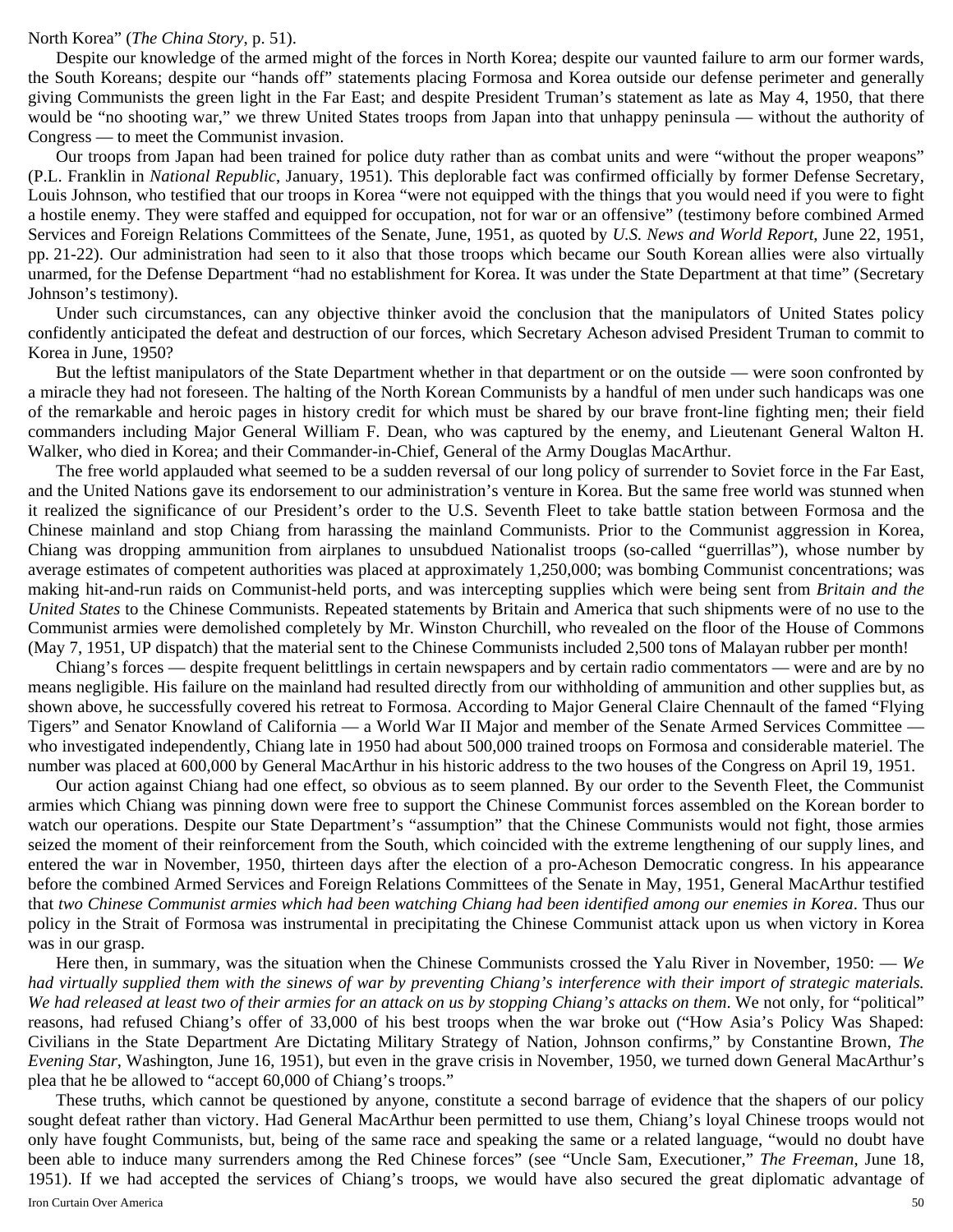rendering absurd, and probably preventing, the outcry in India, and possibly other Asiatic countries, that our operation in Korea was a new phase of Western imperialism.

But this was not all that our State Department and Presidential coterie did to prevent the victory of our troops in Korea. Despite the fact that the United Nations on October 7, 1950, voted by a big majority for crossing the 38th parallel to free North Korea, up to the Yalu River, we denied MacArthur's army the right to use air reconnaissance for acquiring intelligence indications of the Chinese Communist troops and facilities across that river. This amazing denial of a commander's right to take a reasonable precaution in saving soldiers' lives at last made clear to many Americans that we were fighting for some other objective besides victory. Coming, as it did, as one of a series of pro-Communist moves, this blindfolding of General MacArthur prompted Representative Joe Martin of Massachusetts, former Speaker of the House, to ask pointedly in his Lincoln Day Speech in New York (February 12, 1951): "What are we in Korea for — to win or to lose?"

The denial of the right to reconnoiter and to bomb troop concentrations and facilities, after whole Chinese armies were committed against us, was very close to treason under the Constitutional prohibition (Article III, Section 3, paragraph 1) of giving "aid and comfort" to an enemy. In-fact, if a refusal to let our troops take in defense of their lives measures always recognized in warfare as not only permissible but obligatory does not constitute "aid and comfort" to the enemy, it is hard to conceive any action which might be so construed. The pretense that by abstaining from reconnaissance and from the bombing of enemy supply lines we kept the Soviet out of the war makes sense only to the very ignorant or to those in whose eyes our State Department can do no wrong. A country such as the Soviet Union will make war when the available matériel is adequate, when its troops have been trained and concentrated for the proposed campaign, and when the government decides that conditions at home and abroad are favorable — not when some of its many cats-paws are bombed on one side or the other of an Asiatic river.

The only logical conclusion, therefore — and a conclusion arrived at by a whole succession of proofs — is that *for some reason* certain people with influence in high places wanted heavier American casualties in Korea, the final defeat of our forces there, and the elimination of MacArthur from the American scene.

But once again, MacArthur did not fail. Once again, under terrible odds, MacArthur first evaded and then stopped the enemy — an enemy sent against him by the Far Eastern policy of Truman and Acheson.

According to General Bonner Fellers (UP, Baltimore, Md., May 11, 1952, *New York Times*), the Chinese field commanders in Korea in the Spring of 1951 were desperate and "could not hold out much longer." Apparently not wanting victory, the Truman-Acheson-Marshall clique acted accordingly. On April 10, 1951, General Douglas MacArthur's was dismissed from his Far Eastern command. With MacArthur's successor, our top echelon executives took no chances. Before a Florida audience, the veteran radio commentator, H. V. Kaltenborn, spoke as follows: "General Ridgeway told me in answer to my query as to why we can't win that he was under orders not to win" (Article by Emilie Keyes, *Palm Beach Post*, Jan. 30, 1952).

The frantic dismissal of a great general who was also a popular and successful ruler of an occupied country caused a furor all over America. The General was invited to address the two houses of the Congress in joint session and did so on April 19, 1951. During the same hour, the President conferred, as he said later, with Dean Acheson, without turning on radio or television — and Mrs. Truman was at a horse race. $<sup>2</sup>$  $<sup>2</sup>$  $<sup>2</sup>$ </sup>

General MacArthur's speech will forever be a classic in military annals and among American State papers. It was followed shortly by an investigation of the circumstances leading to his dismissal — an investigation by the combined Armed Services and Foreign Relations committees of the Senate.

The millions of words of testimony before the combined Senate committees resulted in no action. The volume of questions and answers was so vast that few people or none could follow all of it, but certain good resulted — even over and above the awakening of the more alert Americans to the dangers of entrusting vital decisions to men with the mental processes of the secretaries of State and Defense. After the MacArthur investigation the American people (i) knew more about our casualties in Korea; (ii) learned of the Defense Department's acceptance of the idea of a bloody stalemate, and (iii) got a shocking documentary proof of the ineptitude or virtual treason of our foreign policy. These three topics will be developed in the order here listed.

(i) By May 24, 1951 — eleven months after the Korean Communist troops crossed the 38th parallel — our own publicly admitted battle casualties had reached the recorded total of 69,276, a figure much larger than that for our casualties during the whole first full year (1942) of World War II (*U.S. News and World Report*, April 17, 1951, p. 14). On the subject of our casualties, Senator Bridges of New Hampshire, senior Republican member of the Armed Services Committee of the Senate, revealed the further significant fact that as of April, 1951, Americans had suffered "94.6 per cent of all casualties among United Nations forces aiding South Korea" (UP dispatch from Chicago, April 11, 1951). Parenthetically, the second United Nations member in the number of casualties in Korea was our Moslem co-belligerent, the Republic of Turkey. The casualties of South Korea were not considered in this connection since that unhappy land was not a UN member.

Moreover, on May 24, 1951, General Bradley revealed in his testimony before the combined Armed Services and Foreign Relations Committees of the Senate that non-battle casualties, *including the loss of frozen legs and arms*, which had not been

<span id="page-50-0"></span><sup>&</sup>lt;sup>2</sup> [In the 5<sup>th</sup> edition of *Iron Curtain*, this paragraph reads as follows: "Having several times butted their heads against a stone wall, the Truman-Acheson-Marshall clique acted accordingly. They had not been able to destroy MacArthur and his army but there was one other way to get rid of him. They could fire him. Thus on April 10, 1951, General Douglas MacArthur was dismissed from his Far Eastern command. The dismissal was so peremptory that the general was not even given a chance to bid farewell to his troops. Any loss of prestige, however, was not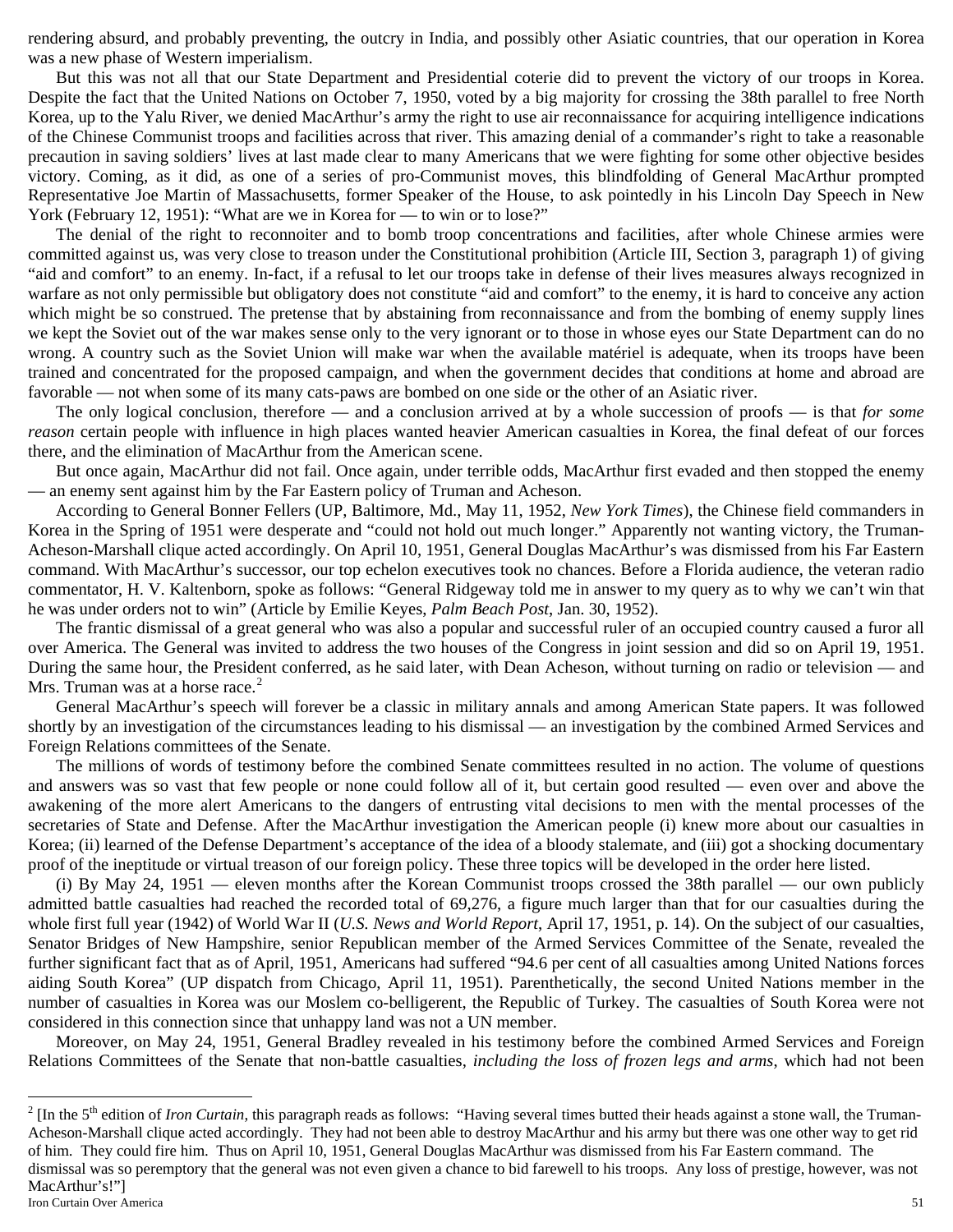included in lists issued to the public, totaled an *additional* 72,679 casualties, among them 612 dead.

With such terrible casualties admitted and published, President Truman's glib talk of "avoiding war" by a "police action" in Korea appeared to more and more people to be nothing but quibbling with a heartless disregard of our dead and wounded men and their sorrowing relatives. Our battle casualties passed 100,000 by mid-November, 1951.

(ii) Before his dismissal, General MacArthur stressed his conviction that the only purpose of war is victory. In direct contrast, Secretary of Defense Marshall admitted to the Congress, in seeking more drastic draft legislation, that there was no foreseen end to our losses in Korea — a statement undoubtedly coordinated with the State Department. This acceptance of a bloody stalemate with no foreseeable end horrified MacArthur, who is a Christian as well as a strategist, and prompted a protest which was a probable factor in his dismissal. The Marshall "strategy in Korea" was summed up succinctly by *U.S. News and World Report* (April 20, 1951) as a plan "to bleed the Chinese into a mood to talk peace." This interpretation was confirmed by General Marshall, who was still Secretary of Defense, in testimony before the Senate Armed Services and Foreign Relations Committees on May 7, 1951.

What an appalling prospect for America — this fighting a war our leaders do not want us to win, for when every possible drop of our blood has been shed on Korean soil the dent in China's 475,000,000 people (population figures given by Chinese Communist mission to the UN) will not be noticeable. This is true because on a blood-letting basis we cannot kill them as fast as their birth rate will replace them. Moreover, the death of Chinese Communist soldiers will cause no significant ill-effects on Chinese morale, for the Chinese Communist authorities publish neither the names of the dead nor any statistics on their losses.

(iii) Terrible for its full and final exposure of our government's wanton waste of young American lives and of our State Department's destruction of our world position, but fortunate for its complete revelation of treason or the equivalent in high places in our government, a second installment of the Wedemeyer Report (a, above) was given to the public on May 1, 1951, possibly because of the knowledge that the MacArthur furor would turn the daylight on it anyhow. The full text of the Wedemeyer Report on Korea, as issued, was published in the *New York Times* for May 2, 1951. The report was condensed in an editorial (Washington *Daily News*, April 10, 1951) which Congressman Walter H. Judd of Minnesota included in the Congressional Record (May 2,1951, pp. A2558-2559). Here is a portion of the *Daily News* editorial with a significant passage from the Wedemeyer Report:

The [Wedemeyer] reports, which presented plans to save China and Manchuria from Communism, were suppressed until July, 1949. The report on Korea was denied to the public until yesterday. It contained this warning:

"The Soviet-equipped and trained North Korean people's (Communist) army of approximately 125,000 is vastly superior to the United States-organized constabulary of 16,000 Koreans equipped with Japanese small arms … The withdrawal of American military forces from Korea would … result in the occupation of South Korea either by Soviet troops, or, as seems more likely, by the Korean military units trained under Soviet auspices." Those units, General Wedemeyer said, maintained active liaison "with the Chinese Communists in Manchuria."

This was written nearly 4 years ago.

To meet this threat, General Wedemeyer recommended a native force on South Korea, "sufficient in strength to cope with the threat from the North," to prevent the "forcible establishment of a Communist government."

Since 70 percent of the Korean population was in the American occupation zone south of the thirty-eighth parallel, the manpower advantage was in our favor, if we had used it. But the sound Wedemeyer proposal was ignored, and, when the predicted invasion began, American troops had to be rushed to the scene because sufficient South Korean troops were not available.

The State Department was responsible for this decision.

Thus a long-suppressed document, full of warning and of fulfilled prophecy, joined the spilled blood of our soldiers in casting the shadow of treason upon our State Department. "U.N. forces, under present restraints, will not be able to win" said *U.S. News and World Report*, on June 8, 1951. In fact, by their government's plan they were not allowed to win! Here's how *The Freeman* (June 4, 1951) summed up our Korean war:

So whenever the Chinese Communists feel that they are getting the worse of it, they may simply withdraw, rest, regroup, rearm — and make another attack at any time most advantageous to themselves. They have the guarantee of Messrs. Truman, Acheson, and Marshall that they will be allowed to do all this peacefully and at their leisure; that we will never pursue them into their own territory, never bomb their concentrations or military installations, and never peep too curiously with our air reconnaissance to see what they are up to.

Iron Curtain Over America 52 The truce conference between the Communists and the representatives of the American Far East commander, General Matthew B. Ridgway was protracted throughout the summer and autumn of 1951 and into April, 1952, when General Mark Clark of Rapido River notoriety succeeded (April 28) to the military command once held by Douglas MacArthur! Whatever its outcome may be under General Clark, this conference has so far had one obvious advantage for the Communists; it has given them time in which to build up their resources in matériel, particularly in tanks and jet planes, and time to bring up more troops — *an opportunity capable of turning the scales against us in Korea, since a corresponding heavy reinforcement of our troops was forbidden under our new policy of sending four divisions to Germany!* The potential disaster inherent in our long executive dawdling, while our troops under the pliant Ridgway saw their air superiority fade away, should be investigated by Congress. In letters to public officials and to the press and in resolutions passed in public meetings, the American people should demand such an investigation. Congress should investigate the amount of pre-combat training given our fliers: the question of defective planes; and crashes in the Strategic Air Command under General LeMay and others, as well as the decline under President Truman of our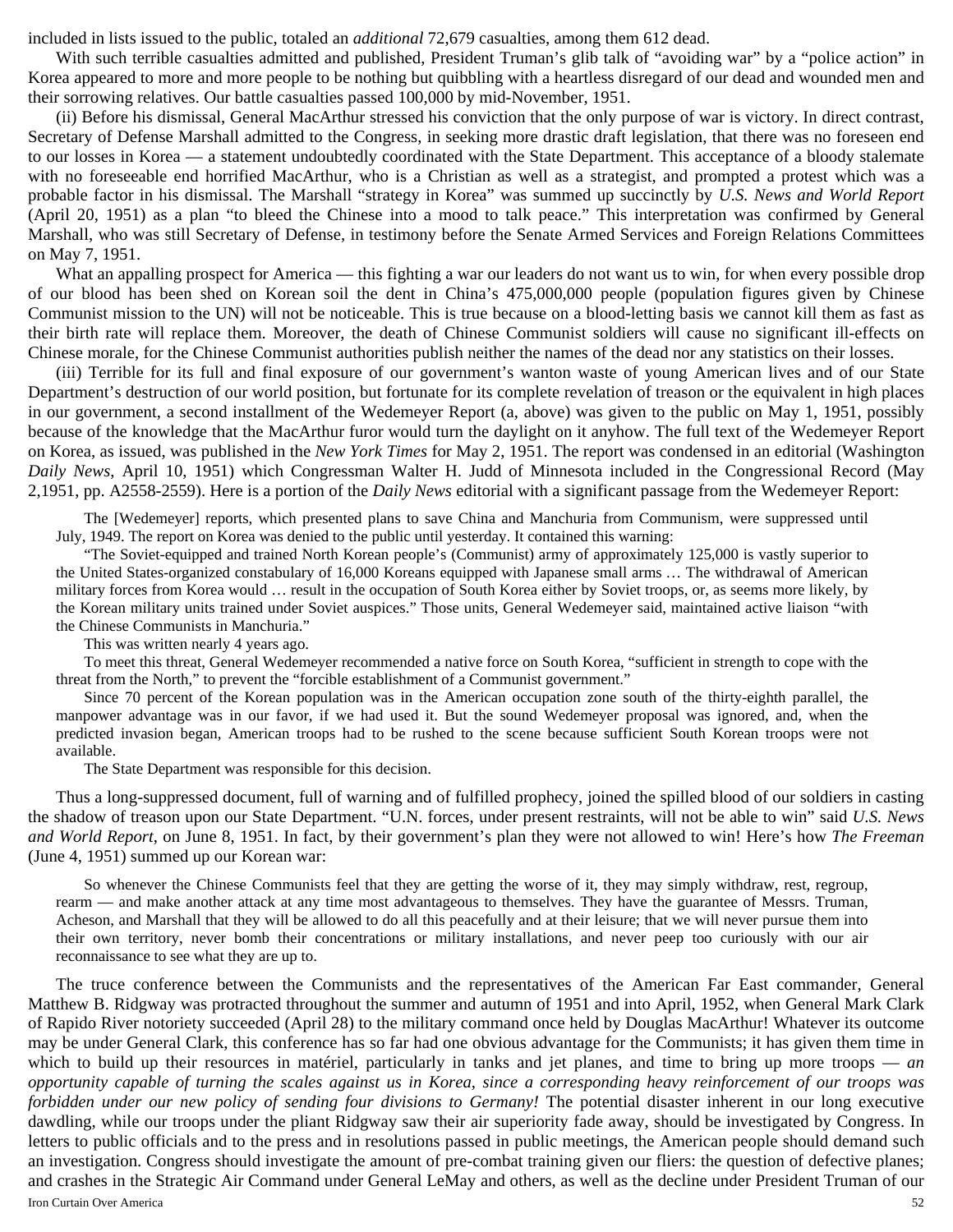relative air strength in Korea and the world. For amazing pertinent facts, see "Emergency in the Air," by General Bonner Fellers, in *Human Events*, January 23, 1952.

A peace treaty with Japan (for text, see *New York Times*, July 13, 1951) was proclaimed at San Francisco on September 8, 1951, after the dismissal of General MacArthur. This treaty ratified the crimes of Yalta under which, in defiance of the Atlantic Charter and of every principle of self-interest and humanity, we handed to the Soviet the Kurile Islands and placed Japan perilously in the perimeter of Soviet power. Moreover, the preamble to the treaty provides that Japan shall "strive to realize the objectives of the universal declaration of human rights." Since this declaration is intended to supersede the U.S. Constitution, the Senate's ratification of the treaty (Spring of 1952) is thought by many astute political observers to foreshadow UN meddling within our boundaries (see *Human Events*, December 26, 1951) and other violations of our sovereignty. On April 28, 1952 Japan, amid a clamor of Soviet denunciation, became a nation again. At best, the new Japan, sorely overpopulated and underprovided with food and other resources cannot for many years be other than a source of grave concern to our country. This is our legacy from Hiss, Acheson, and Dulles!

And what of the South Koreans, a people we are ostensibly helping? Their land is a bloody shambles and three million of them are dead. it was thus that we joined Britain in "helping" Poland in World War II. The best comment is a haunting phrase of the Roman historian Publius Cornelius Tacitus, "Ubi solitudinem faciunt, pacem appellant" ("Where they create a wasteland, they call it peace"). Thus with no visible outcome but a continuing bloody stalemate, and continuing tragedy for the South Koreans, more and more clean young Americans are buries under white crosses in Korea.

Perhaps the best summary of our position in Korea was given by Erle Cocke, Jr., National Commander of the American Legion, after a tour of the battle lines in Korea ("Who Is Letting Our GI's Down?" *American Legion Magazine*, May, 1951):

Our present-day Benedict Arnolds may glibly argue that it is necessary to keep Chiang and his armies blockaded on Formosa, but these arguments make no sense to our soldiers, sailors, airmen and marines who have to do the fighting and dying. They see in Chiang's vast armies a way of saving some of the 250 lives that are being needlessly sacrificed each week because certain furtive people expound that Chiang isn't the right sort of person, and therefore we cannot accept his aid. Our fighting men are not impressed by these false prophets because they haven't forgotten that these same people not long ago were lauding Mao's murdering hordes as "agrarian reformers."

For the life of them — and "life" is meant in a very literal sense — they can't understand why our State Department and the United Nations make it necessary for them to be slaughtered by red armies which swarm down on them from a territory which our own heads of Government make sacrosanct …

Agents of the Kremlin, sitting in the councils of the United Nations in Washington and elsewhere, must laugh up their sleeves at our utter idiocy. But you may be sure that our GI's are not amused. They see the picture as clearly as the Soviet agents do, but, unlike our stateside leaders, they see the results of this criminal skulduggery in the blood they shed and in the mangled corpses of their buddies.

What they cannot understand, though, is the strange apathy of the people back home. As they listen to radio reports of what is happening thousands of miles to the east of them, they are puzzled. Isn't the American public aware of what is going on? Don't they realize that their sons and husbands and sweethearts are fighting a ruthless enemy who has them at a terrible disadvantage, thanks to stupid or traitorous advisors and inept diplomacy?

This brings us to Delegate Warren Austin's statement (NBC, January 20, 1951) that the UN votes with us "usually 53 to 5" but runs out on us when the question rises of substantial help in Korea. The reader is now ready for and has probably arrived at the truth. The free nations vote with us because we are obviously preferable to the Soviet Union as a friend or ally, for the Soviet Union absorbs and destroys its allies.

But according to the Lebanon delegate to the United Nations, quoted above, the nations of Asia are withholding their full support of U.S. Policy because they are pained and bewildered by it. They do not understand a foreign policy which (a) *applauds* the landing of Russian-trained troops on a *Palestine* beachhead and amiably tolerates the bloody "liquidation" of natives *and UN officials* and (b) goes to war because one faction of Koreans is fighting another faction of *Koreans* in *Korea*.

The failure to see any sense in United States policy is not confined to the nations of Asia. In France, our oldest friend among the great powers, there is confusion also. Thus a full-page cartoon in the conservative and dignified *L'Illustration* (issue of January 20, 1951) showed Stalin and Truman sitting over a chess board. Stalin is gathering in chessmen (U.S. Soldiers' lives) while Truman looks away from the main game to fumble with a deck of cards. Stalin asks him: "Finally, my friend, won't you tell me exactly what game we are playing?" ("Enfin, mon cher, me direz-vous à quos nous jouons exactement?"). This quip should touch Americans to the quick.

Exactly what game *are* we playing?

How can Lebanon or France, or any nation or anybody, understand a policy which fights Communism on the 38th Parallel and helps it in the Strait of Formosa; which worships aggression in Palestine and condemns it in Korea? In the *Philadelphia Inquirer* (April 6, 1951) the matter was brilliantly summed up in the headline of a dispatch from Ivan H. Peterman: "U.S. Zig-Zag Diplomacy Baffles Friend and Foe."

Meanwhile, amid smirking complacency in the State Department, more and more of those young men who should be the Americans of the Future are buried beneath white crosses on an endless panorama of heartbreak ridges.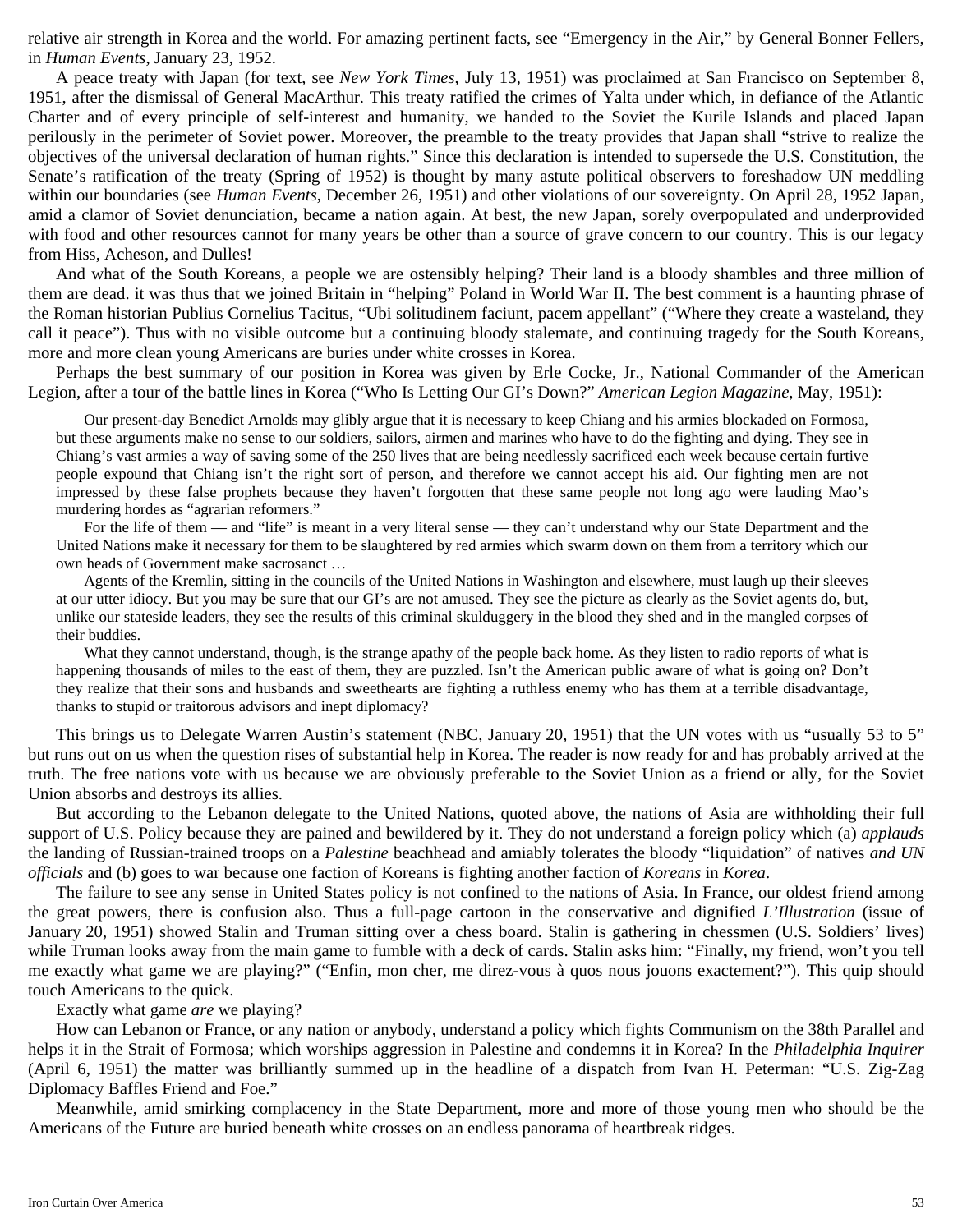## **CHAPTER VII DOES THE NATIONAL DEMOCRATIC PARTY WANT WAR?**

Since the suspension of the Age of Honor in 1933, those few patriotic Americans who as linguists, astute historians, or intelligence officers have been privileged to look behind our iron curtain of censorship have had the shock of many times seeing the selfish wishes of a gang or a minority placed ahead of the welfare of the United States. The attempts of those writers and speakers who have tried to share the truth with their fellow citizens have, however, been largely in vain. Publishers and periodicals characteristically refuse to print books and articles that present vital whole truths. Patriotic truth-tellers who somehow achieve print are subject to calumny. "I have been warned by many," said General MacArthur in his speech to the Massachusetts Legislature in Boston (July 25, 1951), "that an outspoken course, even if it be solely of truth, will bring down upon my head ruthless retaliation — that efforts will be made to destroy public faith in the integrity of my views — not by force of just argument but by the application of the false methods of propaganda." Those who have occasion to read leftist magazines and newspapers know the accuracy of the warnings received by General MacArthur.

Why is the average American deceived by such propaganda? He has been taught, in the various and devious ways of censorship, to see no evil except in his own kind, for on radio and in the motion picture the villain is by regular routine a man of native stock. Ashamed and bewildered, then, the poor American citizen takes his position more or less unconsciously against his own people and against the truth — and thereby, against the traditions of Western Christian civilization, which are, or were, the traditions of the United States. It must not be forgotten for a moment, however, that it was the Saviour himself who said, "ye shall know the truth and the truth shall make you free." The average citizen of native stock needs nothing so much as to experience the purifying joy of realizing, of knowing, that he is not the villain in America. When the slackening of censorship allows him to enjoy the restored freedom of seeing himself as a worthy man — which he is — he will learn, also, something about the forces which have deceived him in the last forty or fifty years.

The obvious conclusion to be drawn from the facts stated in Chapter VI is that our foreign policy has had no steadfast principal aims apart from pleasing — as in its Palestine and German deals — the Leftists, largely of Eastern European origin, who control the National Democratic Party. Can this be true? If a war should seem necessary to please certain Democrats, to establish controls, and to give the party an indefinite tenure in office, would our leaders go that far? Despite the pervasive influence of censorship, many Americans think so. A member of the House Foreign Affairs Committee, Congressman Lawrence H. Smith of Wisconsin, charged in 1951 that President Truman, Secretary Acheson, and General Marshall — at that time Secretary of Defense — were "conjuring up another war." In an article in *National Republic* (May, 1951 Congressman B. Carroll Reece of Tennessee gave the history of the Democratic Party as the "war party." This haunting terrible question is expressed as follows by E. B. Gallaher in the *Clover Business Letter* (Clover Mfg. Co., Norwalk, Conn.) for August, 1951:

As we all should know by this time, when the New Deal was about to crack up in 1941, Roosevelt, to save his hide, deliberately got us into World War II in order to give us something else to think about. The propaganda at that time, due to the global nature of the war, was "don't swap horses when crossing a stream." On this fake propaganda he succeeded in getting himself elected once again.

Now I wonder if history is not repeating itself, this time in a slightly different form.

Could it be possible that Truman, seeing the handwriting on the wall for his "Fair Deal" … deliberately started the Korean war in order to insure himself of the necessary power to become a dictator? If he could do this, the 1952 elections could become a farce, and his election would become assured.

Let us then objectively examine the question "Does the National Democratic Party Want War? Let it be noted explicitly at the outset that the question refers to the controllers of the National Democratic Party and not to the millions of individual Democrats, Northern and Southern — including many Senators, Congressmen, and other officials — whose basic patriotism cannot and should not be challenged. Their wrong judging is based on an ignorance which is the product of censorship (Chapter V) and is not allied to willful treason.

We shall examine in order (a) the testimony of mathematics; (b) the temptation of the bureaucracy-builder; and (c) the politician's fear of dwindling electoral majorities. The chapter is concluded by special attention to two additional topics (d) and (e) closely related to the question of safeguarding the Democratic party's tenure by war.

(a)

In the first half of this century, the United States had five Republican presidents with no wars and three Democratic presidents with three wars. Such a succession of eight coincidences under the laws of mathematics would happen once in 256 times. Even if against such odds this fact could be considered a coincidence, the Democrats are still condemned by chronology. They have no alibi of inheriting these wars, which broke out respectively in the fifth year of Woodrow Wilson, in the ninth year of Franklin Roosevelt, and in the fifth year of Mr. Truman. In each case there was plenty of time to head off a war by policy or preparedness, or both. Mathematics thus clearly suggests that the behind-the-scenes leaders of the Democratic Party have a strong predilection for solving their problems and fulfilling their "obligations" by war.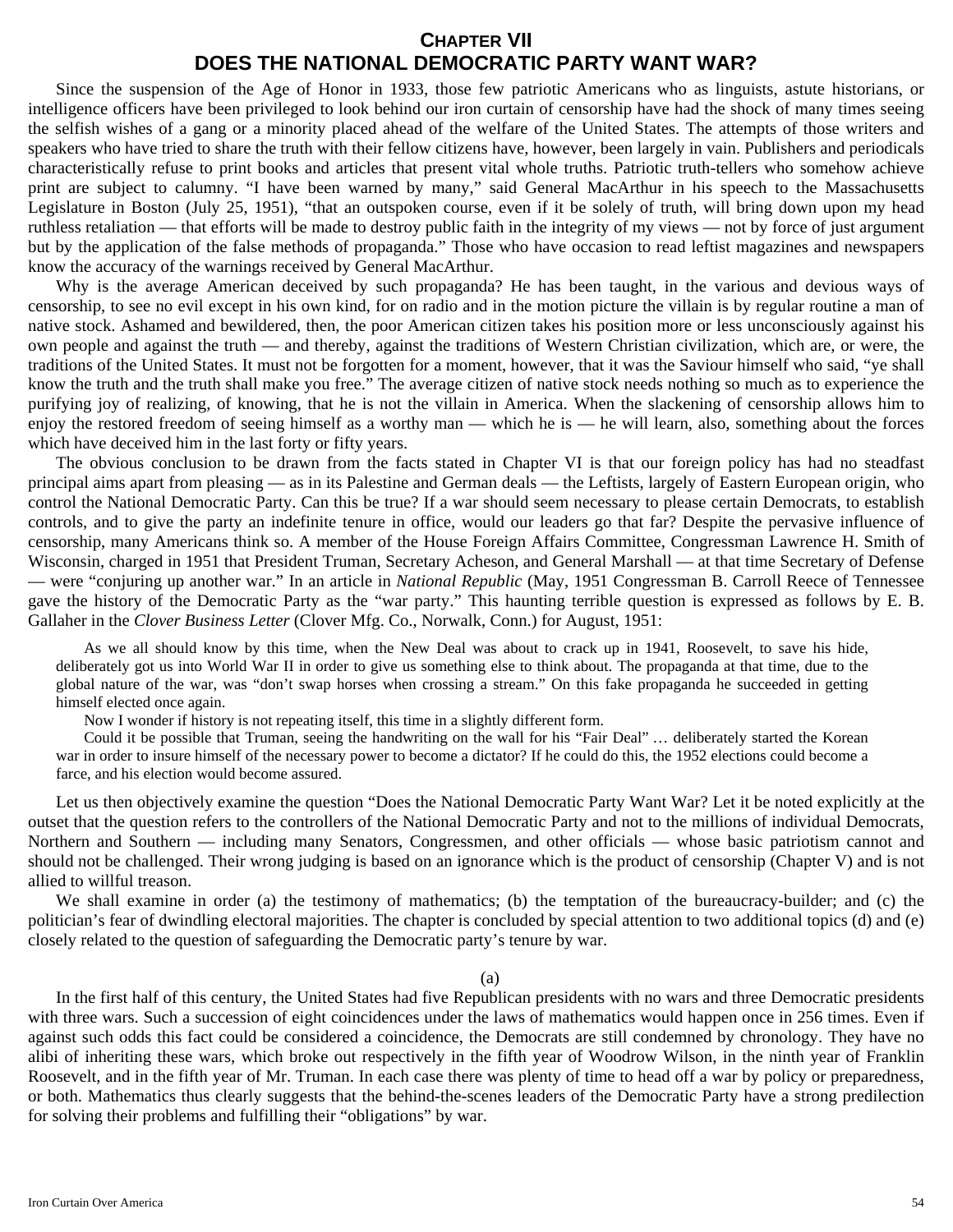A war inevitably leads to a rapid increase in the number of controls. The first result of controls is the enlargement of the bureaucracy. "Defense emergency gives the Democrats a chance to build up for 1952. There are plenty of jobs for good party regulars" (*U.S. News and World Report*, February 9, 1951). But just as an innocent-looking egg may hatch a serpent, controls may produce a dictator, and once a dictator is in power no one (as shown in the case of Hitler) can chart his mad course. Nevertheless, these controls and this centralization of bureaucratic power urged by Mr. Truman as a "Fair Deal" program are so dear to many socialistically inclined "Democrats," Eastern Europeans and others, that they may be willing to pay for them in young men's blood. This sacrifice of blood for what you want is nothing startling. In the Revolutionary War, for instance, our forefathers sacrificed blood for national independence, and we need not be surprised that others are willing to make the same sacrifice for what they want — namely a socialist bureaucracy. The blood sacrifice, moreover, will not be made by those young male immigrants who are arriving from Eastern Europe (see c below) as students or visitors or as undetected illegal entrants. Many students and visitors have in the past found a way to remain. Young immigrants in these categories who manage to remain and the illegal entrants are likely to have passed the age of twenty-five and probable *exemption from the military draft* before cognizance is taken of their situation. Newcomer aliens all too frequently slip into jobs that might have been held by those who died in Korea!

Controls are usually introduced somewhat gradually and with an accompaniment of propaganda designed to deceive or lull the people. A return from absence gives an objective outlook, and it is thus not surprising that on touring America, after his years in the Far East, General Douglas MacArthur saw more clearly than most people who remained in America the long strides we had made toward collectivism. In his speech at Cleveland (AP dispatch in Richmond *Times-Dispatch*, September 7, 1951) he testified that he had noted in this country "our steady drift toward totalitarian rule with its suppression of those personal liberties which have formed the foundation stones to our political, economic and social advance to national greatness."

It is significant that another American who stands at the utmost top of his profession arrived by a different road at a conclusion identical with that of General MacArthur. In a speech entitled "The Camel's Nose Is Under the Tent," before the Dallas Chapter of the Society for the Advancement of Management on October 10, 1951, Mr. Charles Erwin Wilson, President of General Motors — the largest single maker of armament in World War II — gave Americans a much-needed warning: "The emergency of the Korean war and the defense program, however, is being used to justify more and more government restrictions and controls. It is being used to justify more and more policies that are inconsistent with the fundamentals of a free society" (Information Rack Service, General Motors, General Motors Bldg., Detroit, Michigan.)[3](#page-54-0)

The subject of bureaucratic controls cannot be dropped without the testimony of an able and patriotic American, Alfred E. Smith of New York. At the first annual banquet of the American Liberty League (*New York Times*, January 26, 1936) Governor Smith said:

Just get the platform of the Democratic party and get the platform of the Socialist party and lay them down on your diningroom table, side by side, and get a heavy lead pencil and scratch out the word 'Democratic' and scratch out the word 'Socialist,' and let the two platforms lay there, and then study the record of the present administration up to date.

After you have done that, make your mind up to pick up the platform that more nearly squares with the record, and you will have your hand on the Socialist platform … It is not the first time in recorded history that a group of men have stolen the livery of the church to do the work of the devil.

After protesting the New Deal's "arraignment of class against class," and its draining the "resources of our people in a common pool and redistributing them, not by any process of law, but by the whims of a bureaucratic autocracy," Governor Smith condemned the changing of the Democratic Party into a Socialist Party. Since this was said during Franklin Roosevelt's *first* term, Governor Smith is seen to have been not only a wise interpreter of the political scene, but a prophet whose vigorous friendly warning was unheeded by the American people.

In summary, let it be emphasized again that wars bring controls and that some people in high places are so fond of controls that a war may appear a desirable means for establishing them.

#### (c)

Finally, there is the Democratic controller-politician's worry about the whittling down of his party from a majority to a minority status in the national elections of 1948 and 1950. In each of these elections the Democratic failure to win a clear majority was slight — but significant. In 1948, Truman received less than a majority of the popular vote cast (24,045,052 out of a total of 48,489,217), being elected by a suitable distribution of the electoral vote, of which Henry Wallace the fourth man (Strom Thurmond was third) received none, though his electors polled more than a million popular votes (*World Almanac*, 1949, p.91). In 1950 the Democrats elected a majority of members of the House of Representatives, but the total vote of all Democratic candidates lacked .08 percent of being as large as the total vote of all the Republicans. Again the Democratic Party remained in power by the mere distribution of votes.

Here is where the grisly facts of Eastern European immigration enter the electoral vote picture. As shown in Chapter III, the great majority of these immigrants join the Democratic Party. They also have a marked tendency to settle in populous doubtful states — states in which a handful of individual votes may swing a large block of electoral votes. Moreover, the number of

<span id="page-54-0"></span>Iron Curtain Over America 55  $3 \left[ 5<sup>th</sup>$  Edition cites "Don MacIver in the *Dallas Morning News*, October 11, 1951" for this quote.]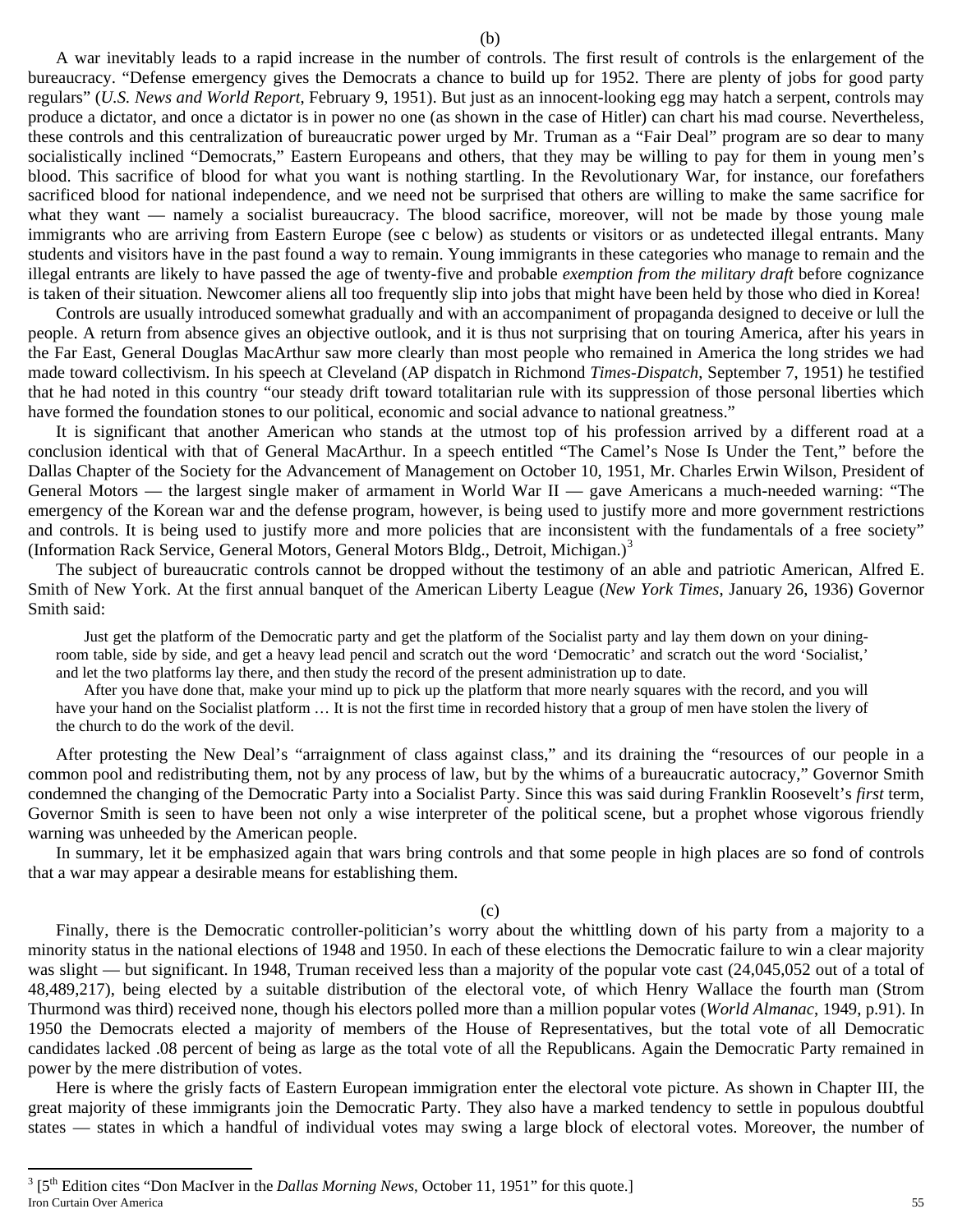immigrants, Eastern European and other, is colossal (Chapter II). For a short account of the problem read "Displaced Persons: Facts vs. Fiction," a statement by Senator Pat McCarran of Nevada, Chairman of the Senate Judiciary Committee, in the Senate, January 6, 1950. Those interested in fuller details should read *The Immigration and Naturalization Systems of the United States*, referred to several times in Chapter II and elsewhere in this book.

Let us now examine the significance of the fact that almost all recent Eastern European immigrants have joined the Democratic Party. Let us suppose that our present annual crop of immigrants adds each year a mere third of a million votes to the Democratic Party — in gratitude for connivance at their admittance, if for no other reason — and let us suppose also that in a "limited" war, or because of "occupation" duties far from home, a half million Americans of native stock each year are either killed or prevented from becoming fathers because of absence from their wives or from the homes they would have established if they were not at war.

The suggested figures of 300,000 and 500,000 are merely estimates, but they are extremely conservative. They are based not on a possible global war but on our present world ventures only — including those in Korea, Japan, Okinawa, and Germany. It thus appears that the combination of our loosely administered immigration laws and our foreign policy is changing the basic nature of our population at the rate of more than three-fourths of a million a year. In case of a world-wide war, there would be a rapid rise of the figure beyond 750,000.

To help in an understanding of the significance of the decrease of the native population occasioned by war here are for comparison some population results suffered by our principal opponent in World War II. In Germany boys expected to leave school in 1952, 1953, 1954, 1955, and 1956 number respectively 836,000, 837,000, 897,000, 820,000 and 150,000. The final startling figure — which is for boys only — reflects the birth drop because of full-scale participation in World War II (Marion Doenhoff in European Supplement to *Human Events*, September, 1950).

Even so, German soldiers were nearer home and had more furloughs than will be possible for our men in Korea or elsewhere overseas *whether or not* a full-scale World War III develops. It is thus seen that a combination of war deaths and fewer births among the native stock along with the immigration of leftist aliens might appear to some manipulators of the national Democratic Party as a highly desired way to a surer grip on power. To such people, the boon of being a wheel in an ever-rolling Socialist machine might be worth more than the lives of soldiers snuffed out in the undertakings of Secretary of State Acheson, or successor of similar ideology.

(d)

It is well to emphasize in this connection that the American sympathy for "Jewish refugees," so carefully whipped up in large segments of the press and the radio, is mostly unjustified, as far as any hardship is concerned. Those "refugees" who arrived in Palestine were well-armed or soon became well-armed with weapons of Soviet or satellite origin, and were able to take care of themselves by killing native Arabs or expelling them from their homes. Those Judaized Khazars arriving in the United States lost no time in forming an "Association of Jewish Refugees and Immigrants from Poland" (*New York Times*, March 29, 1944), which at once began to exert active political pressure. Many refugees were well-heeled with funds, portable commodities, or spoils from the lands of their origin. For instance, an article by the Scripps Howard Special Writer, Henry J. Taylor, and an editorial in the Washington *Daily News* (July 18, 1945) told of a clean-up by aliens "most of whom live in New York," of \$800,000,000 in profit on the N.Y. Stock Exchange in the Spring of 1945, "to say nothing of real estate investments, commodity speculations, and private side deals," with no capital gains tax because of their favored status as aliens. The Congress soon passed legislation designed to put such loopholes in our tax laws, but the politically favored alien remains a problem in the field of tax collections. In 1951, for instance, patriotic U.S. Customs Service officials detected several hundred thousands of dollars worth of diamonds in the hollow shoe heels and in the hollow luggage frames of a group of "refugees" (the *Newsletter* of the U.S. Custom Service as quoted in *Washington Newsletter* by Congressman Ed Gossett, April 12, 1951). In one way or another the average arriving refugee is, in a matter of months or in a few years at most, far better off economically than millions of native Americans whose relative status is lowered by the new aliens above them — aliens for whom in many instances native Americans perform menial work. This aspect of immigration has long bothered American-minded members of Congress. A report of the House Committee on Immigration and Naturalization of the Sixty-eighth Congress (1924) expressed the following principle: "Late comers are in all fairness not entitled to special privilege over those who have arrived at an earlier date and thereby contributed more to the advancement of the Nation" (*The Immigration and Naturalization Systems of the United States*, p. 61).

The non-Christian alien of Eastern European origin not only in many cases deserves no sympathy except of course from those who cherish his ideological attachments and endorse his political purposes; he is also often a problem. His resistance to assimilation and his preferred nation-within-a-nation status have already been discussed. Another objectionable feature of "displaced persons" — suggested in the reference to smuggled diamonds — is their all-too-frequent lack of respect for United States law. A large number of future immigrants actually flout our laws before arriving in this country! Investigating in Europe, Senator McCarran found that such laws as we had on "displaced persons" were brazenly violated. He reported to the Senate in a speech, "Wanted: A Sound Immigration Policy for the United States" (February 28, 1950):

Iron Curtain Over America 56 I have stated and I repeat, that under the administration of the present act persons seeking the status of displaced persons have resorted to fraud, misrepresentation, fictitious documents, and perjury in order to qualify for immigration into the United States. A responsible employee of the Displaced Persons Commission stated to me that he believed one-third of the displaced persons qualifying for immigration into the United States had qualified on the basis of false and fraudulent documents … A former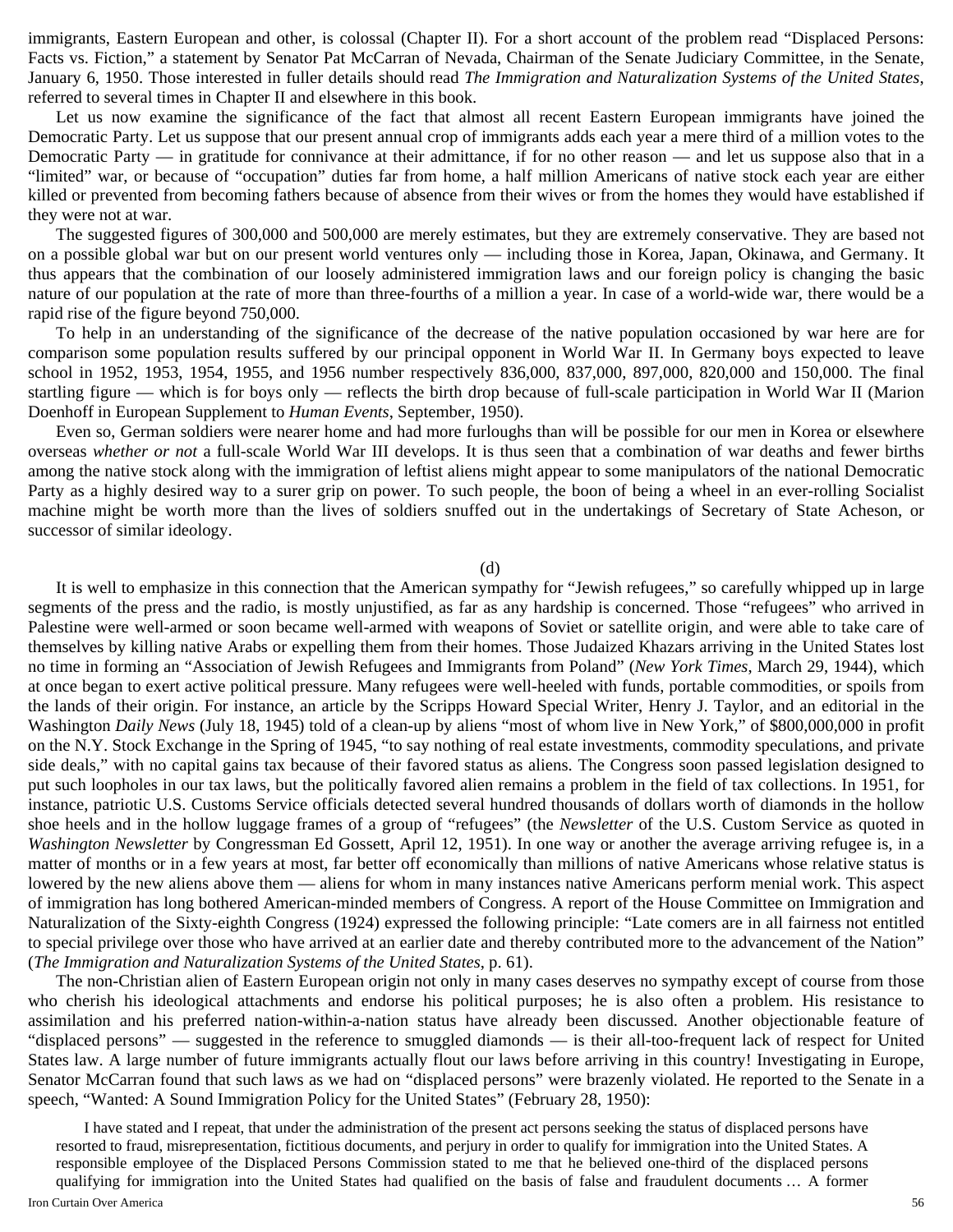official of Army Intelligence in Germany testified before the full committee that certain voluntary agencies advise displaced persons on how they might best evade our immigration laws … What is more, I was advised by a high official of the inspector general's office of the European command that they had "positive evidence that two of the religious voluntary agencies had been guilty of the forgery of documents in their own offices."

Senator McCarran quoted a letter (September 9, 1949) from Sam E. Woods, which tells that the alleged payment of "50 marks through the wife of the president of the Jewish committee of the town" (Schwandorf, Bavaria), led to an investigation which showed "that a number of displaced persons, who had already departed for the United States, had previously caused their police records in Schwandorf to be changed." The Senator also gave evidence that the head of the Displaced Persons Commission at Frankfurt in "direct violation of the law" caused to be removed from files those documents which would prevent the acceptance of a displaced person as an immigrant. Senator McCarran's findings were supported by overwhelming testimony. To cite one instance, Mr. Edward M. Slazek, a former "assistant selector" for the Displaced Persons Commission in Germany, testified before a Senate Judiciary sub-committee on immigration that he was fired because he protested the admission of "fake DP's" through "wholesale fraud and bribery" (Washington *Times-Herald*).

In view of findings and testimony, Senator McCarran urged caution on the bill Hr. 4567 by Mr. Emanuel Celler of New York, which provided for more Jewish immigrants, at Mr. Truman's especial request. The president said his recommendations were in favor of more "Catholics and Jews," but the *Catholic World* stated editorially that Catholics were satisfied with the law as it was.

Senator McCarran's efforts did not prevail. The Celler bill became Public Law 555, 81st Congress, when signed by the President on June 16, 1950. It raised from 205,000 to 415,744 the number of "refugees" over and above quotas eligible legally to enter the United States. (The McCarran-Walter bill, designed to regulate immigration in the national interest, was vetoed by President Truman, but became law when the Senate on June 27, 1952, followed the House in overriding the veto.)

An additional serious aspect of "displaced persons" is their disposition to cause trouble. Without exception informed officials interviewed by the author as an intelligence officer in 1945 advised caution on the indiscriminate admission of "refugees," plenty of whom were in difficulty in their own lands for actual crimes and not for their political views. Further light on refugees, Jewish and other, in the period following VE Day is furnished by Major Harold Zink, a former Consultant on U.S. policy in Germany, in his book *American Military Government in Germany* (Macmillan, 1947). After stating that "displaced persons gave military government more trouble than any other problem" and mentioning the agitation to the end that "the best German houses be cleared of their occupants and placed at the disposal of the displaced persons, especially the Jews," Professor Zink continues as follows (p.122):

Moreover, the displaced persons continued their underground war with the German population … With German property looted, German lives lost, and German women raped almost every day by the displaced persons, widespread resentment developed among the populace, especially when they could not defend themselves against the fire-arms which the displaced persons managed to obtain.

Eastern European "displaced persons," their associates, and their offspring do not always lose, on arriving in hospitable America, their tendency to cause trouble. In a review of *The Atom Spies* by Arthur Pilat (Putnam), *The New Yorker* (May 10, 1952), states that "the most important people involved — Klaus Fuchs, David Greenglass, the Julius Rosenbergs, Harry Gold, and Morton Sobell — were not professional spies and they weren't much interested in money." The review concludes by emphasizing "the clear and continuing danger of having among us an amorphous group of people who can be persuaded at any time to betray their country for what they are told are super-patriotic reasons."

An understanding of Zionism as a "super-patriotic" force — with a focus of interest outside of and alien to America — can be had from an editorial signed by Father Ralph Gorman, C.P., in *The Sign* (November, 1951):

Zionism is not, at present at least, a humanitarian movement designed to help unfortunate Jewish refugees. It is a political and military organization, based squarely on race, religion, and nation, using brute force against an innocent people as the instrument for the execution of its policies …

The Israelis have already carved a state out of Arab land and have driven 750,000 Arabs out of their homes into exile. Now they look with covetous eyes on the rest of Palestine and even the territory across the Jordan …

The Arabs are not fools. They realize what is being prepared for them — with American approval and money. They know that the sword is aimed at them and that, unless Zionist plans are frustrated, they will be driven back step by step into the desert their lands, homes, vineyards, and farms taken over by an alien people brought from the ends of the earth for this purpose.

Even worse in some aspects is a political philosophy — put into practice by "drives" to sell "Israeli" bonds, nation-wide propaganda, etc. — to the effect that "Israel is supposed to have a unique jurisdiction over the 10,000,000 to 12,000,000 Jews who live in every country of the world outside it" (Mr. William Zuckerman, reporting, in the *Jewish Newsletter*, on "the recent World Zionist Congress held in Jerusalem," as quoted by Father Gorman).

In view of the passages just quoted, why are America's leftists so anxious for many more "refugees"? Can there be any conceivable reason except for the eager anticipation of their future votes? Can there be any motives other than anti-American in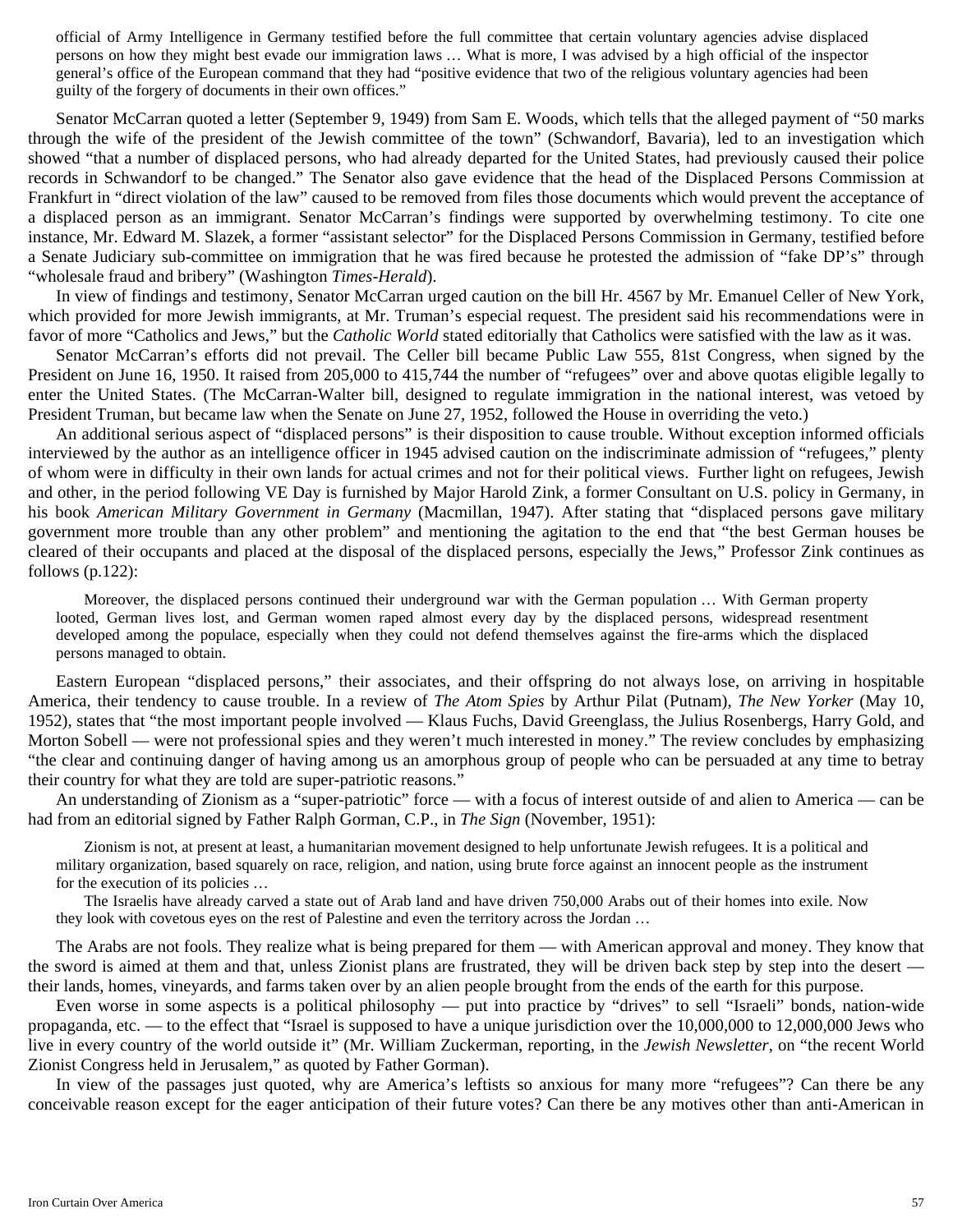the opposition to the McCarran-Walter law? Moreover, can anyone believe that continued subservience to "Israeli" aims is other than an invitation to war in the Middle East — a war which we would probably lose?<sup>[4](#page-57-0)</sup>

### (e)

Let us once more consider the foreign policy which is responsible for our present peril.

Could it be that *those* who pull the strings from hidden seats behind the scenes, *want* Americans to be killed in Korea indefinitely and for no purpose; want the Arab world to turn against us; *want* a few hundred thousand young Americans killed in Germany, and *want* the reviving German state destroyed lest it somehow become again (see Chapter I) a bulwark against the present pagan rulers of Eastern Europe and Northern Asia? Such an eventuality, of course, would be used to bring in from here and there as in World War II a great new horde of politically dependable refugees — a boon to all leftists — a boon so great that no further challenge to their power could be conceivable.

In answering the question, "Do those who pull the hidden strings really want war?" remember that the Soviet manpower reserves are many times greater than ours; their birthrate is nearly twice as high; they have millions of Chinese and other puppets willing to fight for rice and clothing. Without reserves from Asia, however, the Soviet strength in the European theater in 1951 was estimated by General Bonner Fellers as "175 divisions some 25 of which were armored" (*Human Events*, January 21, 1951). In the Soviet's favor also is the nature and extent of Soviet territory, which is characterized by miles and miles of marshes in summer and impenetrable snow in winter. The vast inhospitable areas of Russia caused even the tremendous Europe-based armies of Napoleon and Hitler to bog known to ultimate defeat. The long range Soviet strategic aim according to Stalin is to induce the United States to follow a policy of self-destruction, and that goal can be best accomplished by our engaging in extended land warfare far from home. Here is testimony from a speech recently delivered at Brown University by Admiral Harry E. Yarnell, former Commander-in-Chief of the United States Asiatic fleet:

To a Russian war planner, the ideal situation would be a campaign against the Allies in Western Europe, where their army can be used to the greatest advantage, while their submarines can operate not far from home bases against the supply lines from the United States to Europe.

Moreover in answering the question, "Do those who pull the hidden strings want war?" Americans, and particularly women, must remember, alas! that America is no longer "a preeminently Christian and conservative nation," as General MacArthur described it in a speech to the Rainbow Division (1937) as his career as Chief of Staff of the Army was ending (*MacArthur On War*, by Frank C. Waldrop, Duell, Sloan and Pearce, New York, 1942). Americans who adhere doggedly to the idea that traditional Christianity shall not disappear from our land must beware of the fallacy of thinking that, because they are merciful, other people are merciful. Mercy toward all mankind is a product of Christianity and is absent from the dialectic materialism of the New Rulers of Russia, whose tentacles reach to so many countries. Apart from Christ's Sermon on the Mount, the most famous Passage on mercy in the English language is Shakespeare's "The quality of mercy." It has been widely suppressed, along with the teaching of the play, *The Merchant of Venice*, which contains it (Chapter V, above).

It is thus well to reflect constantly that Soviet leaders are moved by no consideration of humanity as the term is understood in the Christian West. Instead of relieving a famine, the rulers of Russia are reported to have let millions of Russians die in order to restore in a given province, or oblast, according to Chinese Nationalist sources — and others — the Chinese Communist "backed by Russia" have decided that they must accomplish the "eventual extermination of 150,000,000 Chinese" to reduce Chinese population, now between 450,000,000 and 475,000,000, "to more manageable proportions" (AP dispatch, Dallas *Morning News*, and other papers, March 12, 1951). This is necessary, under the Communist theory, if China is to be a strong country without the permanent internal problem of hordes of people near starvation, or likely to be so by the ravages of draught and flood.

This brings us again to the testimony before Congress by Secretary of Defense Marshall (May 8 and following, 1951) that our purpose in Korea was to bleed the Chinese until they got tired and cried halt. For Chinese Communist leaders, who "need" a population reduction of 150,000,000 people, there is only delighted amusement in such U.S. official statements, intended to justify our war policy and reassure the American public! Equally amusing for them is the official U.S. statement that we are inflicting casualties much greater than those we are sustaining. Even apart from any Chinese Communist population reduction policy, their present population is three times ours, and they have no plans, as we have, to use elements of their population to save Europe and "police" foreign areas!

The Kremlin laughter at our acceptance of continuing American casualties under such an insane motivation as bleeding the Chinese and at our waste of matériel must have been even more hearty than that of the Chinese Communists. Yet these appalling facts constituted the foreign policy of our top State Department and Defense Department leaders under the Acheson and Marshall régimes!

It appears then that U.S. leftists, including those who control the National Democratic Party, want war, Socialistic controls,

<span id="page-57-0"></span>Iron Curtain Over America 58  $4 \times 15^{th}$  Edition version of this paragraph: "In view of the facts above states and the passage just quoted, why is President Truman so anxious for hundreds of thousands more refugees? Can there be any conceivable reason except for the eager anticipation of their future votes and also the party's current need of the votes of those who favor a larger influx of refugees? Indeed, the whole refugee business "smells to heaven" and deserves the fullest investigation by the Congress and the fullest publicity before the tribunal of the American people. The refugee question should be made part and parcel of a thorough-going investigation of immigration — legal, pseudo-legal, and illegal — which should be at once begun by the House and Senate Committees on the Judiciary, among whose functions is the thorny problem of immigration."]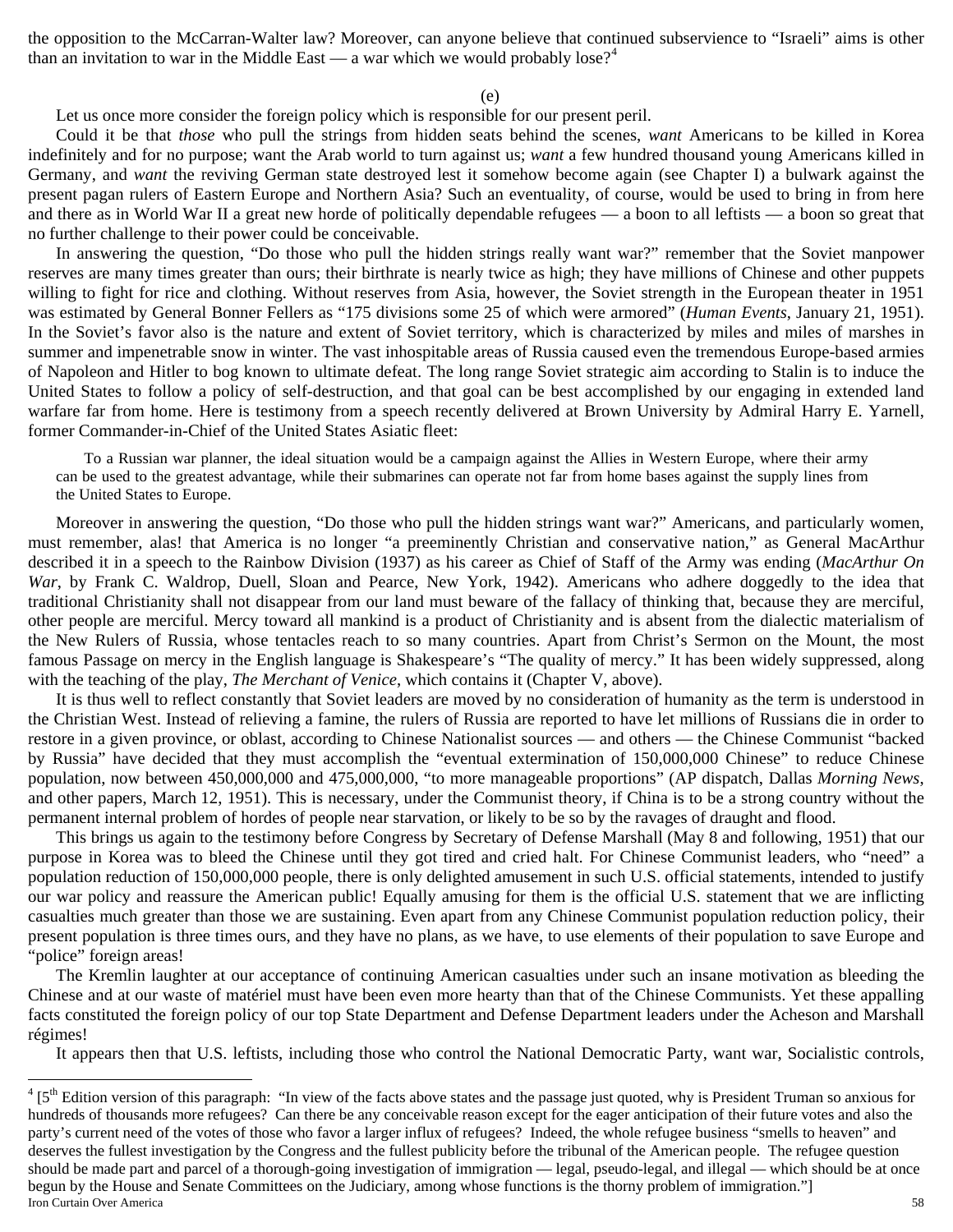and plenty of casualties, and not one fact known to the author points to the contrary. Full-scale war, of course, would be edged into in devious ways with carefully prepared propaganda, calculated to fool average Americans, including ignorant and deluded basically patriotic people in the Democratic Party. There would, of course, be an iron curtain of complete censorship, governmental and other.

Dazed by propaganda verbiage, American boys will not understand — any more than when talking to General Eisenhower during World War II — but they will give their fair young lives:

> Theirs not to reason why, Theirs but to do and die.

"Greater love hath no man than this," said the Saviour (*St. John*, XV,13), "that a man lay down his life for his friends." But nowhere in scripture or in history is there a justification for wasting precious young life in the furtherance of sinister political purposes.

# **CHAPTER VIII CLEANING THE AUGEAN STABLES**

In ancient fable one of the giant labors of Hercules was cleaning the labyrinthine stables of King Augeas who possessed "an immense wealth of herds" (*Encyc. Brit.*, II, 677) and twelve sacred bulls. The removal of accumulated filth was accomplished in the specified time and the story of difficulty successfully overcome has been told through the ages for entertainment and for inspiration.

The modern significance of the parable of Hercules may be thus interpreted. King Augeas is Mr. Truman. The sacred bulls are those high and mighty individuals who control and deliver the votes of minority blocs. The filth is the nineteen-year accumulation of Communists and fellow-travelers in the various departments, executive agencies, bureaus, and what not, of our government. To clean out the filth, there can be but one Hercules — an aroused American people.

Exactly how can the American people proceed under our laws to clean out subversives and other scoundrels from our government? There are three principal ways: (a) by a national election; (b) by the constitutional right of expressing their opinion; and (c) by influencing the Congress to exercise certain powers vested in the Congress by the Constitution, including the power of impeachment.

(a)

A national election is the normal means employed by the people to express their will for a change of policy. There are reasons, however, why such a means should not be exclusively relied on. For one thing, a man elected by the people may lose completely the confidence of the people and do irreparable damage by bad appointive personnel and bad policies after one election and before another. In the second place, our two leading parties consist of so many antagonistic groups wearing a common label that candidates for president and vice-president represent compromises and it is hard to get a clear-cut choice as between Democrats and Republicans. For instance, in the campaigns of 1940, 1944, and 1948 the Republicans offered the American voters Wendell Willkie, and Thomas Dewey — twice! Willkie was a sincere but poorly informed and obviously inexperienced "one worlder," apparently with a soft spot toward Communism, or at least a blind spot, as evidenced in his hiring or lending himself as a lawyer to prevent government action against alleged Communists. Thus, among "the twelve Communist Party leaders" arrested July 26, 1951, was William Schneiderman, "State Chairman of the Communist Party of California and a member of the Alternate National Committee of the Communist Party of the United States." The preceding quotations are from the *New York Times* (July 27, 1951), and the article continues: "With the late Wendell L. Willkie as his counsel, Schneiderman defeated in the Supreme Court in 1943 a government attempt to revoke his citizinship for his political associations. Schneiderman was born in Russia." Likewise, Governor Dewey of New York, campaigning on a "don't bother the Communists" program, won the Oregon Republican presidential primary election in 1948 in a close contest from Harold Stassen, who endorsed anti-Communist legislation. Governor Dewey, largely avoiding issues, except in this instance, moved on to nomination and to defeat. The moral seems to be that the American people see no reason to change from the Democratic Party to the Republican Party with a candidate favorable to or indifferent to Communism. With such a Republican candidate, a Democratic candidate may be favored by some conservatives who rely on the more or less conservative Democrats — who extend from Maryland in an arc through the South around to Nevada — to block the extreme radicalism of a Democratic administration. Governor Dewey followed the Roosevelt path not only in a disinclination to combat Communism; in such matters as the "purge" of Senator Revercomb of West Virginia, he showed evidence of a dictatorial intention to which not even Roosevelt would have presumed.

Thus, however much one may hope for a pair of *strong, patriotic, and able* Democratic candidates or a pair of *strong, patriotic, and able* Republican candidates at the next election, there is no certainty of a realized hope. There is likewise no certainty of success in the move of a number of patriotic people in both parties to effect a merger of American-minded Republicans and non-leftist Democrats in time for a slate of coalition candidates in the next presidential election. This statement is not meant to disparage the movement, whose principal sponsor Senator Karl Mundt represents a state (South Dakota) not in the Union during the Civil War and is therefore an ideal leader of a united party of patriotic Americans both Northern and Southern.

Iron Curtain Over America 59 Senator Mundt's proposal deserves active and determined support, because it is logical for people who feel the same way to vote together. Moreover, the defective implementation of the Mundt proposal would certainly be acclaimed by the great body of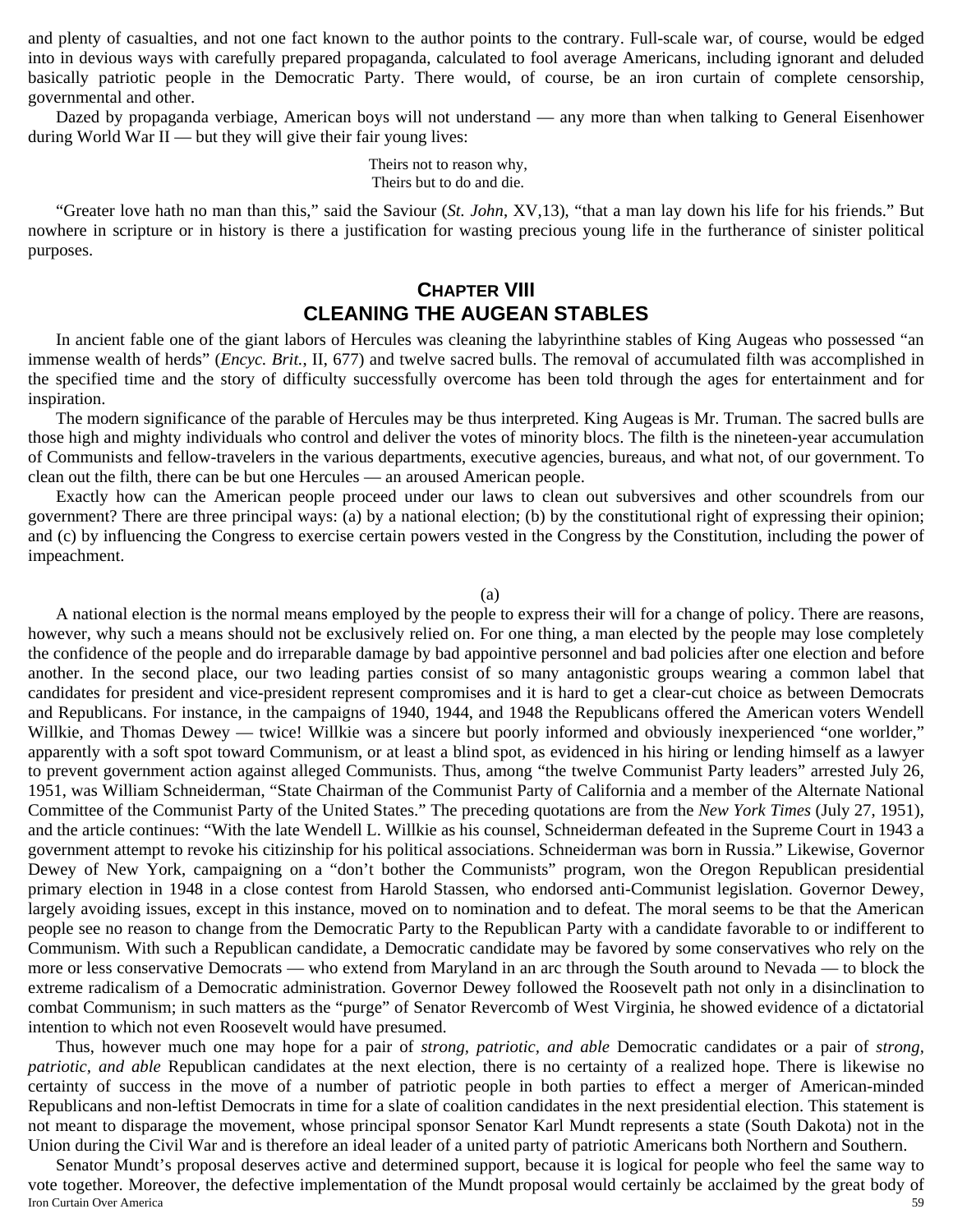the people — those who acclaimed General MacArthur on his return from Tokyo. The stumbling-block, of course, is that it is very hard for the great body of the people to make itself politically effective either in policy or in the selection of delegates to the national nominating conventions, since leaders already in office will, with few exceptions, be reluctant to change the setup (whatever its evil) under which they became leaders.

To sum up, a coalition team — as Senator Mundt proposes — would be admirable. Nevertheless, other methods of effecting a change of our national policy must be explored.

A possible way for the American public to gain its patriotic ends is by the constitution-protected right of petition (First Amendment). The petition, whether in the form of a document with many signatures or a mere individual letter, is far more effective than the average individual is likely to believe. In all cases the letters received are beyond question tabulated as straws in the wind of public opinion; and to a busy Congressman or Senator a carefully prepared and well-documented letter from a person he can trust may well be a guide to policy. The author thus summed up the influence of letters in his book *Image of Life* (Thomas Nelson and Sons, New York, 1940, pp. 207-208:

It is perhaps unfortunate, but undeniably true that letter-writers wield a powerful influence in America. Along with the constant newspaper and magazine "polls" of citizens and voters, letters are the modern politician's method of keeping his ear to the ground. This fact was startlingly illustrated in 1939 by a high executive's issuing a statement justifying a certain governmental stand by an analysis of the correspondence received on the subject. Since the letter wields this influence, and since it is one of the chief weapons of the organized minority, public-spirited citizens should use it, too. They should write to members of state legislatures, United States Congressmen and Senators, and other government officials endorsing or urging measures which the writers believe necessary for the good of the country. Similar letters of support should of course be written to any others in or out of government service, who are under the fire of minorities for courageous work in behalf of decency, morality, and patriotism.

The use of the letter for political purposes by organized groups is illustrated by the fact that a certain congressman (his words to the author in Washington) received in one day more than 5,000 letters and other forms of communication urging him to vote for a pending measure favorable to "Israel," and not one post card on the other side!

Letters in great volume cannot be other than effective. To any Congressman, even though he disapproves of the policy or measure endorsed by the letters, they raise the question of his being possibly in error in view of such overwhelming opposition to his viewpoint. To a Congressman who believes sincerely — as some do — that he is an agent whose duty is not to act on his own judgment, but to carry out the people's will, a barrage of letters is a mandate on how to vote. Apparently for the first time, those favoring Western Christian civilization adopted the technique of the opposition and expressed themselves in letters to Washington on the dismissal of General MacArthur.

In addition to writing letters to the President and his staff and to one's own senators and congressmen, the patriotic American should write letters to other senators and congressmen who are members of committees concerned with a specific issue (see c, below). In this way, he will meet and possibly frustrate the new tactics of the anti-American element which, from its newspaper advertisements, seems to be shifting its controlled letters from a writer's "own congressman and senators" to "committee chairmen and committee members." For the greater effectiveness which comes from a knowledge of the structure of the government, it is exceedingly important that each patriotic citizen possess or have access to a copy of the latest *Congressional Directory* (Superintendent of Documents, Government Printing Office, Washington, D.C., \$1.50).

The patriotic citizen should not let his or her letter writing stop with letters to officials in Washington. Letters along constructive lines should be sent to other influential persons such as teachers, columnists, broadcasters, and judges letting them know the writer's views. Persons such as Judge Medina, who presided in a fair and impartial manner over a trial involving charges of communism, are inundated by letters and telegrams of calumny and vilification (his words to the author and others at a meeting of the Columbia Alumni in Dallas). To such officials, a few letters on the other side are heartening.

Letters to newspapers are especially valuable. Whether published or not, they serve as opinion-indicators to a publisher. Those that are published are sometimes clipped and mailed to the White House and to members of the Congress by persons who feel unable to compose letters of their own. The brevity of these letters and their voice-of-the-people flavor cause them also to be read by and thus to influence many who will not cope with the more elaborate expressions of opinion by columnist and editorial writers.

(c)

As the ninth printing of *The Iron Curtain Over America* was being prepared (summer of 1952) for the press, it became a fact of history that President Truman would not succeed himself for the presidential term, 1953-1957. The following pages of this chapter should therefore be read not as a specific recommendation directed against Mr. Truman but as a general consideration of the question of influencing executive action through pressure upon Congressional committees and — in extreme cases — by impeachment, with the acts and policies of Mr. Truman and his chief officials used as illustrative material.<sup>[5](#page-59-0)</sup>

<span id="page-59-0"></span>Iron Curtain Over America 60  $<sup>5</sup>$  [5<sup>th</sup> Edition: "Mr. Truman has revealed no egomaniac dreams of being the first president of the world and it is unpleasant to believe that he</sup> wishes ill for his country. It is charitable to believe that he is incapable of constructive thought on our complex foreign entanglements and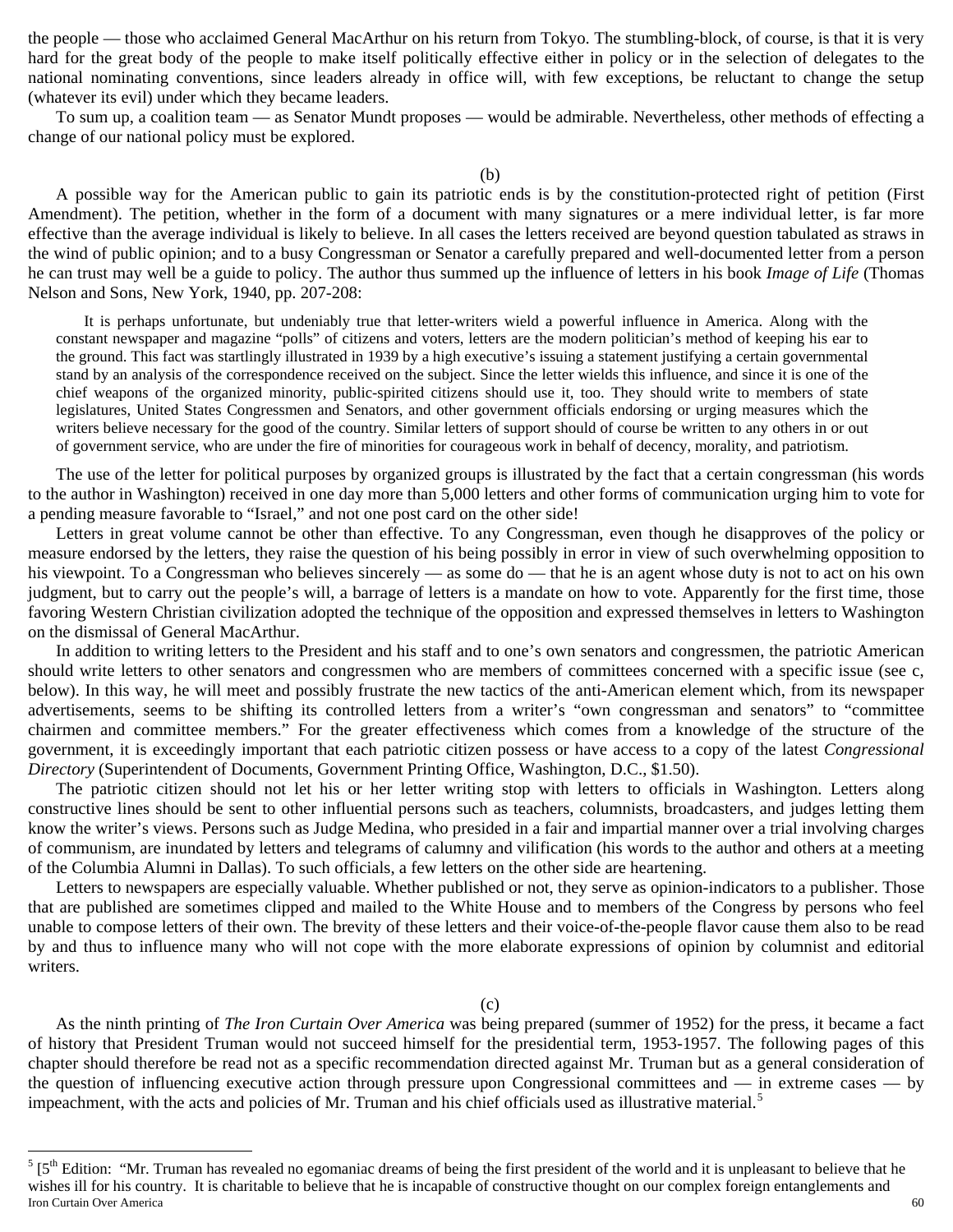If the pressure of public opinion by a letter barrage or otherwise is of no avail, because of already existing deep commitments as a pay-off for blocs of votes or for other reasons, there are other procedures.

The best of these, as indicated under (b) above, is to work through the appropriate committees of the Congress.

Unfortunately the Foreign Affairs Committee of the Senate has a majority of members willing to play along with almost any vote-getting scheme. It was only by the skillful maneuvering of the Chairman, Senator Tom Connally of Texas, that the Committee was prevented from passing during World War II a pro-Zionist resolution on the Middle East which might have prejudiced the American victory in the war. Despite Mr. Acheson's record, every Republican on the Committee approved the nomination of that "career man" to be Secretary of State (telegram of Senator Tom Connally to the author. See also the article by C.P.Trussell, *New York Times*, January 19, 1949). Thus with no Republican opposition to attract possible votes from the Democratic majority, the committee vote on Acheson's confirmation was unanimous! Parenthetically, a lesson is obvious namely, that both political parties should in the future be much more careful than in the past in according committee membership to a Senator, or to a Representative, of doubtful suitability for sharing the committee's responsibilities.

Despite one very unfortunate selection, the Republican membership of the House Committee on Foreign Affairs averages up better than the Republican membership of the Senate Committee on Foreign Relations. The House Committee is not so influential, however, because of the Constitution's express vesting of foreign policy in the Senate.

In contrast, however, the House Appropriations Committee is under the Constitution more influential than the Appropriations Committee in the Senate, and might under public pressure withhold funds (U.S. Constitution, Article I, Section 9, Paragraph 6) from a government venture, office, or individual believed inimical to the welfare of the United States (see George Sokolshy's syndicated column, Dallas *Morning News* and other papers, Jan. 23, 1951. In the matter of appropriations, the Senate Committee on Appropriations has, however, made a great record in safeguarding what it believes to be the public interest. For example, in 1946 the senior Republican member of this vital Senate Committee was instrumental in achieving the Congressional elimination from the State Department budget of \$4,000,000 earmarked for the Alfred McCormack unit — an accomplishment which forced the exit of that undesired "Special Assistant to the Secretary of State." There is no reason why this thoroughly Constitutional procedure should not be imitated in the 1950's. The issue was raised for discussion by Congressman John Phillips of California, a member of the House Appropriations Committee, in May, 1951 (AP dispatch in the *Times-Herald*, Dallas, May 14, 1951).

In mid-1950 the House Committee on Un-American Activities seemed to need prodding by letters from persons in favor of the survival of America. The situation was described thus in a Washington *Times-Herald* (November 26, 1950) editorial entitled "Wake the Watchman":

The reason the committee has gone to sleep is that it is now, also for the first time in its history, subservient to the executive departments which have so long hid the Communists and fought the committee.

For evidence, compare the volume entitled Hearings Regarding Communism in the United States Government — Part 2, that record committee proceedings of Aug. 28 and 31, and Sept. 1 and 15, 1950, with the records of comparable inquiries any year from the committee's origin in 1938 down to 1940 when the present membership took over.

The witnesses who appeared before the committee in these latest hearings need no explaining. They were: Lee Pressman, Abraham George Silverman, Nathan Witt, Charles Kramer, John J. Abt and Max Lowenthal. This handsome galaxy represents the very distilled essence of inside knowledge in matters that can help the people of this Republic understand why we are now wondering where Stalin is going to hit us next.

At least one, Max Lowenthal, is an intimate friend of President Trumen, regularly in and out of side entrances at the White House.

Perhaps that accounts — of course it does — for the arrogant assurance with which Lowenthal spit in the committees eye when he was finally brought before it for a few feeble questions.

Incidentally, "Truman was chosen as candidate for Vice President by Sidney Hillman, at the suggestion (according to Jonathan Daniels in his recent book *A man of Independence*) of Max Lowenthal" … ("The Last Phase," by Edna Lonigan, *Human Events*, May 2, 1951).

In fairness to the present membership, however, it is well to add that, from a variety of circumstances, the Committee has suffered from a remarkable and continuing turn-over of membership since the convening of the 81st Congress in January, 1949. New regulations — passed for the purpose by the Democratic 81st Congress, which was elected along with President Truman in 1948 — drove from the Committee two of its most experienced and aggressive members: Mr. Rankin of Mississippi, because he was Chairman of the Committee on Veterans' Affairs, and Mr. Hebert of Louisiana, because he was not a lawyer. In January, 1949, the experienced Congressman Karl Mundt of South Dakota left the House and his membership on the Committee to take his seat in the Senate. Promotion to the Senate (Dec. 1, 1950) likewise cost the Committee the services of Congressman Richard Nixon of California, the member most active in the preliminaries to the trial of Alger Hiss. In the election of 1950, Representative Francis Case of South Dakota was advanced to the Senate. After a single term on the Committee, Congressman Burr P. Harrison of Virginia became a member of the Ways and Means Committee on Un-American Activities. Thus when the Committee was reconstituted at the opening of the 82nd Congress in January, 1951, only one man, Chairman John S. Wood of Georgia, had had more than one full two-year term of service and a majority of the nine members were new.

Iron Curtain Over America 61 smilingly follows the plans of those around him, many of them sinister hold-overs from the era of our surrender to the Soviet. At heart a politician, he might conceivably be forced by public opinion to change his advisors and his pro-Communist attitudes.]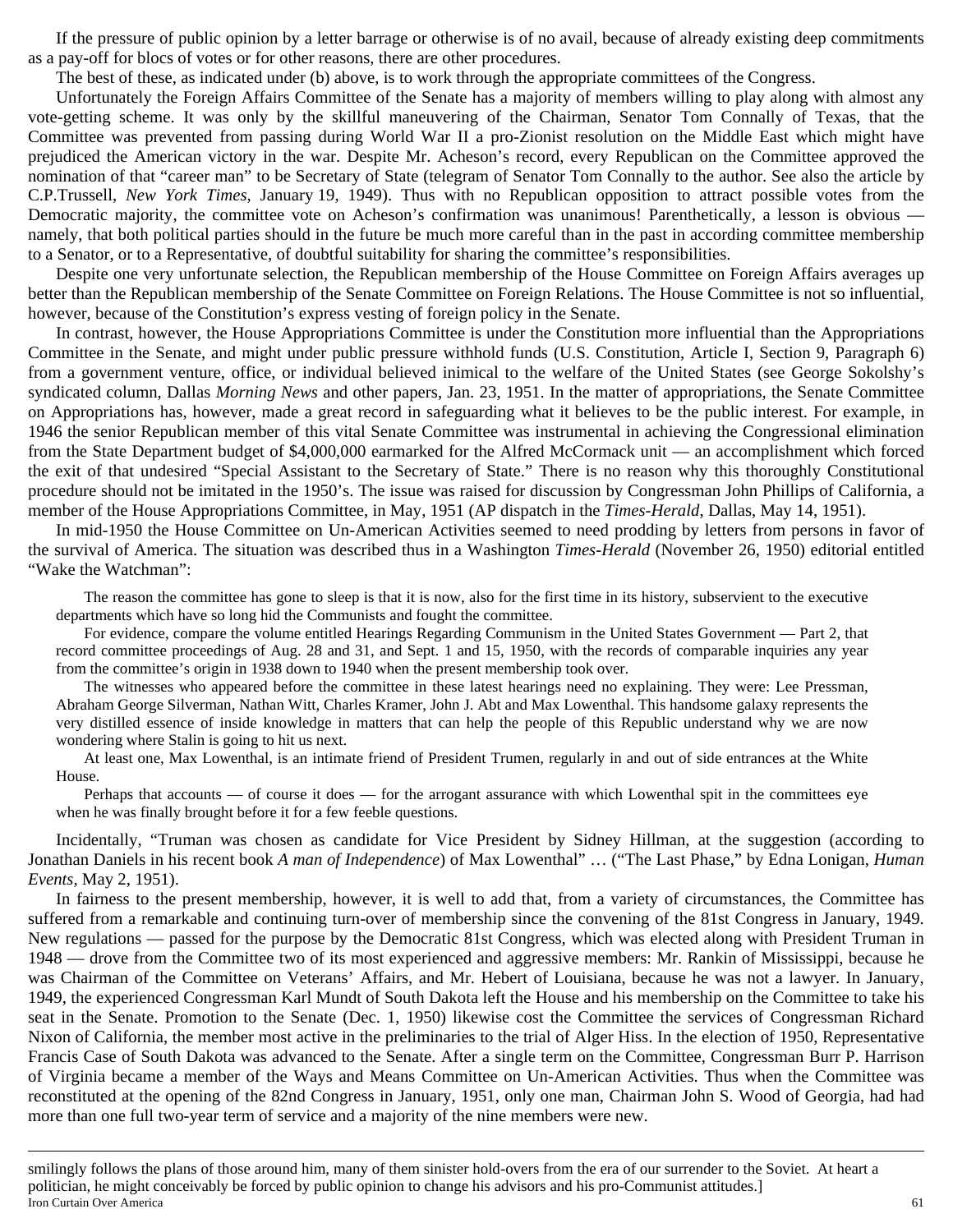The Committee, like all others, needs letters of encouragement to offset pressure from pro-Communist elements, but there were evidences in 1951 of its revitalization. On April 1, 1951, it issued a report entitled "The Communist Peace Offensive," which it described as "the most dangerous hoax ever devised by the international Communist conspiracy" (see *Red-ucators in the Communist Peace Offensive*, National Council for American Education, 1 Maiden Lane, New York 38, N.Y.) Moreover, in 1951 the committee was again probing the important question of Communism in the motion picture industries at Hollywood, California. Finally, late in 1951 the Un-American Activities Committee issued a "brand new" publication, a "Guide Book to Subversive Organizations," highly recommended by The Americanism Division, The American Legion (copies may be had from the National Americanism Division, The American Legion, 700 N. Pennsylvania St., Indianapolis, Ind.; 25 cents; in lots of 25 or more, 15 cents. See, also, pp. 101-103, above).

Fortunately, the Senate Judiciary Committee is also accomplishing valuable work in the exposure of the nature and methods of the Communist infiltration. Its work is referred to, its chairman Senator McCarran of Nevada is quoted, and its documents are represented by excerpts here and there in this book.

The Rules Committee of the House was restored to its traditional power by the 82nd Congress in 1951 and may also prove an effective brake on bills for implementing the dangerous policies of an incompetent, poorly advised, or treasonable leadership in the executive departments.

As a last resort, however, a President of the United States or any other member of the Executive or Judicial Branches of the government can be removed by impeachment. Article I, Section 2, paragraph 5; Article I, Section 3, paragraph 6; Article II, Section 4, paragraph 1 of the U.S. Constitution name the circumstances under which, and provide explicitly the means by which, a majority of the representatives and two-thirds of the senators can remove a president who is guilty of "misdemeanors" or shows "inability" to perform the high functions of his office. Surely some such construction might have been placed upon Mr. Truman's gross verbal attack (1950) upon the United States Marine Corps, whose members were at the time dying in Korea, or upon his repeated refusal to cooperate with Canada, with Congress, or with the Courts in facing up to the menace of the 43,217 known Communists said by J. Edgar Hoover (AP dispatch, Dallas *Times-Herald*, February 8, 1950) to be operating in this country, with ten times that many following the Communist line in anti-American propaganda and all of them ready for sabotage in vital areas if the Soviet Union should give the word (AP dispatch Dallas *Times-Herald*, February 8, 1950).

The matter of President Truman's unwillingness to move against Communism came to a head with the passage of the Internal Security Act of 1950. Under the title, "Necessity for Legislation," the two Houses of Congress found as follows:

(1) There exists a world Communist movement which, in its origins, its development, and its present practice, is a worldwide revolutionary movement whose purpose it is, by treachery, deceit, infiltration into other groups (governmental and otherwise), espionage, sabotage, terrorism, and any other means deemed necessary, to establish a Communist totalitarian dictatorship in the countries throughout the world through the medium of a world-wide Communist organization ...

(12) The Communist network in the United States is inspired and controlled in large part by foreign agents who are sent into the United States ostensibly as attachés of foreign legations, affiliates of international organizations, members of trading commissions, and in similar capacities, but who use their diplomatic or semi-diplomatic status as a shield behind which to engage in activities prejudicial to the public security.

(13) There are, under our present immigration laws, numerous aliens who have been found to be deportable, many of whom are in the subversive, criminal, or immoral classes who are free to roam the country at will without supervision or control …

(15) The Communist organization in the United States, pursuing its stated objectives, the recent successes of communist methods in other countries, and the nature and control of the world Communist movement itself, present a clear and present danger to the security of the United States and to the existence of free American institutions, and make it necessary that Congress, in order to provide for the common defense, to preserve the sovereignty of the United States as an independent nation, and to guarantee to each State a republican form of government, enact appropriate legislation recognizing the existence of such worldwide conspiracy and designed to prevent it from accomplishing its purpose in the United States.

A measure for curbing Communism in the United States — prepared in the light of the above preamble — was approved by both Senate and House. It was then sent to the President. What did he do?

He vetoed it.

Thereupon both Senate and House (September 22, 1950) overrode the President's veto by far more than the necessary twothirds majorities, and the internal Security Act became "Public Law 831 — 81st Congress — Second Session." The enforcement of the law, of course, became the responsibility of its implacable enemy, the head of the Executive Branch of our government! But the President's efforts to block the anti-Communists did not end with that historic veto. "President Truman Thursday rejected a Senate committee's request for complete files on the State Department's loyalty-security cases on the ground that it would be clearly contrary to the public interest" (AP dispatch, Washington, April 3, 1952). To what "public" did Mr. Truman refer? The situation was summed up well by General MacArthur in a speech before a joint session of the Mississippi legislature (March 22, 1952). The general stated that our policy is "leading us toward a communist state with as dreadful certainty as though the leaders of the Kremlin themselves were charting our course."

In view of his veto of the Internal Security Act and his concealment of security data on government employees from Congressional committees, it is hard to exonerate Mr. Truman from the suspicion of having more concern for leftist votes than for the safety or survival of the United States. Such facts naturally suggest an inquiry into the feasibility of initiating the process of impeachment.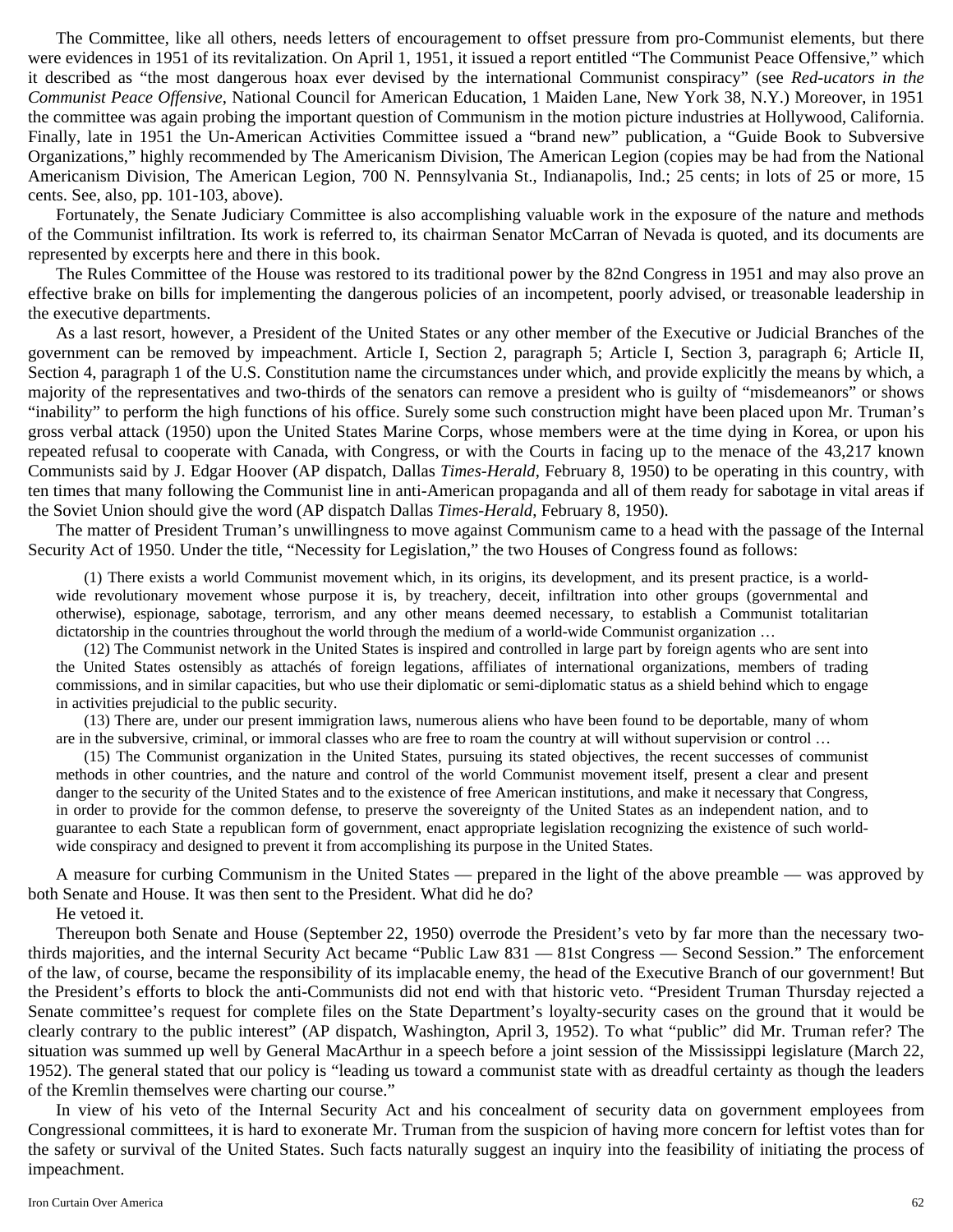Another possible ground for impeachment might be the President's apparent violation of the Constitution, Article I, Section 8, Paragraph 11, which vests in Congress the power "To declare war, grant letters of marque and reprisal, and make rules concerning captures on land and water." This authority of the Congress has never been effectively questioned. Thus in his "Political Observations" (1795) James Madison wrote "The Constitution expressly and exclusively vests in the Legislature the power of declaring a state of war" (quoted from "Clipping of Note," No. 38, The Foundation for Economic Education, Inc., Irvington-on-Hudson, New York). Subsequent interpreters of our basic State Paper, except perhaps some of those following in the footsteps of Supreme Court Justice Brandeis (Chapter III, above), have concurred.

It was seemingly in an effort to avoid the charge of violating this provision of the Constitution that President Truman, except for a reported occasional slip of the tongue, chose to refer to his commitment of our troops in Korea as a "police action" and not a war. Referring to the possibility of President Truman's sending four additional divisions to Europe *where there was no war*, Senator Byrd of Virginia said: "But if by chance he does ignore Congress, Congress has ample room to exercise its authority by the appropriations method and it would be almost grounds for impeachment" (UP dispatch in Washington *Times-Herald*, March 15, 1951). The distinguished editor and commentator David Lawrence (*U.S. News and World Report*, April 20, 1951) also brought up the question of impeachment:

If we are to grow technical, Congress, too, has some constitutional rights. It can impeach President Truman not only for carrying on a war in Korea without a declaration of war by Congress, but primarily for failing to let our troops fight the enemy with all the weapons at their command.

The question of President Truman's violation of the Constitution in the matter of committing our troops in Korea has been raised with overwhelming logic by Senator Karl Mundt of South Dakota. Article 43 of the United Nations charter, as the Senator points out, provides that member nations of the UN shall supply armed forces "in accordance with their respective constitutional processes." Thus the starting of the Truman-Acheson war in Korea not only violated the United States Constitution, but completely lacked United Nations authority — until such authority was voted retroactively! (Washington *Times-Herald*, May 17, 1951; also see Chapter VI, d, above.)

The House in the 81st Congress several times overrode a Truman veto by more than the Constitutional two-thirds vote. Even in that 81st Congress, more than five-sixths of the Senators voted to override the President's veto of the McCarran-Mundt-Nixon anti-Communist bill, which became Public Law 831. With the retirement of Mrs. Helen Douglas and other noted administration supporters, and Mr. Vito Marcantonio, the 82nd Congress is probably even less inclined than the predecessor Congress to tolerate the Truman attitude toward the control of subversives and might not hesitate in a moment of grave national peril to certify to the Senate for possible impeachment for a violation of the Constitution the name of a man so dependent on leftist votes or so sympathetic with alien thought that he sees no menace — merely a "red herring" — in Communism.

With the defeat of such "left of center" men — to use a term which President Franklin Roosevelt applied to himself — as Claude Pepper, Frank Graham, and Glen Taylor and such administration henchmen as Millard Tydings, Scott Lucas, and Francis Myers; with election from the House of new members such as Everett Dirksen, Richard Nixon, and Francis Case; and with other new members such as Wallace F. Bennett, John M. Butler, and Herman Welker, the Senate also might not hesitate in a moment of grave national peril to take appropriate steps toward impeachment under the Constitution.<sup>[6](#page-62-0)</sup>

Incidentally, a rereading of the Constitution of the United States is particularly valuable to anyone who is in doubt as to the Supreme importance of Congress, the President, and the Supreme court under the basic law of the land. Whereas the Congress is granted specific authority to remove for cause the President and any other executive or Justice of the Supreme Court, neither the President nor the Supreme Court has any authority whatsoever over the qualifications of the tenure of office of a Senator or Representative. Good books on the Constitution, both by Thomas James Norton, are *The Constitution of the United States, Its Source and Its Application* (World Publishing Company, Cleveland, 1940) and *Undermining The Constitution, A History of Lawless Government* (The Devin-Adair Company, New York, 1951). In another valuable book, *The Key to Peace* ( The Heritage Foundation, Inc., 75 East Wacker Drive, Chicago 1, Illinois), the author, Dean Clarence Manion of Notre Dame Law School, develops the idea that the key to peace is the protection of the individual under our Constitution.

With reference again to impeachment, an examination of the career of other high executives including the Secretary of State might possibly find one or more of them who might require investigation on the suspicion of unconstitutional misdemeanors.

Despite the bitter fruit of Yalta, Mr. Acheson never issued a recantation. He never repudiated his affirmation of lasting fidelity to his beloved friend, Alger Hiss, who was at Yalta as the newly appointed State Department "Director of Special Political Affairs." Despite the Chinese attack on our troops in Korea, Mr. Acheson never, to the author's knowing, admitted the error, if not

<span id="page-62-0"></span> $6 \times 5<sup>th</sup>$  Edition paragraph deleted here: "Likewise, an examination of the career of other high executives including the Secretary of State might possibly find one or more of them who might require investigation on the suspicion of unconstitutional misdemeanors. But the subject will not be here developed. The author's purpose is solely, as is seen elsewhere in this chapter, to suggest to his readers that the situation in America is not beyond hope."]

<span id="page-62-1"></span> $7 \text{ [5}^{\text{th}}$  Edition version of this paragraph: "With reference again to procedure toward the removal of persons believed to have violated the Constitution, it seems likely that if public pressures, such as those provoked by General MacArthur's dismissal, are accelerated, President Truman might be compelled to remove the Hiss-friend Acheson (see "The Case Against Dean Acheson" by Victor Lasky, *Congressional Record*, Dec. 6, 1951; also obtainable from *Broadcasts, Inc.*, P.O. Box 7813, Washington 4 D.C. 15¢) and others of the poisonous Yalta vintage."]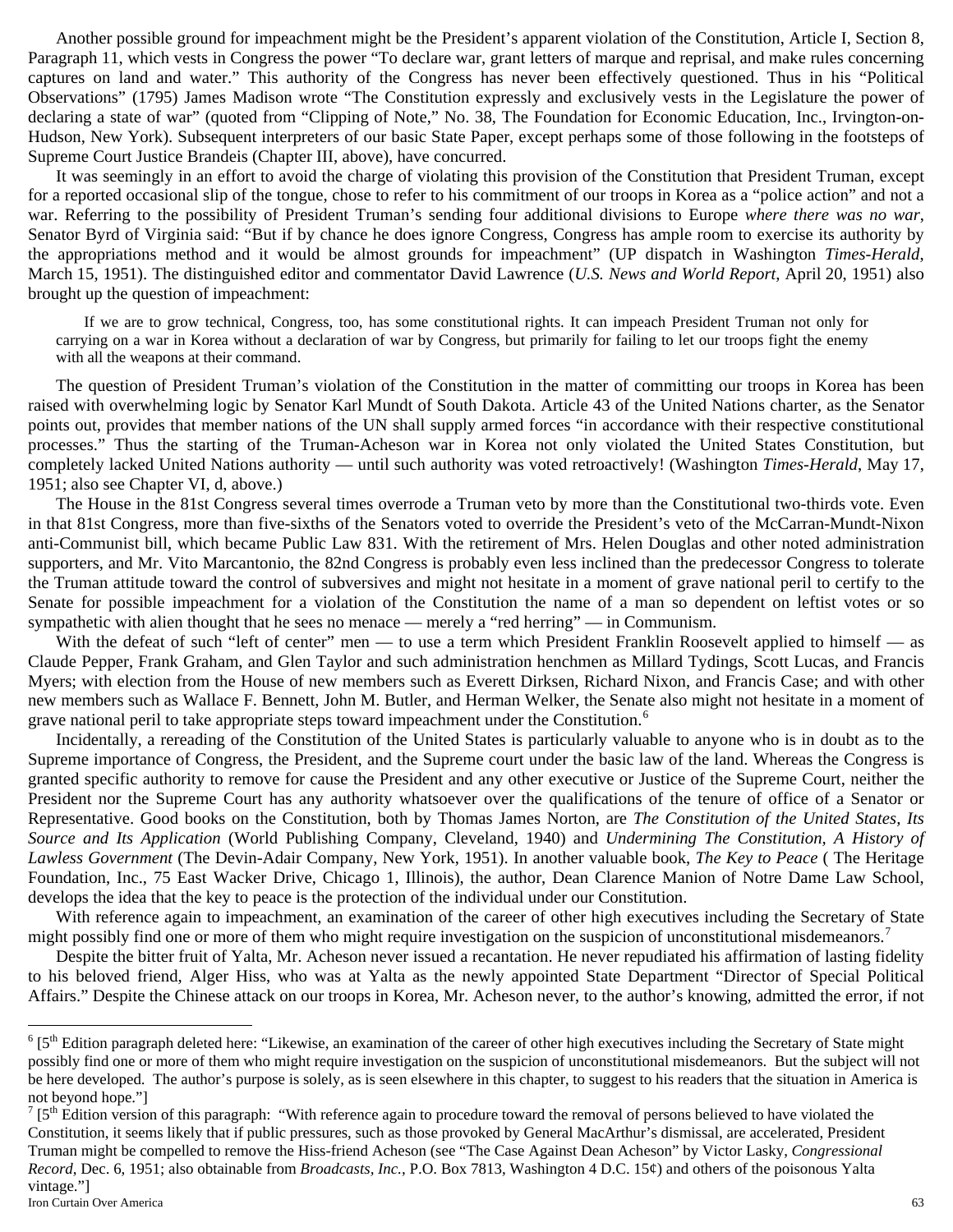the treason, of the policy of his department's Bureau of Far Eastern Affairs down to and including the very year of 1950, when these Chinese Communists, the darlings of the dominant Leftists of our State Department, attacked us in the moment of our victory over the Communists of North Korea. "What then will you do with the fact that as concerning Soviet Russia, from Yalta to this day, every blunder in American foreign policy has turned out to be what the Kremlin might have wished this country to do? All you can say is that if there had been a sinister design it would look like this" (*The Freeman*, June 18, 1951).

General Marshall was at Yalta as Chief of Staff of U.S. Army. According to press reports, he never remembered what he was doing the night before Pearl Harbor. At Yalta, it was not memory but judgment that failed him for he was the Superior Officer who tacitly, if not heartily, approved the military deals along the Elbe and the Yalu — deals which are still threatening to ruin our country. General Ambassador Marshall not only failed miserably in China; Secretary of State Marshall took no effective steps when a Senate Appropriations subcommittee, according to Senator Ferguson of Michigan, handed him a memorandum stating in part: "It becomes necessary due to the gravity of the situation to call your attention to a condition that developed and still flourishes in the State Department under the administration of Dean Acheson. It is evident that there is a deliberate, calculated program being carried out not only to protect communist personnel in high places but to reduce security and intelligence protection to a nullity" (INS, Washington *Times-Herald*, July 24, 1950). The reference to Acheson was to Undersecretary Acheson, as he then was. Unfortunately in late 1951, when General Marshall ceased to be secretary of Defense, he was replaced by another man, Robert A. Lovett, who, whatever his personal views, carried nevertheless the stigma of having been Undersecretary of State from July, 1947, to January, 1949 (*Congressional Directory*, 82nd Congress, 1st Session, p. 365), when our opposition in China was being ruined under the then Secretary of State, George C. Marshall.

The pro-Soviet accomplishments of the high-placed leftists and their dupes in our government are brilliantly summed up by Edna Lonigan in *Human Events* (Sept. 8, 1948):

Our victorious armies halted where Stalin wished. His followers managed Dumbarton Oaks, UN, UNRRA, our Polish and Spanish policies. They gave Manchuria and Northern Korea to Communism. They demoted General Patton and wrote infamous instructions under which General Marshall was sent to China. They dismantled German industry, ran the Nuremberg trials and even sought to dictate our economic policy in Japan. Their greatest victory was the "Morgenthau Plan."

And the astounding thing is that except for the dead (Roosevelt, Hillman, Hopkins, Winant) and Mr. Morgenthau, and Mr. Hiss, and General Marshall, *most of those chiefly responsible* for our policy as described above were *still in power* in June, 1952!

In Solemn truth, do not seven persons share most of the responsibility for establishing the Communist grip on the world? Are not the seven: (1) Marx, the founder of violent Communism; (2) Engels, the promoter of Marx; (3, 4, 5) Trotsky, Lenin, and Stalin; (6) Franklin D. Roosevelt, who rescued the tottering Communist empire by recognition (1933), by the resultant financial support, by his refusal to proceed against Communists in the United States, and by the provisions of the Yalta Conference; and (7) Harry S. Truman, who agreed at Potsdam to the destruction of Germany and thereafter followed the Franklin Roosevelt policy of refusing to act against Communists in the United States — the one strong nation which remains as a possible obstacle to Communist world power?

In spite of the consolidation of Stalin's position in Russia by Franklin Roosevelt and by Stalin's "liquidation" of millions of anti-Communists in Russia after Roosevelt's recognition, the Soviet Union in 1937 was stymied in its announced program of world conquest by two road-blocks: Japan in the East and Germany in the West. These countries, the former the size of California and the latter the size of Texas, were small for great powers, and since their main fears were of the enormous, hostile, and nearby Soviet Union, they did not constitute an actual danger to the United States. The men around Roosevelt, many of them later around Truman, not merely defeated but *destroyed the two road-blocks against the spread of Stalinist Communism!* Again we come to the question: Should the United States continue to use the men whose stupidity or treason built the Soviet Union into the one great land power of the world?

In continuing to employ people who were in office during the tragic decisions of Tehran, Yalta, and Potsdam, are we not exactly as sensible as a hypothetical couple who employ the same baby sitter who has already killed three of their children?

"By What Faith, Then, Can We Find Hope in Those Whose Past Judgments So Grievously Erred? asked Senator Ecton of Montana on September &, 1951. "Can We Trust the Future to Those Who Betrayed the Past?" asked Senator Jenner of Indiana in a speech in the Senate of the United States on September 19, 1950. Whatever the cause of our State Department's performances, so tragic for America, in 1945 and thereafter (see also Chapter VI, above), the answer to Senator Jenner's point blank question is an incontrovertible "No."

Congressmen, the patriotic elements in the press, and the letter-writing public should continually warn the President, however, that a mere shuffling around of the save old cast of Yalta actors and others "Whose past judgments so grievously erred" will not be sufficient. We must not again have tolerates of extreme leftism, such as Mr. John J. McCloy, who was Assistant Secretary of War from April, 1941, to November, 1945, and Major General Clayton Bissell, who was A.C. of S.G.-2, i.e., the Army's Chief of Intelligence, from Feb. 5, 1944, "to the end of the war" (*Who's Who in America*, 1950-1951, pp. 1798 and 232). In February, 1945, these high officials were questioned by a five-man committee created by the new 79th Congress to investigate charges of communism in the War Department.

In the *New York Times* of February 28 (article by Lewis Wood), Mr. McCloy is quoted as follows:

The facts point to the difficulties of legal theory which are involved in taking the position that mere membership in the Communist party, present or past should exclude a person from the army or a commission. But beyond any questions of legal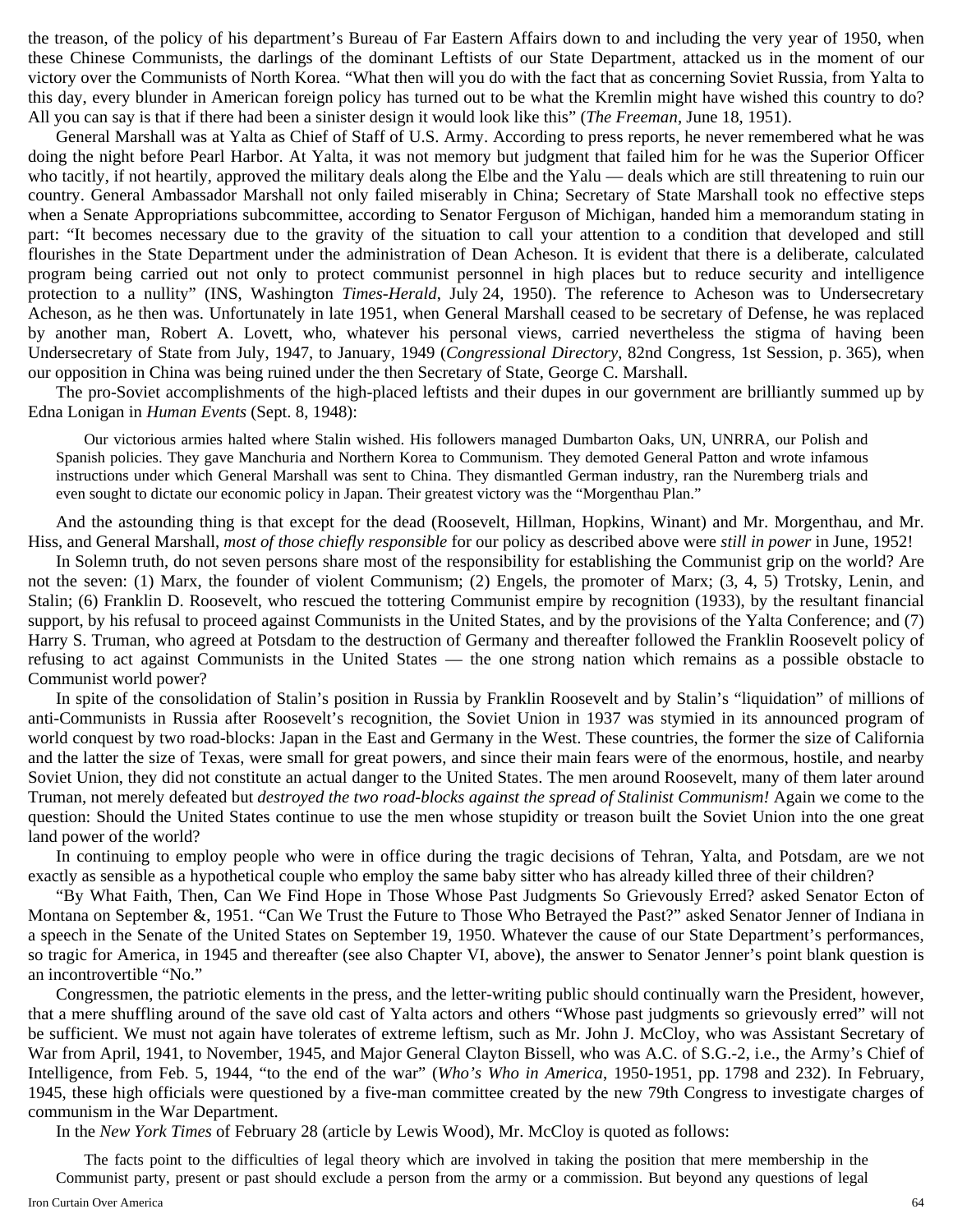theory, a study of the question and our experience convinced me that we were not on sound ground in our investigation when we placed emphasis solely on Communist affiliation.

According to some newspapers, Mr. McCloy's testimony gave the impression that he did not care if 49% of a man's loyalty was elsewhere provided he was 51% American. The validity of Christ's "No man can serve two masters" was widely recalled to mind. Edward N. Scheiberling, National Commander of the American Legion, referring to Assistant Secretary of War McCloy's testimony, stated (*New York Times*, March 2, 1945):

That the Assistant Secretary had testified that the new policy of the armed forces would admit to officer rank persons 49 percent loyal to an alien power, and only 51 percent loyal to the United States.

The Legion head asserted further:

Fifty-one percent loyalty is not enough when the security of our country is at stake … The lives of our sons, the vital military secrets of our armed forces must not be entrusted to men of divided loyalty.

The Washington *Times-Herald* took up the cudgels against Mr. McCloy and he was shifted to the World Bank and thence to the post of High Commissioner of Germany (Chapter VI, above). With sufficient documentation to appear convincing, *The Freeman* as late as August 27, 1951, stated that "Mr. McCloy seems to be getting and accepting a kind of advice that borders on mental disorder."

General Bissell was moved from A.C. of S., G-2 to U.S. Military Attaché at London. He received, a little later, a *bon voyage* present of a laudatory feature article in the Communist *Daily Worker*. Below the accompanying portrait (*Daily Worker*, June 20, 1947) was the legend "Maj. Gen. Clayton Bissell, wartime head of the U.S. Army Intelligence Corps, who defended Communist soldiers from the attacks of Washington seat-warmers during the war."

What of the Congressional Committee? Though it had been created and ordered to work by a coalition of patriotic Republicans and Southern Democrats, each party chose its own committee members. The Democratic majority in the house chose members to its "left-of -center" liking, and the committee (Chairman: Mr. Thomason of Texas!) by a strict party vote of 3-2 expressed itself as satisfied with the testimony of McCloy and Bissell.

Surely the American public wants no high officials tolerant of Communists or thanked by Communists for favors rendered.

Surely Americans will not longer be fooled by another shuffling of the soiled New Deal deck with its red aces, deuces, knaves, and jokers. This time we will not be blinded by a spurious "bipartisan" appointment of Achesonites whose nominal membership in the Republican Party does not conceal an ardent "me-too-ism." Americans surely will not, for instance, tolerate actors like tweedle-dum John Foster Dulles who goes along with tweedle-dee Acheson right down the line even to such an act as inviting Hiss to New York to become President of the Carnegie Endowment for International Peace, of which Dulles was the new Chairman of the Board. It might have been expected that with Hiss away, his trouble in Washington would blow over — but it did not.

The reference to high-placed War Department officials whose loyalty or judgment has been questioned by some of their fellow Americans brings us to an evaluation of the reception given in all parts of this nation to General MacArthur after his dismissal by President Truman in April, 1951. It seems that General MacArthur's ovation was due not to his five stars, for half a dozen generals and admirals have similar rank, but to his being a man of unquestioned integrity, unquestioned patriotism, and above all — to his being avowedly a Christian.

Long before the spring crisis of 1951 General MacArthur was again and again featured in the obscure religious papers of many Christian denominations as a man who asked for more Christian missionaries for Japan and for New Testaments to give his soldiers. MacArthur's devout Christianity was jeered in some quarters but it made a lasting impression on that silent majority of Americans who have been deeply wounded by the venality and treason of men in high places.

"I was privileged in Tokyo," wrote John Gunther in *The Riddle of MacArthur*, "to read through the whole file of MacArthur's communications and pronouncements since the occupation began, and many of these touch, at least indirectly, on religious themes. He constantly associates Christianity with both democracy and patriotism."

MacArthur is a Protestant, but to the editor of the Brooklyn Tablet, a Catholic periodical, he wrote as follows:

Through daily contact with our American men and women who are here engaged in the reshaping of Japan's future, there are penetrating into the Japanese mind the noble influences which find their origin and their inspiration in the American home. These influences are rapidly bearing fruit, and apart from the great numbers who are coming formally to embrace the Christian faith, a whole population is coming to understand, practice and cherish its underlying principals and ideals.

To some people this language of General MacArthur's may seem outmoded or antiquarian. The writings of the more publicized American theologians — darlings of leftist book-reviews — may indicate that the clear water of classical Christianity is drying up in a desert of experimental sociology, psychiatry, and institutionalized ethical culture. But such is not the case. The heart of America is still Christian in its felt need of redemption and salvation as well as in its fervent belief in the Resurrection.

Christianity in the historical, or classical, sense is closely allied with the founding and growth of America. It was the common adherence to some form of Christianity which made it "possible to develop some degree of national unity out of the heterogeneous nationalities represented among the colonists" of early America (*The Immigration and Naturalization Systems of the United States*, p. 231). This acceptance of the tenets of Christianity as the basis of our American society gave our people a body of shared ideals — a universally accepted code of conduct. Firmly rooted in Christianity was our conception of honor, both personal and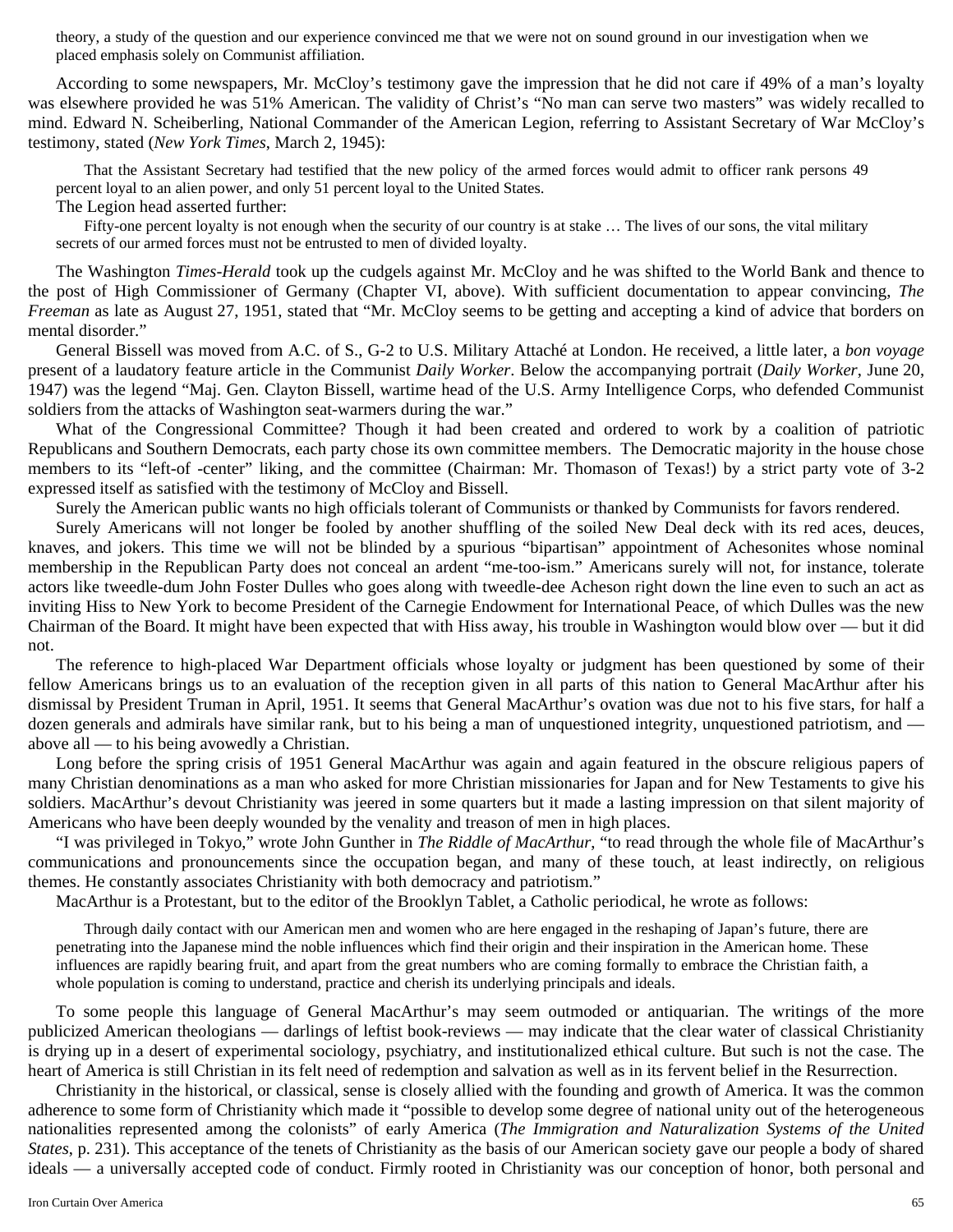national. It was not until a dominant number of powerful preachers and church executives got tired of the church's foundationstone, charity, and abandoned it to welfare agencies — it was not until these same leaders transferred their loyalty from the risen Christ to a new sort of leftist cult stemming from national councils and conferences — that public morality declined to its present state in America. But the people in the leftist-infiltrated churches have by no means strayed as far as their leaders from the mainstream of Christianity. The really Christian people in all denominations wish to see restored in America the set of values, the pattern of conduct, the code of honor, which constitute and unify Western civilization and which once made ours a great and united country. It was precisely to this starved sense of spiritual unity, this desire to recover a lost spiritual heritage, that MacArthur the Christian made an unconscious appeal which burst forth into an enthusiasm never before seen in our country.

And so, when the Augean stables of our government are cleaned out, we must, in the words of George Washington, "put only Americans on guard." We must have as secretaries of State and Defense men who will go down through their list of assistant secretaries, counselors, division chiefs, and so on, and remove all persons under any suspicion of Communism whether by ideological expression, association, or what not. While danger stalks the world, we should entrust the destiny of our beloved country to those and only those who can say with no reservation:

"THIS IS MY OWN, MY *native* LAND!"

## **CHAPTER IX AMERICA CAN STILL BE FREE**

In the speech of his play King John, Shakespeare makes a character say:

This England never did, nor never shall Lie at the proud foot of a conqueror But when it first did help wound itself.

In June, 1951, before the members of the Texas Legislature in Austin, General of the Army Douglas MacArthur made a speech of which the above quotation might have been the text. He said in part:

I am concerned for the security of our great nation, not so much because of any potential threat from without, but because of the insidious forces working from within which, opposed to all of our great traditions, have gravely weakened the structure and tone of our American way of life.

The "insidious forces working from within" and "opposed to all our great traditions" are the first and most serious challenge that faces America. There are those who seek to corrupt our youth that they may rule them. There those who seek to destroy our unity by stirring up antagonism among the various Christian denominations. There are those who, in one way or another, intrude their stooges into many of our high military and executive offices. Effective in any evil purpose is the current menace of censorship, imposed not by those of alien origin and sympathy within our country, but by alien-dominated agencies of the United Nations.

Moreover, and even more significant, it must not be forgotten that an undigested mass in the "body politic," an ideologically hostile "nation within the nation," has through history proved the spearhead of the conquerors. The alien dictators of Rumania, Hungary Poland, and other Eastern European countries have been discussed in Chapter II. Throughout history members of an unassimilated minority have repeatedly been used as individual spies — as when the Parthians used Jews in Rome while the Romans used Jews in Parthia for the same purpose. Recent instances of espionage — discussed above in Chapter II — involved the theft of atomic secrets from both Canada and the United States.

In addition to working individually for the enemies of his country, the unassimilated alien has often worked collectively.

According to *A History of Palestine from 135 A.D. to Modern Times*, by James Parkes (Oxford University Press, New York, 1909), Persians in 614 A.D. invaded Palestine, a part of the Christian Roman Empire of the East, and took Jerusalem. Here is Mr. Parkes's account:

There is no doubt that the … Jews aided the Persians with all the men they could muster, and that the help they gave was considerable. Once Jerusalem was in Persian hands a terrible massacre of Christians took place, and the Jews are accused of having taken the lead in this massacre. (*op. cit.*, p. 81).

Mr. Parkes concludes that it "would not be surprising if the accusation were true."

Another famous betrayal of a country by its Jewish minority took place in Spain. In his *History of the Jews*, already referred to, Professor Graetz gives an account (Vol. III, p. 109) of coming of alien conquerors into Spain, a country which had been organized by the Visgoths, a race closely akin in blood to the English, Swedes, Germans and other peoples of the North Sea Area:

The Jews of Africa, who at various times had emigrated thither from Spain, and their unlucky co-religionists of the Peninsula, made common cause with the Mahometan conqueror, Tarik, who brought over from Africa into Andalusia an army eager for the fray. After the battle of Xeres (July, 711), and the death of Roderic, the last of the Visigothic kings, the victorious Arabs pushed onward, and were everywhere supported by the Jews. In every city that they conquered, the Moslem generals were able to leave but a small garrison of their own troops, as they had need of every man for subjection of the country; they therefore confided them to the safekeeping of the Jews. In this manner the Jews, who had but lately been serfs, now became masters of the towns of Cordova, Granada, Malaga, and many others. When Tarik appeared before the capitol, Toledo, he found it occupied by a small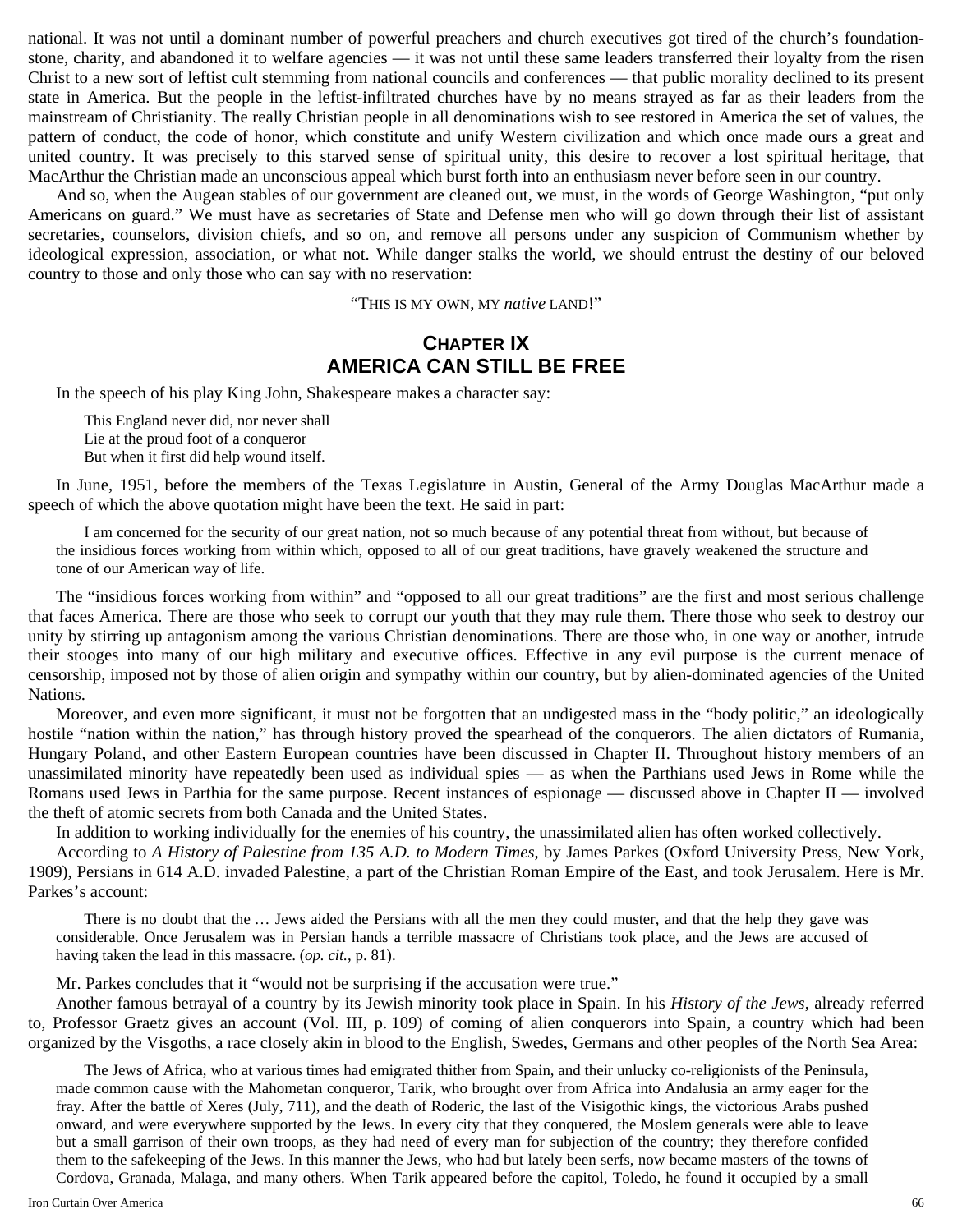garrison only, the nobles and clergy having found safety in flight. While the Christians were in church, praying for the safety of their country and religion, the Jews flung open the gates to the victorious Arabs (Palm Sunday, 712), receiving them with acclamations, and thus avenged themselves for the many miseries which had befallen them in the course of a century since the time of Reccared and Sisebut. The Capital also was entrusted by Tarik to the custody of the Jews, while he pushed on in pursuit of the cowardly Visogoths, who had sought safety in flight, for the purpose of recovering from them the treasure which they had carried off.

Finally when Musa Ibn-Nosair, the Governor of Africa, brought a second army into Spain and conquered other cities, he also delivered them into the custody of the Jews.

The "miseries" which prompted the Jews of Spain to treason are explained by Professor Graetz. King Sisebut was annoyingly determined to convert them to Christianity, and among the "miseries" inflicted by King Reccared "the most oppressive of all was the restraint touching the possession of the slaves. Henceforward the Jews were neither to purchase Christian slaves nor accept them as presents" (History of the Jews, Vol. III, p. 46). The newly Christianized east German Goths of Spain were noted for their chastity, piety, and tolerance (*Encyc. Brit.*, Vol. X, p. 551), but the latter quality apparently was not inclusive enough to allow the wealthy alien minority to own the coveted bodies of fair-haired girls and young men.

There is a lesson for Americans in the solicitude of the Visigoths for their young. Americans of native stock should rouse themselves from their half-century of lethargic indifference and should study the set-up which permits the enslavement of young people's minds by forces hostile to Western Christian civilization. Our boys and girls are propagandized constantly by books, periodicals, motion pictures, radio, television and advertisements; and from some of the things that they read and see and hear they are influenced toward a degraded standard of personal conduct, an indifference to the traditional doctrines of Christianity, and a sympathy for Marxism or Communism. American parents must evolve and make successful a positive — not a negative counter — movement in favor of the mores of Western civilization, or that civilization will fall. It is well known that *the Communists expend their greatest effort at capturing the young*; but in this most vital of all fields *those Americans who are presumably anti-Communistic have — at least up to the summer of 1952 — made so little effort that it may well be described as none at all*. [8](#page-66-0)

Since President Franklin Roosevelt's recognition of the Soviet masters of Russia (November 16, 1933), the United States has consistently helped to "wound itself" by catering to the "insidious forces working from within" (Chapter II and III), who are "opposed to all our great traditions" of Christian civilization. These powerful forces have been welcomed to our shores, have become rich and influential, and nothing has been expected of them beyond a pro-American patriotism rather than a hostile national separatism. In spite of all kindnesses, they have indeed ever, stubbornly adhered to their purposes and have indeed "gravely weakened the structure and tone of our American way of life." But the wealth of our land and the vitality of our people are both so great that the trap has not yet been finally sprung; the noose has not yet been fatally drawn. Despite the hostile aliens who exert power in Washington; despite the aid and succor given them by uninformed, hired, or subverted persons of native stock; despite the work of the "romantics, bums and enemy agents" (Captain Michael Fielding, speech before Public Affairs Luncheon Club, Dallas, Texas, March 19, 1951) who have directed our foreign policy in recent years, there is a chance for survival of America. A great country can be conquered only if it is inwardly rotten. We can still be free, *if we wish*.

Basic moves, as indicated in preceding chapters, are three:

We must (i) lift the iron-curtain of censorship (Chapter V) which, not satisfied with falsifying the news of the hour, has gone back into the past centuries to mutilate the classics of our literature and to exclude from school histories such vital and significant facts as those presented in Chapter I and II and above in this chapter. A start towards this goal can be made by exercising some of the Constitution-guaranteed rights discussed in Chapter VIII, and by subscribing to periodicals with a firm record of opposing Communism. The reading of periodicals and books friendly to the American traditions not only encourages and strengthens the publishers of such works, but makes the reader of them a better informed and therefore a more effective instrument in the great cause of saving Western Christian Civilization.

We must (ii) begin in the spirit of humane Christian civilization to evolve some method of preventing our inassimilable mass of aliens and alien-minded people from exercising in this country a power over our culture and our lives out of all proportion to the number of the minority, and to prevent this minority from shaping, against the general national interest, our policies on such vital matters as war and immigration. The American Legion seems to be working toward leadership in this vital matter. The movement should be supported by other veterans' organizations, women's clubs, luncheon clubs, and other groups favorable to the survival of America. In the great effort, no individual should fail; for there is no such thing as activity by a group, a club or even a legion, except as a product of the devoted zeal of one or more individuals.

Our danger from internal sources hostile to our civilization was the subject of a warning by General MacArthur in his speech before the Massachusetts Legislature on July 25, 1951:

This evil force, with neither spiritual base nor moral standard, rallies the abnormal and sub-normal elements among our citizenry and applies internal pressure against all things we hold decent and all things that we hold right — the type of pressure

<span id="page-66-0"></span>Iron Curtain Over America 67  $8$  [Previous Editors note: the author had no knowledge of MTV the new personal computer age, internet nor the pornography and smut that is so prevalent in all. It is apparent few took his warning to stop the Communist dream of just such a saturation of pornography, perversion, and moral depravity, as it has occurred on a massive scale rendering nearly a whole generation devoid of true Christian morals so necessary for the preservation of our Republic.]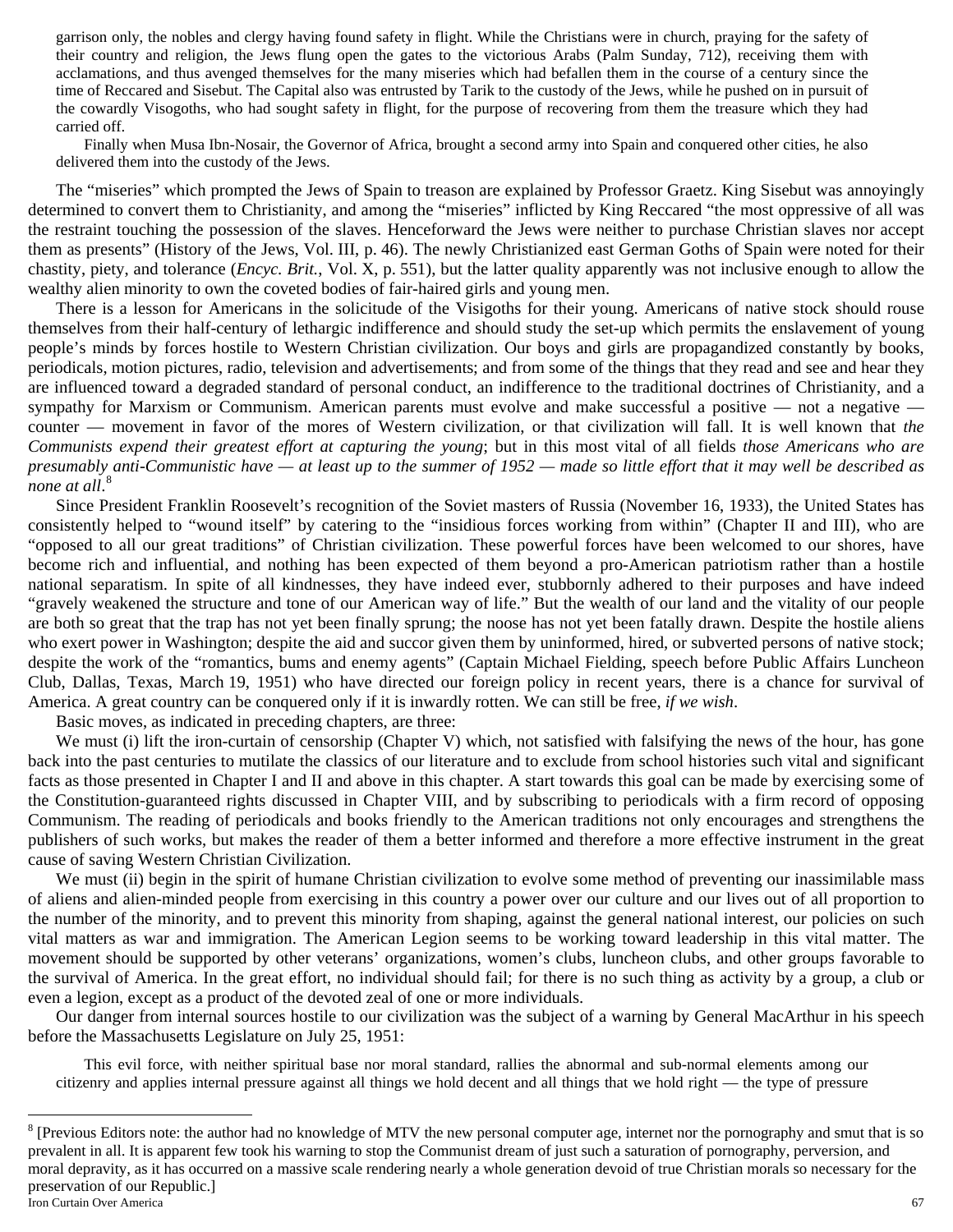which has caused many Christian nations abroad to fall and their own cherished freedoms to languish in the shackles of complete suppression.

As it has happened there it can happen here. Our need for patriotic fervor and religious devotion was never more impelling. There can be no compromise with atheistic communism — no half way in the preservation of freedom and religion. It must be all or nothing.

We must unite in the high purpose that the liberties etched upon the design of our life by our forefathers be unimpaired and that we maintain the moral courage and spiritual leadership to preserve inviolate that bulwark of all freedom, our Christian faith.

We must (iii) effect a genuine clean-up of our government (Chapter VIII) removing not only all those who can be proved to be traitors, but also all those whose policies have for stupidity or bad judgment been inimical to the interests of our country.

Following the removal of Acheson — and Marshall, who resigned in September, 1951 — and any successor appointees tarred by the same stick, and following the removal of the cohorts of alien-minded, indifferent, or stupid people in the hierarchies and in other government agencies and departments, the chances of a third world-wide war will be materially lessened, because our most likely attacker relies on such people, directly or indirectly as the case may be, to perform or permit acts of espionage and sabotage. The chances of a world-wide war will be greatly lessened if four relatively inexpensive steps are taken by our government. Even if general war breaks out, a successful outcome will be more likely if the steps are taken — as far as possible under such circumstances as may exist.

The word inexpensive is purposely used. *It is high time that our government counts cost, for, as Lenin himself said, a nation can spend itself into economic collapse as surely as it can ruin itself by a wrong foreign policy.*

The one horrible fact of World War II was the killing of 256,330 American men and seriously wounding of so many others. But the cost in money is also important to the safety of America. According to *Life* magazine's *History of World War II*, that war cost us \$350,000,000,000 (*Christopher Notes*, No. 33, March, 1951). Also — and it is to be hoped that there is some duplication — the "Aid Extended to All Foreign Countries by the U.S." from July 1, 1940 to June 30, 1950 was \$80,147,000,000 (Office of Foreign Transactions, Department of Commerce). This staggering figure is for money spent. The "cost from July 1, 1940 down to and including current proposals for overseas assistance add up to \$104 billions," according to Senator Hugh Butler of Nebraska, a member of the Finance Committee, in a speech in the Senate on June 1, 1[9](#page-67-0)51 (*Human Events*, June 6, 1951).<sup>9</sup> Thus Stalin's confidence in and reliance on America's collapse from organic spending as explicitly stated in his great March 10, 1939 address to the 18th Congress of the Communist Party could be prophetic.

Let us turn to the four relatively inexpensive steps — in addition to the preservation, or restoration, of our financial integrity — for saving America. These steps — which can be taken only after the clean-up of our department of State and Defense and our Executive agencies — are (a) the frustration of the plans of Communists actually in the United States; (b) the adoption of a foreign policy, diplomatically and defensively, which is based not on a political party's need of votes, but on the safety of America; (c) a study of the United Nations Organization and a decision that the American people can trust; and (d) a factual recognition of and exploitation of the cleavage between the Soviet government and the Russian people. A final sub-chapter (e) constitutes a brief conclusion *The Iron Curtain Over America*.

(a)

For our reconstituted, or rededicated, government the first step, in both immediacy and importance, is to *act* against Communism not in Tierra del Fuego or Tristan da Cunha, but *in the United States*. Known Communists in this country must, under our laws, be at once apprehended and either put under surveillance or deported; and independent Soviet secret police force, believed by some authorities to be in this country in the numbers estimated at 4,000, must be ferreted out. Unless these actions are taken, all *overseas* adventures against Communists are *worse than folly*, because our best troops *will be away from home when the Soviet give word* to the 43,217 Communists known to the F.B.I., to the 4,000, and incidentally to the 472,170 hangers-on (figures based on J. Edgar Hoover's estimated ten collaborators for each actual member) to destroy our transportation and communications systems and industrial potential. If the strike of a few railroad switchmen can virtually paralyze the country, what can be expected from a sudden unmasked Red army of half a million, many of them slyly working among the labor unions engaged in strategic work, often unknown to the leaders of those unions? (See "100 Things You Should Know About Communism and Labor," 10¢, Government Printing Office, Washington, D.C.) The menace is not hypothetical. "Apparently there's [\_\_\_] spy business in this country. For, according to the F.B.I Director J. Edgar Hoover, the bureau shortly will investigate 90,000 separate instances of threats to America's internal security. Last year his agents probed into 74,799 such cases" (Victor Riesel's syndicated column, April 3, 1952).

Director Hoover of the F.B.I is aware of the danger.<sup>[10](#page-67-1)</sup> In an interview (UP dispatch, March 18, 1951) he said: The Communists are dedicated to the overthrow of the American system of government … the destruction of strategic industries that is the Communist blueprint of violent attack." Secretary-Treasurer George Meany of the American Federation of Labor bears similar testimony ("The Last Five Years," by George Meany, A.F. of L. Bldg. Washington 1, D.C., 1951):

… It is the Communists who have made the ranks of the labor their principal field of activity. It is the Communists who are

<span id="page-67-0"></span><sup>&</sup>lt;sup>9</sup> [5<sup>th</sup> Edition: "See also "In Washington It's Waste As Usual" by Stanley High (The Reader's Digest, July, 1951)."]

<span id="page-67-1"></span><sup>&</sup>lt;sup>10</sup> [Iron Curtain was published several years before Hoover's best-selling 1958 book, Masters of deceit; the story of communism in America *and how to fight it*. –Ed.]

Iron Curtain Over America 68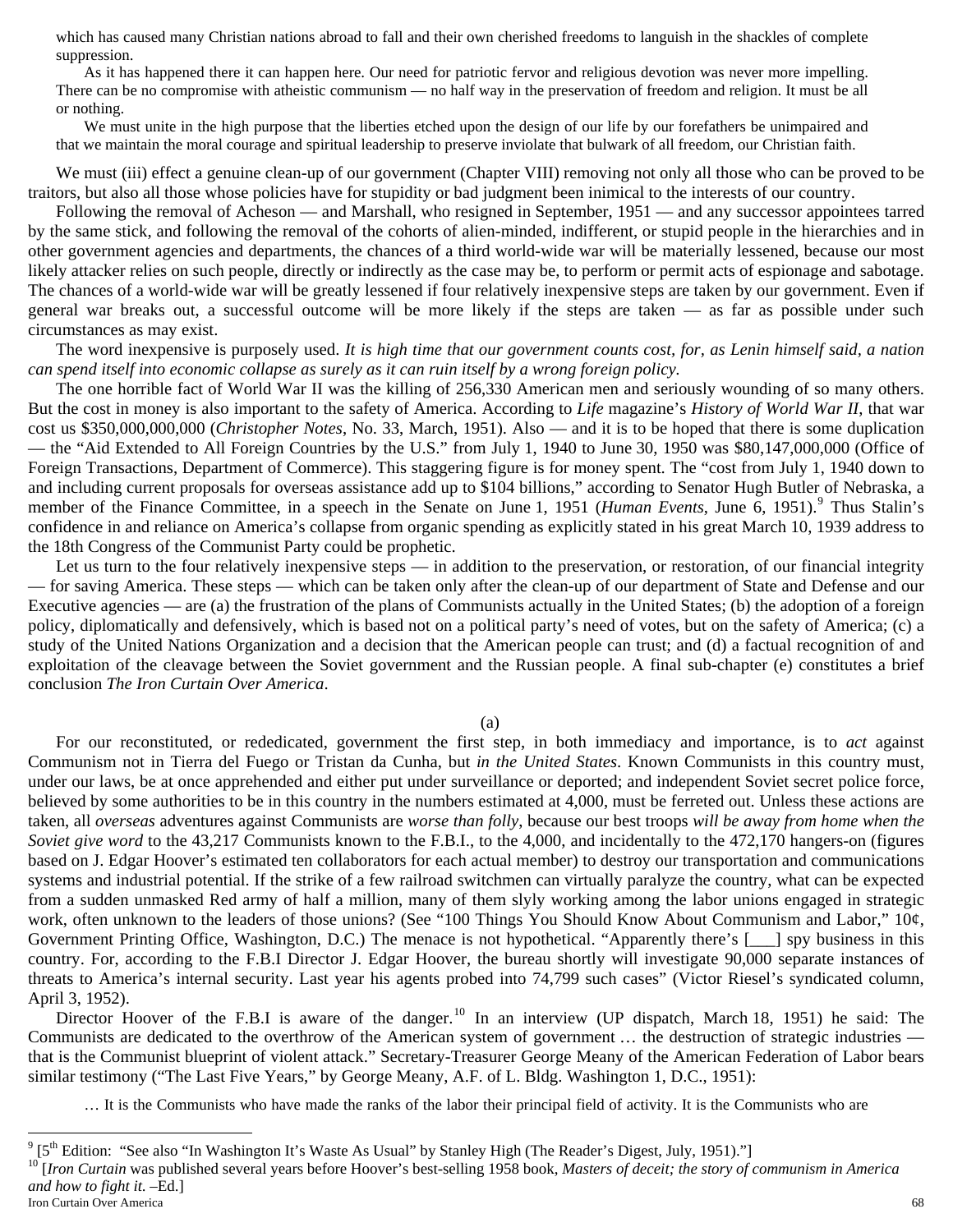hypocritically waging their entire unholy fight under the flag of world labor. It is the Communists whose strategy dictates that they must above all capture the trade unions before they can seize power in any country (p. 2).

If anyone, after reading the above statements by the two men in America best situated to know, is still inclined to think our internal danger from infiltration of Soviet Communism into labor a fantasy, he should read "Stalinists Still Seek Control of Labor in Strategic Industries" in the February 24, 1951, issue of the *Saturday Evening Post*. According to this source:

… The communist fifth column in the American labor movement has cut its losses a and has completed its regrouping. It now claims to have 300,000 to 400,000 followers. Aside from Bridges' own International Longshoreman's and Warehousemen's Union, some of the working-alliances members are in such strategic spots as the United Electrical Workers; Mines, Mills and Smelter Workers; United Public Workers; and the American Communications Association.

For a full analysis of the strength, the methods, and the weapons of the Communists in a country they plan to capture, see *The Front is Everywhere: Militant Communism in Action*, by William R. Kintner (University of Oklahoma Press, Norman, Oklahoma, 1950, \$3.75). A West Point graduate, a General Staff Corps colonel in the Military Intelligence Service in the late phase of World War II, and a Doctor of Philosophy in the field in which he writes, Colonel Kintner is rarely qualified for his effectively accomplished task. His bibliography is a good guide for speakers, writers, and others, who require fuller facts on Communism. Another essential background work is Lenin, Trotsky, Stalin: Soviet Concepts of War" in *Makers of Modern Strategy*, edited by Edward Mead Earle (Princeton University Press, Princeton, New Jersey, 1943).

The ratio of Actual Communists and other disgruntled elements of the total population in Russia of 1917 and the America of the middle of the twentieth century have often been compared and are strikingly similar. As of 1952, the American position is stronger than that of the Russian government of 1917 in that we have not just suffered a major military defeat. Our position is weaker, however, in the extent to which our administration is not only *tolerant of* but *infiltrated with* persons hostile to our traditions. Our actions against U.S. Communists must then include those in government. If inclined to doubt that communists are entrenched in government, do not forget the C.I.O., *prior to the Tydings investigation*, expelled its United Public Workers union (Abram Flaxer, president) for being Communist-dominated! And note the name "United Public Workers" in the *Post* list quoted above! Once more, let it be stressed that the removal of Communists from their strategic spots in the government must take precedence over everything else, for government Communists are not only able to steal secret papers and stand poised for sabotage; they are also often in positions where they prevent actions against Communists outside the government. For instance, Mr. Meany testified (*op. cit.*, p. 3) that some of the anti-communist success of the American Federation of Labor has been accomplished "despite opposition even from some of our government agencies and departments."

If any reader is still inclined to doubt the essential validity — irrespective of proof in a court of law with judge or judges likely to have been appointed by "We need those votes" Roosevelt or "Red Herring" Truman — of the charges of Senator Joseph McCarthy of Wisconsin, arch-enemy of Tydings whitewash, or is inclined to question the judgment of the C.I.O. in its expulsion of Communists, he should ponder the test formulated by Christ in ancient Palestine: "Ye shall know them by their fruits" (*St. Matthew*, VII, 16). There have been large and poisonous harvests from government-entrenched Communists. The most deadly, including atomic espionage and pro-Soviet foreign policy, have been analyzed above (Chapter II, IV, VI). More recent was the successful Communist *Daily Worker* campaign for the removal of General MacArthur — a campaign culminating in an acrossthe-page headline on April 9, 1951, just before General MacArthur was dismissed from his command in Korea, and from his responsibilities in Japan. The pressure of the Communists was not the only pressure upon the President for the dismissal of General Macarthur. Stooges, fellow travelers, and dupes helped. The significance of the Communist pressure cannot be doubted, however, by anyone whose perusal of the *Daily Worker* has shown how many times Communist demands have foreshadowed Executive action (see "The Kremlin War on Douglas MacArthur," by Congressman Daniel A Reed, of New York, *National Republic*, January, 1952).

Here follow some indications of recent fruitful Communist activity within our government — indications which should be studied in full by any who are still doubters. Late in 1948 an article by Constantine Brown was headlined in the Washington *Evening Star* as follows : "Top Secret Documents Known to Reds Often Before U.S. Officials Saw Them." "Army Still Busy Kicking Out Reds Who Got In During the War," the Washington *Times-Herald* headlined on February 11, 1950, the article, by William Edwards, giving details on Communist-held positions in the "orientation of youthful American soldiers." "When are We Going to Stop Helping Russia Arm?" was asked by O.K. Armstrong and Fredric Sondern. Jr. in December, 1950, *Reader's Digest*. "How U.S. Dollars Armed Russia" is the title of an article by Congressman Robert B. Chiperfield of Illinois, a member of the House Foreign Affairs Committee (*National Republic*, 511 Eleventh St. N. W. 7 D.C., February, 1951). See the Congressional Record, or write to the senators concerned, for an account of the successful efforts of Senator Herbert F. O'Conor of Maryland and Senator John J. Williams of Delaware in breaking up the scandal of our officially permitting — and by our blockade actually aiding — the furnishing of supplies to Chinese Communists when their government troops were at the time killing our young men in Korea! See also the full "Text of House Un-American Activities Committee's Report on Espionage in the Government" (*New York Times*, December 31, 1948; or from your Congressman).

If existing laws against Communism — including the Internal Security law whose passage over the President's veto was discussed in Chapter VIII — are inadequate, appropriate new laws should be recommended by the Department of Justice for dealing with the Communist menace within the Congress. Advance approval of the laws by the Department of Justice is desirable, so that no flaws in the laws' coverage can later be alleged by an enforcement official. If the Justice Department will not at once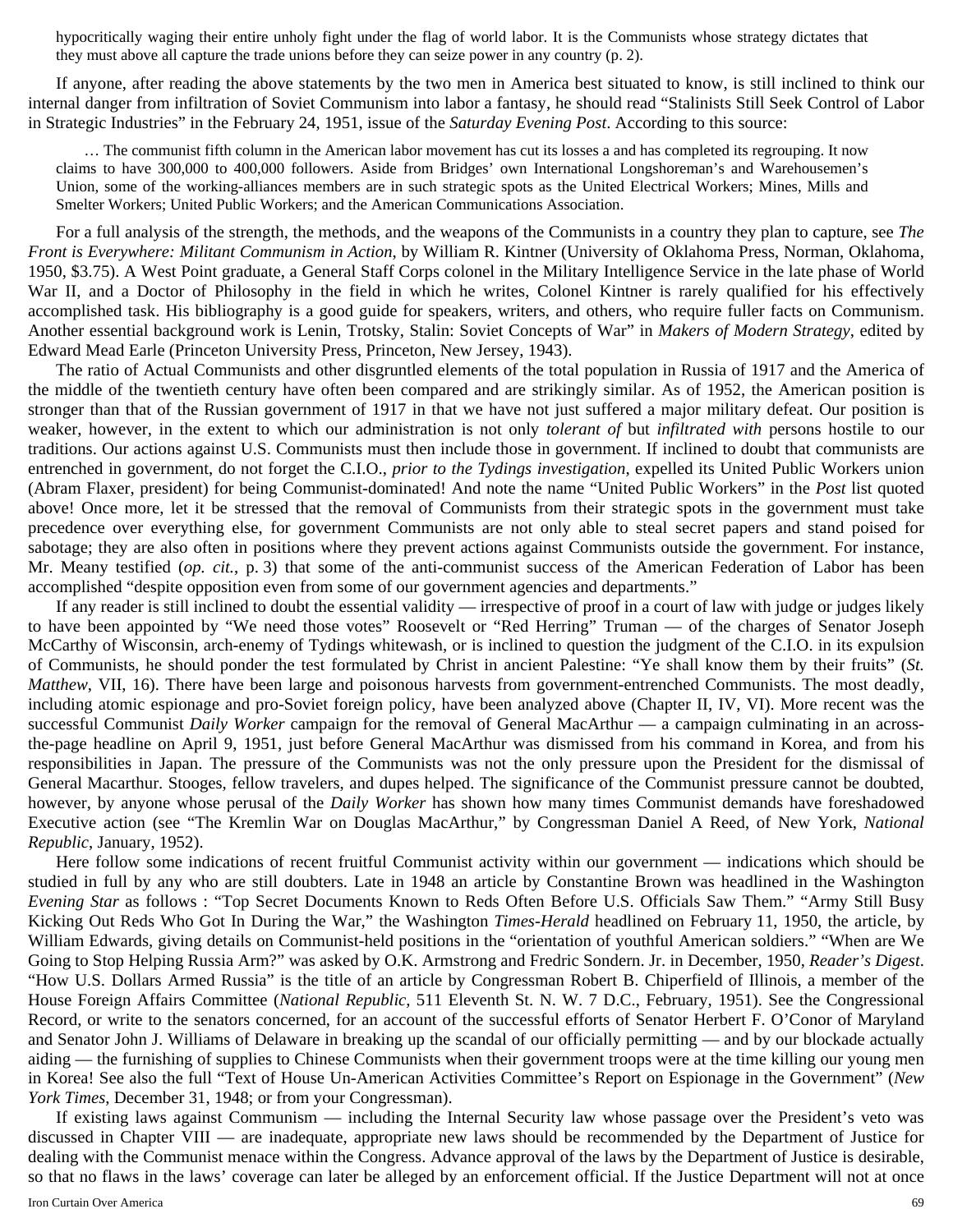provide the text of a needed law, the judiciary committees of the two Houses are amply able to do so, and should proceed on their own. If any administration, present or future, flouts the anti-subversive laws passed by Congress, the Congress should take necessary action — including impeachment, if other efforts fail — to secure the enforcement of the laws.

Unless action is soon taken against U.S. Communists (despite any "We need those votes" considerations), our whole radar defense and our bomb shelters are wasted money and effort, for there is no way of surely preventing the importation of atom bombs or unassembled elements of them across some point on our 53,904 detailed tidal shoreline (exclusive of Alaska, whose detailed tidal shoreline furnishes another 33,904 miles) except to clean out possible recipients of the bombs whether operating in government agencies or elsewhere in the United States. We would by no means be the first country to take steps against Communists. Progress in this direction in Spain and Canada is elsewhere mentioned. Also, "the Communist Party has been outlawed in the Middle East Countries" except in "Israel" (Alfred M. Lilienthal, *Human Events*, August 2, 1950).

As a conclusion to this section of the last chapter of *The Iron Curtain Over America*, let it be stressed that American People in every city block, in every rural village, and on every farm must be vigilant in the matter of opposing Communism and in persuading the government to take effective measures against it. "There has been a tremendous amount of false information disseminated in the world as to the alleged advantages of Communism," said General Wedemeyer to his summation of his recommendations to the MacArthur Committee of the Senate (*U.S. News and World Report*, June 22, 1951). "People all over the world are told that Communism is really the people's revolution and that anyone opposing it is a reactionary or a Fascist or imperialist." Because of the prominence of the Jews in Communism from the Communist Manifesto (1848) to the atomic espionage trials (1950, 1951), anti-communist activity is also frequently referred to erroneously as anti-Semitic (see Chapters II, III, and V). This propaganda-spread view that Communism is "all right" and that those who oppose it are anti-Semitic, or "reactionaries" of some sort, may be circulated in your community by an actual member of the Communist Party. More likely, it is voiced by a deluded teacher, preacher, or other person who has believed the subtle but lying propaganda that has been furnished to him. Be careful not to hurt the ninety percent or more American-minded teachers (*Educational Guardian*,1 Maiden Lane, New York, 7, New York, July, 1951, p. 2) and a probably similar majority of preachers; but use our influence to frustrate the evil intent of the "two or five or ten percent of subverters." Draw your inspiration from Christ's words, "For this cause I came into the world" (*St. John* 18:37) and let the adverse situation in your community inspire you to make counter efforts for Western Christian civilization. Never forget that the basic conflict in the world today is not between the Russian people and the American people but Communism and Christianity. Work then also, for the friendly operation of all Christian denominations in our great struggle for the survival of the Christian West. Divided we fall!

(b)

In the second place, our foreign military policy must be entirely separated from the question of minority votes in the United States and must be based on the facts of the world as known by our best military scholars and strategists. That such has not been the case since 1933 has been shown above (Chapter VI) in the analysis of our official attitudes toward China, Palestine, and Germany. Additional testimony of the utmost authority is furnished by General Bonner Fellers. In reviewing Admiral Ellis M. Zacharias's book *Behind Closed Doors* (Putnam's New York, \$3.75), the former intelligence officer General Fellers states: "*Behind Closed Doors* reveals that we have embarked upon a military program which our leaders know to be unsound, yet they are unwilling to tell the American people the truth!" (*The Freeman*, October 30, 1950)

This statement prompts a mention of the fact that a colonelcy is the highest rank attainable from the United States Army (similarly, a captaincy in the Navy). By a regulation inherited from the days when the total number of general officers was about twenty-five, all appointments to the general rank from one-star Brigadier to five-star General of the Army are made by the President of the United States (so also for the corresponding ranks in the Navy). It is obvious that merit is a factor in the choice of generals and admirals as field and fleet commanders. Merit is surely a factor also for many staff positions of star-wearing rank. Just as surely, however, the factor of "political dependability" *also* enters into selection of those high-ranking staff officers who make policy and are allowed to express opinions. "The conclusion is inescapable that our top military Commanders today are muzzled. They do not dare to differ within the civilian side of military questions for fear of being removed or demoted" (from "Louis Johnson's Story is Startling," by David Lawrence, *The Evening Star*, Washington, June 18, 1951). In view of such testimony derived from a farmer Secretary of Defense, it must be concluded that it was to a large extent a waste of time for the Senate to summon generals and admirals close to the throne in Washington in the year 1951 for analysis of Truman-Acheson policies. The following passage from the great speech of General MacArthur before the Massachusetts Legislature (July 25, 1951) is highly pertinent:

Men of significant stature in the national affairs appear to cower before the threat of reprisal if the truth be expressed in criticism of those in higher public authority.

For example, I find in existence a new and dangerous concept that the members of our armed forces owe primary allegiance and loyalty to those who temporarily exercise the authority of the executive branch of Government, rather than to the country and its Constitution which they are sworn to defend.

If the Congress wants to learn other aspects of a strategic or logistic situation besides the administration's viewpoint, it must summon not agents and implementers of the administration's policy, but non-political generals, staff officers below star-rank, and retired officers, Regular, National Guard, and Reserve. Competent officers in such categories are not hard to find. There are also a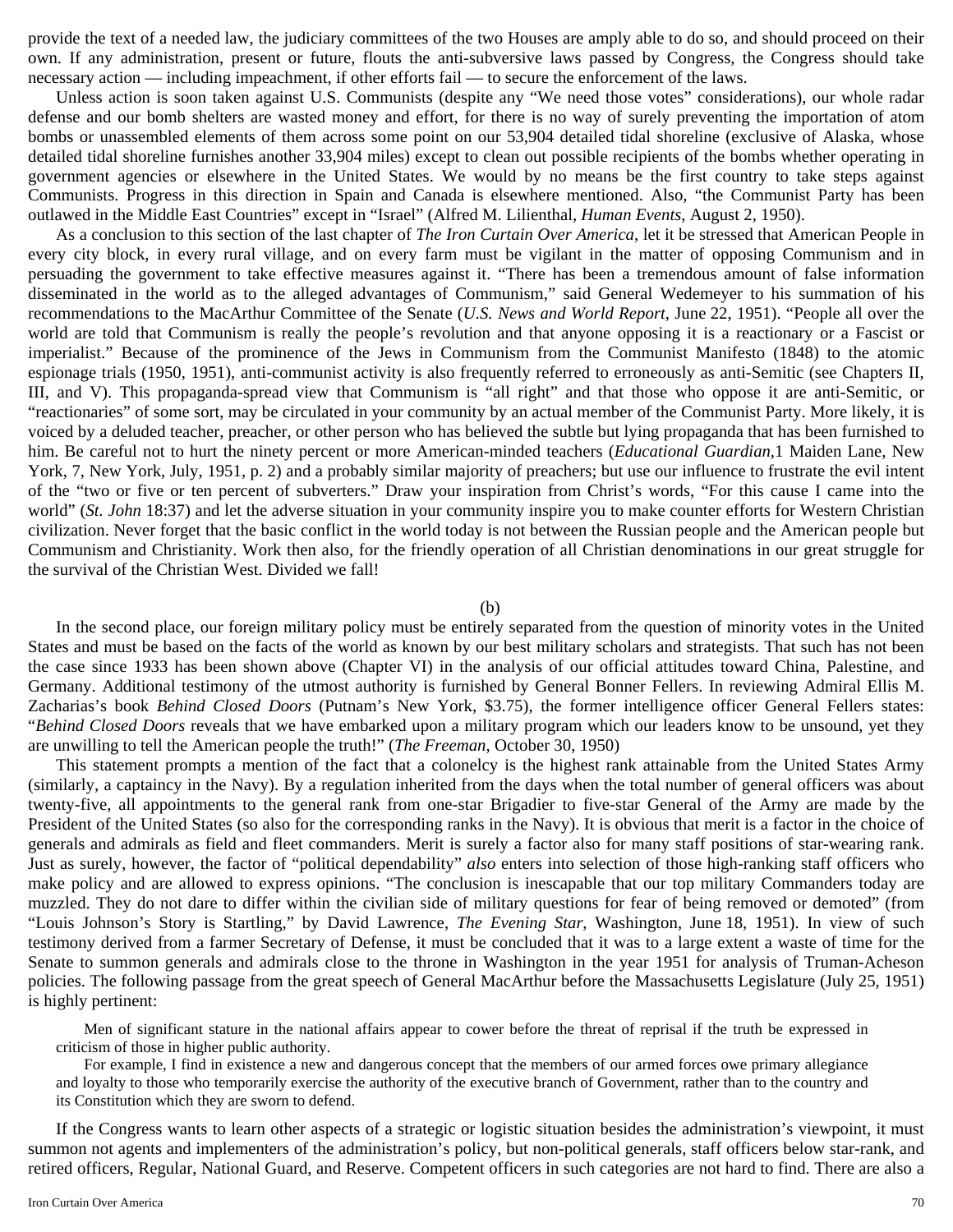number of patriotic Americans with diplomatic experience. In an address over three major networks (April 13, 1951) Representative Joseph W. Martin, Jr., Republican leader in the House, named seven generals including Kruger, Whitney, Chennault, and Wedemeyer; seven admirals including King, Halsey, Yarnell, and Denfeld; four Marine Corps generals, and ten diplomats including Hurley — all of the twenty-eight expert in one way or another on the Far East and none of them close to the Washington throne where Far East policy decisions have come from the plans and thinking of persons such as John Carter Vincent, John S. Service, Owen Lattimore, Philip C. Jessup, Lauchlin Currie, Dean G. Acheson, and their fellow travelers!

No attempt can be here made to analyze the complex structure of our foreign relations. Nowhere are any guesses made as to future national policy. No attempt is made to enter into details in the fields of logistics and manpower, and no suggestions will be made on the tactics or strategy of a particular operation, for such decisions are the responsibility of informed commanders on the scene.

A few words are indicated, however, in our choice of the two allied subjects of *gasoline* and *distance from a potential enemy* as factors in the defense of the West.

This matter of gasoline is most significant in our choice of areas for massing troops against a possible thrust from the Soviet. Of the world's supply, it was estimated in 1950 by petroleum experts that the U.S. and friendly nations controlled 93%, whereas the Soviet controlled 7%. The fighting of a war on the Soviet perimeter (Korea or Germany) would appear thus as an arrangement — whether so intended or not — to give the Soviet leaders a set-up in which their limited supply of gasoline and oil would not be an obstacle.

Beyond question, the Soviet maintains at all times sufficient gasoline reserves for a sudden thrust into close-at-hand West Germany. But the Soviet almost certainly does not have enough gasoline for conquering, for instance, a properly armed Spain which, because of its distance from Soviet supply sources and because of its water and mountain barriers, has in the age of guided missiles superseded Britain as the fortress of Europe.

This fact, inherent in the rise of the significance of the air arm, prompts an analysis of the Roosevelt and Truman attitudes towards Spain. Through Franklin Roosevelt tolerated benignly the bitter anti-Franco statements of his Communist and other leftist supporters, he maintained more or less under cover a friendly working arrangement by which during World War II we derived from Spain many advantages superior to those accorded by Spain to the Axis countries. Adequate details of Spain's help to America in World War II can be had in a convincing article, "Why Not a Sensible Policy Toward Spain?" by Congressman Dewey Short of Missouri (*Reader's Digest*, May, 1949). The reader interested in still further details should consult the book, *Wartime Mission in Spain* (The Macmillan Company, New York) by Professor Carlton J. H. Hayes, who served as our Ambassador to Spain from May, 1942, to March, 1945.

To one of the many ways in which Spain helped us, the author of *The Iron Curtain Over America* can bear personal testimony. When our aviators flew over France they were instructed, if shot down, to make their way to Spain. If Franco had been pro-Hitler, he would have returned them to the Germanys. If he had been neutral, he would have interned. If friendly, he would have turned them over to the United States to give our leaders their priceless intelligence information and to fly again. That is precisely what Franco did; and it was to the office this writer, then Chief of the Interview Section in the Military Intelligence service, that a representative number of these flyers reported when flown to Washington via Lisbon from friendly Spain.

The principle trouble with Spain, from the point of view of our influential Leftists, seems to be that there are no visible Communists in that country and no Marxists imbedded in the Spanish government. Back in 1943 (February 21) Franco wrote as follows to Sir Samuel Hoare, British Ambassador to Spain: "Our alarm at Russian advances is common not only to neutral nations, but also to all those people in Europe who have not yet lost their sensibilities and their realization of the peril … Communism is an enormous menace to the whole world and now that it is sustained by the victorious armies of a great country all those not blind must *wake up*." More on the subject can be found in Frank Waldrop's article, "What Fools We Mortals Be," in the Washington *Times-Herald* for April 17, 1948.

It is not surprising perhaps that, just as there are no visible Communists in Spain, an anti-Spanish policy has long been one of the main above-board activities of U.S. Communists and fellow travelers. Solicitude for the leftist votes has, as a corollary, influenced our policy towards Spain. For America's unjustified tendency "to treat Spain as a leper," not from "any action on the part of Spain in the past or present" but for the "winning of electoral votes," see "Britain and an American-Spanish Pact," by Cyril Falls, Chichele Professor of History of War in Oxford University (*The Illustrated London News*, August 4, 1951).

The following anti-Franco organizations have been listed as Communist by the U.S. Attorney General (see the Senate report, *Communist Activities Among Aliens and National Groups*, Part III, p. A10):

| Abraham Lincoln Brigade                   | North American Committee to Aid Spanish Democracy |
|-------------------------------------------|---------------------------------------------------|
| Action Committee to Free Spain Now        | North American Spanish Committee                  |
| Comite Coordinator Pro Republica Espanola | United Spanish Aid Committee                      |

Another cause of the anti-Spanish propaganda of American leftists is the fact that Spain — aware of History's bloody records of treason of ideologically unassimilated minorities — has not complicated its internal problems by admitting hordes of so-called "refugees" from Eastern Europe.

The same world forces which blocked our resumption of full diplomatic relations with Spain have prevented the UN from inviting Spain to be a member of that organization.

Whether Spain is in or out of that ill-begotten and seemingly expiring organization may matter very little, but Spain in any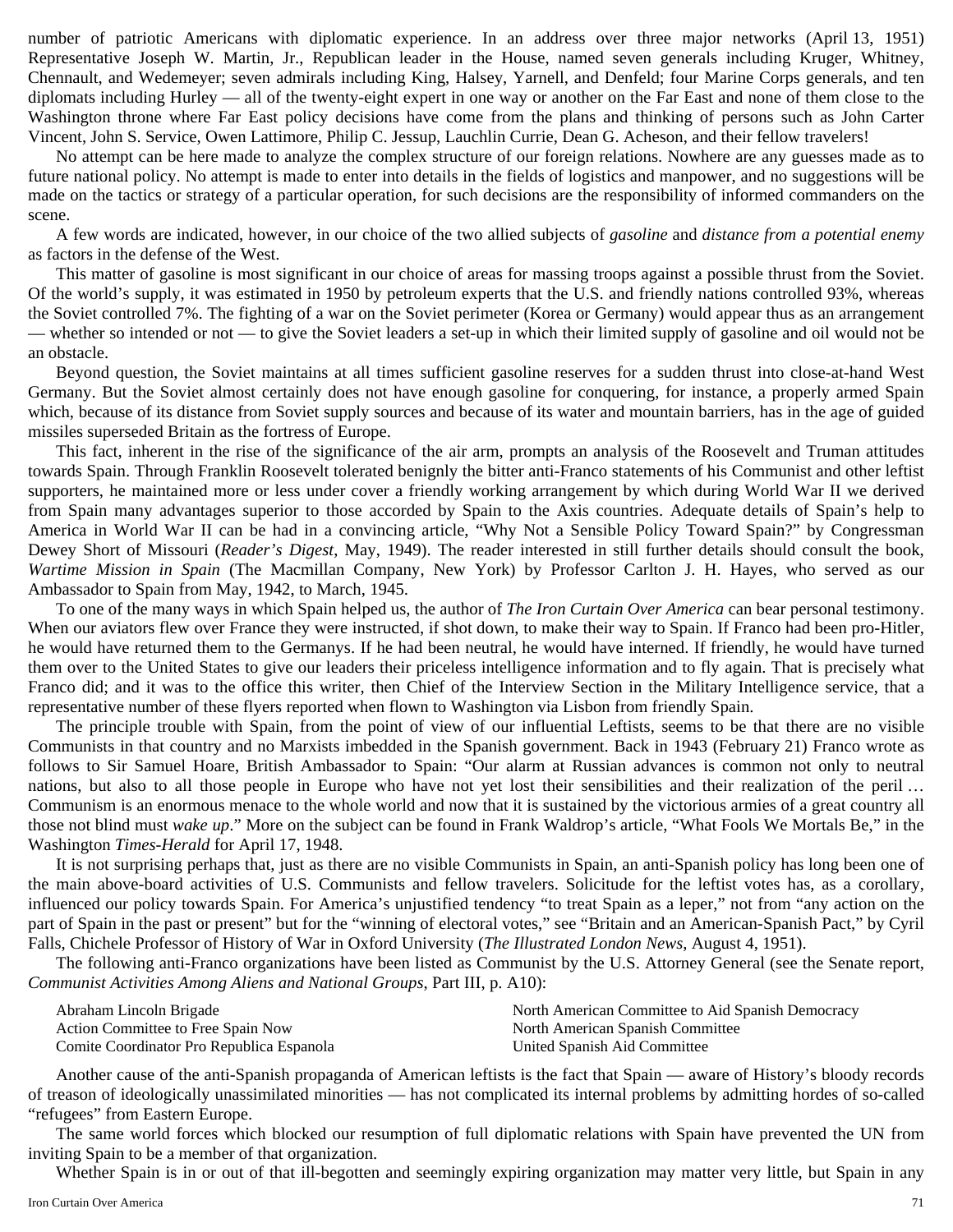defense of the West matters decisively. "In allying itself with Spain the United States would exchange a militarily hopeless position on the continent of Europe for a very strong one" (Hoffman Nickerson: "Spain, the Indispensable Ally," *The Freeman*, November 19, 1951). The way for friendship with Spain was at last opened when the Senate, despite President Truman's bitter opposition, approved in August, 1950, a loan to that country, and was further cleared on November 4, 1950, when the UN, although refusing to lift the "ban against Spain's full entry into the United Nations," did vote to allow Spanish representation on certain "specialized agencies such as the world health and postal organizations" (AP dispatch, *Dallas Morning News*, November 5, 1950). As to the loan authorized by Congress in August, 1950, it was not until June 22, 1951, that the "White House and State Department authorized the Export-Import Bank to let Spain buy wheat and other consumer goods out of the \$62,500,000 Spanish loan voted by the Congress last year" *Washington Post*, June 23, 1951).<sup>[11](#page-71-0)</sup>

In his testimony to the combined Armed Service and Foreign Relations Committee of the Senate on May 24, 1951 (AP dispatch from Washington) Chief of Staff General Omar Bradley admits that "from a military point of view" the Joint Chiefs would like to have Spain on our side. Finally, the clamor of the public and the attitude of the military prevailed and in July, 1951, the United States, to the accompaniment of a chorus of abuse from Socialist governments of Britain and France (*New York Times*, July 17, 1951), began official conversations with Spain on mutual defense. On August 20, 1951, a "military survey team," which was "composed of all three armed services," left Washington for Spain (*New York Times*, August 21, 1951). This move toward friendly relations for mutual advantage of the two countries not only has great potential value in the field of defense; it has, if possible, an even greater diplomatic value, for Spain is the Mother Country for all Latin America from Rio Grande to Cape Horn with the sole exception of Brazil. Spain is, moreover, of all European countries, the closest in sympathy with the Moslem World. Each year, for instance, it welcomes to Cordoba and Toledo thousands of Moslem pilgrims. Peace between the Moslem and Christian was a century-old fact until ended by the acts of Truman administration on behalf of "Israel." It will be a great achievement if our resumption of relations with Spain leads to a renewal of friendly relations with the Moslem world. We must be sure, however, that our military men in Spain will not be accompanied by State Department and Executive agencies vivandières, peddling the dirty wares of supervision and Communism. (*Human Events*, August 8, 1951).

With the Atlantic Ocean, the Mediterranean, and the lofty Pyrenees Mountains as barriers; under the sheltering arm of distance; and above all with no visible internal Communists or Marxists to sabotage our efforts, we can — if our national defense so requires — safely equip Spain's eighteen well disciplined divisions, can develop airfields unapproachable by hostile ground troops, and in the deep inlets and harbors of Spain can secure safe ports for our navy and our merchant fleet. Our strengthening of Spain, second only to our keeping financially solvent and curbing Communists in this country, would undoubtedly be a very great factor in the preventing the Soviet leaders from launching an all-out war. Knowing that with distant Pyrenees-guarded and American-armed Spain against them, they could not finally win, they almost certainly would not begin.

Our strengthening of Spain's army, potentially the best in Europe outside of the Communist lands, would not only have *per se* a powerful military value; it would also give an electric feeling of safety to the really anti-Communist elements in other Western European countries. Such near-at-hand reassurance of visible strength is sorely needed in France, for that country since the close of World War II has suffered from the grave internal menace of approximately 5,000,000 know Communists. In the general elections of the members of the French National Assembly on June 17, 1952, the Soviet-sponsored *Communist Party polled more than a fourth of all votes cast* (*New York Times*, June 19, 1951), and remained the largest single political party in France. Moreover, Communists leaders dominate labor in crucial French industries. "In France, the Communists are still the dominate factor in the trade unions" ("The Last Five Years," by George Meany, American Federation of Labor, Washington, D.C., p. 11). See also the heavily documented article, "French Communism," by Andre La Guerre in *Life*, January 29, 1951. With Communists so powerful and so ready for sabotage or for actual rebellion, the France of 1952 must be regarded as of limited value as an ally. As said above, however, the dependability of France in the defense of the West would be enhanced by United States aid to the military forces of Anti-Communist Spain.

With Spain armed, and with the Socialist government of Britain thrown out by Mr. Churchill's Conservative Party in the election of October 25, 1951, the spirit of Europe may revive. If not, it is too much to expect America to save Europe forever, for "if 250 million people in Western Europe, with industry far larger than that of Russia, cannot find a way to get together and to build a basis for defense on land, then something fundamental may be wrong with Western Europe." (*U.S. News and World Report*, June 22, 1951, p. 10). Perhaps the "wrong" is with our policy — at least largely. For instance, deep in our policy and irrespective of our official utterances, "Germany is written off as an ally" to avoid "political liability in New York" (Frank C. Hanighen in *Human Events*, February 7, 1951).

Spain, with its national barriers and the strategic position of its territory astride the Strait of Gibraltar, could become one anchor of an oil-and-distance defense arc. By their location and by their anti-Communist ideology, the Moslem nations of the Middle East are the other end of this potential crescent of safety. Friendship with these nations would, like friendship with Spain, be a very great factor in preventing a third world-wide war.

Among nations on the Soviet periphery, Turkey, mountainous and military-minded, is pre-eminently strong. Perhaps because it would be an effective ally, it long received the cold shoulder from our State Department. Suddenly, however, in the autumn of

<span id="page-71-0"></span>Iron Curtain Over America 72 <sup>11</sup> [Deleted sentence from  $5<sup>th</sup>$  Edition: "The Truman reluctance to aid Spain must have stemmed from the pressure of a powerful secret group, for the military have asked for such aid, and according to the Gallup Poll, the people desire it in the ratio of 65 per cent for such aid to 26 per cent against it (*Dallas Morning News*, and other papers, June 1, 1951."]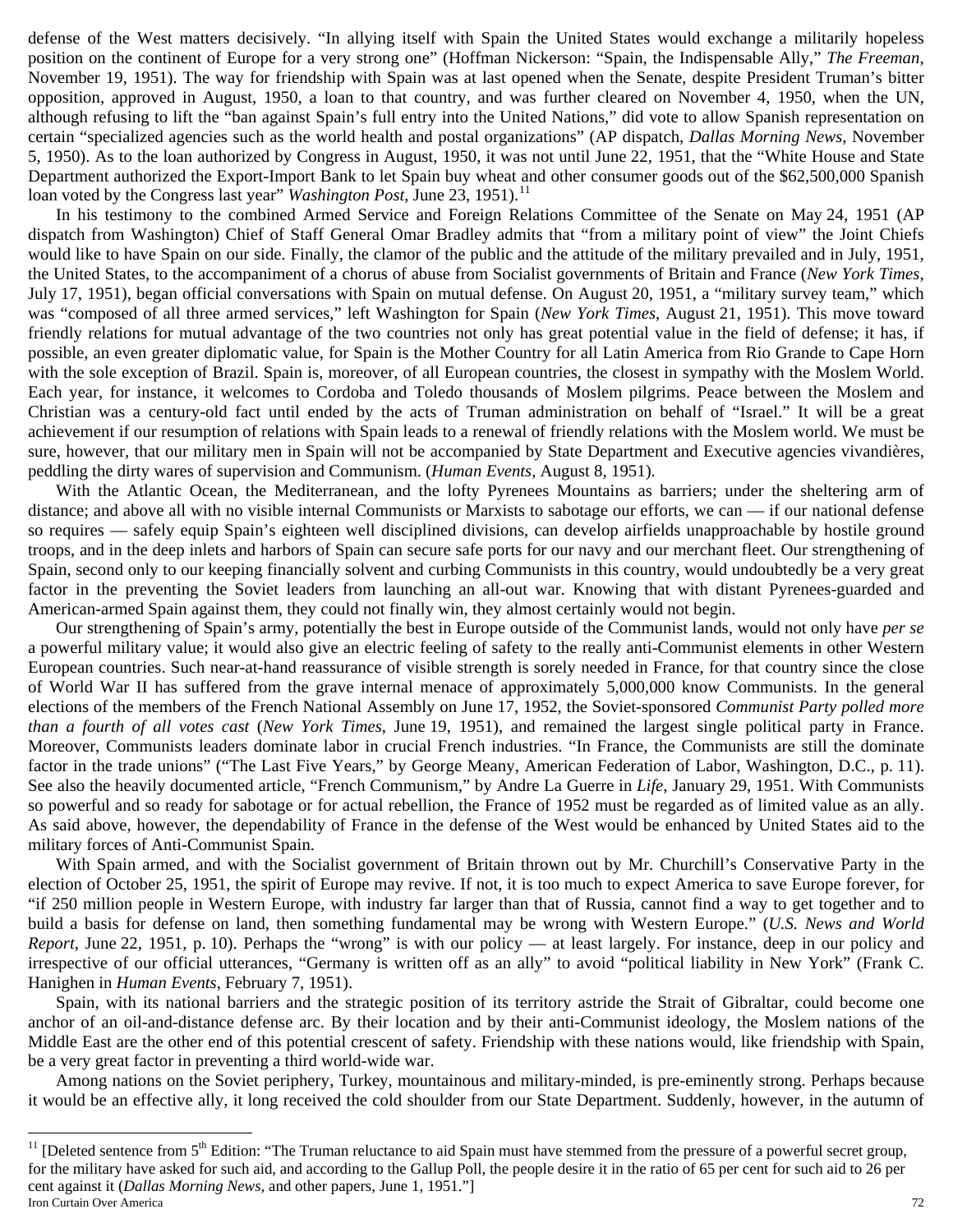1951, Turkey, along with Greece, was given a status similar to that of nations of Western Europe (not including Spain) in the proposed mutual defense against Communism. This apparently reluctant change of policy by our government toward Greece and Turkey seems — like the sending of a military mission to Spain — to have grown unquestionably from pubic clamor in America as shown in the newspapers, especially in letters from the people, as heard on the radio from the patriotic commentators, and as reflected in polls of public opinion. This success of the people in changing national policy should hearten the average citizen to newer efforts in the guiding his country to sound policies. It is most essential for every individual to remember that every great achievement is the result of a multitude of small efforts.

Between Spain and Turkey, the Mediterranean islands — Majorca and Minorca, Corsica and Sardinia, Sicily and Malta, Crete and Cyprus — are well developed and well fortified by nature. Perhaps the United States should make some of them into impregnable bases by friendly agreement with their authorities. The incontestable value of an island fortress is shown by Malta's surviving the ordeal of Axis bombing in World War II as well as by Hitler's capture of Crete, in the German failure before Moscow in the following December.

In the Eastern Mediterranean, the island of Cyprus (visited by the author) is potentially a very strong bastion. In relationship to the Dardanelles, the Soviet oil fields, and the strategic Aleppo-Baghdad-Cairo triangle, Cyprus's water-girt site is admirable. Since its mountain ranges reach a height of more than 6,000 feet, and are located like giant breastworks defending a broad interior plain, the island might well become the location of underground hangars and landing fields for a great air fortress. Others of the islands listed above offer advantages of one sort or another to air or other forces.

South of the Mediterranean's necklace of islands, lies Africa, the ultimate key to the success or failure of the Western World in preventing an aggressive move against Europe. It is air power in Africa, in the great stretch of the hills and plains from Morocco to Egypt, that might well be the major deterrent of any hostile move in Europe or in the Middle East by the Soviet Union. "Air power offers the only effective counter-measure against Russian occupation of the Middle East. The deeper the Red Army moves into this priceless strategic area, the more it supply lines can be disrupted by air strikes" ("Africa and Our Security," by General Bonner Fellers, *The Freeman*, August 13, 1951). In his valuable article, General Fellers states further that a "small, highly trained and mobile ground force, *with adequate air protection and support*," can defend African air bases, which in turn could prevent the crossing of the Mediterranean by hostile forces in dangerous numbers.

The Moslem lands of the Middle East and North Africa (as sources of oil and as bases for long range bombers) should, by a proper diplomatic approach, be pulled *positively and quickly* into the United States defense picture. Barring new inventions not yet in sight, and barring disguised aid from our government (such as Truman and Acheson gave the Chinese Communists in the Strait of Formosa), the Soviet Union cannot win a world war without the oil of the Middle East. Soviet delay in making overt moves in that theater may well have been determined by gasoline reserves insufficient for the venture.

The Soviet squeeze upon Iran was initiated at the Tehran Conference, where Stalin, who is said to be unwilling to leave *his territory*, entertained our rapidly declining President *in the Soviet Embassy* in a grandiose gesture insulting alike to the Iranians and to our staff in that country. Stalin's alleged reason that his embassy was the only safe spot was in truth an astute face-raising gesture before the peoples of Asia, for he displayed Roosevelt, the symbolic Man of the West, held in virtual protective custody or house arrest by the Man of the East.

Details of the dinner in the Soviet Embassy to which Stalin invited "Father and the P. M." are given by General Elliot Roosevelt in *As He Saw It* (pp.188, 189). Stalin proposed that Germany's "war criminals" be disposed of by firing squads "as fast as we capture them, all of them, and there must be at least fifty thousand of them."

According to General Roosevelt, the proposal shocked Prime Minister Churchill, who sprang quickly to his feet.

"'Any such attitude,' he said, 'is wholly contrary to our British sense of Justice! The British people will never stand for such mass murder … no one, Nazi or no, shall be summarily dealt with before a firing squad, without a proper legal trial … !!!'"

The impasse was resolved by the U.S. President: "'Clearly there must be some sort of compromise,' he said, accordingly to his son. "'Perhaps we could say that instead of summarily execution of fifty thousand war criminals, we should settle on a smaller number. Shall we say forty-nine thousand five hundred?' "

It was in this way, prophetic of the crime of Nuremberg, that President Roosevelt, unquestionably very tired and probably already too ill to know the full import of his words and acts, threw away the last vestiges of our government's respect for law, and for Western Christian tradition. In return, our president got nothing but flattering of the leftists around him and the gratification of a whim of decline which was to make Churchill scowl and Stalin smile! What a spectacle of surrender in the very capital of the strategically important and historic Persia!

Over all Stalin's triumphs and Churchill's defeats at Tehran was the shadow of the derricks of the Iranian oil fields. "Should the Abadan refineries be shut down or their output flow in another direction, the result would be felt around the world. These refineries are the largest in the world, processing 550,000 barrels a day" (monthly *Newsletter* of Representative Frances Bolton of Ohio, June, 1951). And what a sorry figure America has played in this vital oil area from Tehran to 1951! "Our Government's Deplorable Performance in Iran Has Contributed to a Great Disaster" was the sub-title of a *Life* editorial, How to Lose a World" (May 21, 1951), on Acheson's policy of doing nothing except "let the pieces settle" after the expected disaster in the world's greatest oil-producing area. In Iran or in an adjacent area, the Soviet may find it necessary to strike for her gasoline and lubricants before any major attempts can be successful elsewhere.

Iron Curtain Over America 73 The well-known leftism of the State Department — as indicated in many ways, especially by the carefully documented testimony of Harold Stassen, and the C.I.O.'s expulsion of the United Public Workers Union — and the early predilection of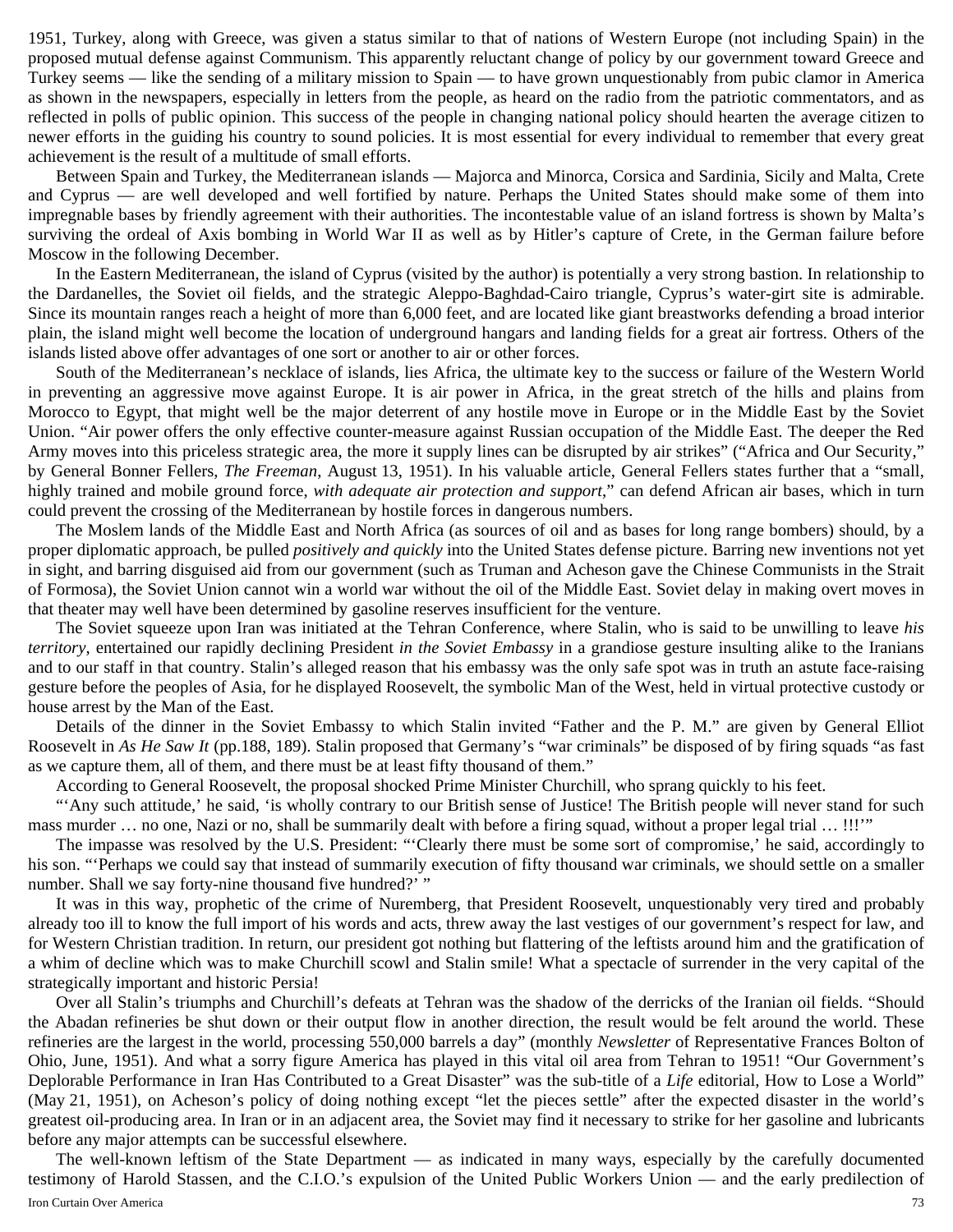Prime Minister Atlee (1945-1951) for Communism raise the inevitable fear that the oil crisis in Iran, while publicly deplored by Britain and America, may well have been engineered by the very American and British government officials who then shed crocodile tears at the oil's probable loss to the West!

A major world fact in the early 1950's was the fall of the British prestige in the Middle East, and drawing of the Soviet into the resultant vacuum. The Attlee government's protest on Iranian oil nationalization commanded no respect anywhere, for the Iranians were copying the home program of the Socialist government of Britain! Britain's humiliation in Iran was made graver by the long threatened but never carried out dispatch of some 4,500 paratroopers to the oil fields — a gesture which was said to have stemmed from the Socialist Defense Minister at that time, the Jewish statesman Emanuel Shinwell (UP dispatch from Tehran, May 25, 1951). Whether or not Mr. Churchill's government (October, 1951) can save the situation is for the future to show. There was no comfort for non-Communists in his speech before the two houses of the U.S. Congress on January 17, 1952 — a speech which called not for peace with justice to the Moslems of the Middle East but for U.S. troops!

The moral power of America as a mediator, like that of Britain, has moved towards zero. Nearly a million destitute Moslems refugees from Palestine — who have in their veins more of the blood of Biblical peoples than any other race in the World today — are straggling here and there in the Middle East or are in displaced persons' camps, and are not silent about the presence of American officers (Chapter VI, above) commanding the troops which drove them from their homes. For details on these hopeless refuges sent to wandering and starving by our policy, see Alfred M. Lilienthal's "Storm Clouds Over the Middle East," *Human Events*, August 2, 1950. The evil we did to Palestine may be our nemesis in Iran and Egypt! The truth is that because of America's sponsoring of bloody little "Israel" — and Britain's falling in line — the Moslem Middle East resents the presence of the previously respected and admired Anglo-Saxon powers (Mr. Churchill's speech).

Moreover, the Zionists are not quiescent. The summer of 1951 saw clashes on the "Israeli" frontiers and the exposure of the Zionist schemes in other parts of the Middle East. Here is a sample:

Baghdad, Iraq, June 18 (AP) — Police said today they had discovered large quantities of weapons and explosives in Izra Daoud Synagogue. Military sources estimated it was enough to dynamite all Baghdad.

This was the latest discovery reported by police, who said yesterday they found a large store of machine guns, bombs, and ammunition in the former home of a prominent Jew.

After details of other discoveries the dispatch concludes, "Police said the ammunition was stored by the Baghdad Zionist Society, which was described as a branch of the World Zionist Organization" (*New York Times*, June 19,1951).

In spite of our deserved low reputation in the Moslem world, American counter-moves of some sort to save Middle East oil and the Suez Canal are imperative. The proper approach is obvious, but *will our government make it*? "The Moslems, and those allied with them religiously and sympathetically, compose almost one-half of the world's people who control almost one-half of the world's land area. We infuriated them when we helped drive a million Arabs from their native lands in the Middle East" (*Newsletter* of Congressman Ed Gossett of Texas, February 1, 1951). "The recapture of the friendship of 400,000,000 Moslems by the United States, and its retention, may prove the deciding factor in preserving world peace" (statement of Congressman Ed Gossett in the House of Representatives June 12, 1951, as recorded in the Congressional Record). In the Washington *Times-Herald* (Sept. 28, 1951), Senator Malone of Nevada also called attention to the sound sense and strategic advantage of having the Moslem world on our side.

The recaptured friendship with the Moslem is not only a question of acts of justice on our part but is tied to the question of absolute vital oil reserves. The oil of the Middle East is essential to preventing World War III or to our winning it. In World War II we had gasoline rationing with the oil of the Middle East on our side. What would we do in another war, far more dependent on gasoline, with the Middle East on the other side? And what would we do if the West should lose the Suez Canal?

The first move to prevent such a disaster — after cleaning out our State Department as the American Legion Demanded by a vote of 2,881 to 131 at it's National Convention in Miami (October, 1951) — should be to send a complete new slate of American diplomats to Moslem nations from Egypt and Yemen to Iraq and Iran. These new diplomats should have instructions to announce a changed policy which is long overdue. The present State Department, stained with past errors, could not succeed even if it should wish to succeed.

A changed policy implemented by new officials would almost certainly be received by the Moslem world with cordiality and gratitude, for until the Israel grab was furthered in this country America was throughout the Middle East the least disliked and least feared foreign power. At the close of the Second World War the Near East was friendly to the United States and her Allies," said Ambassador Kamil Bey Abdul Rahim of Egypt (*Congressional Record*, June 13 1051) in an address delivered at Princeton University on June 2, 1951. By 1952, however "a spirit of resentment and even revolt against the Western democracies" was sweeping through the Middle East. For the unfortunate fact of our having lost our friends the Ambassador finds the reason in the "policy of the West":

The Palestine question is an outstanding example of this policy. Everyone knows that the serious injustice inflicted upon the Arabs in Palestine has alienated them and undermined the stability of the area.

The West's continued political and financial support of the Zionists in Palestine is not helping the relations with the Near East, nor is it strengthening the forces which are fighting communism there.

Iron Curtain Over America 74 By being again honorable in our dealing with the Moslem nations and by helping them, with a supply of long-range bombers or otherwise, to defend their oil, for which we are paying them good money, and will continue to pay them good money, we could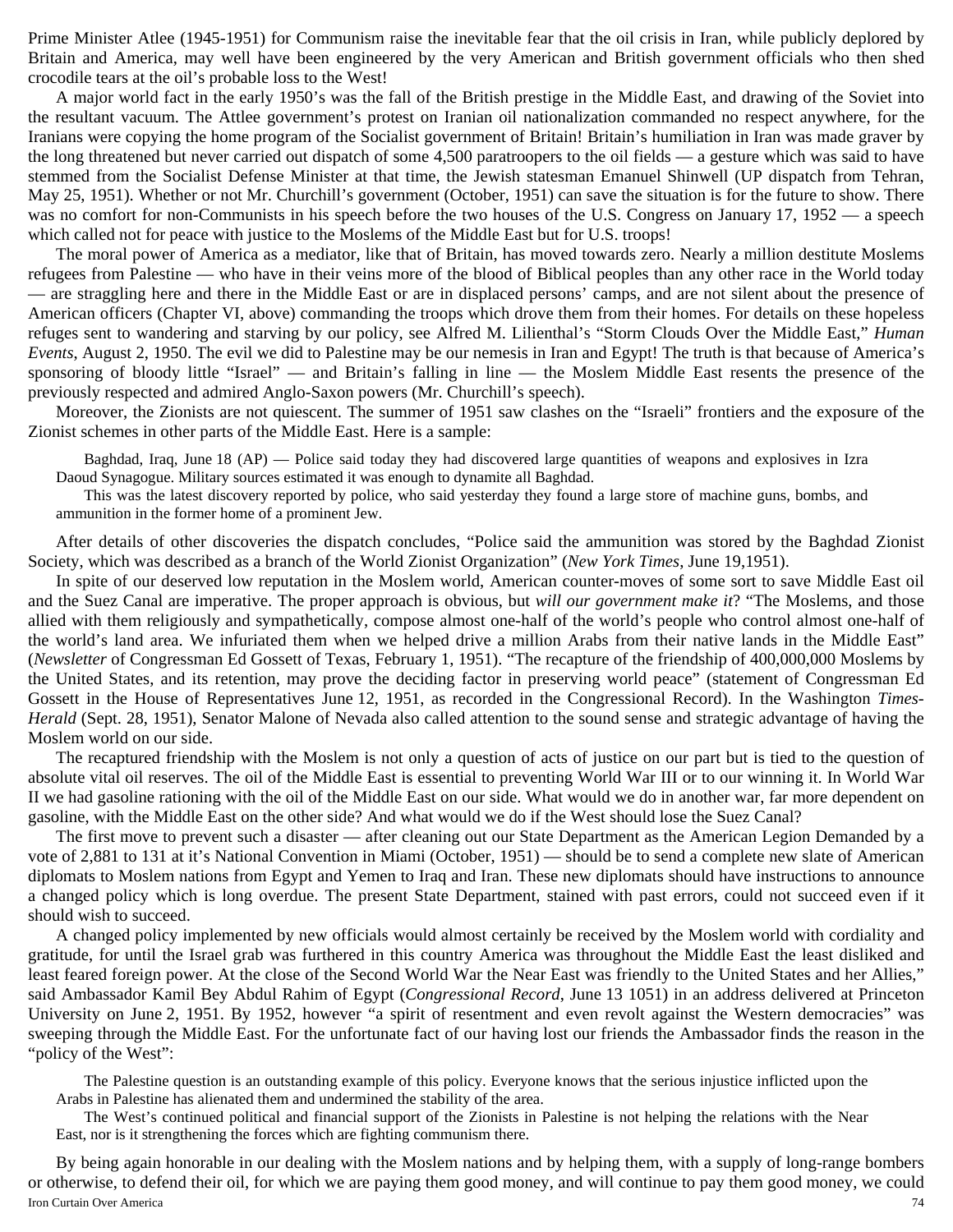quickly create a situation under which the Soviet can not hope to conquer the Middle East. Thus lacking oil, the Soviet could not hope to conquer the world. It must not be forgotten, too, that apart from oil in the Middle East has great strategic significance. "Israel" and the adjacent Moslem lands are a vestibule which leads to Europe, to Asia, and to Africa.

In addition to building, primarily by honorable conduct and secondarily by thoughtfully planned assistance, a strength crescent from Spain through the Mediterranean and North Africa to the Middle East, other significant agenda involve a solution to our present problem in Korea and plans for safety of Japan, Formosa, and the Philippines. But as Senator Jenner of Indiana has pointed, "We cannot have peace in Asia if the negotiations are carried on by the men of Yalta" (*Human Events*, May 30, 1951). Then there is Alaska, one of whose islands, Little Diomede, is only three miles from and in sight of an island, Big Diomede, belonging to Russia. Of the Soviet's two Far Eastern fronts, one is the hinterland of Vladivostok and the other is an armed quadrilateral opposite Nome, Alaska. Here, according to the military critic, Hanson Baldwin, is a garrison which "probably numbers more than 200,000 men" (see article and map, *New York Times*, march 15, 1949). No specific suggestions are made here, but it seems obvious that the defense of Alaska should receive priority over at least some of our more far-flung global ventures.

In conclusion of this section, a warning is in order — a warning that should be heeded in all America's planning at home and abroad. In any efforts at helping the world, the primary help we can give is to remain solvent. A bankrupt America would be worse than useless to its allies. Foreign military aid should be granted, therefore, with two associated principles. We should cease mere political bureaucracy-building in this country and cut to reasonable minimum our government's home spending. We should insist that foreign governments receiving our aid should also throw their energies and resources into the common cause.

There is no more dangerous fallacy than the general belief that America is excessively rich. Our natural resources are variously estimated at being six percent to ten percent of the world's total. These slender resources are being more rapidly depleted than those of any other power. Our national debt also is colossal beyond anything known in other parts of the world. Can a spendthrift who is heavily in debt be properly called a wealthy man? By what yardstick then are we a "rich" nation?

Fortunately a few Americans in high places are awake to the danger of a valueless American dollar. General MacArthur, for instance, in his speech before the Massachusetts Legislature gave the following warning:

The free world's one great hope for survival now rests upon the maintaining and preserving of our own strength. Continue to dissipate it and that one hope is dead. If the American people would pass on the standard of life and the heritage of opportunity they themselves have enjoyed to their children and their children's children they should ask their representatives in government:

"What is the plan for the easing of the tax burden upon us? What is the plan for bringing to a halt this inflationary movement which is progressively and inexorably decreasing the purchasing power of our currency, nullifying the protection of our insurance provisions, and reducing those of fixed income to hardship and despair?"

## (c)

An early duty of a completely reconstituted Department of State will be to advise the Congress and the American people on the United Nations.

Launched in 1945 when our government's mania for giving everything to the Soviet was at its peak, the United Nations got off to an unfortunate start. Our most influential representative at San Francisco, "The Secretary-General of the United Nations Conference on International Organization," was none other than Alger Hiss. It is not surprising, then, that United States leftists, from pink to vermilion, found homes in the various cubicles of the new organization. According to a personal statement to the author by the late Robert Watt, American Federation of Labor leader and authority on international affairs, all members except the chairman of one twenty-one member U.S. contingent to the permanent UN staff were known Communists or fellow travelers. These people and others of the same sort are for the most part still in UN harness.

Moreover, and as is to be expected, the work of our own delegation cannot be impartially assessed as being favorable to the interest, or even the survival, of the United States as a nation. Very dangerous to us, for instance, is our wanton meddling into the internal affairs of the other nations by such a program as the one we call land reform. "The United States will make land reform in Asia, Africa, and Latin America a main plank in its platform for world economic development. At the appropriate time, the United States delegation [to the UN] will introduce a comprehensive resolution to the Economic and Social Council of the United Nations" (dispatch, August 1, by Michael L. Hoffman from Geneva to the *New York Times*, August 2, 1951). Can anyone with any sense think that our collection of leftists, etc., in the UN really know how to reform the economic and social structure of three continents? Is not the whole scheme an attack on the sovereignty of the nations whose land we mean to "reform"? Does the scheme not appear to have been concocted mainly if not solely to establish a precedent which will allow Communists and other Marxists to "reform" land ownership in the United States?

Meanwhile, certain international bodies have not delayed in making their plans for influencing the foreign and also the internal policies of the United States. For instance, at the World Jewish Conference which met in Geneva, Switzerland, on September 10, 1951, "far and away the most important matter" was said to be an opposition to "the resurgence of Germany as a leading independent power" (*New York Times*, September 10, 1951). The special dispatch to the *New York Times* continues as follows:

"We are strongly and firmly opposed to the early emancipation of Germany from Allied control and to German rearmament,"

Dr. Maurice Perlzweig of New York, who represents Western Hemisphere Jewish communities, said today.

Leaders expect to formulate and send to the Foreign Ministers of Western Powers the specific views of the world Jewish community on the German question.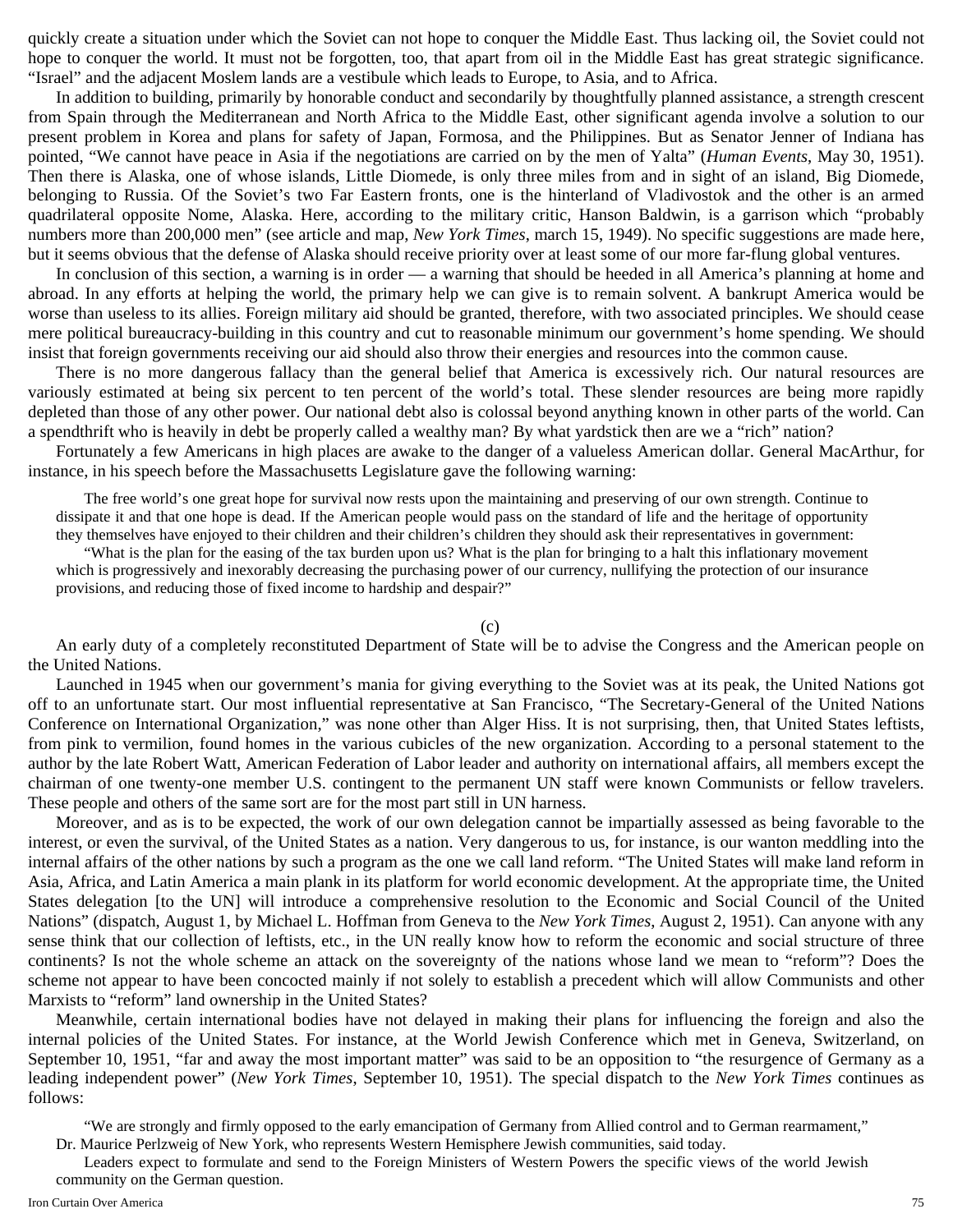The above quotation shows an *international* effort to shape foreign policy. At the same "congress," attention was also given to exerting influence within America:

… Dr. Goldman said non-Zionists must learn to contribute to some Zionist programs with which they did not agree.

"Non-Zionists should not be unhappy if some money is used for Halutziuth [pioneering] training in the United States," he told a press conference. Zionists would be unable to accept any demand that no such training be undertaken, he added.

How would outside power force its will upon the United States? The day-by-day method is to exert economic pressure and to propagandize the people by the control of the media which shape public opinion (Chapter V, above). At least one other way, however, has actually been rehearsed. Full details are given by John Jay Daly in an article "U. N. Seizes, Rules American Cities" in the magazine, *National Republic* (September, 1951). As described by Mr. Daly, troops, flying the United Nations flag — a blue rectangle similar to the blue rectangle of the State of "Israel" — took over Culver City, Huntington Park, Inglewood, Hawthorne, and Compton, California. The military "specialists" took over the government in a surprise move, "throwing the mayor of the city in jail and locking up the chief of police … and the chief of the fire department … the citizens, by a proclamation posted on the front of City Hall, were warned that the area had been taken over by the armed forces of the United Nations." If inclined to the view that this United Nations operation — even though performed by U.S. troops — is without significance, the reader should recall the United States has only one-sixtieth of the voting power in the Assembly of the United Nations.

The present location of the UN headquarters not only within the United States but in our most alien-infested great city would make easy any outside interference intended to break down local sovereignty in this country — especially if large numbers of troops of native stock are overseas and if our own "specialists" contingents in the UN force should be composed of newcomers to the country. Such troops might conceivably be selected in quantity under future UN rule that its troops should speak more than one language. Such a rule, which on its face might appear reasonable, would limit American troops operating for the UN almost exclusively to those who are foreign-born or sons of foreign-born parents. This is true because few soldiers of old American stock speak any foreign languages, whereas refugees and other immigrants and their immediate descendants usually speak two — English, at least of a sort, and the language of the area from which they or their parents came.

As has been repeatedly stated on the floors of Congress, the government pamphlet, "Communists Activities Among Aliens and National Groups," p. A1), the presence of the UN within the United States has the actual — not merely hypothetical – disadvantage of admitting to our borders under diplomatic immunity a continuing stream of new espionage personnel who are able to contact directly the members of their already established networks within the country.

There are other signs that the UN organization is "useless" as John T. Flynn has described in a Liberty network broadcast (November, 1951). The formulation of the North Atlantic Defense Treaty or Security Alliance in 1949 was a virtual admission that the UN was dead as an influence for preventing major aggression. American's strong-fisted forcing of unwilling nations to vote for admission of "Israel" dealt the UN a blow as effective as Russia's vetoes. Another problem to give Americans pause is dangerous wording and possibly even more dangerous interpretation of some articles in the UN Covenant. There is even a serious question of a complete destruction of our sovereignty over our own land, not only by interpretations of UN articles by UN officials (see *The United Nations — Action for Peace*, by Marie and Louis Zocca, p. 56), but by judicial decisions of the leftistminded courts in this country. Thus in the case of Se Fujii vs. the State of California "Justice Emmet H. Wilson decided that an existing law of a state is unenforceable because of the United Nations Charter" ("These Days," by George Sokolsky, Washington *Times-Herald* and other papers, March 9, 1951). Lastly, and of great importance, is the consistent UN tendency to let the United States, with one vote in 60, bear not merely the *principal* burden of the organization but *almost all* of the burden. Thus in the UNsponsored operation in Korea, America furnished "over 90% of the dead and injured" (broadcast by Ex-President Herbert Hoover, December 20, 1950) among UN troops, South Koreans being excluded from the figures as South Korea is not a UN member And as the months passed thereafter, the ratio of American causalities continued proportionately high. By the middle of the summer of 1951 more of our men had been killed and wounded in Korea than the Revolutionary War, the War of 1812, the Mexican War, and the Spanish-American War, combined! It is thus seen that the United Nations organization has failed miserably in what should be its main function — namely the prevention or stopping of war.

In view of the above entries on the loss side of the ledger, what has the United Nations accomplished? A United States representative, Mr. Harding Bancroft, furnished the answer in a spring of 1951 broadcast (NBC, "The United Nations Is My Beat"). The three successes of the Security Council cited by Mr. Bancroft were achieved in Palestine, the Netherlands East Indies, and Kashmir. With what yardstick does Mr. Bancroft measure success? Details cannot be given here, but surely the aggregate of the results in the three areas cited cannot be regarded as successful by anyone sympathetic with either Western Christian Civilization or Moslem civilization.

Patriotic Americans should be warned, finally, against spurious attempts to draw parallels between the United States Constitution and United Nations regulations. The Constitution, with its first ten amendments, was designed specifically to curb the power of the Federal government and to *safeguard the rights of states and individuals*. On the other hand, the United Nations appears to the goal of *destroying many of the sovereign rights of member nations and putting individuals in jeopardy everywhere — particularly in the United States.*

In view of all these matters, the American public is entitled to advice on the UN from a new clean leadership in the Department of State. The Augean stables of the UN are so foul that the removal of the filth from the present organization might be too difficult. Perhaps the best move would be to adjourn *sine die*. Then, like-minded nations on our side, including the Moslem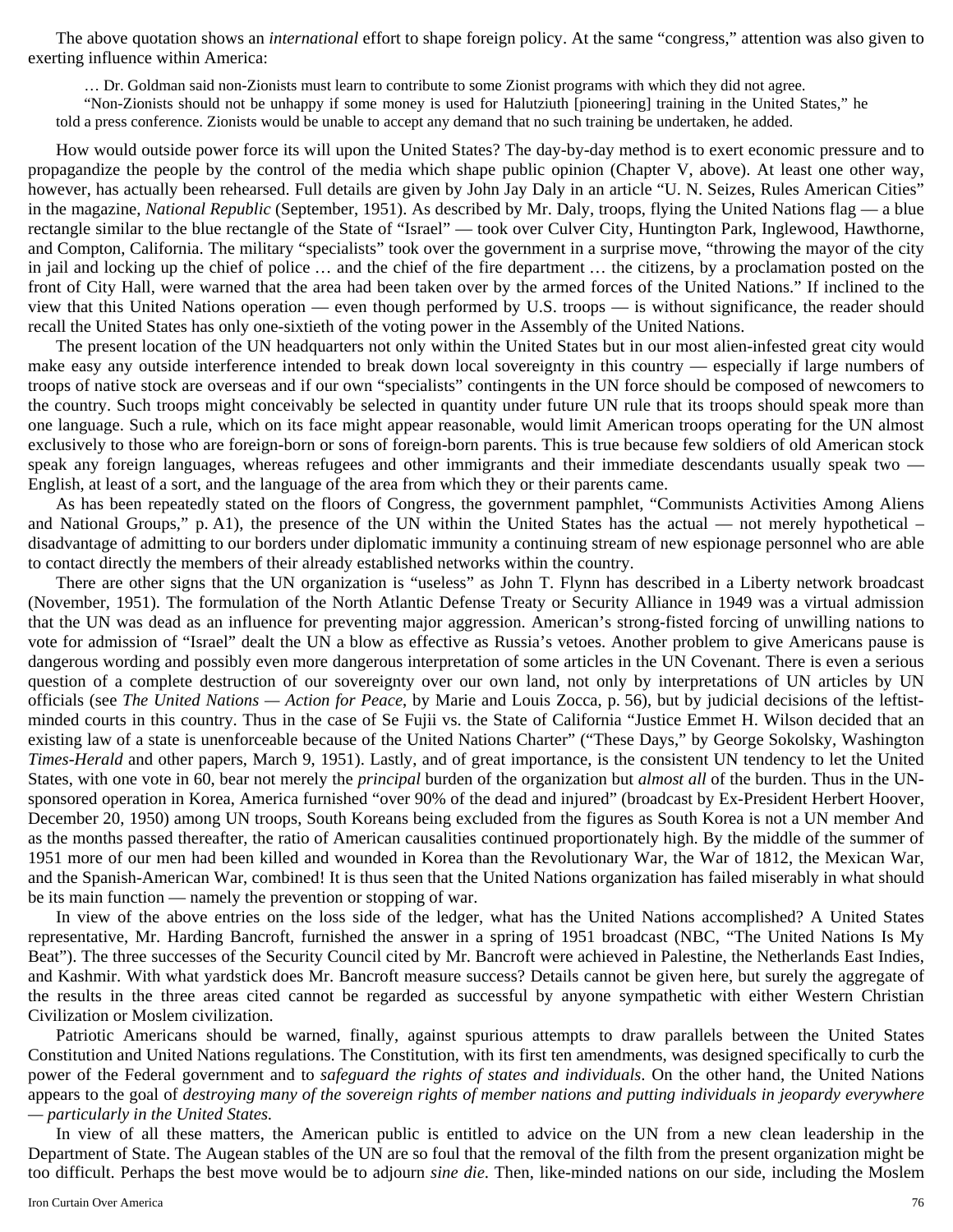bloc — which a clean state Department would surely treat honorably — might work out an agreement advantageous to the safety and sovereignty of each other. Cleared of the booby traps, barbed wire, poisonous porions, and bad companions of the present organization, the new international body might achieve work of great value on behalf of world peace. In the U.S. delegation to the new organization, we should include Americans only — and no Achesonians or Hissites from the old. In any case *the Congress needs and the people deserve a full report on the United Nations from a State Department which they can trust*.

(d)

Lastly, but very important, the clean-out of our government will give us a powerful propaganda weapon against the masters of the Russian people. We must not forget *The Iron Curtain Over America* (Chapter V) which has blacked out the truth that Russia (Chapter II) was founded by the Russ, who were men of the West, men from Scandinavia, whence sprang the whole Nordic race, including the great majority of all Western Europeans. Even in Spain and northern Italy the people are largely descended from Gothic ancestors who first passed from Sweden to the Baltic Islands of Gotland (or Gothland, hence their name) and then onward to their conquest and settlement of Southern and Western lands. Consequently, we should never speak in a derogatory manner of Russia or Russians. "Each time we attack 'Russia or Russians' when we mean the Bolshevik hierarchy, or speak contemptuously of 'Asiatic hordes,' or identify world communism as a 'Slav menace,' we are providing grist for the Kremlin mills. Our press and pronouncements are fine-combed in Moscow for quotations" (from "Acheson's Gift to Stalin," *The Freeman*, August 27, 1951). Should we or should we not send special messages to the Esthonians, Latvians, and Lithuanians to whose independence President Franklin Roosevelt — in one of his moods — committed himself? Should we or should we not direct special appeals to White Russians and to the Ukrainians? The latter people have plenty of reasons for hating the rulers of Russia; for rebellion in January, 1918, by Jews who did not want to be cut off from the Jews of Moscow and Leningrad was a principal factor in the loss of the Ukraine's old dream of independence (*A History of the Ukraine*, Hrushevsky, p. 539 and *passim*). Decisions on the nature of our propaganda to the people behind the Iron Curtain should be made by patriotic Americans familiar with the current intelligence estimates on the Soviet-held peoples, and not by persons addicted to the ideology of Communism and concerned for minority votes!

We must never forget, moreover, that the Russian people are at heart Christian. They were converted even as they emerged onto the stage of civilized modern statehood, and Christianity is in their tradition — as it is ours.

We must finally not forget that leaders in Russia since 1917 are not patriotic Russians but are a hated coalition of renegade Russians with the remnant of Russia's old territorial and ideological enemy, the Judaized Khazars, who for centuries refused to be assimilated either with the Russian people or with Western Christian Civilization.

In view of the facts of history, from which this book has torn the curtain of censorship, it is reasonable to assume that the true Russian people are restive and bitter under the yoke and the goading of alien and Iscariot rule. To this almost axiomatic assumption, there is much testimony. In his book *The Choice*, Boris Shubb states that in Russia "There is no true loyalty to Stalin-Beria-Malenkov in any significant segment of the party, the state, the army, the police, or the people." In *The Freeman* (November 13, 1950) Rodney Gilbert says in an article "Plan for Counter-Action": "Finally, there is a Soviet Russian home front, where we probably have a bigger force on our side than all the Western world could muster." According to the *Catholic World* (January, 1941): "The Russian mind being Christian bears no resemblance to the official mind of the Politburo." Likewise, David Lawrence (*U.S. News and World Report*, December 25, 1950) says: We must first designate our real enemies. Our real enemies are not the peoples of Soviet Russia or the peoples of the so-called 'Iron Curtain Countries'." In *Human Events* (March 28, 1951), the *Reader's Digest* Editor Eugene Lyons quotes the current *Saturday Evening Post* headline "Our enemies are the Red Tyrants not their slaves" and with much documentation, as might be expected from one who was six years a foreign correspondent in Soviet Union, reaches the conclusion that "the overwhelming majority of the Soviet peoples hate their rulers and dream of liberation from the Red yolk." So, finally, General Fellers testifies thus in his pamphlet "Thought War Against the Kremlin" (Henry Regnery Company, Chicago, 25 cents): "Russia, like the small nations under its heel, is in effect an occupied country." General Fellers recommended that our leaders should not "blame the Russian people for the peace-wrecking tactics of the Kremlin Clique," but should make it clear that we "share the aspirations of the Russians for freedom." The general scoffs at the idea that such propaganda is ineffective: "From wartime results we know that effective broadcasts, though heard only by thousands, percolate to the millions. Countries denied freedom of the press and speech tend to become huge whispering galleries; suppressed facts and ideas often carry farther than the official propaganda."

What an opportunity for all of our propaganda agencies, including the "Voice of America"! And yet there is testimony to the fact that our State Department has steadily refused suggestions that its broadcasts direct propaganda not against the Russian people but against their enslaving leaders. The "Voice," which is not heard in this country — at least not by the general public is said to be in large part an unconvincing if not repelling air mosaic of American frivolities presented an introduction to American "culture" — all to no purpose, except perhaps to preëmpt from service to this country a great potential propaganda weapon. The "Voice" appears also to have scant regard for the truth. For instance, a CTPS dispatch from Tokyo on April 13 (Washington *Times-Herald*, April 14, 1951) reported as follows:

A distorted version of the world reaction to Gen. MacArthur's removal is being broadcast by the Voice of America, controlled by the State department, a comparison with independent reports showed today.

"Voice" listeners here got an impression of virtually unanimous approval of President Truman's action.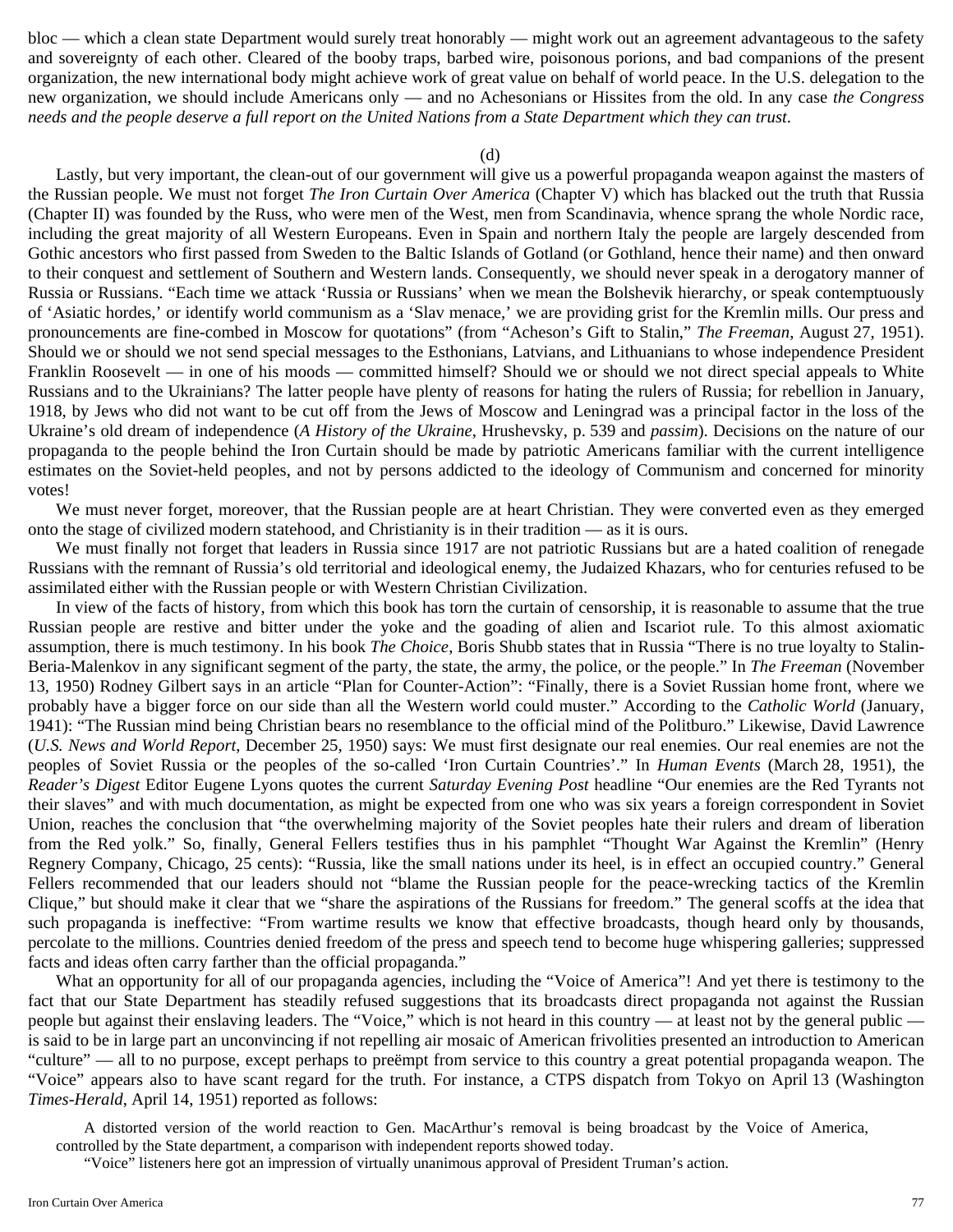Sometimes the "Voice" is said actually to state the enslaved Russian people that the United States has no interest in changing "the government or social structure of the Soviet Union." For carefully documented details, see the feature article, "Voice of America Makes Anti-Red Russians Distrust U.S.; Serves Soviet Interests" in the Williams Intelligence Summary for June 1951 (P. O. Box 868 Santa Ana, California,  $25¢$  per copy,\$3.00 per year) Finally, it should be noted that in the summer of 1951, there was a secret testimony to the Senate Committees indicating "that Communist sympathizers have infiltrated the State Department's Voice of America Programs" (AP dispatch in Richmond Times-Dispatch, July 10, 1951).

The apparently worse than useless "Voice of America" could, under a cleaned-up State Department, become quickly useful and powerful. We could use it to tell the Russian people that we know they were for centuries in the fold of Christian civilization and that we look forward to welcoming them back. We could say to the Russian people that we have nothing against them and have under our laws removed from our government leaders who for self-perpetuation in office or for other causes wanted a big foreign war. We could then invite Russian hearers of the broadcast to give thought to a similar step in their country. Such broadcasting, if it did not actually bring about an overthrow of the present rulers, would almost certainly give them enough concern to prevent their starting war. Such broadcasts also would pave the way to assistance from inside Russia in the tragic event that war should come. Broadcasts of the new type should begin quickly, for the Soviet leaders have a thought censorship, even as we have, and our task will be increasingly difficult as each month sees the death of older people who will know the truth of our broadcasts from personal pre-1917 experience.

(e)

The patriotic people of America should not lose hope. They should proceed with boldness, and joy in the outcome, for Right is on our side. Moreover, they are a great majority, and such a majority can make its will prevail any time it ceases to lick the boots of its captors.

One point of encouragement lies in the fact that things are not quite as bad as they were. Most patriotic people feel that their country is in the lowest depths in the early fifties. Conditions were even worse, however, in 1944, and seems worse now only because the pro-American element in the country is prevailing to the extent, at least, of turning on a little light in dark places.

Unquestionably, 1944 was the most dangerous year for America. Our President and civil and military coterie about him were busily tossing our victory to the Soviet Union. In November the dying President was elected by a frank and open coalition of Democratic and Communist parties. The pilgrimage of homage and surrender to Stalin at Yalta (February, 1950) was being prepared. The darkest day was the black thirtieth of December when the Communists were paid off by the termination of regulations which kept them out of the Military Intelligence Service. The United States seemed dying of the world epidemic of Red Fever.

But on January 3, 1945, our country rallied. The new Congress had barely assembled when Mr. Sabath of Illinois moved that the rules of the expiring Seventy-Eighth Congress be the rules of the Seventy-Ninth Congress. Thereupon, Congressman John Elliot Rankin, Democrat, of Mississippi, sprang to his feet, and moved as an amendment that the expiring temporary Committee on Un-American Activities be made a permanent Committee of the House of Representatives. Mr. Rankin explained the function of the proposed permanent committee as follows:

The Committee on Un-American Activities, as a whole or by subcommittee, is authorized to make from time to time investigations of (1) the extent, character, and objects of un-American propaganda activities in the United States, (2) the diffusion within the United States of subversive and un-American propaganda that is instigated from foreign countries or of domestic origin and attacks the principle of government as guaranteed by our Constitution, and (3) all other questions in relation thereto that would aid Congress in any necessary remedial legislation.

## In support of his amendment to the Rule of the House, Mr. Rankin said:

The Dies committee, of the Committee on un-American Activities, was created in 1938. It has done a marvelous work in the face of all the criticism that has been hurled at its chairman and its members. I submit that during these trying times the Committee on un-American Activities has performed a duty second to none ever performed by any committee of this House.

Today, when our boys are fighting to preserve American institutions, I submit it is no time to destroy the records of that committee, it is no time to relax our vigilance. We should carry on in the regular way and keep this committee intact, and above all things, save those records.

Congressman Karl Mundt, Republican, of South Dakota, rose to voice his approval of the Rankin amendment. There was maneuvering against the proposal by Congressman Marcantonio of New York, Congressman Sabath of Illinois, and other congressmen of similar views, but Mr. Rankin, a skillful parliamentarian, forced the vote. By 208 to 186, with 40 not voting, the Rankin amendment was adopted and the Committee on Un-American Activities became a permanent Committee of the House of Representatives (all details and quotations are from *Congressional Record*, House, January 3, 1945, pages 10-15 — pages which deserve framing in photostat, if the original is not available, for display in every school building and veterans' clubroom in America).

The American Communists and fellow-travelers were stunned. Apart from violence, however, there was nothing they could do. Moves made as "feelers" showed them they could nowhere with their hoped-for uprising in South America, almost all of whose people were patriotic Americans. Also, except for two widely separated and quickly dwindling incidents, they got nowhere with their plans for a revolt in the army. Despite its success at Yalta, and despite its continued influence with the American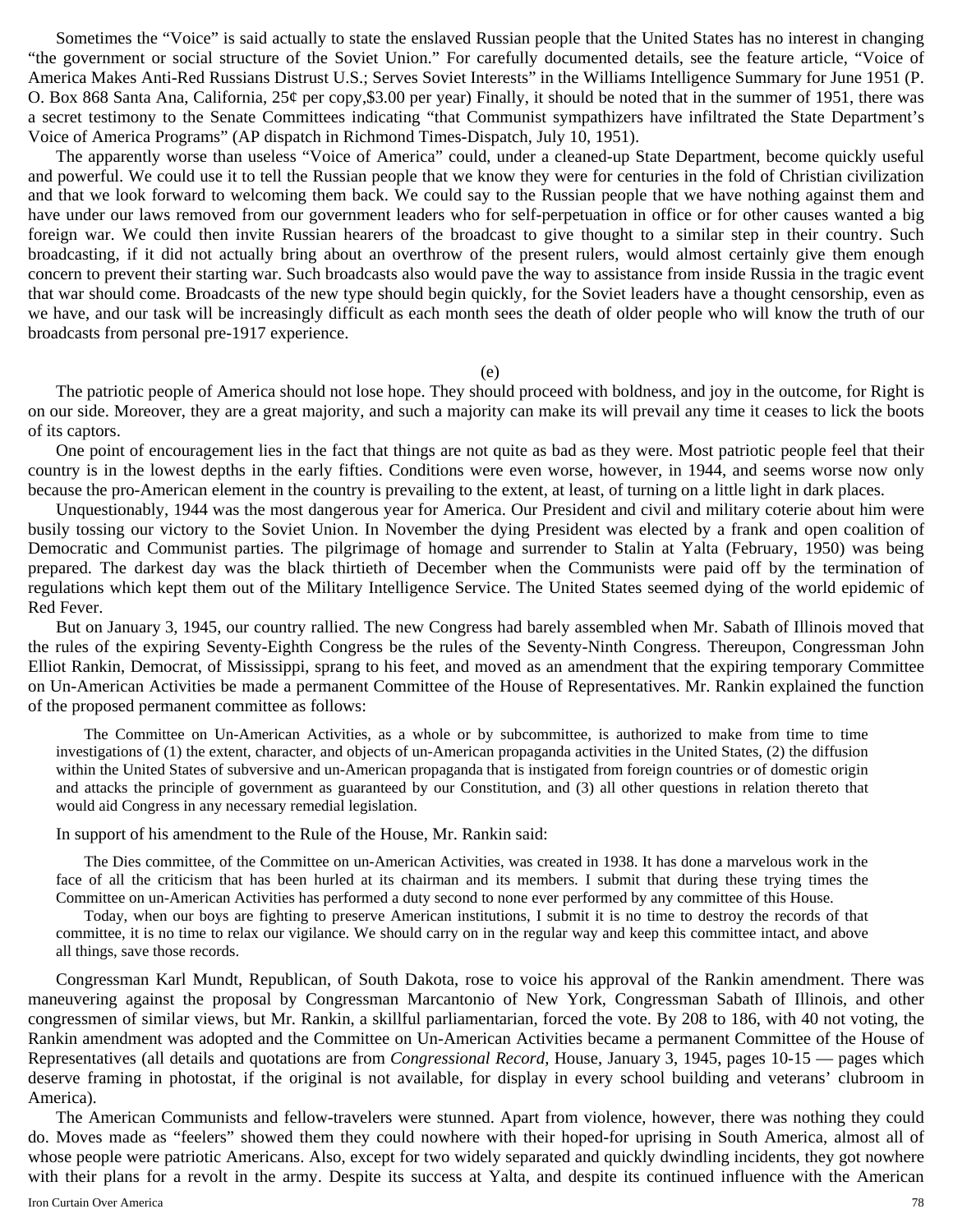Administration, the Soviet moved more cautiously. The Rankin amendment gave the United States of America a chance to survive as a nation under its Constitution. Is it then to be wondered at that Mr. Rankin *has been subject to bitter reprisals ever since by the Communists and fellow-travelers and their dupes?*

Though the Rankin amendment gave American its chance to live, the recovery has been slow and there have been many relapses. This book *The Iron Curtain Over America*, has diagnosed our condition in the mid-century and has suggested remedies, the first of which must be cleaning-out of the subversives in the executive departments and agencies in Washington. The degree of infestation by the Communists, and those indifferent to or friendly to Communism, in our bureaucracy in Washington is staggering beyond belief. Details are increasingly available to those who study the publications of the congressional committees concerned with the problem. "Communist Propaganda Activities in the United States," a report published early in 1952 by the Committee on the Judiciary, United States Senate, deals principally with *Communist propaganda carried on with the help of the Department of State and the Department of Justice of the United States!* The report (pp. v-ix) climaxes a stinging rebuke of the State Department's pro-Communist maneuvers with this statement:

The policy of the Department of State is in effect an administrative nullification of established law.

One result of the "nullification" of existing law was the dissemination in the United States in 1950 of more than 1,000,000 Communist books, magazines, and other printed documents, 2,275 Soviet films, and 25,080 phonograph records (pp. 24-25). By a special Department of Justice ruling these were dispatched individually "to state institutions, universities or colleges, or to professors or other individuals," with no statement required on or with any of the parcels that they were sent out for propaganda purposes or had emanated from the Soviet Union or other Communist government! Is this what the American people want? It is what they have been getting in Washington.

Following a removal of top leaders and their personal henchmen, there will be no reason for despair even for the departments of State and Defense. In the Department of State there are many whose records suggest treason, there are also many workers of low and medium rank whose tenacious patriotism has in a number of instances prevented a sell-out of our country. These people will rally to new leadership. The same is true in the Department of Defense. Except for a mere handful, committed to wrong doing to cover their old sins of omission or commission, our generals and admirals, like all other ranks, have the good of their country at heart.

Disciplined by tradition to subordinate themselves to civilian authority, our General Staff officers pursue a hated policy from which there is for them no escape, for on one hand they do not wish to denounce the administration and on the other they see no good end for America in the strategically unsound moves they are ordered to make. Below the appointed ranks, the civilian personnel, both men and women, of such strategic agencies as Military Intelligence are with few exceptions devoted and loyal and competent Americans. With our top state and defense leadership changed, our policy shaped by patriots, our working level Department of Defense staff will be able to furnish a strategically sound program for the defense of this country, which must stand not only for us and our children but as the fortress of Western Christian civilization.

Meanwhile, patriotic state Department personnel face a ghastly dilemma. If they remain, they are likely to be thought of as endorsing the wrong policies of their superiors. If they resign, they are likely to see their positions filled by persons of subversive leanings. Fortunately for America, most of them have decided to stick to their posts and will be there to help their new patriotic superiors, after a clean-up has been effected.

A clean-up in our government will give a new life not only to patriotic Washington officials, civilian and military, but to our higher military and naval officers everywhere. Their new spirit will bring confidence to all ranks and to the American people. Once again, military service will be a privilege and an honor instead of, as at present to most people, a sentence to a period of slavery and possible death for a policy that has never been stated and cannot be stated, for it is at best vote-garnering, bureaucracy-building, control-establishing program of expediency.

A clean-out of our leftist-infected government will also have the great virtue of freeing our people from the haunting nightmare of fear. Fear will vanish with the Communists, the fellow-travelers, and the caterers to their votes. For America is essentially strong. In the words of General MacArthur in Austin:

This great nation of ours was never more powerful … it never had less reason for fear. It was never more able to meet exacting tests of leadership in peace or in war, spiritually, physically, or materially. As it is yet unconquered, so it is unconquerable.

## The great general's words are true, *provided we do not destroy ourselves*.

Therefore, with their country's survival at heart, let all true Americans — fearing no political factions and no alien minority or ideology — work along the lines suggested in this book to the great end that all men with Tehran, Yalta, and Potsdam connections and all others of doubtful loyalty to our country and to our type of civilization be removed under law from policy-making and all other sensitive positions in our government. In that way only can a start be made toward throwing back the present tightly drawn iron curtain of censorship. In that way only can we avoid the continuing interment of our native boys beneath far-off white crosses, whether by inane blunderings or sinister concealed purposes. In that way only can we save America.